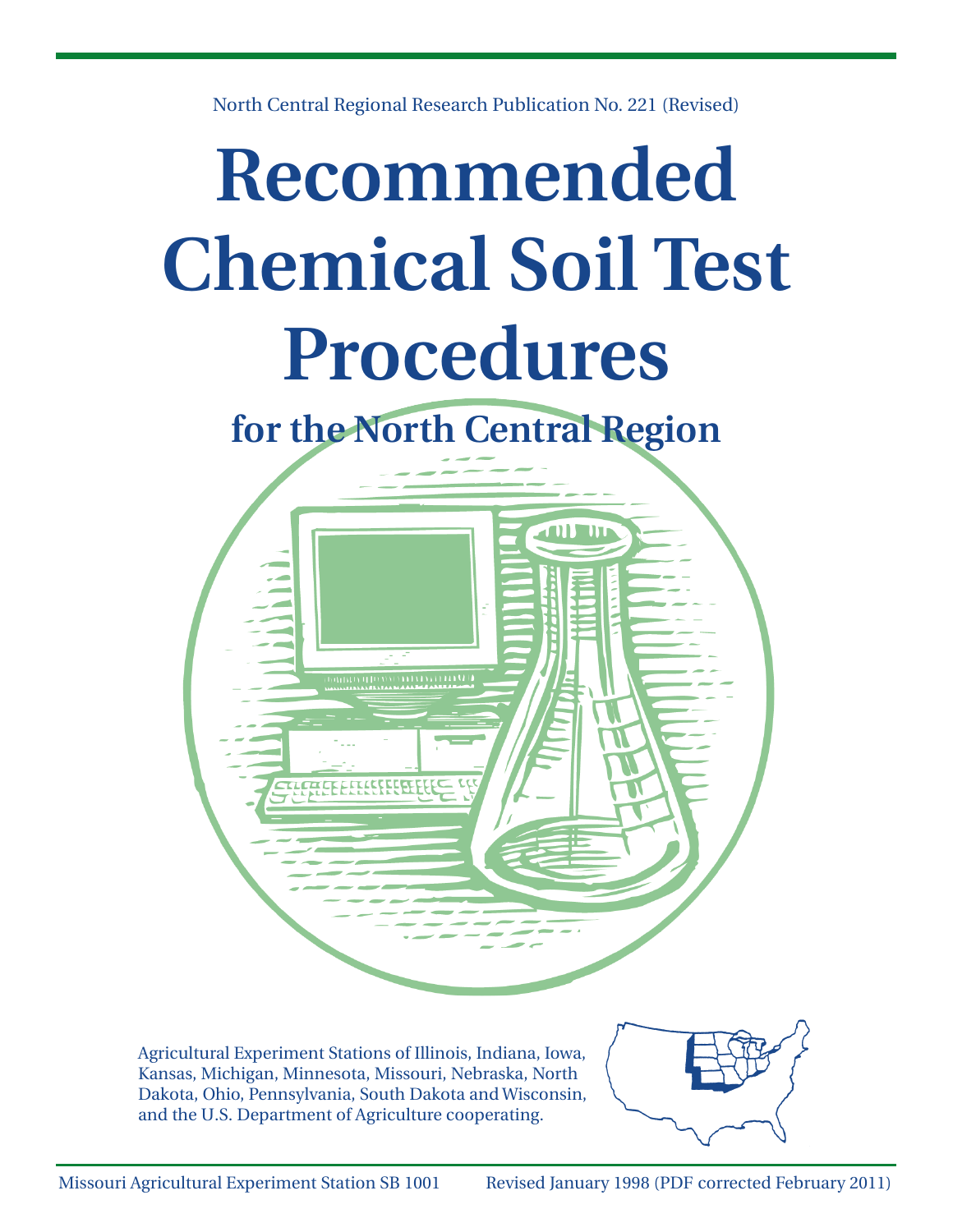# **Foreword**

Over the past 30 years, the NCR-13 Soil Testing and Plant Analysis Committee members have worked hard at standardizing the procedures of Soil Testing Laboratories with which they are associated. There have been numerous sample exchanges and experiments to determine the influence of testing method, sample size, soil extractant ratios, shaking time and speed, container size and shape, and other laboratory procedures on test results. As a result of these activities, the committee arrived at the recommended procedures for soil tests.

Experiments have shown that minor deviations in procedures may cause significant differences in test results. It is to the advantage of all laboratories that the credibility of soil testing be enhanced. The adoption of these recommended procedures by all laboratories would be a major step toward improving the image of soil testing and, hopefully, the integrity of fertilizer recommendations based on soil tests. Calibration studies conducted by the North Central

Agricultural Experiment Stations over the past five decades have been used to calibrate these recommended procedures.

NCR-13 wants it clearly understood that the publication of these tests and procedures in no way implies that the ultimate has been reached. Research and innovation on methods of soil testing should continue. The committee strongly encourages increased research efforts to devise better, faster, less expensive and more accurate soil tests. With the high cost of fertilizer, and with the many soil related environmental concerns, it is more important than ever that fertilizer be applied only where needed and in the amount of each element needed for the response goal. The best hope of attaining this goal is better soil tests and better correlations with plant response. NCR-13 stands ready to evaluate promising new soil tests, and with clear justification will move quickly to revise their recommendations.

#### Past Administrative Advisors of NCR-13

| M. B. Russell     | 1966-68 |
|-------------------|---------|
| R. R. Davis       | 1969-74 |
| Clive Donoho, Jr. | 1975-83 |
| Leo Walsh         | 1984-90 |
| <b>Ben Jones</b>  | 1991-92 |
| H. R. Lund        | 1993    |
| <b>Jim Brown</b>  | 1994    |
| Robert Gast       | 1995    |
| Don Holt          | 1996    |
| <b>Boyd Ellis</b> | 1997    |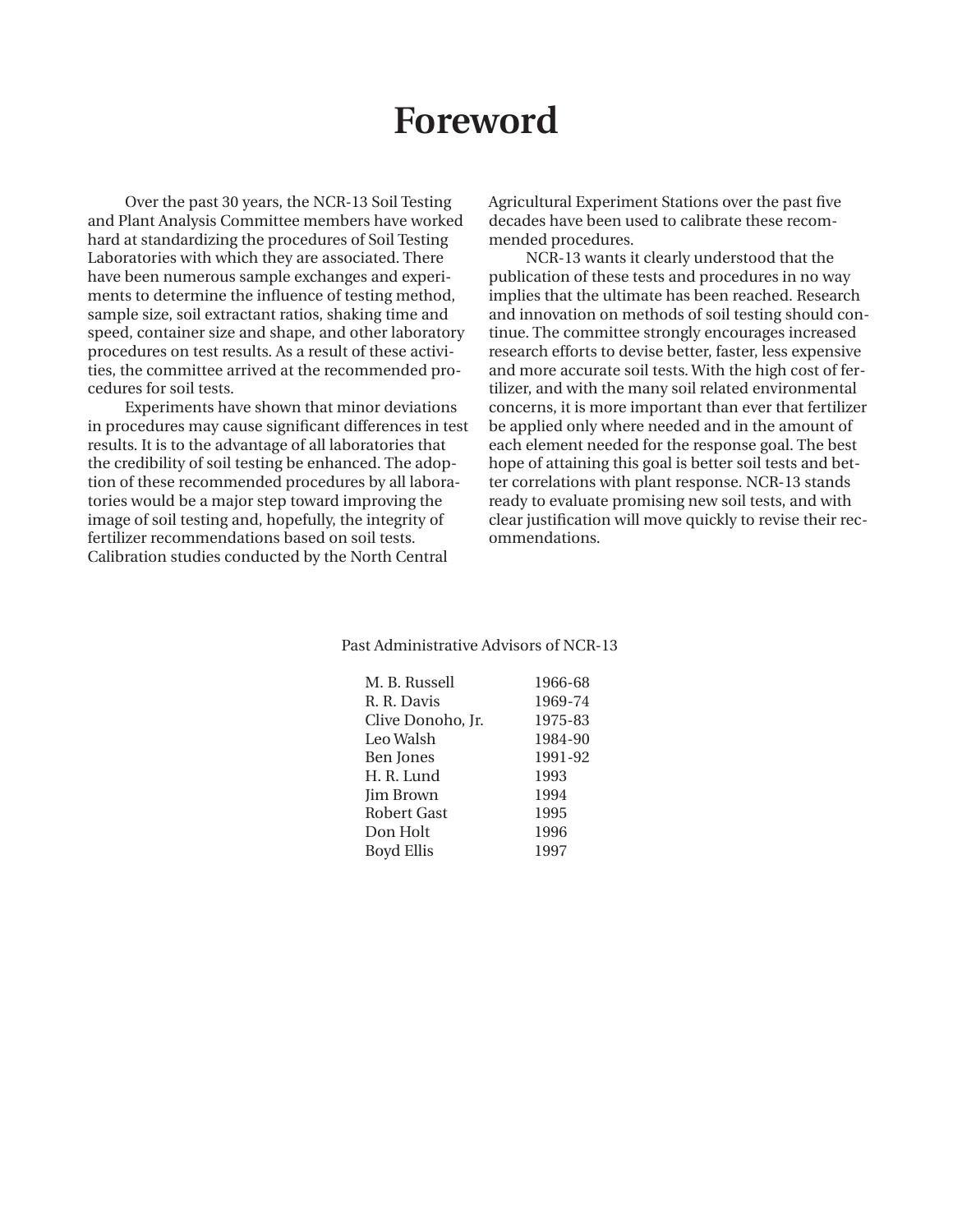# **Contents**

|                                              | $\overline{2}$ |
|----------------------------------------------|----------------|
|                                              | 3              |
| <b>Chapters</b>                              |                |
| R. H. Gelderman and A.P. Mallarino           | $\overline{5}$ |
| T. R. Peck                                   | 7              |
| R. Eliason                                   | 11             |
| M. E. Watson and J. R. Brown                 | 13             |
| R. H. Gelderman and D. Beegle                | 17             |
| K. Frank, D. Beegle and J. Denning           | 21             |
| D. Warncke and J. R. Brown                   | 31             |
| S. Combs, J. Denning and K.D. Frank          | 35             |
| D. A. Whitney                                | 41             |
| M. E. Watson                                 | 45             |
| R. H. Gelderman, J. L. Denning and R. J Goos | 49             |
| S. M. Combs and M. V. Nathan                 | 53             |
| D. A. Whitney                                | 59             |
| D. Warncke                                   | 61             |
| B. Hoskins and A. Wolf                       | 65             |
| D. Warncke and K. Frank                      | 71             |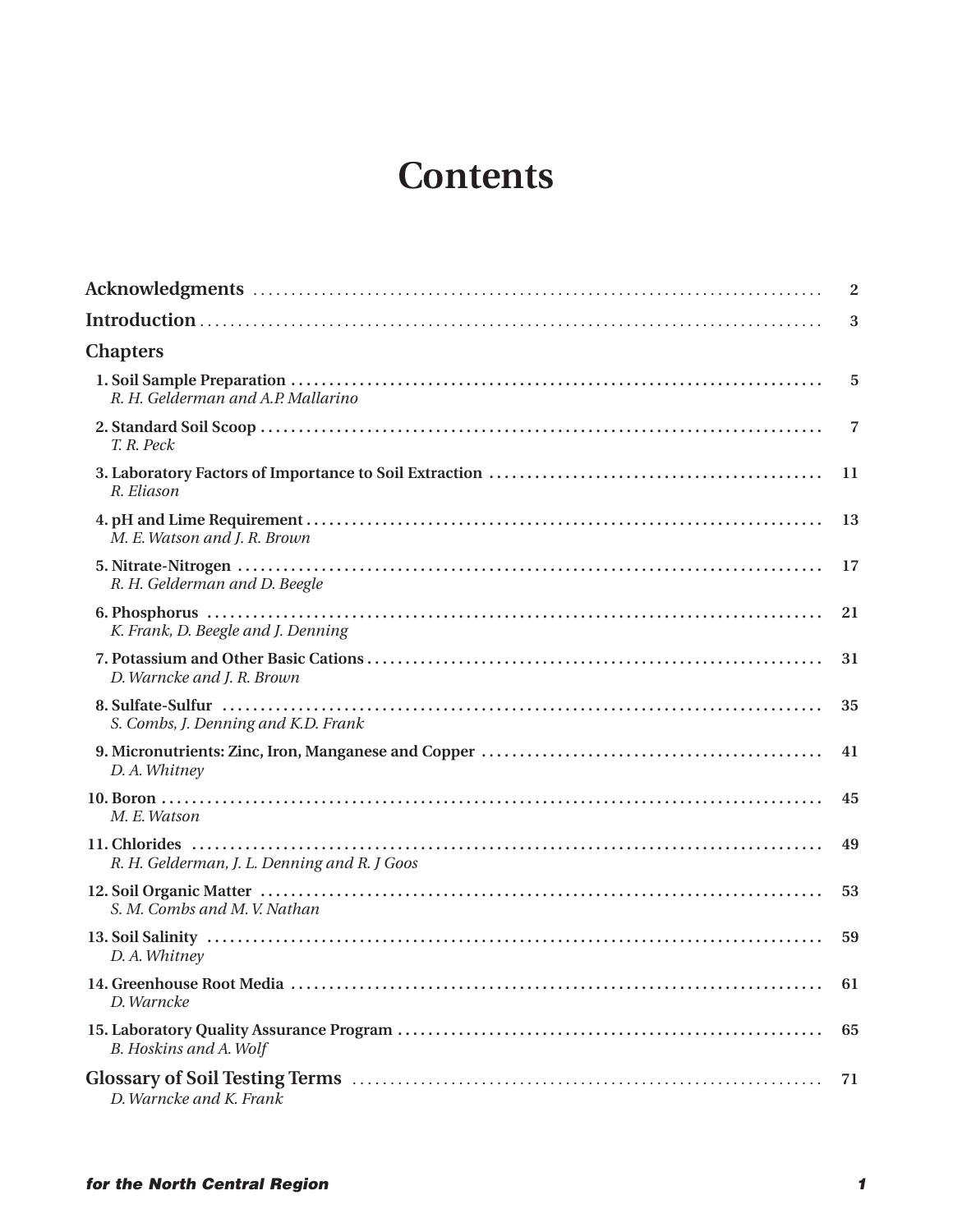# **Acknowledgments**

## **Official NCR-13 Representatives**

This publication is sponsored by the Agricultural Experiment Stations of Illinois, Indiana, Iowa, Kansas, Michigan, Minnesota, Missouri, Nebraska, North Dakota, Ohio, Pennsylvania, South Dakota and Wisconsin. The 1996-97 official representatives are listed below.

Boyd Ellis, Administrative Advisor J. R. Brown, Editor

Illinois – T.R. Peck Indiana – Sylvie Brouder Iowa – Antonio Mallarino Kansas – David Whitney Michigan –Daryl D. Warncke Minnesota – George Rehm Missouri – J. R. Brown\* Nebraska – Ken Frank North Dakota – Larry J. Cihacek Ohio – Maurice Watson Pennsylvania – Douglas Beegle South Dakota – Ron Gelderman Wisconsin – Sherry Combs

## **Authorship**

The authors and co-authors of the chapters in this edition of Recommended Chemical Soil Test Procedures for the North Central Region are official representatives to the NCR-13 committee with the following exceptions:

J. Denning – University of Nebraska Soil and Plant Analytical Laboratory R. Eliason – University of Minnesota Soil Testing and Research Analytical Laboratory R. J. Goos – Soil Science Department, North Dakota State University B. Hoskins – Plant, Soil and Environmental Sciences, University of Maine M. V. Nathan – Soil and Plant Testing Services, Missouri Extension Service A. Wolf – Agricultural Analytical Services Laboratory, Pennsylvania State University

*<sup>\*</sup>Manjula Nathan after 9-1-97*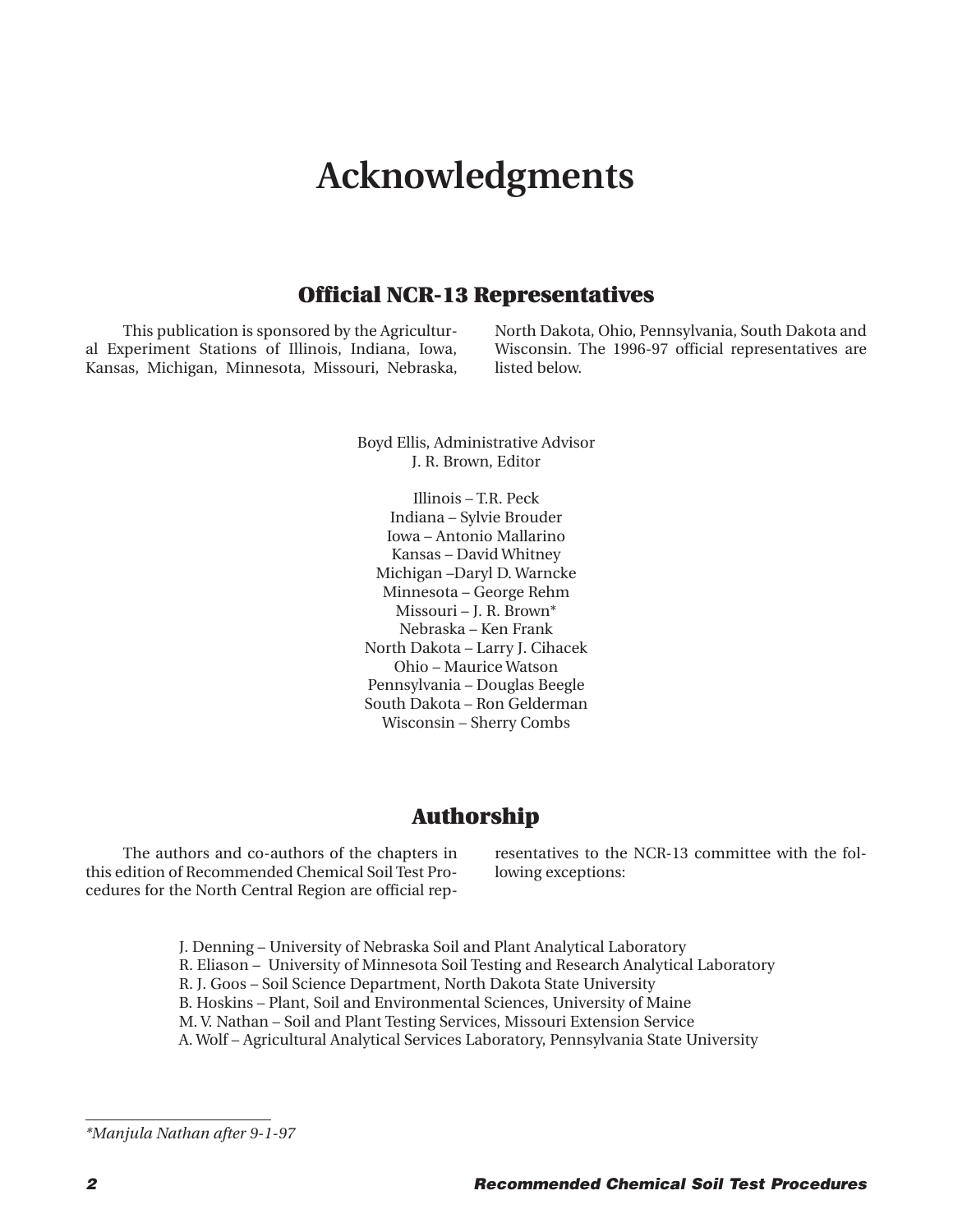# **Introduction**

Following printing in January 1998, errors were discovered on pages 26 and 56 and corrected on the PDF file. Some printed copies were corrected with stickers. An error on page 24 of the PDF was discovered and corrected in February 2011. This error was not in the printed version.

## **1997 Revision**

*J. R. Brown*

This publication was revised in 1980 and 1988 under the leadership of Bill Dahnke who was the North Dakota representative to the NCR-13 committee until his retirement. His introduction to those two revisions is included below without change.

The NCR-13 committee on Soil Testing and Plant Analysis asked me to serve as editor for this revision, which I deemed an honor and a climax to my activities in soil testing and soil fertility since 1963. The committee made some changes in this edition, which includes the addition of the Mehlich 3 extractant to the recommended phosphorus procedures (Chapter 6), a chapter on Quality Assurance and Quality Control (Chapter 15), a glossary, and changes of a lesser nature in other chapters.

Users of this edition should read Dr. Dahnke's comments carefully and spend some time reflecting upon them. Time has passed and some tend to underestimate the importance of efforts put into soil testing during the past 100 years. The contributions of those such as Emil Truog (Wis.), Roger Bray (Ill.), R. A. "Prof." Olson (Neb.), E. O. McLean (Ohio), E. R. Graham (Mo.), John Grava (Minn.), Stan Barber (Ind.) Touby Kurtz (Ill.), and many others in the North Central Region made to our understanding of soil test measurements and plant growth relationships must not be discounted. Learning is a progressive activity; we must never forget that.

## **1980 and 1988 Edition**

*W. C. Dahnke*

For more than a century, soil and plant scientists have been developing methods for determining the levels of plant-available nutrients in soils. One of the first quick soil tests for "active" (available) nutrients was that of Daubeny (1) in 1845. It involved extracting the soil with carbonated water. His suggested test, however, was never put to practical use because of analytical difficulties. The first known fertilizer recommendations based on a soil test were made by Dr. Bernard Dyer (2) in 1894. He recommended that phosphate fertilizer be applied to soils releasing less than 0.01 percent  $P_2O_5$  (.0044 percent P) when extracted with 1 percent citric acid.

Since 1845, many extracting solutions have been suggested and tried. Some of the tests have proved to be very successful in spite of the fact that many different chemical forms of each nutrient occur in the soil, each having a different level of availability to plants.

Research efforts in developing soil testing as a useful guide to soil management have been extensive in soils and agronomy departments in the region. In most departments one or more prominent soils scholars have been associated with soil testing research over considerable periods of time. This, plus the fact that many soils in this region are amenable to corrective management, has resulted in the extensive use of soil testing in the NCR-13 region.

The preliminary work for this bulletin was done several years ago when a soil sample exchange was conducted among the member states. The results of this exchange indicated that differences in procedure were possibly causing significant differences in soil test results. A cooperative study among several of the states was conducted to determine the importance of procedural differences. For example, temperature, time and speed of shaking, and shape of extraction vessel were found to have an influence on the amount of phosphorus and potassium extracted (see Chapter 4). Soil scoops of the same volume but different depth and diameter were found to influence the amount of soil they hold. To solve this variability problem, a standard soil scoop was suggested and is described in Chapter 2.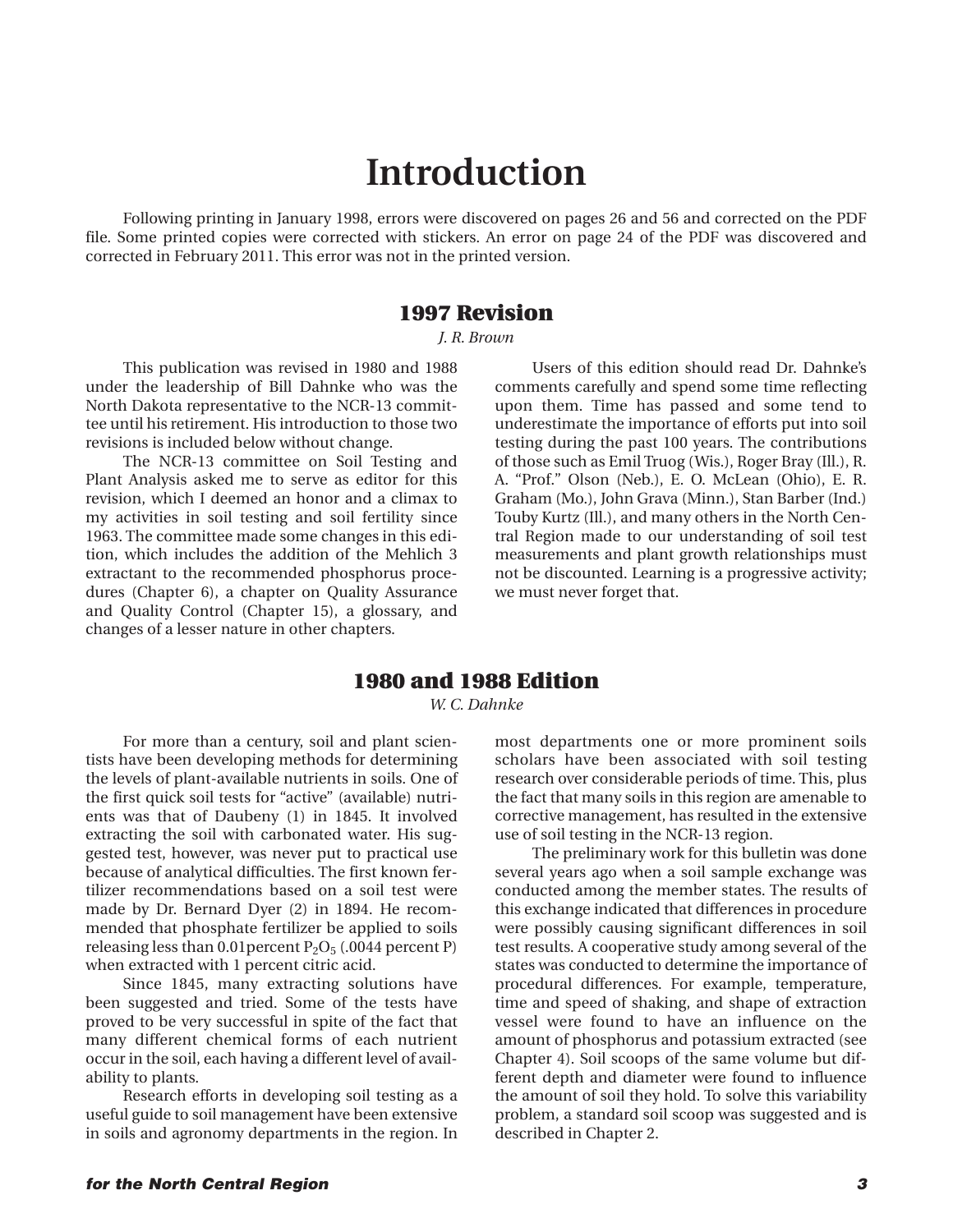Another purpose of this bulletin is to describe the detailed procedures based partly on the above studies for soil pH, lime requirement, phosphorus, potassium nitrate-nitrogen, calcium, magnesium, CEC, zinc, iron, manganese, copper, boron, chloride, sulfate-sulfur, soil organic matter, soluble salts and greenhouse media. We believe that use of these procedures by all public, private and industrial soil testing laboratories in our region will do much to reduce any confusion connected with soil testing and thus lend greater credibility to its role in the fertility management of soils.

The intent of the NCR-13 committee is to encourage continued work on procedures for these as well as other plant nutrients. As a new soil test or innovation is developed, it will be studied; and, if it offers improvements over a procedure in this bulletin, it will be adopted in place of or as an alternative to the one described herein. In addition to our research on soil testing procedures we plan to spend a substantial amount of time on soil test interpretation and fertility recommendations.

A word of caution to readers of this bulletin: A soil test is only as successful and usable for a region as the degree to which it is correlated and calibrated for the soils and crops of the area. The procedures described in this bulletin are especially suited to our region. Do not assume that they will work in your area without doing the necessary research.

## **References**

- 1. Daubeny, Charles. 1845. VII. Memoir on the rotation of crops, and on the quantity of inorganic matters abstracted from the soil by various plants under different circumstances. Royal Soc. of London, Philosophical Transactions 135:179-253.
- 2. Dyer, Bernard. 1894. On the analytical determination of probably available mineral plant food in soil. J. Chem. Soc. (London) 65:115-167.

#### **Reference to Commercial Products or Manufacturers**

*Note:* Reference to commercial products or manufacturers' names throughout this publication does not constitute an endorsement by the authors but, for the convenience of the reader, indicates the relative type of equipment needed.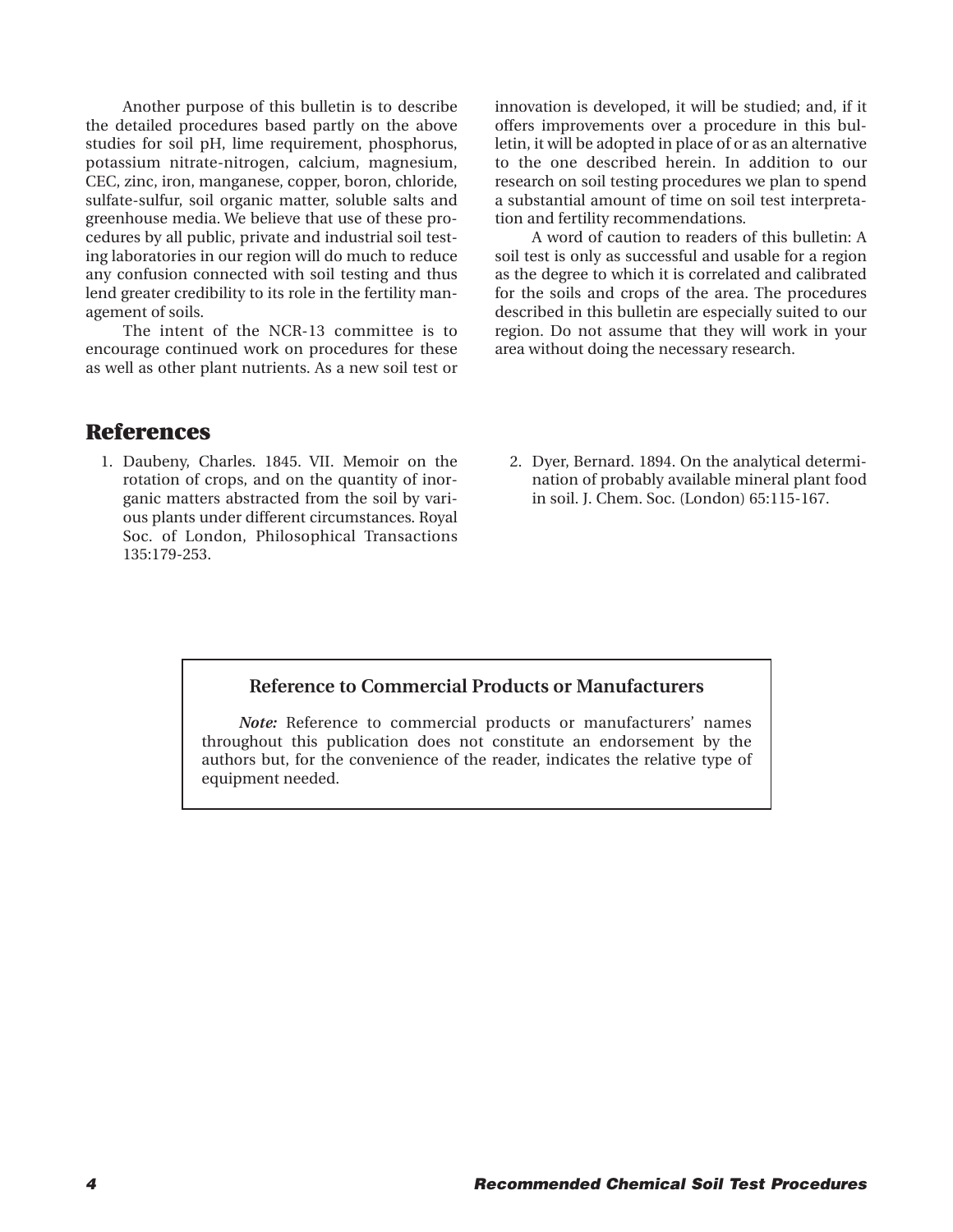# **Soil Sample Preparation**

*R. H. Gelderman and A. P. Mallarino*

Ideally, a soil should be tested without disturbing or altering it chemically or mechanically in the process of sample preparation. This would require testing in situ, which is not technically feasible today. For the convenience of handling and to provide a homogenous mix for subsampling, soil samples are usually dried and pulverized. Subsamples of the dry, pulverized soils are either weighed or measured by volume. Galvanized containers, cast iron mortars, rubber stoppers, brass screens and a variety of other tools can contribute to contamination with iron, zinc and other micronutrients, and should not be used.

Sample handling before analysis can affect soil test results. It has been shown (1, 11, 14) that drying can result in increased release of exchangeable potassium (K) in many soils and in fixation in others. The fixation tends to occur in recently fertilized soils at higher test levels. The extent of reversion on rewetting varies among soils and is seldom, if ever, complete. Increased temperature can also increase the exchangeable K levels (4). Dowdy and Hutcheson (5) found that illite was the source of K release on drying and that fixation could be attributed to vermiculite or montmorillonite. Early studies in Iowa (11) showed that the results from field-moist samples were better correlated with the potassium uptake by plants than the results from air-dried soils. Higher correlations with field-moist samples were also found in the regional K studies in the late 1950s and early 1960s (2, 8, 9). The K release on drying and the reversion on rewetting can be controlled with organic additives (12), but this procedure has not been evaluated in practical soil testing.

Drying and method of drying may also affect the results of the tests for mineralizable nitrogen (10), phosphorus (13), sulfur (3, 13, 16), zinc (7) and perhaps other micronutrients, but the correlations between the test results and the uptake of nutrients by plants have not been shown to be significantly affected by drying.

Primarily because of the effect of drying on potassium results, a method of testing undried soil samples was developed and put into use in the Iowa State University Soil Testing Laboratory until 1990. Because of the difficulties of analyzing moist samples and because most correlation and calibration studies

have been done on air-dried soils, the undried soil analysis method has not been adopted widely. The traditional method of preparing dry samples is presented here.

## **Recommended Procedure for Handling Dry Soil Samples**

Traditionally, most soil analysts have considered dry soil as the convenient state from which to start chemical tests. Because soil samples are received in a wide range of physical conditions, a common denominator in preparation is required to alleviate these problems and expedite processing.

#### **Drying**

Moist, well-mixed samples may be transferred to paper bags, cardboard boxes or aluminum trays of convenient size. The open sample container is then placed in a drying rack or cabinet equipped with exhaust fans to expedite air movement and moisture loss. If heat is necessary, the temperature of the cabinet should not exceed 40°C (104°F). This is especially critical for potassium analysis, which can be significantly influenced by drying temperatures. If nitrate analyses are involved, the soil should be dried or frozen within 12 hours of sampling. Such samples can be dried by spreading them out on a clean paper or cloth and blow drying them with a fan.

Where sample volume is not adequate to justify artificial drying, samples may be spread on clean surfaces, such as paper plates. Initial crushing of soil clods will decrease the time required for drying at room temperatures.

Microwave drying is a relatively rapid method to dry a few soil samples. For moisture determination, the method worked well (6). However, microwavedrying appears to change many nutrient analyses as compared to air-drying (15; Malo and Gelderman, unpublished data), and is not recommended.

## **Crushing and Sieving**

The nature of analyses to be conducted, plus presence of rocks or limestone concretions, dictate initial steps to crushing. Crush samples designated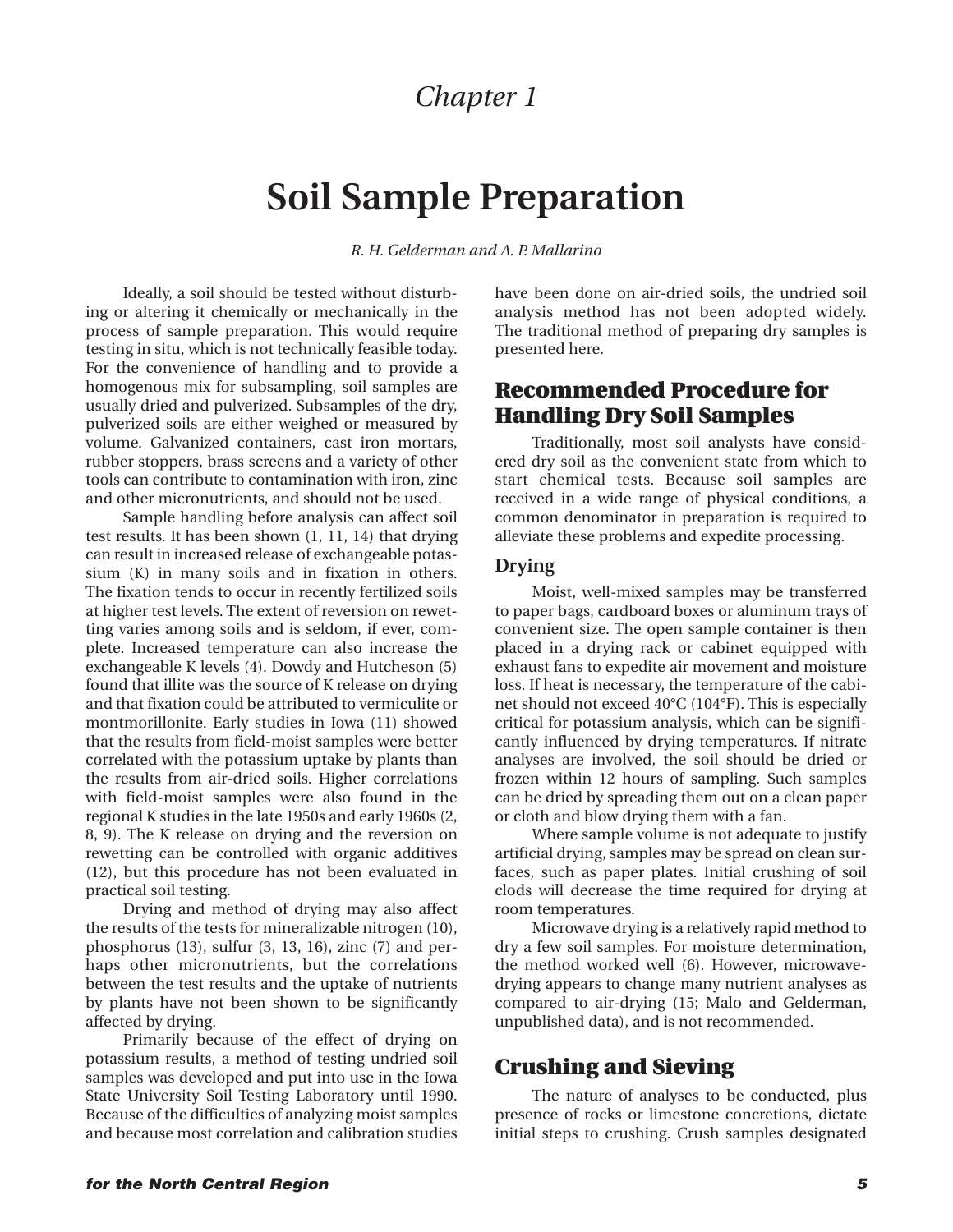for mechanical analyses with a wooden rolling pin after removing all stony material from the soil.

Crush other samples with a flail-type grinder, a power-driven mortar and pestle, or some other crusher which is designed to minimize contamination through carryover from one sample to another.

If micronutrient analyses are to be performed, it is essential that all surfaces coming into contact with the soil be stainless steel, plastic or wooden, preferably in the order listed. Samples should be crushed until a major portion of the sample will pass a U.S. No. 10 (2 mm opening) sieve. Crushing to pass a finer mesh sieve may be desirable for analysis utilizing less than one gram of soil.

## **References**

- 1. Attoe, O.J. 1947. Potassium fixation and release in soils occurring under moist and dry conditions. Soil Sci. Soc. Amer. Proc. 11:145-149.
- 2. Barber, S.A., R.J. Bray, A.C. Caldwell, R.L. Fox, M. Fried, J.J. Hanway, D. Hovland, J.W. Ketcheson, W.M. Laughton, K. Lawton, R.C. Lipps, R.A.. Olson, J.T. Pesek, K. Pretty, M. Reed, F.W. Smith, and E.M. Stickney. 1961. North Central Regional potassium studies: II. greenhouse experiments with millet. North Central Regional Publication No. 123. Indiana Agr. Exp. Stn. Res. Bul. RB 717.
- 3. Barrow, J.J. 1961. Studies on the mineralization of sulfur from soil organic matter. Aust. J. Agr. Res. 12:306-319.
- 4. Burns, A.L., and S.A. Barber. 1961. The effect of temperature and moisture on exchangeable potassium. Soil Sci. Soc. Amer. Proc. 25:349-352.
- 5. Dowdy, R.J., and T.B. Hutcheson, Jr. 1963. Effects of exchangeable potassium level and drying on release and fixation of potassium by soils as related to clay mineralogy. Soil Sci. Soc. Amer. Proc. 27:31-34.
- 6. Gee, G.W., and M.E. Dodson. 1981. Soil water content by microwave drying: A routine procedure. Soil Sci. Soc. Amer. J. 45:1234-1237.
- 7. Gogan, W.G. 1975. Zinc availability in some Iowa soils as measured by soil and plant analyses and crop response. Unpublished Ph.D. Thesis.

Ames, Iowa. Library, Iowa State University of Science and Technology.

- 8. Hanway, J.J., S.A. Barber, R.J. Bray, A.C. Caldwell, L.E. Engelbert, R.L. Fox, M. Fried, D. Hovland, J.W. Ketcheson, W.M. Laughton, K. Lawton, R.C. Lipps, R.A. Olson, J.T. Pesek, K. Pretty, F.W. Smith, and E.M. Stickney. 1961. North Central Regional potassium studies: I. Field studies with alfalfa. North Central Regional Publication No. 124. Iowa Agr. Home Econ. Exp. Sta. Res. Bul. 494.
- 9. Hanway, J.J., S.A. Barber, R.J. Bray, A.C. Caldwell, R.L. Fox, M. Fried, L.T. Kurtz, K. Lawton, J.T. Pesek, K. Pretty, M. Reed, and F.W. Smith. 1962. North Central Regional potassium studies: III. Field studies with corn. North Central Regional Publication No. 135. Iowa Agr. Home Econ. Exp. Stn. Res. Bul. 503.
- 10. Kenney, D.R., and J.M. Bremner. 1966. Comparison and evaluation of laboratory methods of obtaining an index of soil nitrogen availability. Agron. J. 58:498-503.
- 11. Luebs, R.E., G. Stanford, and A.D. Scott. 1956. Relation of available potassium to soil moisture. Soil Sci. Soc. Amer. Proc. 20:45-50.
- 12. Scott, A.D., and T.E. Bates. 1962. Effect of organic additions on the changes in exchangeable potassium observed on drying soils. Soil Sci. Soc. Amer. Proc. 26:209-210.
- 13 Searle, P.L., and G.P. Sparling. 1987. The effect of air-drying and storage conditions on the amounts of sulphate and phosphate extracted from a range of New Zealand topsoils. Comm. Soil Sci. Pl. Anal. 18:725-739.
- 14. Steenkamp, J.L. 1927. The effect of dehydration of soils upon their colloid constituents: I. Soil Sci. 25:163-182.
- 15. Thien, S.J., D.A. Whitney, and D.L. Karlen. 1978. Effect of microwave radiation drying on soil chemical and mineralogical analysis. Comm. Soil Sci. Plant Anal. 9:231-241.
- 16. Widdowson, J.P., and J.J. Hanway. 1970. Available sulfur status of some representative Iowa soils. Iowa Agr. Home Econ. Exp. Stn. Res. Bul. 579.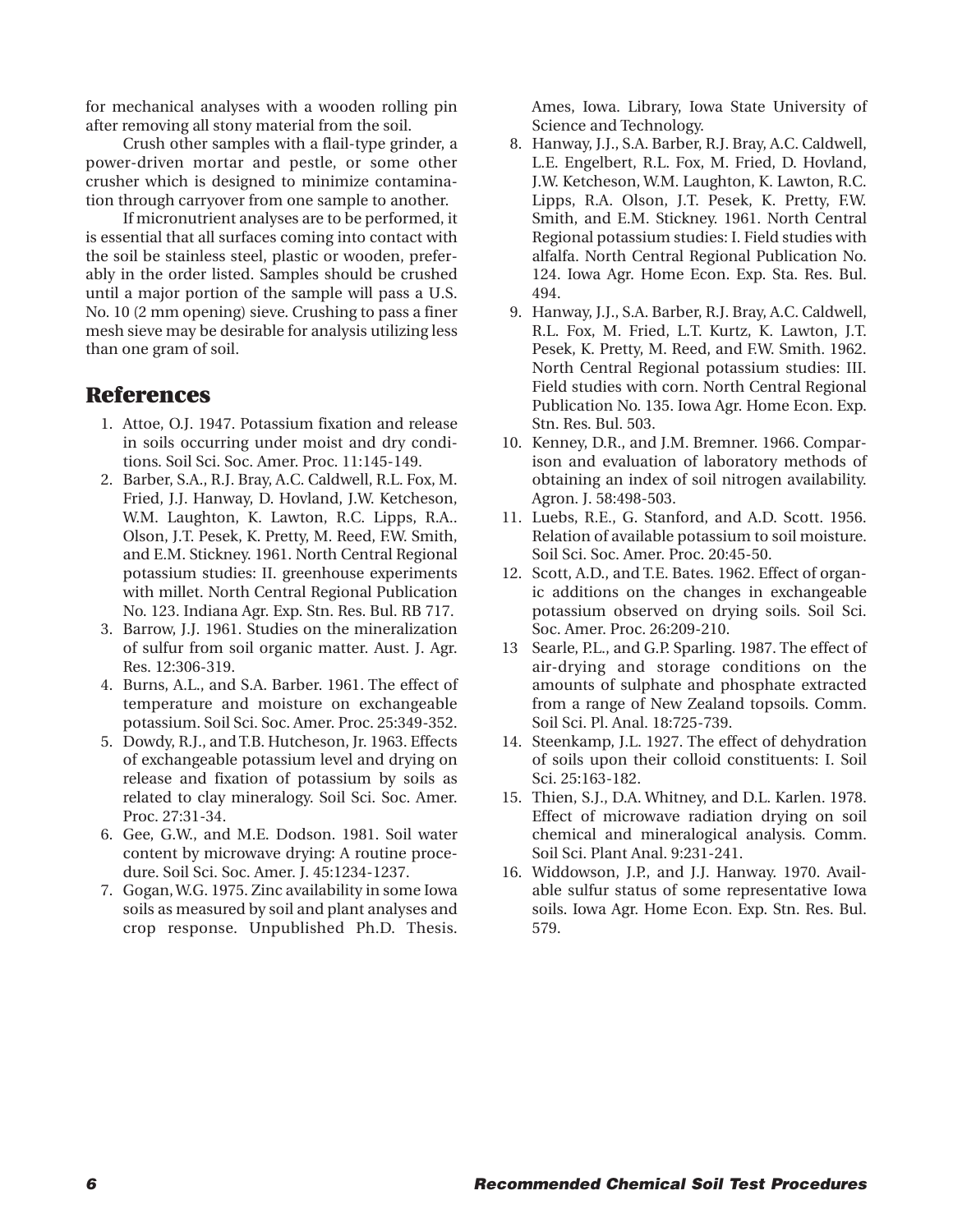# **Standard Soil Scoop**

#### *T. R. Peck*

For the purpose of this section, "soil testing" is restricted to the popular usage: rapid chemical analysis for assaying the fertility status of soil. Farmer use of soil testing is enhanced when laboratories provide rapid service. Therefore, testing techniques must be designed for expeditious handling of large numbers of samples without compromising requirements of a successful soil test (1, 2).

One step in soil testing is measuring an amount of soil from which the analysis will be performed. Controversy exists concerning the merits of using a measured volume of soil versus using a predetermined weight. Where a volume measurement of sample is taken, the results may be expressed either on a direct volume basis or on a corrected weight/volume basis. Because differences existed in the test values of soil samples exchanged among member laboratories using the "same" methods, an NCR-13 committee was established to evaluate the impact of sample measurement in 1965.

It became apparent early in the study that each of the different measurement techniques had its strong and weak points, and adoption of a standard technique would be a compromise between variations in **soil bulk density** and the fact that plants grow in a **volume** of soil, not a weight of soil.

## **Weight vs. Volume Measurement**

Weight measurement offers the advantage of precision in determining sample size. It has the disadvantage of requiring more time, greater initial expense for weighing equipment and a larger work space area. In addition, an estimation of soil bulk density or measurement to correct for soil variation is required (unless appropriate compensation is made in the test calibration). Most research soil analyses are made on weighed samples.

Volume measurement is the technique most commonly used in soil testing. It has the advantage of being rapid, low cost, requires little space and integrates bulk density into the sample measurement. It has the disadvantage of reduced precision between replicate volume samples. Test results from volume sample measurements may be expressed in two ways: (a) some volume unit, or (b) a weight/volume

basis. Reporting soil analysis on a strictly volume basis, e.g.,  $mg/dm^3$ , is suggested by Mehlich (3). The weight-volume basis of reporting has been the conventional reporting method under the U.S. measurement system.

The concept of the weight-volume basis is that a scoop of an appropriate size will hold a unit amount of the typical soil weighing 2 million pounds per acre to a depth of 62 ⁄3 inches. As one changes to the metric system these convenient, conventional reporting units may have conversion disadvantages.

## **The Historical Scoop**

An initial study in 1965 showed that measurement scoops of two sizes were predominant in use among the 13 member states. These sizes were approximately 0.85 cc and 1.0 cc per gram of "typical soil." Scoop construction varied greatly, consisting of modified kitchen measuring spoons, calibrated copper tubing caps and machined brass scoops. The basis for calibrating scoops was undocumented and vague. Conditions of wear and shape varied greatly, contributing further to disarray in soil measurement.

A search into the heritage of the two scoop sizes showed that the 1.0 cc scoop was introduced in the late 1950s in Illinois during a modernization<sup>1</sup> of the soil testing program, and the 0.85 cc size scoop was used by developers of early soil testing methods. The magnitude of the variations in test results was not as serious as variations in scoop size due to the small degree of dissociation of nutrient forms measured by available tests.

## **NCR-13 Scoop Development**

In 1967, the NCR-13 representatives using volume measurement elected to adopt a standard size, stainless-steel scoop to minimize the following problems: contamination<sup>2</sup> of soil samples, wear of the

*<sup>1</sup>The scoop was machined of more durable material and, hence, was an improvement.*

<sup>2</sup>*Brass and copper scoops may contribute contamination in zinc and copper soil tests.*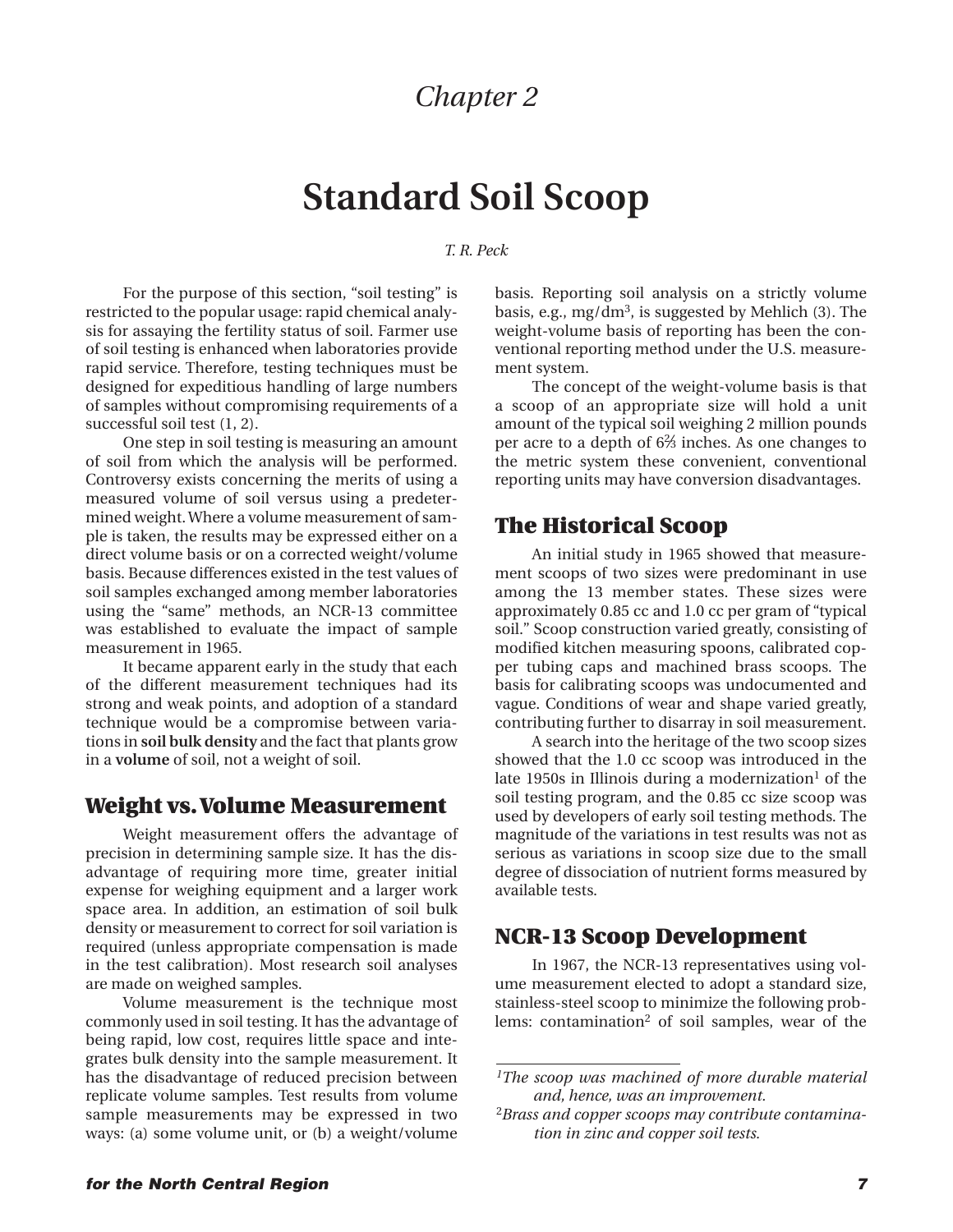scoop and variation among laboratories. The committee members also decided to continue using the weight-volume basis of reporting soil test levels since soil testing with these terms has appreciable farm acceptance in the North Central Region. The usual layman term is "pounds per acre," and conversion to the metric system can be pp2m or ppm, designated with an asterisk to indicate scoop measurement.

Studies show that the 0.85 cc size scoop approximates a 1 gram measure of typical soil. This is an empirical conclusion arrived at from the observation of several hundred volume/weight measurements on a wide range of soils. The typical soil is defined as a medial silt-loam texture with 2.5 percent organic matter crushed to pass a 10-mesh screen. Bulk density of crushed, typical soil approximates 1.18, which compared with 1.32 for undisturbed soil. Experience with the 0.85 cc scoop shows that soil test results on a sample measured with such a scoop, when compared to a weighed sample analysis, differ by a factor equal to the difference in bulk density of the soil samples.

Table 1 shows the specifications for standard soil scoops as adopted by the NCR-13 Regional Soil Testing and Plant Analysis Committee. The scoops are illustrated in Figure 1. The relationship of pulverized soil scoop weight with unpulverized field bulk density is shown in Figure 2. There is close agreement between the scoop design and soil mass contained in the normal range of bulk density.

## **Procedure for Using Scoop**

Suggested procedure for using a soil scoop to measure soil is as follows:

- 1. Stir the pulverized and screened soil sample with a spatula to loosen soil prior to measuring.
- 2. Dip into the center of the soil sample with the scoop, filling it heaping full.
- 3. Hold the scoop firmly. Tap the handle three times with a spatula from a distance of 2 to 3 inches.
- 4. Hold the spatula blade perpendicular to the top of the scoop and strike off excess soil.
- 5. Empty the scoop into an extraction vessel for the soil test.3
- 6. Calculate the analytical result using the scoop size (Table 1) as the assumed weight of soil and report soil test value in units of pounds per acre (acre will be understood to represent a volume of soil measuring 43,560 square feet to a depth of 62 ⁄3 inches and weighing 2 million pounds).

**Table 1. NCR-13 standard soil scoop specifications (manufactured from stainless steel).**

| Scoop             | Scoop    | Outside         | Inside                | Inside             |  |
|-------------------|----------|-----------------|-----------------------|--------------------|--|
| Size <sup>1</sup> | Capacity | <b>Diameter</b> | Diameter <sup>2</sup> | Depth <sup>2</sup> |  |
| g                 | CС       | in.             | in.                   | in.                |  |
|                   | 0.85     | $\frac{5}{8}$   | 1/2                   | 17/64              |  |
| 2                 | 1.70     | $\frac{3}{4}$   | 5⁄8                   | 22/64              |  |
| 5                 | 4.25     |                 | $\frac{7}{8}$         | 28/64              |  |
| 10                | 8.51     | 1⁄4             | 11/8                  | 34/64              |  |
|                   |          |                 |                       |                    |  |

1Grams of soil in terms of the typical soil weighing 2 million Ib./acre to a depth of 6<sup>2</sup>/<sub>3</sub> inch layer.

2Note the inside depth is approximately equal to one-half the inside diameter.



**Figure 1. NCR-13 standard soil scoops.**



**Figure 2. Relationship of pulverized soil scoop weight with unpulverized field bulk density.**

#### **Summary**

Choice of a routine, rapid and accurate technique for measuring soil amounts for soil testing is an arbitrary one. In the experience of the NCR-13 com-

*<sup>3</sup>Scooping technique can be evaluated by weighing scoop contents. Precision not to exceed plus or minus 10 percent should be expected.*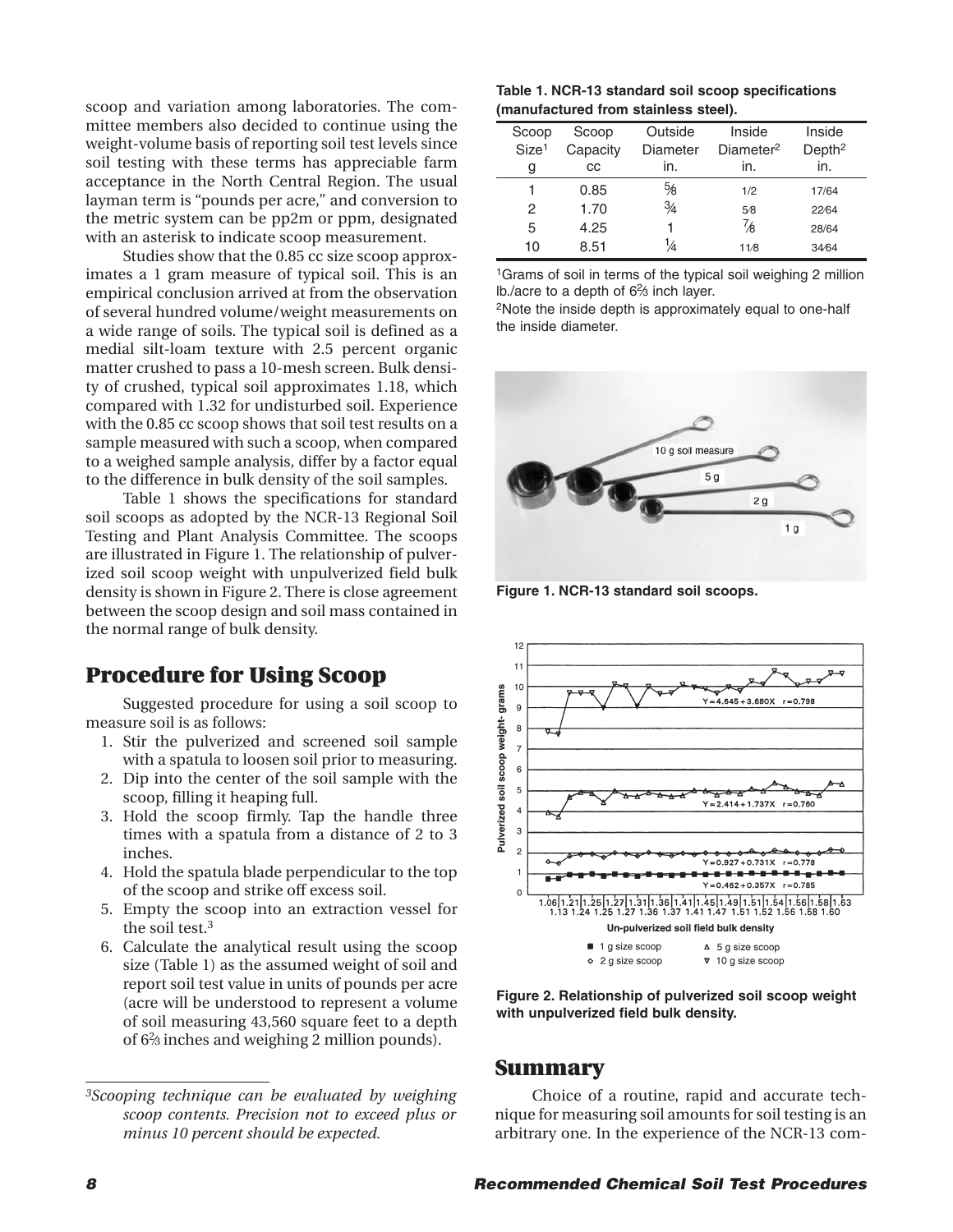mittee, use of a scoop of the proposed size and shape will give soil test results comparable to weighed samples corrected for bulk density with a precision of plus or minus 10 percent.

*Note:* Information about the source of NCR-13 Standard Soil Scoops is available from the Illinois Soil Testing Association. Write to: Mowers Soil Testing Plus, Inc. P.O. Box 518, 117 E. Main, Toulon, IL 61483, or call: (309)286-2761.

## **References**

- 1. Bray, R.H. 1948. Requirements for successful soil tests. Soil Sci. 66(2):83-89.
- 2. Melsted, S.W., and T.R. Peck. 1973. The principles of soil testing. p.13-21. *In* Walsh, L.M. and J.D. Beaton (ed.) Soil testing and plant analysis. Rev. Ed. Soil Sci. Soc. of Amer., Madison, Wis.
- 3. Mehlich, A. 1972. Uniformity of expressing soil test results: A case for calculating results on a volume basis. Comm. Soil Sci. Plant Anal. 3(5):417-424.

#### **Reference to Soil Scoops**

*Note:* Reference to a scoop or scooping in the procedures of this publication implies use of the appropriate NCR-13 scoop described in Chapter 2.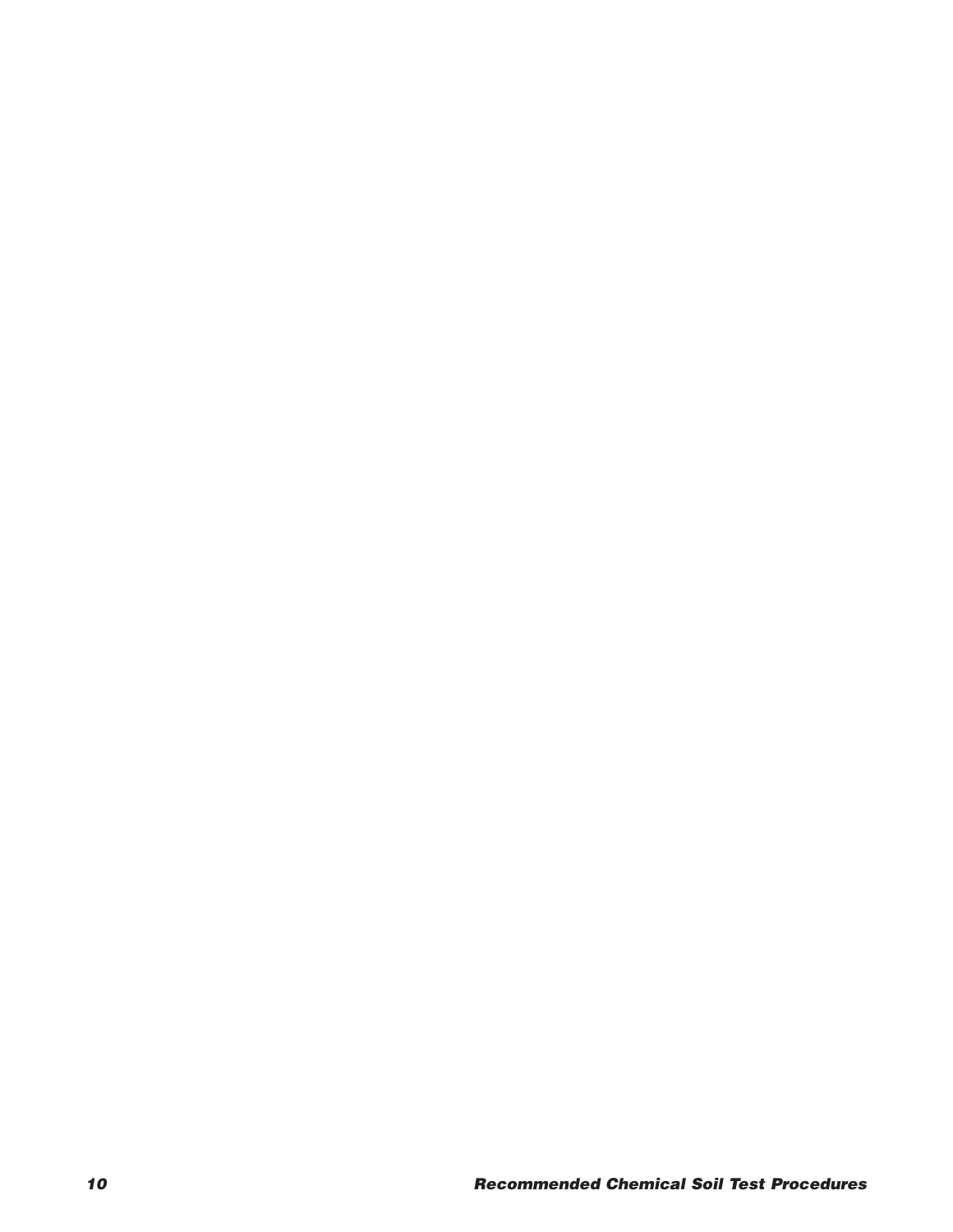# **Laboratory Factors of Importance to Soil Extraction**

*R. Eliason*

One of the responsibilities of the NCR-13 committee is to standardize soil testing procedures for the North Central Region. These procedures include the chemical methods for extracting plant nutrients from the soil and their subsequent analysis by means that are accurate and free from interferences. However, sometimes overlooked are the details of exactly how those extractions are performed in a laboratory that is processing large numbers of samples under time pressure. This includes factors such as the means of shaking, rate of reciprocation, type of extraction vessel, extraction time and laboratory temperature. Although these factors are sometimes not given a lot of attention, they can have a significant impact on the test results. As laboratories work to improve the accuracy and reproducibility of their testing, it is important that they examine these factors and the impact they may have on test results. The more agreement that exists in this area, the better chance there will be for uniformity of test results across laboratories.

In the pursuit of consistency among laboratories, some of the following points should be considered when examining the techniques used in extracting plant nutrients by the recommended standard procedures:

## **Extraction Vessel Shape**

Studies by Grava (1) have shown that Erlenmeyer flasks are preferred to ensure adequate mixing of the extracting solution and soil. The size of the flasks used in a particular test is determined by the volume of the extracting solution needed. The guideline to follow is that the flask should be about one-fourth full for best agitation. Wheaton bottles or similar straight sided bottles are discouraged due to the risk of variable and inadequate mixing.

## **Shaking vs. Stirring**

Stirring has sometimes been used in place of shaking for mixing soil with an extracting solution. Grava (1) found this is acceptable if a stirring rate of 500 rpm is used. Agboola and Omueti (2) found that stirring extracted more P than shaking with the Bray

P-1 test and felt shaking to be a better method for careful work.

## **Shaking Rates (Reciprocating Platform)**

Studies by Munter (3) did not show large differences in extractability of nutrients with variable shaking rates over the range of 160 to 260 epm (excursions per minute). A study by Stone (4) reported lower sodium bicarbonate extractable phosphorus (P) with rates of 140 epm. Grava (1) recommended a shaking rate of 160 to 240 epm when using Erlenmeyer flasks. This recommendation was also endorsed by Munter.

## **Extraction Time**

Each test has a recommended extraction (shaking/reflux) time that should be strictly followed. A number of studies have shown that for some tests, an extraction time other than the recommended time can have significant effects on the amount of nutrient extracted. For example, with the DTPA test, it has been found that shaking 15 minutes beyond the 2 hour recommended shaking time can result in a significant increase in the amount of micronutrients extracted for some soils (Unpublished data, Univ. of Minn., 1995). As demonstrated by Grava (1), it is inadvisable for laboratories to cut corners by reducing shaking times, especially for P and potassium (K). A study by Agboola and Omueti (2) paralleled the results of Bray and Kurtz (5) showing that Bray P-1 reached an equilibrium after 5 minutes, declined at 10 minutes of shaking and again increased at 20 minutes. These variations point out the importance of consistency in extraction time.

In addition, McGeehan et al. (6) have found that reflux and cooling times can strongly affect the results of the hot water extractable boron (B) soil test. They found that increased reflux time resulted in higher extractable B values, while increased cooling time decreased extractable B values. This points out the importance of following the recommended 5 minute reflux time and to carefully standardize the cooling time for this test. McGeehan et al. recommend a 10-minute cooling period.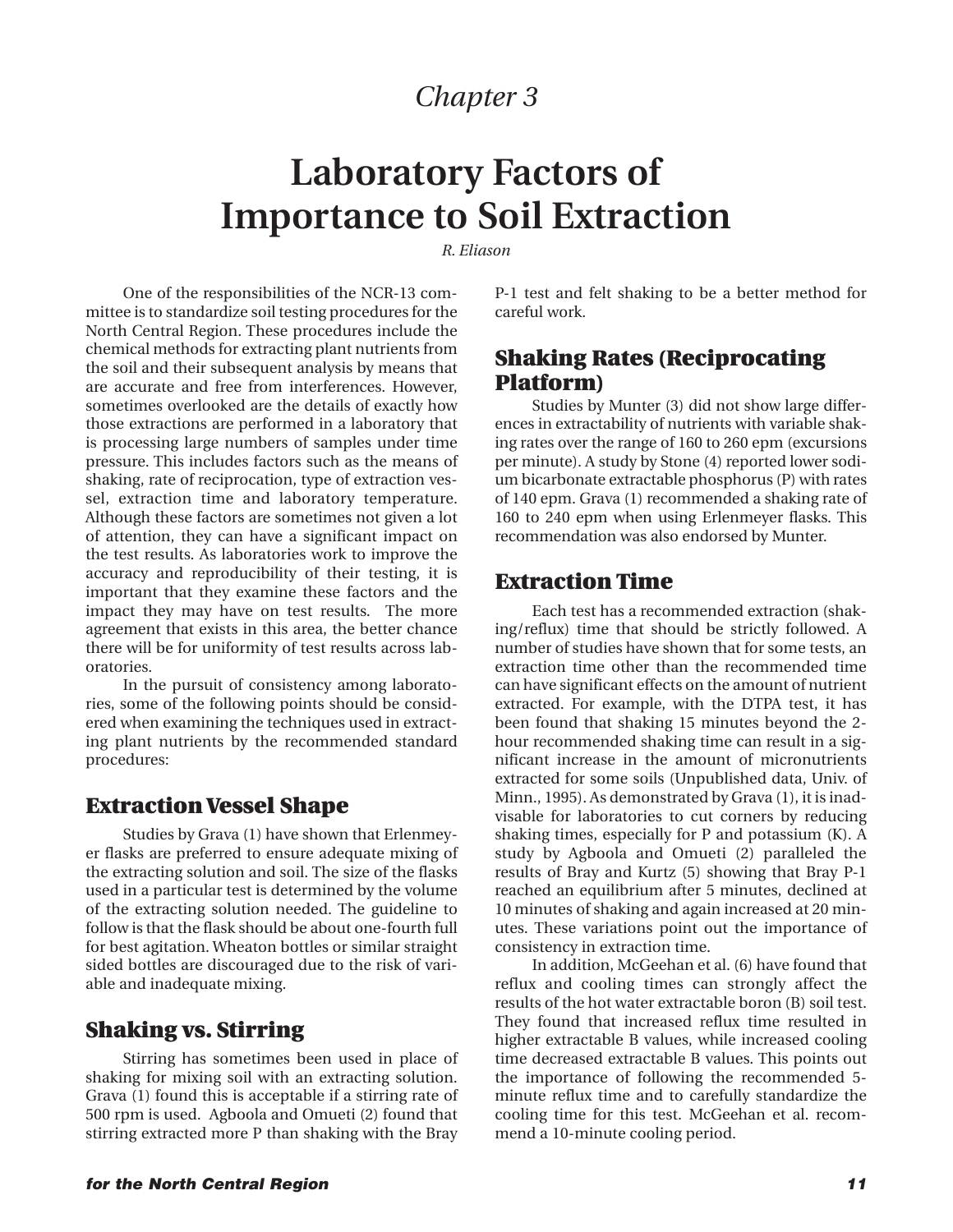## **Laboratory Temperature**

The temperature of the laboratory is an often overlooked factor in laboratory analysis. There are several areas where this can have an impact. One area is in pH measurements. If pH reference buffers are not the same temperature as the samples or if the measurements are not temperature compensated, the error can be as much as 0.05 pH units for every 4°C change in temperature (7). It is recommended that all solutions be at ambient laboratory temperature. (This applies to all other soil tests as well.) Don't use reference buffers or calibration standards still cold from the refrigerator or distilled water directly from a cold tap. Make sure the pH meter is properly adjusted for temperature.

The extractability of nutrients has also been found to vary with changes in the ambient laboratory temperature. Stone (4) reported that the temperature of extraction was an important factor in sodium bicarbonate extractable P, the extractable P increasing with temperature over the range of 14 to 33°C. Olsen (8) found that sodium bicarbonate extractable P increased 0.43 ppm P with each 1°C increase in ambient temperature between 20 to 30°C. Munter (3) also reported strong temperature effects on Bray 1 extractable P, with P levels increasing as much as 126 percent with a temperature increase from 24 to 35°C. For this reason, Munter strongly recommended that laboratory temperatures be maintained between 24 to 27°C for routine extraction.

## **Summary**

Although perfect agreement between laboratories on all aspects of processing soil samples may not be realistic, consideration of the above test parameters deserve attention when procedures are established for any laboratory. Consistency should be an overriding consideration for any technique, with considerable effort placed on mechanisms that allow for close control of even the small details in the procedure. Above all, closely follow the recommendations given in the procedure. This will provide the best opportunity for agreement of test results between laboratories.

## **References**

- 1. Grava, J. 1980. Importance of soil extraction techniques. p. 9-11. *In* W. C. Dahnke et al. (ed.), Recommended soil test procedures for the North Central Region (revised). North Central Regional Publication 221. ND Agric. Exp. Stn. Bull. 499 (revised).
- 2. Agboola A. A., and J. A. I. Omueti, 1980. Effect of some modification of extraction technique on extractable P in soils of southwest Nigeria. Comm. Soil Sci. Plant Anal., 11:653-675.
- 3. Munter, R. C. 1988. Laboratory factors affecting the extractability of nutrients. p. 8-10. *In* W. C. Dahnke (ed.), Recommended soil test procedures for the North Central Region. North Central Regional Publ. 221 (revised). ND Agric. Exp. Stn. Fargo, N.D.
- 4. Stone, B. 1971. Effect of temperature and shaking rate on sodium bicarbonate soluble phosphorus. Can. J. Soil Sci. 51: 312-313.
- 5. Bray, R. H. and L. T. Kurtz. 1945. The determination of total, organic and available phosphorus in soils. Soil Sci. 59:39-45.
- 6. McGeehan, S. L., K. Topper, and D. V. Naylor. 1989. Sources of variation in hot water extraction and colorimetric determination of soil boron. Comm. Soil Sci. Plant Anal., 20 (17&18):1777-1786.
- 7. Frant, M. S., Orion Research, Inc. 529 Main Street, The Schrafft Center, Boston, Mass. 02129.
- 8. Olsen, S. R., Cole, C. V., Watanabe, F. S., and L. A. Dean. 1954. Estimation of available phosphorus in soils by extraction with sodium bicarbonate. USDA, Circ. 939. U.S. Government Printing Office, Washington, D.C.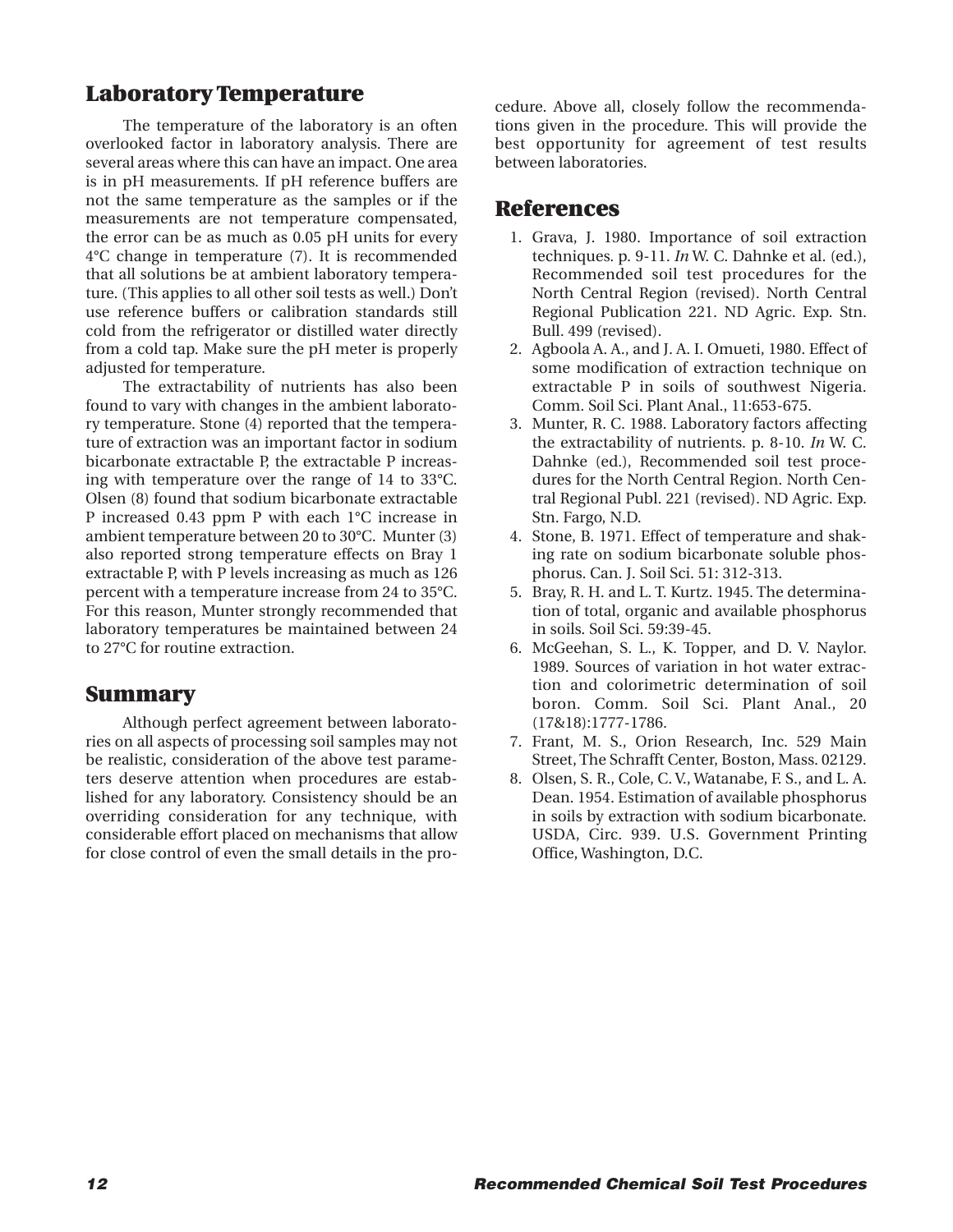# **pH and Lime Requirement**

*M. E. Watson and J. R. Brown*

Soil pH is a measure of hydronium ion  $(H_3O^+$  or, more commonly, H<sup>+</sup>) activity in a soil suspension. This property influences many aspects of crop production and soil chemistry, including availability of nutrients and toxic substances, activity and diversity of microbial populations, and activity of certain pesticides. Soil pH is defined as the negative logarithm (base 10) of the H+ activity (moles per liter) in the soil solution. As the activity of  $H^+$  in the soil solution increases, the soil pH value decreases. Soils with pH values below 7 are referred to as "acid"; pH values above 7 are referred to as "alkaline"; soils at pH 7 are referred to as "neutral."

In most soils, the soil pH is buffered by several components of the solid phase, including hydroxy aluminum monomers and polymers, soil organic matter, and undissolved carbonates in soils. Lime requirement tests, which generate recommendations for effecting relatively long-term changes in soil pH, are designed to account for soil buffering capacity.

## **Soil pH Determination**

Soil pH is usually measured potentiometrically in a slurry using an electronic  $pH$  meter (2). A  $H^+$  sensitive electrode and a reference electrode are also used. Combination electrodes that contain the H+ sensitive electrode and the reference electrode as one unit can be used if the combination electrode is robust enough to withstand continued wear from the soil slurry over time. Instructions for the correct pH meter operation are provided by the manufacturer.

Several precautions should be taken when measuring pH of a soil/liquid slurry. Electrodes should be checked and maintained frequently to prevent surface residue buildup, which may affect the measurement. Rinsing between each soil sample, however, is not usually necessary.

Electrodes should be protected to prevent insertion to the very bottom of the slurry-containing vessel. If this is not done, abrasion of the sensing surfaces will occur, decreasing the life of the electrode and leading to inaccurate pH readings. All meters should be calibrated routinely at two points with buffer solutions of known pH before measuring the pH of a soil sample. One point of calibration should

be at pH 7.0, while the other point should be chosen based on the range of soil pH normally encountered by the laboratory. A laboratory testing mainly acid soils should calibrate across the acid range (second point at pH 4, for example), while a laboratory testing mainly alkaline soils should calibrate across the alkaline range (second point at pH 9 or 10).

Reference and/or combination electrodes for measuring soil pH should be chosen carefully because flow rates at the liquid junction can affect the accuracy of soil pH readings. Laboratories should use a set of reference soil samples of known pH to evaluate the performance of electrodes. Such samples should be stored and handled under carefully controlled conditions to prevent changes in soil properties over time. The reference soil pH of these samples should be determined using the average reading of several meters over several days. Electrodes that have been calibrated with clear buffer solutions, but fail to produce pH readings of the reference soils consistent with established values, should be discarded. However, the properties of the reference soils must not have changed.

Soil pH is normally measured in a soil/water slurry. The presence of soluble salts in a soil sample will affect pH. For that reason, some analysts prefer to measure pH in a mixture of soil and  $0.01$  M CaCl<sub>2</sub> (1, 6). The excess salt in this solution masks the effects of differential soluble salt concentrations in individual samples. Below are procedures for each method.

#### **Equipment and Reagents**

- 1. NCR-13, standard 5 g soil scoop
- 2. pH meter with appropriate electrode(s)
- 3. Pipettes
- 4. 1 oz. paper cups or equivalent
- 5. Distilled or deionized water
- 6. 0.01 or 1.0 M CaCl<sub>2</sub>
- 7. Appropriate buffer solutions for calibrating the pH meter

#### **Procedure**

- 1. Calibrate the pH meter over the appropriate range using the manufacturer's instructions.
- 2. Use the scoop to measure a 5 g soil sample into a paper cup.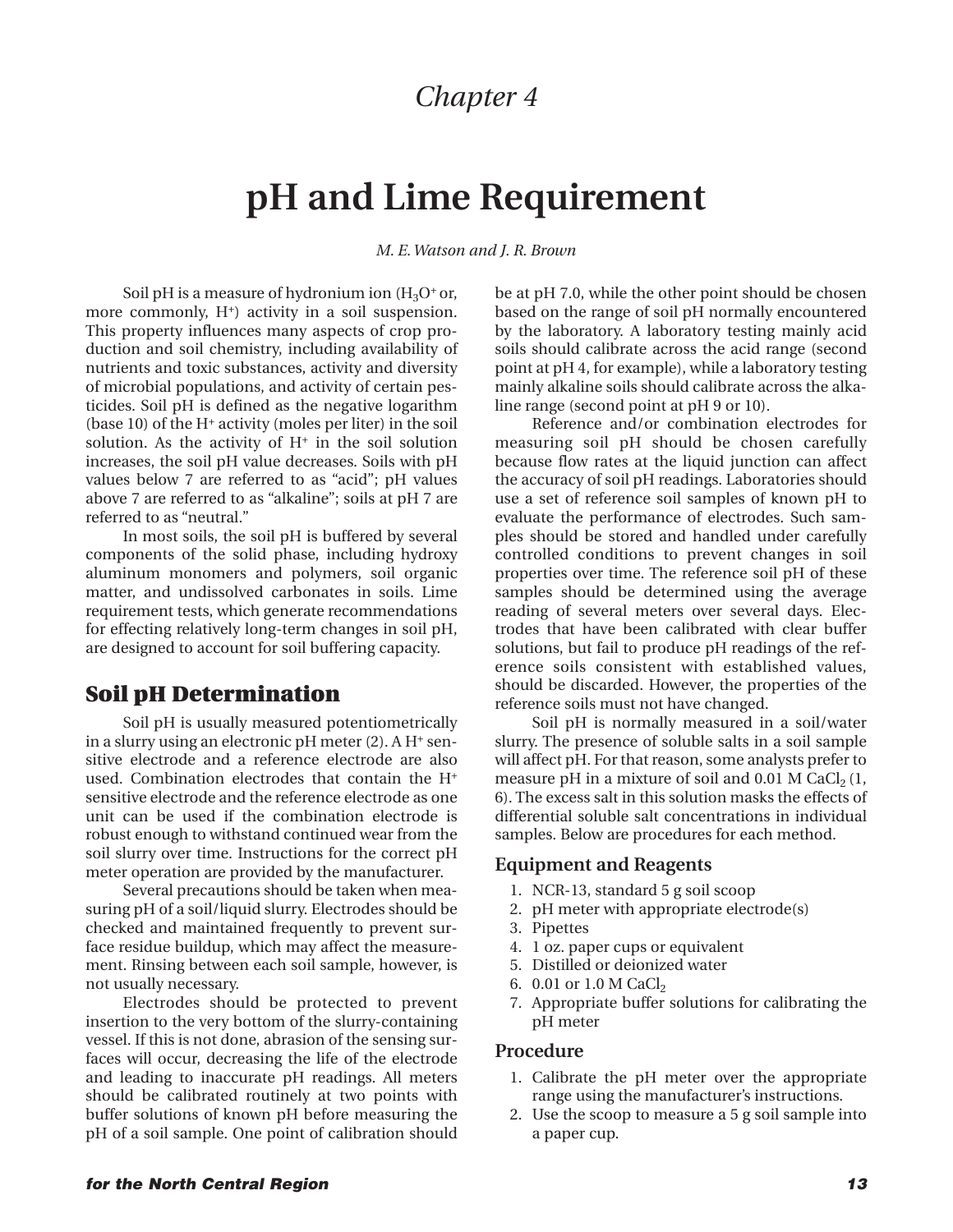- 3. Add 5 mL distilled or deionized water to the sample.
- 4. Stir vigorously for 5 seconds and let stand for 10 minutes.
- 5. Place electrodes in the slurry, swirl carefully and read the pH immediately. Ensure that the electrode tips are in the swirled slurry and not in the overlying solution.
- 6. For the CaCl<sub>2</sub> measurement, add one drop of  $1.0$  $M$  CaCl<sub>2</sub> solution to the previous sample, or prepare a sample as in Steps 2 and 3, using 0.01 M  $CaCl<sub>2</sub>$  instead of water. Stir vigorously and let stand 30 minutes, with occasional stirring. Read the pH as in Step 5.

## **Lime Requirement Determination**

The SMP buffer method described below was designed for soils with large lime requirements and significant reserves of exchangeable aluminum (7). The procedure may be inaccurate on low lime requirement soils (<2 T/A), soils with organic matter contents greater than 10 percent, sandy soils or soils with a predominance of kaolinite and hydroxy oxides of aluminum and iron in their clay fractions (3). For most North Central Region soils, however, the SMP method appears to yield satisfactory results. For more precise determination of very low lime requirements, the double-buffer modification of the SMP procedure (4, 5) may prove useful.

## **Equipment and Reagents**

- 1. Equipment needed for pH determination
- 2. Mechanical shaker
- 3. SMP buffer solution (below)

## **SMP Buffer Solution (Bulk Preparation)**

- 1. Weigh into an 18 L bottle:
	- a. 32.4 g paranitrophenol<sup>1</sup>;
	- b. 54.0 g potassium chromate;
	- c. 955.8 g calcium chloride dihydrate.
- 2. Add 9 L distilled or deionized water, shaking vigorously during addition.
- 3. Weigh 36.0 g calcium acetate into a separate container and dissolve in 5 L of distilled or deionized water.
- 4. Combine solutions 2 and 3, shaking during mixing and every 15 to 20 minutes for 2 to 3 hours.
- 5. Add 45 mL triethanolamine, shaking during

addition and periodically thereafter until completely dissolved (may take up to 8 hours). A magnetic stirrer can be use as an alternative to periodic shaking.

- 6. Dilute to 18 L with distilled or deionized water, adjust to pH 7.50 using 15 percent NaOH, and filter. To minimize air bubbles, avoid excessive agitation of the solution after pH adjustment.
- 7. Store in a container with the air inlet protected by drierite and ascarite to prevent contamination by water vapor and carbon dioxide.

## **Measuring Soil-Buffer pH**

- 1. Add 10 mL of SMP buffer solution to the soil/ water slurry saved from the pH determination.
- 2. Place in a mechanical shaker, close tightly, shake at 250 excursions per minute for 10 minutes, and let stand for 30 minutes. (Fifteen minutes shaking and 15 minutes standing is also acceptable. See Table 1.)
- 3. Swirl and read the pH. Read to the nearest 0.01 pH unit, particularly if using the double-buffer option described below.
- 4. Use the resulting soil-buffer pH to determine the lime requirement. The relationship of lime requirement for mineral soils and SMP soilbuffer pH is given in Table 2. An example of the relationship between lime requirement and soil pH for organic soils is shown in Table 3 (8).

## **Double-Buffer Option of the SMP Test**

A double-buffer option for the SMP test has been developed which may improve the accuracy of predicting lime needs of soils with low lime requirements (4, 5). This procedure essentially develops the lime requirement/buffer pH relationship for each individual soil sample rather than using a generalized relationship. It can be run as a simple add-on procedure to the standard SMP method. In contrast to the standard single-buffer method, certain properties of each batch of buffer should be determined precisely before using the double-buffer procedure. These properties (See Preliminary Steps.) may vary from one batch to the next, and their determination should be included in every preparation.

## **Preliminary Steps**

- 1. Prepare an HCl solution of sufficient concentration that 1 mL will lower the pH of 10 mL of SMP buffer from pH 7.50 to pH 6.00. This solution should be approximately 0.21 M.
- 2. Titrate 10 mL of the pH 7.50 SMP buffer with HCl (from Step 1, above) to determine the meq acidity neutralized per unit change in pH. Record this value as  $a_1$ . It should be approximately 0.137 meq.

*<sup>1</sup>Safety considerations for paranitrophenol: May cause eye irritation and irreversible eye injury; may be absorbed through skin in harmful amounts; harmful if ingested.*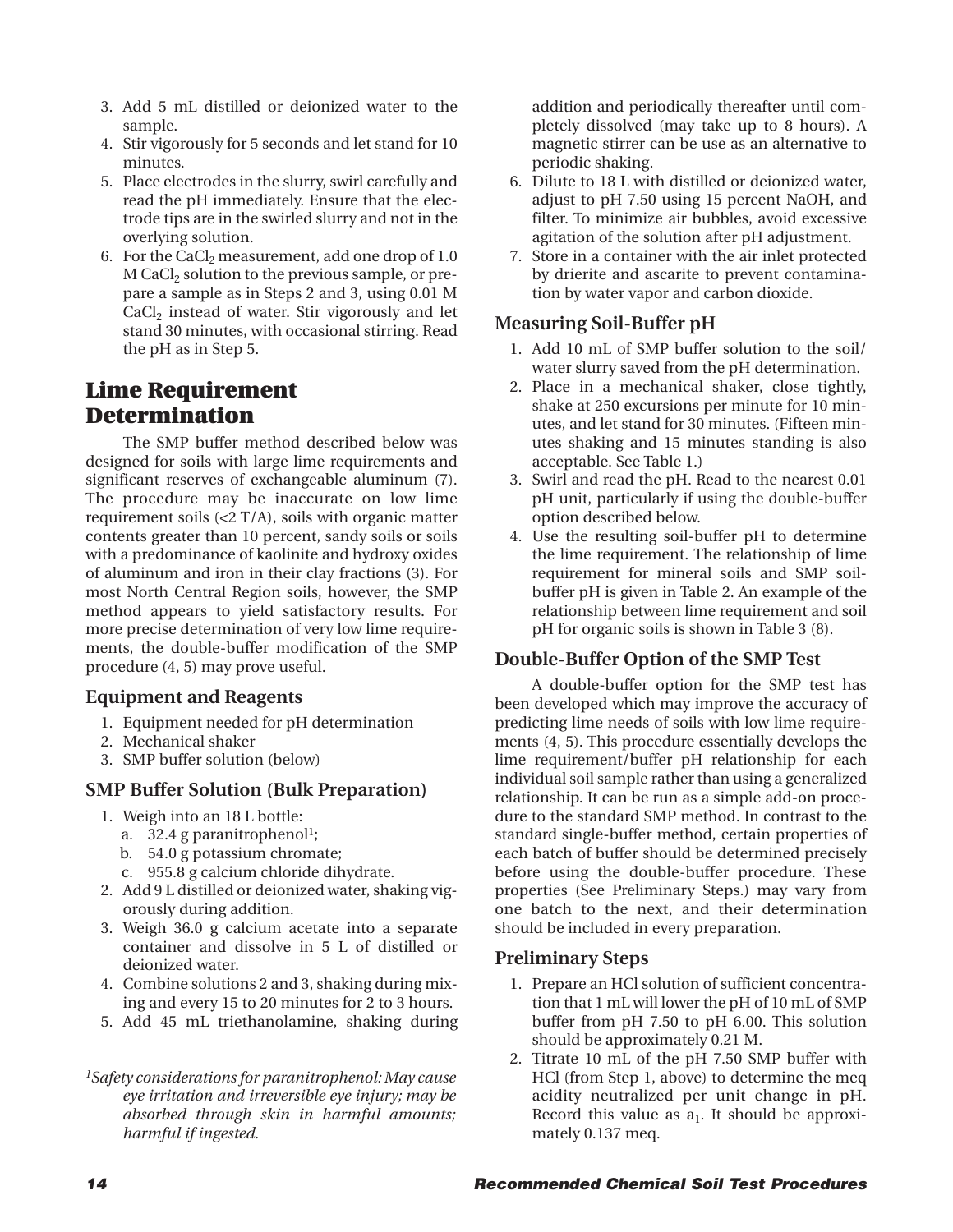3. Add 1 mL HCl (prepared in Step 1) to 10 mL of the pH 7.50 buffer, mix, let stand 30 minutes, and titrate with HCl to determine meq acidity neutralized per unit change in pH. Record the value as  $a_2$ . This should be about 0.129 meq.

#### **Procedure for Double-Buffer Option**

- 1. Record the buffer pH from the standard SMP test as  $pH_1$ .
- 2. Add 1 mL of the HCl solution (prepared in Preliminary Step 1.) to the soil-buffer mix and repeat the 10-minute shaking and 30-minute standing (or 15-minute shaking and 15-minute standing).
- 3. Read the pH of this mixture and record as  $pH_2$ .
- 4. Calculating the lime requirement
	- a. Calculate the acidity to be neutralized to achieve desired pH in meq/5 g sample:

$$
a_f = [(7.5 - pH_1)a_1 - (6 - pH_2)a_2]
$$
  
[(pH<sub>f</sub> - pH<sub>2</sub>)/(pH<sub>1</sub> - pH<sub>2</sub>)] + (6 - pH<sub>2</sub>) a<sub>2</sub>

 $a_f$  = acidity to be neutralized  $pH_f$  = desired  $pH$ 

(All other values defined in previous procedures.)

b. Calculate the lime requirement as follows:

LR (meg/100g)  $=$  33.8a<sub>f</sub>  $-$  0.86

For 6  $\frac{2}{3}$  inch furrow slice (2 million lb soil/acre): LR (tons  $CaCO<sub>3</sub>/acre$ ) = 16.9  $a_f$  - 0.43

For 8 inch furrow slice (2.4 miilion lb soil/acre): LR (tons  $CaCO<sub>3</sub>/acre$ ) =  $20.3a<sub>f</sub> - 0.52$ 

*Note:* All values for constants are based on averages across a wide range of soils. As with the standard SMP Method, constants derived from calibrations on local soils may be more accurate than those presented here.

**Table 1. Effects of shaking and standing time following shaking on average soil-buffer pH of 15 U.S. soils.**

| Shaking<br>Time (min.) | Standing Time (min.) |      |      |      |  |  |  |
|------------------------|----------------------|------|------|------|--|--|--|
|                        | 0                    | 15   | 30   | 45   |  |  |  |
|                        |                      |      |      |      |  |  |  |
| 5                      | 6.32                 | 6.24 | 6.20 | 6.21 |  |  |  |
| 10                     | 6.30                 | 6.27 | 6.19 | 6.22 |  |  |  |
| 15                     | 6.25                 | 6.19 | 6.21 | 6.19 |  |  |  |
| 20                     | 6.21                 | 6.20 | 6.14 | 6.20 |  |  |  |

|  | Table 2. Amounts of lime required to bring mineral |
|--|----------------------------------------------------|
|  | soils to indicated pH according to soil-buffer pH. |

|             | Desired soil pH               |                   |                                   |      |  |  |  |  |  |
|-------------|-------------------------------|-------------------|-----------------------------------|------|--|--|--|--|--|
| Soil-buffer | ------ Mineral soils -------- |                   |                                   |      |  |  |  |  |  |
| pH          | 7.0                           | 7.0<br>6.5<br>6.0 |                                   |      |  |  |  |  |  |
|             | Pure                          |                   | Ag-ground limestone <sup>1</sup>  |      |  |  |  |  |  |
|             | CaCO <sub>3</sub>             |                   |                                   |      |  |  |  |  |  |
|             |                               |                   | ----tons/acre 8" of soil--------- |      |  |  |  |  |  |
| 6.8         | 1.1                           | 1.4               | 1.2                               | 1.0  |  |  |  |  |  |
| 6.7         | 1.8                           | 2.4               | 2.1                               | 1.7  |  |  |  |  |  |
| 6.6         | 2.4                           | 3.4               | 2.9                               | 2.4  |  |  |  |  |  |
| 6.5         | 3.1                           | 4.5               | 3.8                               | 3.1  |  |  |  |  |  |
| 6.4         | 4.0                           | 5.5               | 4.7                               | 3.8  |  |  |  |  |  |
| 6.3         | 4.7                           | 6.5               | 5.5                               | 4.5  |  |  |  |  |  |
| 6.2         | 5.4                           | 7.5               | 6.4                               | 5.2  |  |  |  |  |  |
| 6.1         | 6.0                           | 8.6               | 7.2                               | 5.9  |  |  |  |  |  |
| 6.0         | 6.8                           | 9.6               | 8.1                               | 6.6  |  |  |  |  |  |
| 5.9         | 7.7                           | 10.6              | 9.0                               | 7.3  |  |  |  |  |  |
| 5.8         | 8.3                           | 11.7              | 9.8                               | 8.0  |  |  |  |  |  |
| 5.7         | 9.0                           | 12.7              | 10.7                              | 8.7  |  |  |  |  |  |
| 5.6         | 9.7                           | 13.7              | 11.6                              | 9.4  |  |  |  |  |  |
| 5.5         | 10.4                          | 14.8              | 12.5                              | 10.2 |  |  |  |  |  |
| 5.4         | 11.3                          | 15.8              | 13.4                              | 10.9 |  |  |  |  |  |
| 5.3         | 11.9                          | 16.9              | 14.2                              | 11.6 |  |  |  |  |  |
| 5.2         | 12.7                          | 17.9              | 15.1                              | 12.3 |  |  |  |  |  |
| 5.1         | 13.5                          | 19.0              | 16.0                              | 13.0 |  |  |  |  |  |
| 5.0         | 14.2                          | 20.0              | 16.9                              | 13.7 |  |  |  |  |  |
| 4.9         | 15.0                          | 21.1              | 17.8                              | 14.4 |  |  |  |  |  |
| 4.8         | 15.6                          | 22.1              | 18.6                              | 15.1 |  |  |  |  |  |

1Ag-ground lime of 90% plus total neutralizing power (TNP) or  $CaCO<sub>3</sub>$  equivalent, and fineness of 40%  $<$  100 mesh, 50% < 60 mesh, 70% < 20 mesh, and 95% < 8 mesh. Adjustments in the application rate should be made for liming materials with different particle sizes, neutralizing values and depth of incorporation.

| Table 3. Example of lime required to bring organic soils |
|----------------------------------------------------------|
| to desired pH as used by Indiana, Ohio and Michigan      |
| (8).                                                     |

|         | Organic Soils                            |
|---------|------------------------------------------|
| Soil pH | 5.3 Desired pH<br>Tons/Acre <sup>1</sup> |
| 5.2     | 0.0                                      |
| 5.1     | 0.7                                      |
| 5.0     | 1.3                                      |
| 4.9     | 2.0                                      |
| 4.8     | 2.6                                      |
| 4.7     | 3.2                                      |
| 4.6     | 3.9                                      |
| 4.5     | 4.5                                      |
| 4.4     | 5.1                                      |

<sup>1</sup>These values are based on liming to 8 in. of depth with agricultural limestone and a neutralizing value of 90 %. Adjustments in the application rate should be made for liming materials with different particle sizes, neutralizing values and depths of incorporation.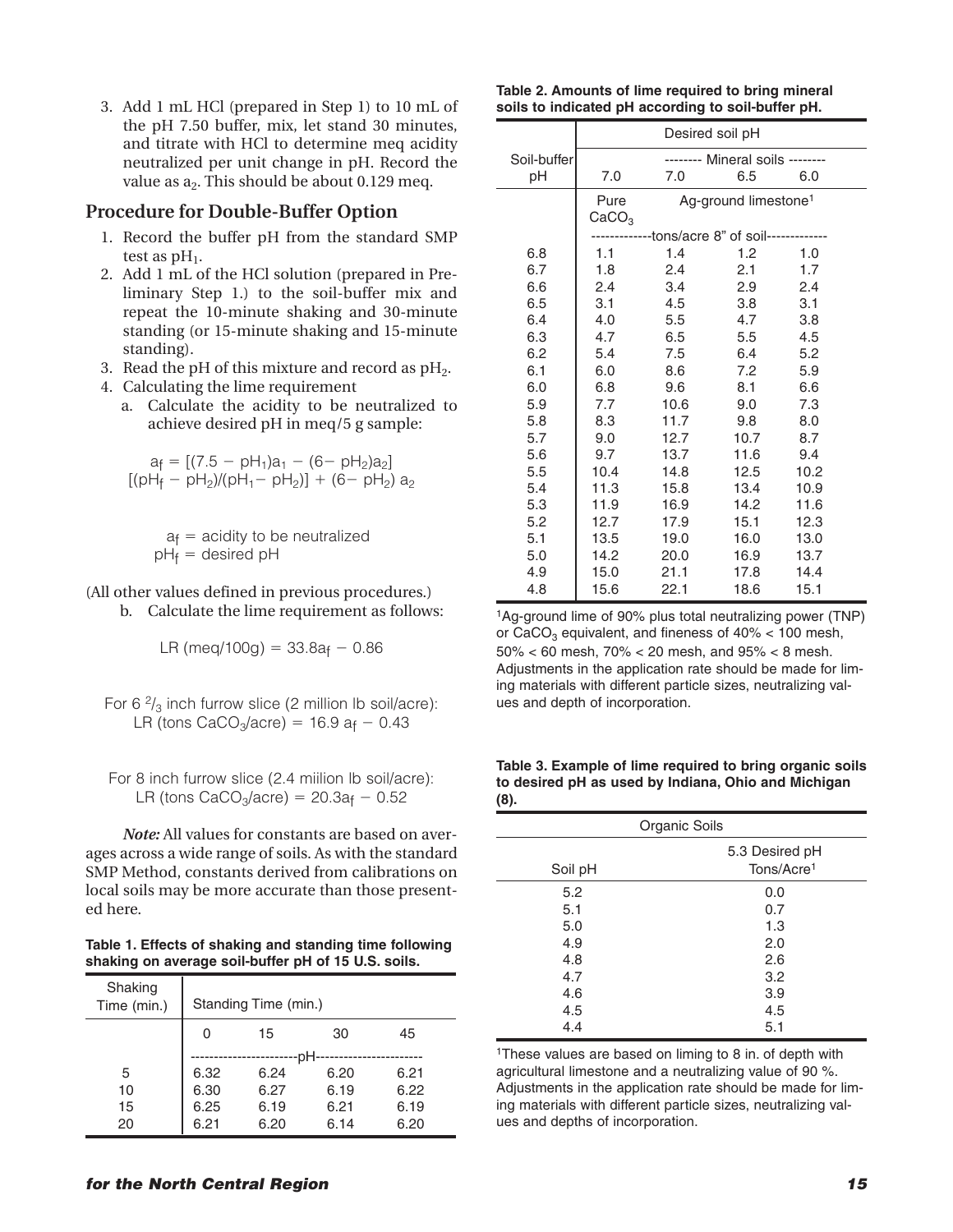## **References**

- 1. Graham, E. R. 1959. An explanation of theory and methods of soil testing. Missouri Agric. Exp. Stn. Bull. 734.
- 2. McLean, E. O. 1982. Soil pH and lime requirement. p 199-224. *In* A.L. Page et al. Methods of soil analysis. Part 2. 2nd ed. Agron. Monogr. 9. ASA and SSSA, Madison, Wis.
- 3. McLean, E. O., S. W. Dumford, and F. Coronel. 1966. A comparison of several methods of determining lime requirements of soils. Soil Sci. Soc. Amer. Proc. 30:26-30.
- 4. McLean, E. O., D. J.Eckert, G. Y. Reddy, and J. F. Trierweiler. 1978. An improved SMP soil lime requirement method incorporating doublebuffer and quick-test features. Soil Sci. Soc. Amer. J. 42:311-316.
- 5. McLean, E. O., J. F. Trierweiler, and D. J. Eckert. 1977. Improved SMP buffer method for determining lime requirements of acid soils. Comm. Soil Sci. Pl. Anal. 8:667-675.
- 6. Schofield, R. K., and A. W. Taylor. 1955. The measurement of soil pH. Soil Sci. Soc. Amer. Proc. 19:164-167.
- 7. Shoemaker, H. E., E. O. McLean, and P. F. Pratt. 1961. Buffer methods of determining lime requirements of soils with appreciable amounts of extractable aluminum. Soil Sci. Soc. Amer. Proc. 25:274-277.
- 8. Vitosh, M. L., J. W. Johnson, and D. B. Mengel. 1995. Tri-state fertilizer recommendations for corn, soybeans, wheat and alfalfa. Michigan State University Extension Bulletin E-2567.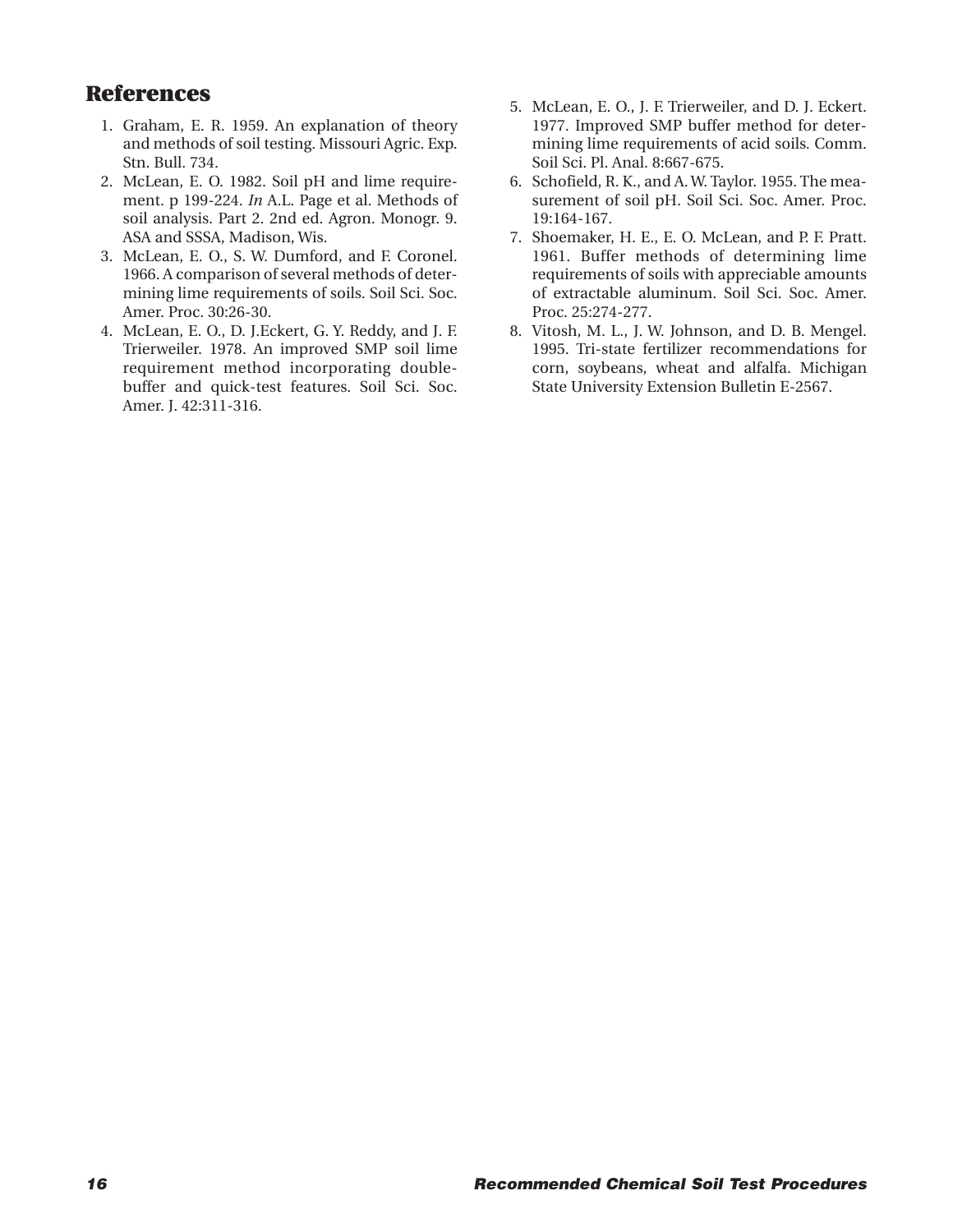# **Nitrate-Nitrogen**

*R. H. Gelderman and D. Beegle*

## **Pre-plant Soil Nitrate Test**

Pre-plant Soil Nitrate Tests (PPNT) have been used for decades to predict crop nitrogen (N) needs in the Great Plains region. In these low-rainfall areas, nitrate carryover from the previous growing season is frequently due to low potential for nitrate loss through leaching and denitrification (12, 17). Recent work in humid areas of the Midwest shows that the PPNT is a useful method of adjusting crop N recommendations for the amounts of residual nitrate in soil profiles (6, 7, 10, 14, 29). In humid regions, the PPNT is likely to be most useful on medium and fine-textured soils where previous-year precipitation was normal or below normal, and where previous-year N applications exceeded crop N needs (9).

In general, the PPNT consists of measuring nitrate-N in some portion of the crop root zone and crediting this N against the N needs of the crop to be grown. The PPNT differs in principle from the Pre-sidedress Nitrate Test (PSNT) discussed later in this chapter in that the PPNT provides a direct crediting of soil nitrate against crop  $\overline{N}$  needs, while the PSNT provides an index of N availability that is related to crop N response through test calibration data. Therefore, the PPNT does not provide a direct assessment of the amounts of N likely to be released from organic N sources during the growing season.

Procedures for using the PPNT have recently been summarized by Bundy and Meisinger (8). Soil sampling for the PPNT can be done in the fall (subhumid areas only) or before crops are planted in the spring. This provides more time for sampling and analysis than is usually available for the PSNT. Samples are usually taken to a minimum depth of 2 feet. Some states recommend deeper samples. Standard analytical procedures are appropriate for extraction and analysis of nitrate in the soil samples. Samples should be dried or frozen soon after collection, and moist samples should be protected from warm temperatures.

Interpretation and use of PPNT results to develop fertilizer recommendations for crops varies among states and regions, but direct crediting of nitrate-N against crop N needs is usually involved. Examples of interpretation procedures for PPNT results in humid regions are provided in Bundy and Sturgul (9) and Schmitt and Randall (29).

## **Pre-sidedress Soil Nitrate Test for Corn**

In humid regions, the nitrate-N level in the top foot of soil, measured just prior to sidedressing corn, has been shown to be related to the N-supplying capability of the soil and thus, the probability of a corn yield response to sidedress application of N fertilizer (4, 23, 24). This test, which is called the Pre-sidedress Soil Nitrate Test (PSNT), is essentially an in situ incubation method which provides an index of the N-supplying capability of a soil. It is not used to reduce recommendations by the amount of extracted nitrate-N such as is done with deep nitrate tests in the Great Plains. The PSNT has been especially useful in helping to estimate the probability of corn response to N where manure has been applied. While this test is designed primarily to determine the probability of response to sidedress N, it can also provide some guidance for improving N rate recommendations when a response is predicted.

Standard recommended procedures for extraction and analysis of the soil nitrate-N can be used. However, the timing and method of sampling for the PSNT is unique. Samples must be taken when the corn is approximately 12 inches tall. Samples are taken to a 12 inch depth and must be dried within 24 hours. If they cannot be dried immediately, they must be frozen until they can be dried for analysis. In addition to the standard recommended procedures for extraction and analysis for soil nitrate-N, quick-test methods have been developed in Pennsylvania and Iowa in response to the need for rapid turnaround with this analysis. These kits have been shown to agree well with standard laboratory procedures and have been used successfully (27, 28).

Interpretation of the soil nitrate-N levels and the method of making recommendations for sidedressing N vary from state to state. Research from the Northeast to the Midwest has indicated that the critical level for the PSNT generally ranges from 21 to 25 ppm nitrate-N. Above this level, a response to sidedress N is not expected. Below this level, recommendations can be adjusted based on the nitrate-N level from the PSNT (2, 5, 19).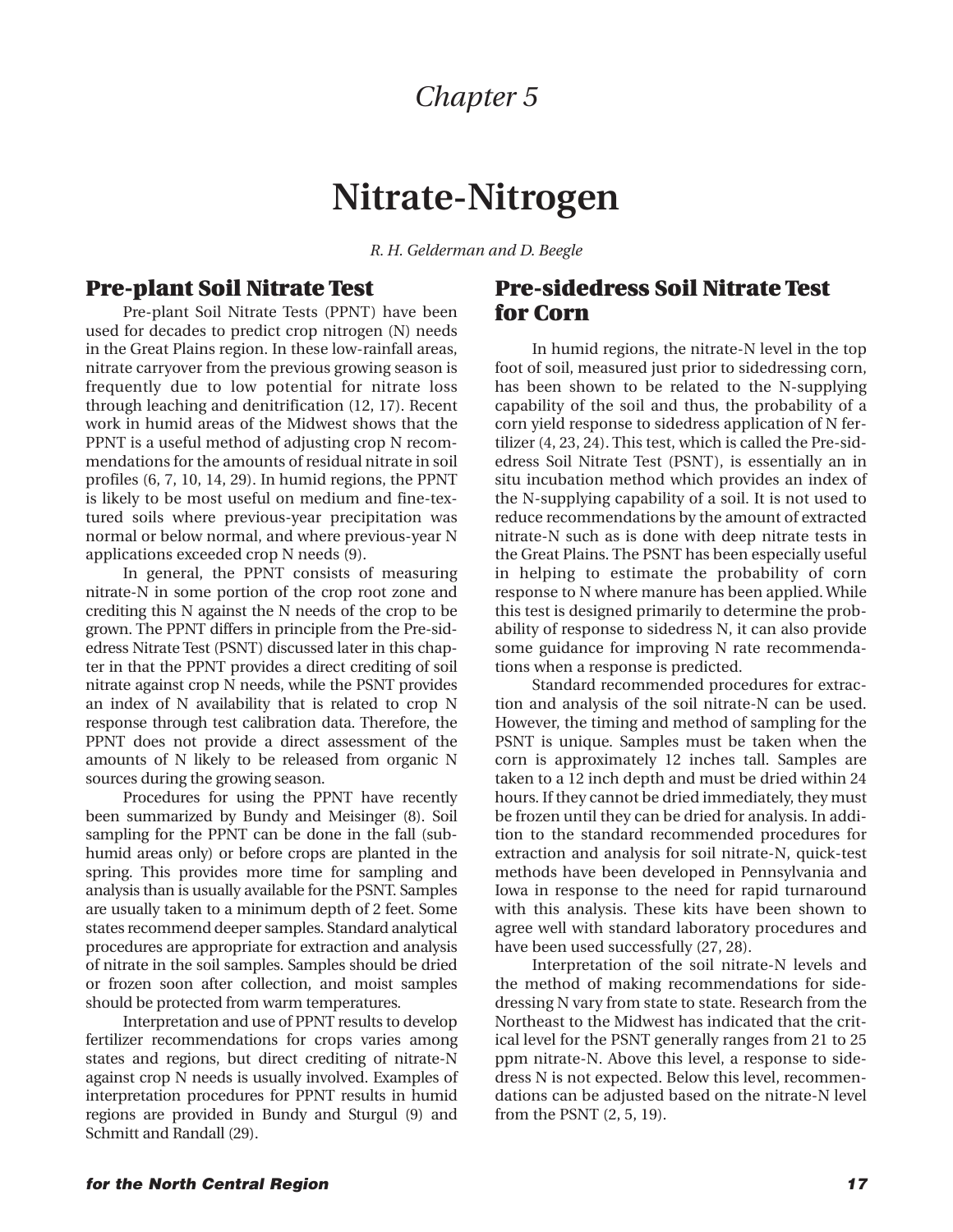## **Extraction**

The high solubility of  $NO<sub>3</sub>$  in water makes extraction with water possible for most soils of the North Central Region. Soils with significant anionexchange properties should be extracted with 1 or 2 molar KCl, unless Cl- or K+ ions interfere with the determination method.

Time of extraction varies from 5 to 30 minutes for various states(15). Kelly and Brown (20) found that shaking the sample for 5 minutes gave similar results to shaking for 8 hours. Oien and Selmer-Olsen (26) found a 2-minute shaking time sufficient to extract nitrates.

The extraction of  $NO<sub>3</sub>$  is relatively simple; however, many methods of determination exist. Errors can arise in each of these methods due to interferences, biological transformations, poor lab technique and many other sources. Variations due to method of determination are of relatively minor importance, though, compared to those due to field sampling techniques and those due to interpretation of the test from field response to added N.

The most commonly used procedures of  $NO<sub>3</sub>$ . determination among states using the test are the Nitrate Electrode and the Cadmium Reduction methods (3). These two methods are presented here. Any method used to determine  $NO<sub>3</sub>$  should be scrutinized by using standard lab "check" soils, known additions and comparisons to reference procedures, such as steam distillation (21).

## **Nitrate Electrode Method**

The function of the nitrate-specific ion electrode as explained by Dahnke (11) is similar to a conventional pH electrode, but instead of developing a potential across a glass membrane, a potential develops across a thin layer of water-immiscible liquid or gel ion exchanger that is selective for  $NO<sub>3</sub>$  ions. This layer of ion exchanger is held in place by a porous membrane.

The aqueous internal filling solution contains fixed levels of  $NO<sub>3</sub>$  ion and provides a stable potential between the inside surface of the membrane and the internal Ag/AgCl reference element. The  $NO<sub>3</sub>$ electrode responds only to the activity of the free, unassociated ions, not to  $NO<sub>3</sub>$  ions which are bound to complexing agents. If the activity of the  $NO_3^-$  ion is greater in the sample solution than in the internal filling solution, there is a net diffusion of  $NO<sub>3</sub>$  ions into the electrode; or if the activity is less than in the sample solution, there is a net diffusion out of the electrode. The diffusion of  $NO<sub>3</sub>$  ions into or out of the electrode will continue until a state of equilibrium is reached, at which time the electrical potential developed across the membrane prevents any further net diffusion of  $NO<sub>3</sub>$  ions.

The lower limit of accurate detection of the  $NO<sub>3</sub>$  electrode is about 1 to 2 ppm  $NO<sub>3</sub>$ –N in solution. This fact largely determines the smallest soil to solution ratios that can be used. Oien and Selmer-Olsen (26) studied ratios (g to mL) of 5-to-50, 10-to-50, 20-to-50, 30-to-50, and 50-to-50. They found that the 5-50 ratio was too large to determine  $NO<sub>3</sub>$  accurately in most soils because the  $\rm NO_3^-$  contents are too low. They report that the 20-50 ratio can be used to determine accurately as little as 2 ppm of  $NO<sub>3</sub> - N$ . When they used the  $50-50$  ratio, the  $NO<sub>3</sub>$  values decreased slightly when expressed as mg  $NO<sub>3</sub>$ -N per 100 g dry soil.

As ionic strength increases, the activity of the  $NO<sub>3</sub>$  ion decreases. For this reason, numerous extractants have been developed to dampen this effect. The modified extracting solution of Millham et al. (25) is listed below. If chloride and nitrite  $(NO<sub>2</sub>^-)$  are not serious interferences, the silver sulfate and sulfamic acid can be eliminated from this extractant. Using present day module-type electrodes, many workers have found that this extractant is an improvement over water. The electrode can be placed in a filtrate of the extract or directly in the soil/water slurry.

#### **Equipment**

- 1. Nitrate ion-sensitive electrode
- 2. A pH/ion meter or pH-millivolt meter
- 3. NCR-13, 10 g scoop

#### **Reagents**

- 1. Extracting Solution
	- a. Distilled water or
	- b. Ionic strength adjusting solution: 0.01 M  $\text{Al}_2(\text{SO}_4)_3$ , 0.02 M  $\text{H}_3\text{BO}_3$ , 0.01 M  $\text{Ag}_2\text{SO}_4$  and 0.02 M  $NH<sub>2</sub>HSO<sub>3</sub>$  (sulfamic acid): Dissolve 67 g of Al2(SO4)3**•**18H2O, 12 g of H3BO3, 20 g of  $Ag_2SO_4$  and 19 g of  $NH_2HSO_3$  in water and dilute to10 L.
- 2. Standard nitrate solutions: To a 1,000 mL volumetric flask, add  $0.7221$  g of oven-dry KNO<sub>3</sub>; make up to volume with extracting solution. This gives a solution containing 100 ppm of  $NO<sub>3</sub>-N$ .

## **Procedure**

- 1. Measure 20 g of soil into a 100 mL cylindrical container.
- 2. Add 50 mL of extracting solution.
- 3. Shake for 5 minutes on a reciprocal shaker.
- 4. Read the potential while suspension is being stirred with magnetic stirrer.
- 5. Record the millivolt reading (if using a calibration curve technique) or read the  $NO<sub>3</sub>–N$  concentration directly from a pH/ion meter.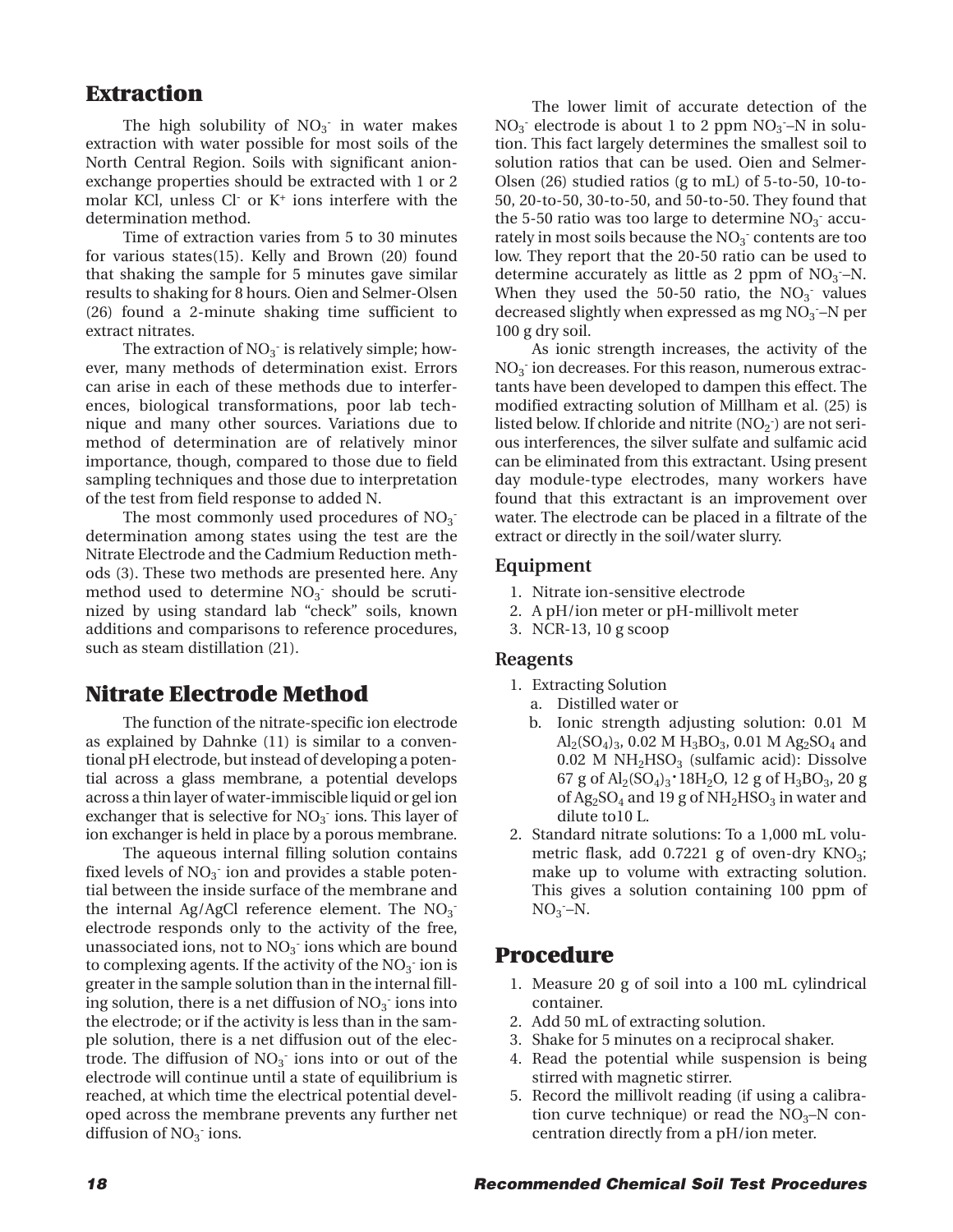| Volume of<br>$100$ ppm<br><b>Stock Solution</b> | Final<br>Volume   | Concentration<br>of $NO3 - N$<br>in Working Standards |
|-------------------------------------------------|-------------------|-------------------------------------------------------|
| ml                                              | mL                | ppm                                                   |
| 5                                               | 100<br>100        | 5                                                     |
| 10<br>15<br>20                                  | 100<br>100<br>100 | 10<br>15<br>20                                        |

## **Cadmium Reduction Method**

This method of determining nitrate reduces  $NO<sub>3</sub>$  to  $NO<sub>2</sub>$  using copperized cadmium. Once reduced, the  $NO<sub>2</sub>$  is usually determined using a modified Griess- Ilosvay method. This method is based on the principle that  $NO<sub>2</sub>$  reacts with aromatic amines (diazotizing agents) in acidic solutions to give diazo salts. These salts couple with aromatic agents to form colored azo compounds or dyes. The color intensity is then determined with a spectrophotometer.

The range of detection for soil extracts using this method has been reported from 0.2 to 15 ppm  $NO<sub>3</sub> - N$  (16). This should be a sufficient range for most soils without additional dilutions. Precision values of 2.1 to 3.4 percent (coefficients of determination) have been reported using a manual method (13).

Other advantages of this method include the sensitivity of the Griess-Ilosvay procedure. This allows sufficient dilution to effectively eliminate any colored extract interference. The procedure is relatively rapid using automated instrumentation. From 40 to 100 samples per hour can be analyzed using automated procedures after samples are extracted. Instrumentation, however, is relatively expensive. Manual methods for cadmium reduction have been described (13, 18, 22). An estimate of 36 samples (previously extracted) analyzed per hour, using four columns, was made by Dorich and Nelson (13). The color of the azo compounds are very stable (1). Nitrite-N is determined simultaneously with  $NO<sub>3</sub>$  –N. However,  $NO<sub>2</sub>$  can be determined separately by not passing one aliquot of the extract through the reducer column. The  $NO<sub>3</sub> - N$  is then determined by subtraction. Alternatively,  $NO<sub>2</sub>$  can be removed from the extract by addition of sulfamic acid.

Extraction can be accomplished with 2 M KCl (13) or with water (18). A procedure will not be specifically described here because of the lengthy methods involved. Each instrument will have its specific literature and method following the above principles. The reader is referred to Keeney and Nelson (22) or Huffman and Barbarick (18) for Manual Cadmium Reduction methods.

## **Acknowledgment**

The authors thank Dr. Larry Bundy of the University of Wisconsin for writing the introduction for the PPNT section.

## **References**

- 1. Barnes, H. and A.R. Folkard. 1951. The determination of nitrates. Analyst (London) 76:599-603.
- 2. Beegle, D.B., G.W. Roth, and R.J. Fox. 1990. Nitrogen soil test for corn in Pennsylvania. Agron. Facts #17 (revised), College of Agri. Sciences, Penn. State Univ., University Park, Pa.
- 3. Beegle, D.B. 1993. Nitrate subcommittee report of NCR-13 committee (unpublished).
- 4. Blackmer, A.M., D. Pottker, M.E. Cerrato, and J. Webb. 1989. Correlations between soil nitrate concentrations in late spring and corn yields in Iowa. J. Prod. Agric. 2:103-109.
- 5. Blackmer, A.M., T.F. Morris, D.R. Keeney, R.D. Voss, and R. Killorn. 1992. Estimating nitrogen needs for corn by soil testing. PM1381. Iowa State Univ. Ext. and Leopold Center, Ames, Iowa.
- 6. Bock, B.R., K.R. Kelley, and J.J. Meisinger. 1992. Predicting N fertilizer needs for corn in humid regions: Summary and future directions. p. 113- 127. *In* B.R. Bock and K.R. Kelley (ed.). Predicting N fertilizer needs for corn in humid regions. Tennessee Valley Authority, Bull. Y-226, Muscle Shoals, Ala.
- 7. Bundy, L.G. and T.W. Andraski. 1995. Soil yield potential effects on performance of soil nitrate tests. J. Prod. Agric. 8:561-568.
- 8. Bundy, L.G. and J.J. Meisinger. 1994. Nitrogen availability indices. p. 951-984. *In* R.W. Weaver et al (ed.) Methods of Soil Analysis, Part 2, 3rd ed. Agron. Monogr. 9. ASA and SSSA, Madison, Wis.
- 9. Bundy, L.G. and S.J. Sturgul. 1994. Soil nitrate tests for Wisconsin cropping systems. Univ. of Wisconsin Ext. Pub. A3624.
- 10. Bundy, L.G., M.A. Schmitt, and G.W. Randall. 1992. Predicting N fertilizer needs for corn in humid regions: Advances in the Upper Midwest. p. 73-89. *In* B.R. Bock and K.R. Kelley (ed.). Predicting N fertilizer needs for corn in humid regions. Bull. Y-226. Tennessee Valley Authority, Muscle Shoals, Ala.
- 11. Dahnke, W.C. 1971. Use of the nitrate specific ion electrode in soil testing. Comm. Soil Sci. Pl. Anal. 2(2):73-84.
- 12. Dahnke, W.C. and G.V. Johnson. 1990. Testing soils for available nitrogen. p. 127-139. *In* R.L. Westerman (ed.) Soil Testing and Plant Analysis, 3rd ed. SSSA, Madison, Wis.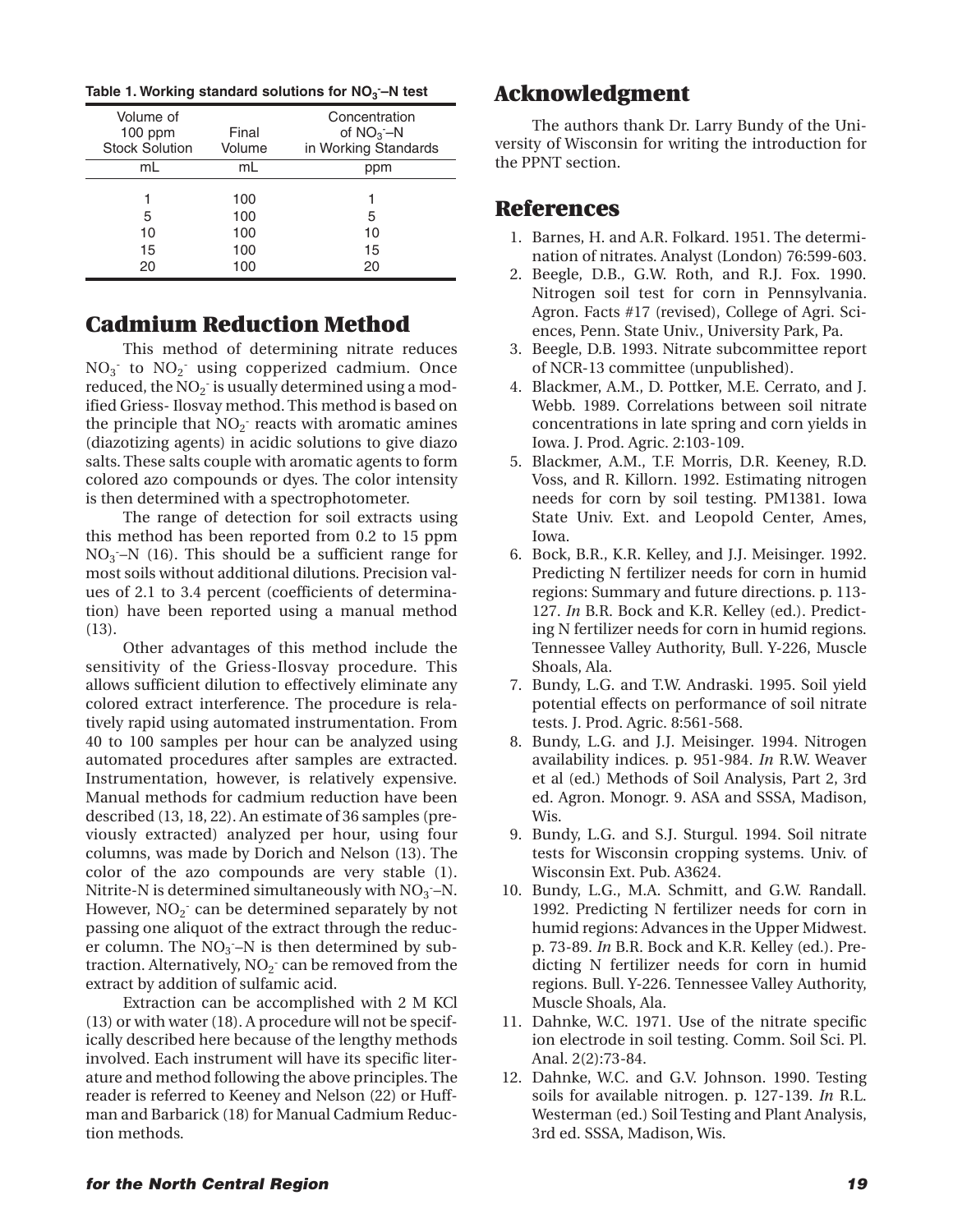- 13. Dorich, R.A. and D.W. Nelson. 1984. Evaluation of manual cadmium reduction methods for determination of nitrate in potassium chloride extracts of soils. Soil Sci. Soc. Am. J. 48:72-75.
- 14. Fox, R.J., G.W. Roth, K.V. Iversen, and W.P. Piekielek. 1989. Soil and tissue nitrate tests compared for predicting soil nitrogen availability to corn. Agron. J. 81:971-974.
- 15. Gray, C. 1983. Survey of state soil testing laboratories in the United States. Mimeo of Soil and Plant Analysis Comm-S877, Soil Sci. Soc. Amer., Texas A & M Univ., College Station, Texas.
- 16. Henriksen, H. and A.R. Selmer-Olsen. 1970. Automatic methods for determining nitrate and nitrite in water and soil extracts. Analyst (London) 95:514-581.
- 17. Hergert, G.W. 1987. Status of residual nitratenitrogen soil tests in the United States. p. 73-88. *In* J.R. Brown (ed.) Soil testing: Sampling, correlation, calibration, and interpretation. ASA Special Publ. 21. ASA, CSSA, and SSSA, Madison, Wis.
- 18. Huffman, S.A. and K.A. Barbarick. 1981. Soil nitrate analysis by cadmium reduction. Comm. Soil Sci. Pl. Anal. 12(1):79-89.
- 19. Jokela, W.E. 1989. The Vermont nitrogen soil test for corn. FS133. Univ. of Vermont Ext. Serv., Burlington, Vt.
- 20. Kelley, W.P. and S.M. Brown. 1921. The solubility of anions in alkali soils. Soil Sci. 12:261-285.
- 21. Keeney, D.R. 1982. Nitrogen-availability indices. p. 711-734. *In* A.L. Page et al. (ed.). Methods of

soil analysis, Part 2, 2nd ed., Agron. Monogr. 9. ASA and SSSA, Madison, Wis.

- 22. Keeney, D.R. and D.W. Nelson. 1982. Nitrogeninorganic forms. p. 643-698. *In* A.L. Page et al. (ed.). Methods of soil analysis, Part 2, 2nd ed., Agron. Monogr. 9. ASA and SSSA, Madison, Wis.
- 23. Magdoff, F.R., D. Ross, and J. Amadon. 1984. A soil test for nitrogen availability to corn. Soil Sci. Soc. Am. J. 48:1301-1304.
- 24. Magdoff, F.R., W.E. Jokela, R.H. Fox, and G.F. Griffin. 1990. A soil test for nitrogen availability in the northeastern United States. Comm. Soil Sci. Pl. Anal. 21:1103-1115.
- 25. Millham, P.J., A.S. Awad, R.E. Paul, and J.H. Bull. 1970. Analysis of plants, soils and waters for nitrate by using an ion-selective electrode. Analyst 95:751-759.
- 26. Oien, A. and A.R. Selmer-Olsen. 1969. Nitrate determination in soil extracts with the nitrate electrode. Analyst 94:888-894.
- 27. Roth, G.W., D.B. Beegle, and P.J. Bohn. 1992. Field evaluation of a pre-sidedress soil nitrate test and quick-test for corn in Pennsylvania. J. Prod. Agric. 5:476-481.
- 28. Roth, G.W., D.B. Beegle, R.J. Fox, J.K. Toth, and W.P. Piekielek. 1991. Development of a quicktest kit method to measure soil nitrate. Comm. Soil Sci. Plant Anal. 22:191-200.
- 29. Schmitt, M.A. and G.W. Randall. 1994. Developing a soil nitrogen test for improved recommendations for corn. J. Prod. Agric. 7:328-334.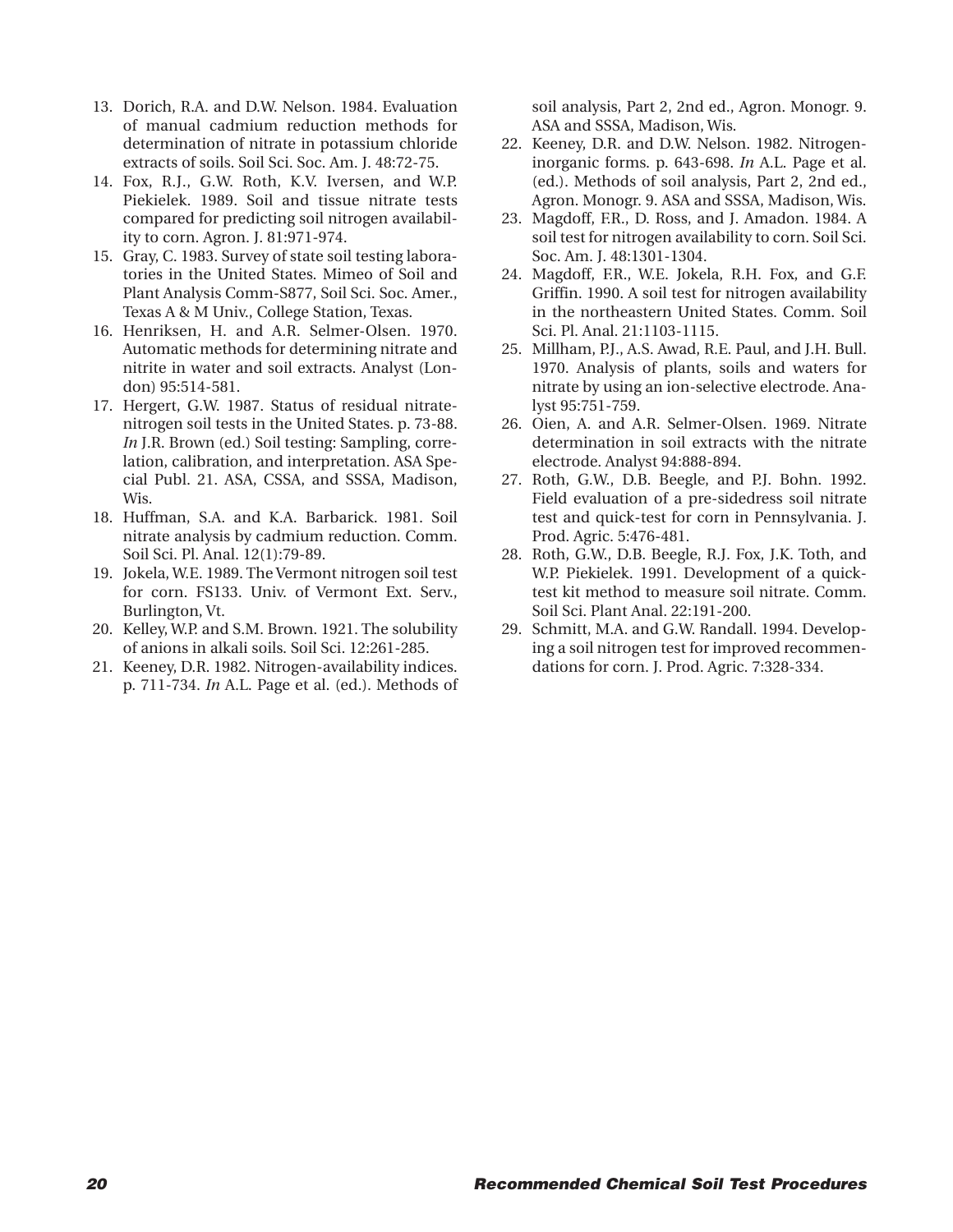# **Phosphorus**

*K. Frank, D. Beegle and J. Denning*

All of the state soil testing laboratories in the North Central Region, except two, use the Bray and Kurtz P-1 (3) procedure for phosphorus (P). The exceptions are North Dakota and South Dakota where soils are predominantly calcareous. Consequently, the Sodium Bicarbonate (Olsen) Method (5) is used. Most of the states and provinces that border the North Central Region also use one of these two methods. Each state experiment station has developed correlations and calibrations for the soil conditions within its own state.

The Bray and Kurtz P-1 Test results are well-correlated with yield response on most acid and neutral soils in the region. This test is used for soils that contain small amounts (less than 2 percent) of dolomite or calcium carbonate (1, 9, 12). It should not be used for soils containing large amounts of lime. Since the phosphorus may be precipitated during extraction, the result is very low test values (1,12).

The Sodium Bicarbonate (Olsen) test for P (10,13) is preferred for highly calcareous soils. The test results are well-correlated with crop response to P fertilization on both calcareous and noncalcareous soils. The Sodium Bicarbonate (Olsen) Test values are more highly correlated with yield response on calcareous soils than the Bray and Kurtz P-1 (1:10 ratio). In some cases, the correlation-to-yield was equal to or superior to the Bray and Kurtz P-1 on noncalcareous soils (1, 9, 12).

If the Bray and Kurtz P-1 is the primary method used in the laboratory for extracting ortho-phosphate, the Sodium Bicarbonate (Olsen) Method should be used for highly calcareous soils that test very low in the Bray and Kurtz P-1 method. In general, the Bray and Kurtz P-1 method will extract about the same amount of P as the Sodium Bicarbonate (Olsen) Method in the low range. The Bray and Kurtz P-1 method will extract more P in the medium range than the Olsen method. In the high range, except on highly calcareous soils, the Bray and Kurtz P-1 extracts more P than the Sodium Bicarbonate (Olsen) method. Each of these tests have a separate calibrations to yield response (6).

Another extractant for determining P is the Mehlich 3 procedure (7). This procedure exhibits a good correlation with the Sodium Bicarbonate (Olsen) method on calcareous and non-calcareous soils.. However, Bray and Kurtz P-1 only correlates with Mehlich 3

on non-calcareous soils. Calibrations-to-yield response are more recent where they exist. Research is continuing to supply the calibration data. The response patterns of the Mehlich 3 extractant are similar to the Bray and Kurtz P-1 and the Sodium Bicarbonate (Olsen) tests. Mehlich 3 extracts more P from the soil than does the Bray and Kurtz P-1 or Sodium Bicarbonate (Olsen) tests on acid and neutral soils (6).

The Mehlich 3, Bray and Kurtz P-1 and Sodium Bicarbonate (Olsen) procedures can be used with various reducing agents. The procedures presented here use ascorbic acid with potassium antimony tartrate or an alternative using the Fiske-Subbarrow reducing agent (aminonaphtho-sulfonic acid) (4). The Fiske-Subbarrow procedure is somewhat less sensitive and provides a wider range of soil test values without dilution. The ascorbic acid reducing method (13) is welladapted to the Olsen method. A 1:10 soil-to-extractant ratio for Bray and Kurtz P-1 and Mehlich 3 (1:20 soil-toextractant ratio for Sodium Bicarbonate (Olsen)) should be maintained for either volume-to-volume or volume-to-weight ratios.

## **Bray and Kurtz P-1 Test for Phosphorus**

#### **Background**

The Bray and Kurtz P-1 method of testing for "adsorbed" P was first published in 1945 by Roger H. Bray and Touby Kurtz (3) of the Illinois Agricultural Experiment Station. Research showed the Bray and Kurtz P-1 to be best correlated with crop response to phosphate fertilizer. Most states implemented it into the routine soil test operation with various minor modifications. Surveys and sample exchanges conducted by the NCR-13 committee revealed diversity of phosphate concentrations extracted by the Bray and Kurtz P-1 procedure. Primarily, the differences were caused by extraction techniques that were not adequate. Results of these studies are presented by Munter in his discussion on extraction techniques (8).

A detailed study of the soil-to-solution ratio, type of extraction vessel, shaking speed and time, and the chemistry involved produced the following procedures. Using these procedures should provide the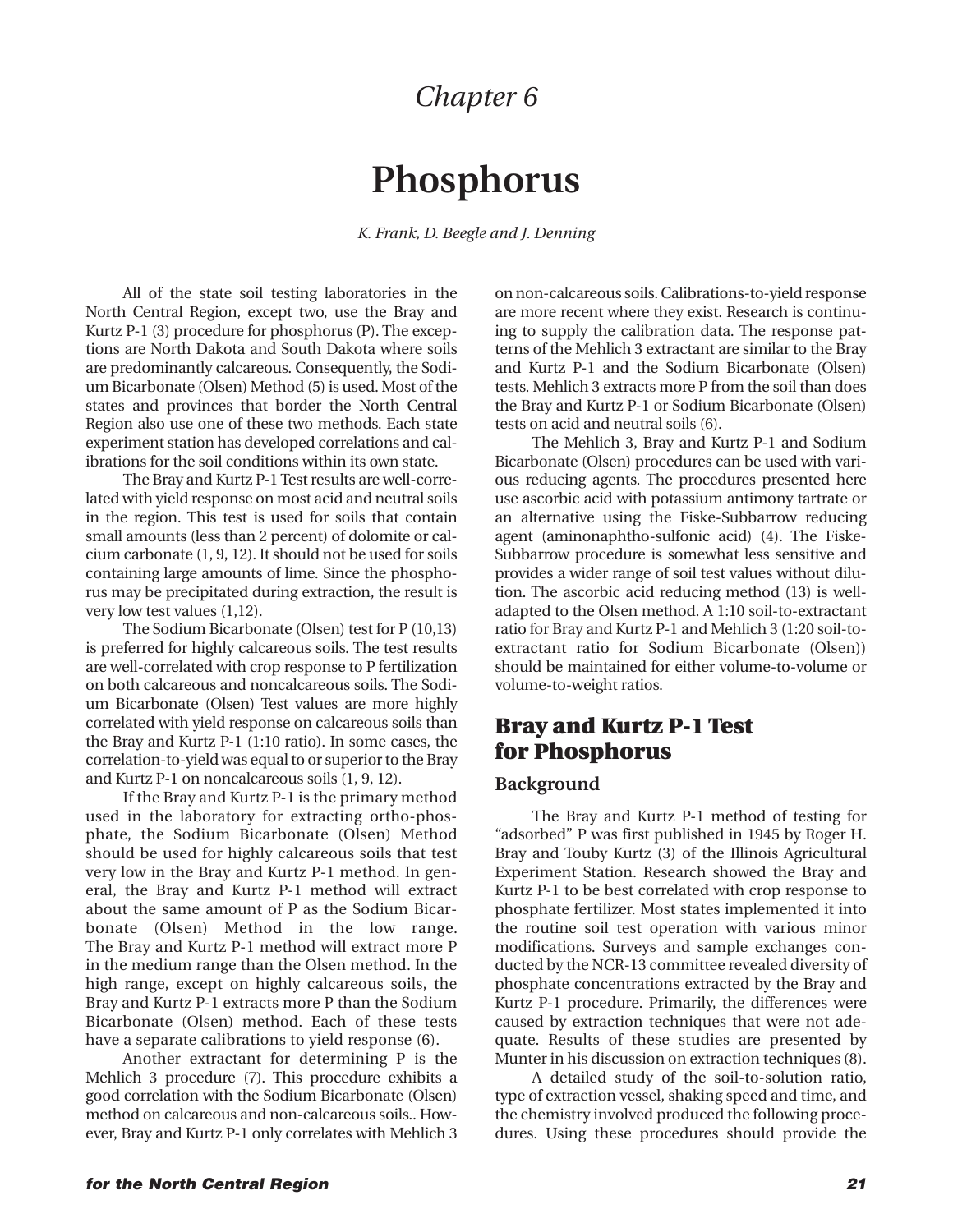conditions necessary to obtain satisfactory replication of results among laboratories. The method detection limit is approximately 1.0 mg kg-1 (dry soil basis) and can be reproduced plus or minus 10 percent. The color development procedure can be accomplished manually or by automated techniques as described in the appendix to this chapter (4).

## **Equipment**

- 1. No. 10 (2 mm opening) sieve
- 2. Standard NCR-13, 1 g and 2 g soil scoop
- 3. Automatic extractant dispenser, 25 mL capacity.(If preferred, pipettes are acceptable.)
- 4. 50 mL Erlenmeyer extraction flasks
- 5. Rotating or reciprocating shaker with a capability of 200 excursions per minute (epm)
- 6. Filter funnels, 9 to 11 cm
- 7. Whatman No. 42 or No. 2 (or equivalent) filter paper, 9 to 11 cm. (Acid resistant filter paper may be needed if using automated method of determining concentration by intensity of color. Bits of filter paper may cause an obstruction in the injection valves.)
- 8. Funnel rack
- 9. Appropriate vials for color development
- 10. Volumetric flasks and pipettes required for preparation of reagents and standard solutions; pipettes or a dilutor used for color development
- 11. Photometric colorimeter (manual or automated) suitable for measurement in the 882 nm range (610 to 660 for Fiske-Subbarrow)
- 12. A computer or calculator, used for calculation of the concentrations of phosphorus in the soil

#### **Extractant: 0.025 M HCl in 0.03 M NH4F**

- 1. Dissolve 11.11 g of reagent-grade ammonium fluoride ( $NH_4F$ ) in about 9 L of distilled water.
- 2. Add 250 mL of 1.00 M HCl (previously standardized) and make to 10 L volume with distilled water.
- 3. Mix thoroughly.
- 4. The pH of the resulting solution should be 2.6 plus or minus .05. The adjustments to pH are made using HCl or ammonium hydroxide (NH4OH).
- 5. Store in polyethylene.

#### **Phosphorus Standards**

- 1. Stock Standard Phosphorus Solution (50 ppm P)
	- a. Dissolve 0.2197 g of oven-dried, reagentgrade potassium dihydrogen phosphate  $(KH_2PO_4)$  in about 25 mL of distilled water.
	- b. Dilute to a final volume of 1,000 mL with extracting solution. (If this solution is stored at 40°F, its shelf life should be approximately 6 months.)
- 2. Working Standard Solutions
	- a. Using the information in Table 1 for Bray and Kurtz P-1, pipette appropriate volumes of 50 ppm stock standard P solution into proper volumetric flasks.
	- b. Use the extracting solution to bring each standard to the proper volume.

#### **Table 1. Working standard solutions for Bray and Kurtz P-1 and Mehlich 3 tests.**

|                                        |       |                                         |                  | Equivalent Soil<br>Concentration |
|----------------------------------------|-------|-----------------------------------------|------------------|----------------------------------|
| 50 ppm<br><b>Stock Solution Volume</b> | Final | Concentration<br>of Working<br>Standard | Ascorbic<br>Acid | Fiske-<br>Subbarow <sup>1</sup>  |
| mL                                     | mL    | ppm P                                   | ppm P            | ppm P                            |
| 1                                      | 250   | 0.2                                     | 2.0              | 2.0                              |
| 1                                      | 100   | 0.5                                     | 5.0              | 5.0                              |
| 2                                      | 100   | 1.0                                     | 10.0             | 10.0                             |
| 4                                      | 100   | 2.0                                     | 20.0             | 20.0                             |
| 6                                      | 100   | 3.0                                     | 30.0             | 30.0                             |
| 8                                      | 100   | 4.0                                     | 40.0             | 40.0                             |
| 10                                     | 100   | 5.0                                     | 50.0             | 50.0                             |
| 12                                     | 100   | 6.0                                     |                  | 60.0                             |

<sup>1</sup>Standards appropriate for the range of each method of color development are listed under the respective columns.

## **Ascorbic Acid Method Reagents**

- 1 Acid Molybdate Stock Solution
	- a. Dissolve 60 g ammonium molybdate,  $(NH_4)_6Mo_7O_{24}·4H_2O$ , in 200 mL of distilled water. If necessary, heat to about 60°C until solution is clear and allow to cool.
	- b. Dissolve 1.455 g of antimony potassium tartrate in the molybdate solution.
	- c. Add slowly 700 mL of concentrated sulfuric acid.
	- d. Cool and dilute to a final volume of 1,000 mL. This solution may be blue, but will clear when diluted for use.
	- e. Refrigerate this reagent in the dark.
- 2. Ascorbic Acid Stock Solution
	- a. Dissolve 13.2 g of ascorbic acid in distilled water and dilute to a final volume of 100 mL.
	- b. Refrigerate this reagent in the dark.
- 3. Working Solution
	- a. Prepare fresh each day by adding 25 mL of acid molybdate stock solution to a volumetric flask containing about 800 mL of distilled water.
	- b. Mix thoroughly.
	- c. Add 10 mL of ascorbic acid stock solution.
	- d. Add distilled water to final volume of 1,000 mL.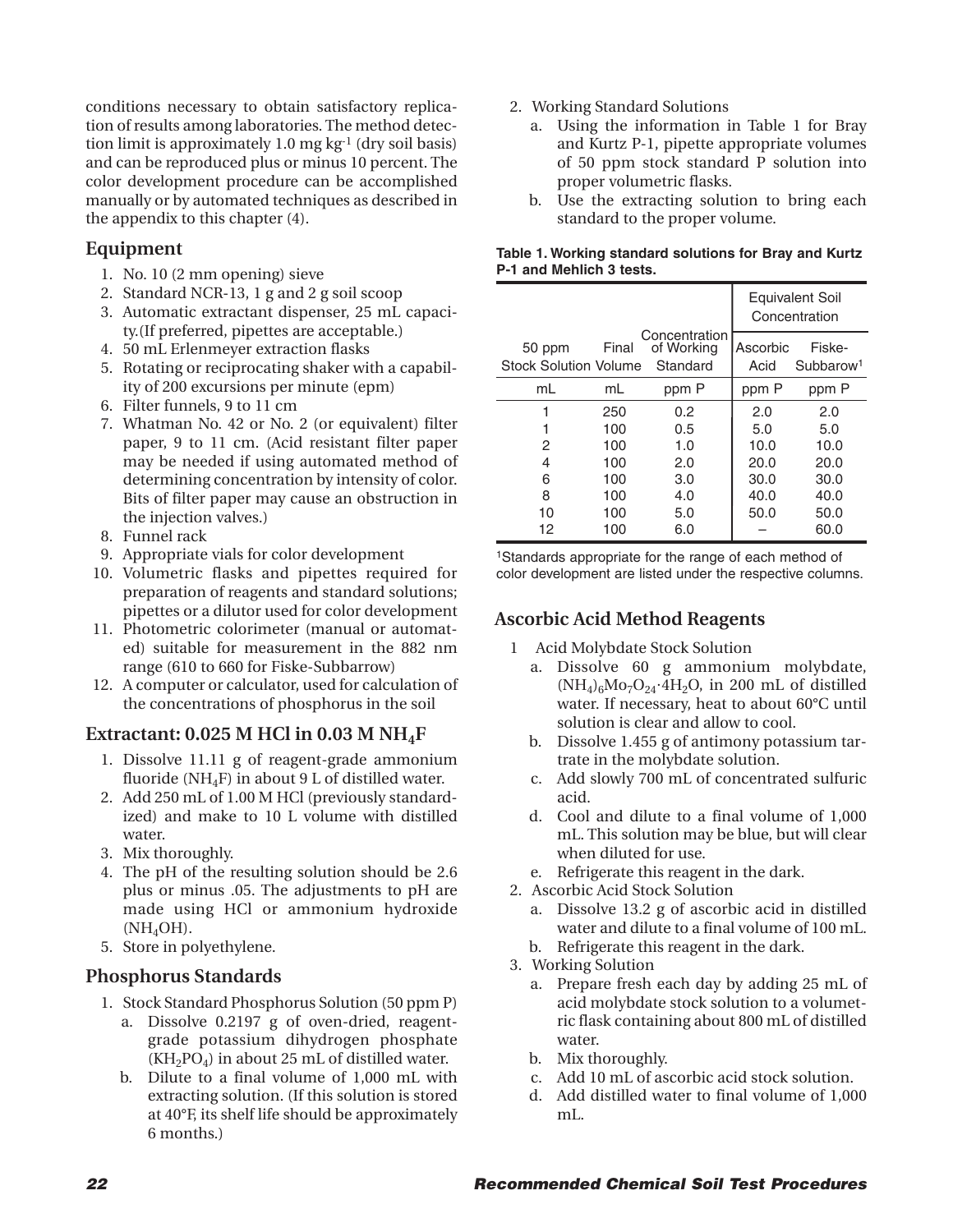## **Fiske-Subbarow Method Reagents**

- 1. Acid Molybdate Stock Solution(P-B Solution)
	- a. Dissolve 75.25 g of ammonium molybdate,  $(NH_4)_6Mo_7O_{24}$ <sup> $\cdot$ </sup>4H<sub>2</sub>O, in 500 mL of distilled water heated to 60°C.
	- b. Cool the solution and mix with 1,500 mL HCl (sp. gr. 1.19, 37.5 percent).
	- c. Dilute the solution to 2,000 mL with distilled H2O in a volumetric flask.
	- d. Store in a glass-stoppered, brown bottle to which 100 g of boric acid  $(H_3BO_3)$  has been added.
- 2. Dry Reducing Agent: Aminonaphthol-sulfonic Acid (P-C Powder)
	- a. Mix 5 g of 1-amino-2-napthol-4 sulfonic acid with 10 g of sodium sulfite  $(Na_2SO_3)$  and 292.5 g of sodium pyrosulfite  $(Na_2S_2O_5)$ .
	- b. Grind the mixture to a fine powder.
	- c. If stored in a cool place in a sealed brown bottle, this reagent will keep for a year. Otherwise, discard after 6 months.
- 1. Dilute Reducing Agent (P-C Solution)
	- a. Dissolve 16 g of dry reducing agent in 100 mL of distilled water heated to 60°C.
	- b. Cool and store in brown bottle.
	- c. Make fresh every 3 weeks.

#### **Extraction**

- 1. Scoop 2 g of soil (ratio of soil-to-solution is 1:10, see Chapter 2).
- 2. Add measured volume of soil to a 50 mL Erlenmeyer flask, tapping the scoop on the funnel or flask to remove all of the soil from the scoop.
- 3. Add 20 mL of extracting solution to each flask and shake at 200 or more epm for 5 minutes with the room temperature at 24 to 27°C (8).
- 4. Filter extracts through Whatman No. 42 filter paper or through a similar grade of paper. Refilter if extracts are not clear.

For steps 5 through 9, select either the Ascorbic Acid or Fiske Subbarrow color development procedure.

## **Ascorbic Acid Method Procedure**

- 5. Transfer a 2 mL aliquot of the extract to a test tube (or remove quantitatively all but 2 mL from the filter tube if color is to be developed in the filter tube).
- 6. Add 8 mL of working solution so that thorough agitation and mixing occurs.
- 7. Allow 10 minutes for color development. Read percentage of transmittance or optical density on a colorimeter or spectrophotometer set at 882 nm. Color is stable for about 2 hours.
- 8. Prepare a standard curve by pipetting a 5 mL aliquot of each working standard, developing

color and reading intensity in the same manner as with the soil extracts. Plot intensity against concentration of working standards. Determine concentration in soil extracts from intensity and the standard curve.

9. Convert ppm concentration in filtrate to concentration in the soil:

> ppm P in soil  $=$  ppm P in filtrate  $\times$  10  $\frac{1}{2}$ **b**/acre P insoil= ppm P in filtrate  $\times$  20

For an automated flow injection procedure, see Appendix 1.

#### **Fiske-Subbarrow Method Procedure**

- 5. Transfer a 5 mL aliquot of the extract to a test tube (or remove quantitatively all but 5 mL from the filter tube if color is to be developed in the filter tube).
- 6. Add 0.25 mL acid molybdate solution (P-B solution). Shake to mix with filtrate.
- 7. Add 0.25 mL dilute-reducing agent (P-C solution). Allow color to develop 15 minutes before reading samples. Read percentage of transmittance or optical density on a colorimeter or spectrophotometer set at 660 nm within 45 minutes after adding reducing agent.
- 8. Prepare a standard curve by pipetting a 5 mL aliquot of each working standard, developing color and reading intensity in the same manner as with the soil extracts. Plot intensity against concentration of working standards. Determine concentration in soil extracts from intensity and the standard curve.
- 9. Convert ppm concentration in filtrate to concentration in the soil:

ppm P in soil  $=$  ppm P in filtrate  $\times$  10 lb/acre P insoil =  $ppm$  P in filtrate  $\times$  20

For an automated flow injection procedure, see Appendix 1.

## **Mehlich 3 Test for Phosphorus**

## **Background**

The Mehlich 3 extraction of P is applicable for a wide range of soil properties ranging in reaction from acid to basic. This extractant was developed by Adolf Mehlich (7). The present Mehlich 3 procedure was developed to improve upon the Mehlich 1 and Mehlich 2 methods. Mehlich 1 did not correlate well with crop growth or yield when used on neutral to alkaline soils where apatite was the predominant source of available P. Mehlich 2 did not extract copper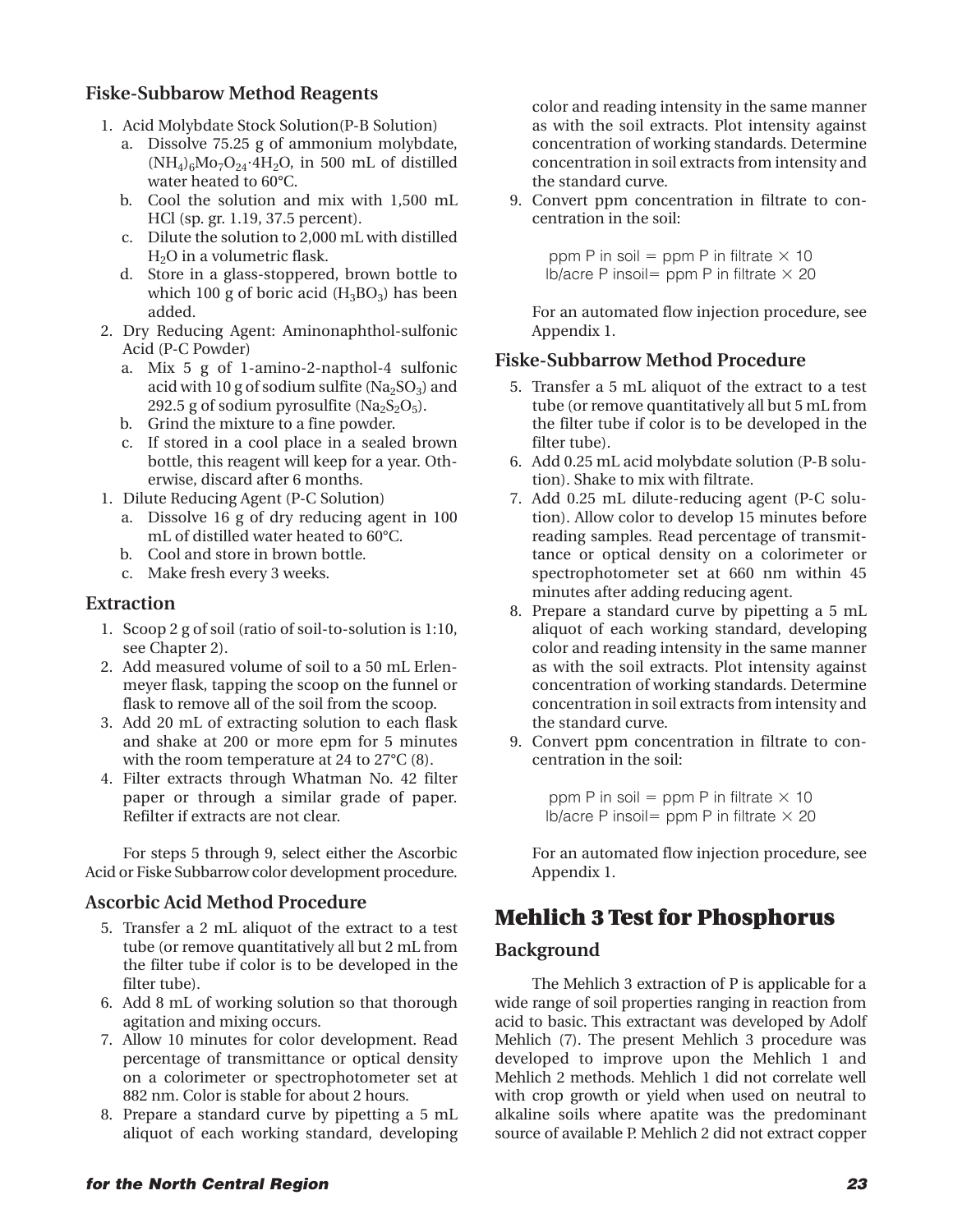adequately and caused corrosive damage to the laboratory and equipment. The Mehlich 3 extraction was developed on a 1:10 soil-to-solution ratio and a 5 minute shaking period at 200 epm. The detection limit of Mehlich 3 procedure is approximately 1.0 mg kg-1 (dry soil basis) and can be reproduced plus or minus 10 percent. The color development procedure can be accomplished manually or by automated techniques.

## **Equipment**

- 1. No. 10 (2 mm opening) sieve
- 2 Standard NCR-13, 1 g and 2 g soil scoop
- 3. Automatic extractant dispenser, 25 mL capacity (If preferred, pipettes are acceptable.)
- 4. 50 mL Erlenmeyer extraction flasks
- 5. Rotating or reciprocating shaker with a capability of 200 excursions per minute (epm)
- 6. Filter funnels, 9 to 11 cm
- 7. Whatman No. 42 or No. 2 (or equivalent) filter paper, 9 to 11 cm (Acid resistant filter paper may be needed if using automated method of determining concentration by intensity of color. Bits of filter paper may cause an obstruction in the injection valves.)
- 8. Funnel tube rack
- 9. Appropriate vials for color development
- 10. Volumetric flasks and pipettes required for preparation of reagents and standard solutions; pipettes or a dilutor used for color development
- 11. Photometric colorimeter (manual or automated), suitable for measurement in the 880 nm range (610 to 660 is acceptable)
- 12. A computer or calculator, used for calculation of the concentrations of phosphorus in the soil

## **Mehlich 3 Extracting Solution**

 $0.2$  N CH<sub>3</sub> COOH (acetic acid, glacial: 99.5 percent, fw 60.04, 17.4 N), 0.25 N  $NH_4NO_3$  (ammonium nitrate: fw 80.05), 0.015 N  $NH_4F$  (ammonium fluoride: fw 37.4), 0.013 N  $HNO<sub>3</sub>$  (nitric acid: 68 to 70 percent, fw 63.02, 15.5 N), 0.001 M EDTA  $[(HOOCCH<sub>2</sub>)<sub>2</sub>NCH<sub>2</sub>CH<sub>2</sub>N(CH<sub>2</sub>COOH)<sub>2</sub>, ethylenedi$ aminetetraacetic acid: fw 292.24].

- 1. Use ACS grade chemicals and distilled water, unless noted, to prepare solutions.
- 2. Ammonium fluoride, EDTA stock solution (3.75  $M NH<sub>4</sub>F: 0.25 M EDTA$ 
	- a. Add 1,200 mL of distilled water to a 2 L volumetric flask.
	- b. Add 277.8 g of ammonium fluoride and mix.
	- c. Add 146.1 g EDTA to the solution.
	- d. Bring solution to 2 L, mix thoroughly and store in plastic (stock solution for 10,000 samples).
- 3. Mehlich 3 extractant preparation
	- a. Add 8 L of distilled water to a 10 L carboy.
- b. Dissolve 200 g of ammonium nitrate in the distilled water.
- c. Add 40 mL NH4F-EDTA stock solution. Mix.
- d. Add 115 mL acetic acid.
- e. Add 8.2 mL of nitric acid.
- f. Add distilled water to bring volume to 10 L. Mix thoroughly (provides enough extractant for 400 samples).

## **Phosphorus Standards**

- 1. Stock Standard Phosphorus Solution (50 ppm P):
	- a. Dissolve 0.2197 g of dry, reagent-grade potassium dihydrogen phosphate  $(KH_2PO_4)$  in about 25 mL of distilled water.
	- b. Dilute to a final volume of 1,000 mL with extracting solution. (If this solution is stored at 40°F, its shelf life should be approximately 6 months.)
- 2. Working Standard Solutions
	- a. Using the information in Table 1 for Mehlich 3, pipette appropriate volumes of 50 ppm stock standard phosphorus solution into proper volumetric flasks.
	- b. Bring each flask to volume with extracting solution.

## **Acid Molybdate Stock Solution**

- 1. Dissolve 60 g ammonium molybdate, (NH4)6Mo7O24**•**4H2O, in 200 mL of distilled water. If necessary, heat to about 60°C until solution is clear and allow to cool.
- 2. Dissolve 1.455 g of antimony potassium tartrate in the molybdate solution.
- 3. Add slowly 700 mL of concentrated sulfuric acid.
- 4. Cool and dilute to a final volume of 1,000 mL. This solution may be blue, but will clear when diluted for use.
- 5. Store in the dark under refrigeration.

## **Ascorbic Acid Stock Solution**

- 1. Dissolve 13.2 g of ascorbic acid in distilled water and dilute to a final volume of 100 mL.
- 2. Store in the dark under refrigeration.

## **Working Solution**

- 1. Prepare fresh daily by adding 25 mL of acid molybdate stock solution to a volumetric flask containing about 800 mL of distilled water.
- 2. Mix thoroughly.
- 3. Add 10 mL of ascorbic acid stock solution.
- 4. Add distilled water to a final volume of 1,000 mL.

## **Procedure**

- 1. Scoop 2 g of soil (see Chapter 2).
- 2. Add measured volume of soil to a 50 mL Erlenmeyer flask, tapping the scoop on the funnel or

#### **24 Recommended Chemical Soil Test Procedures**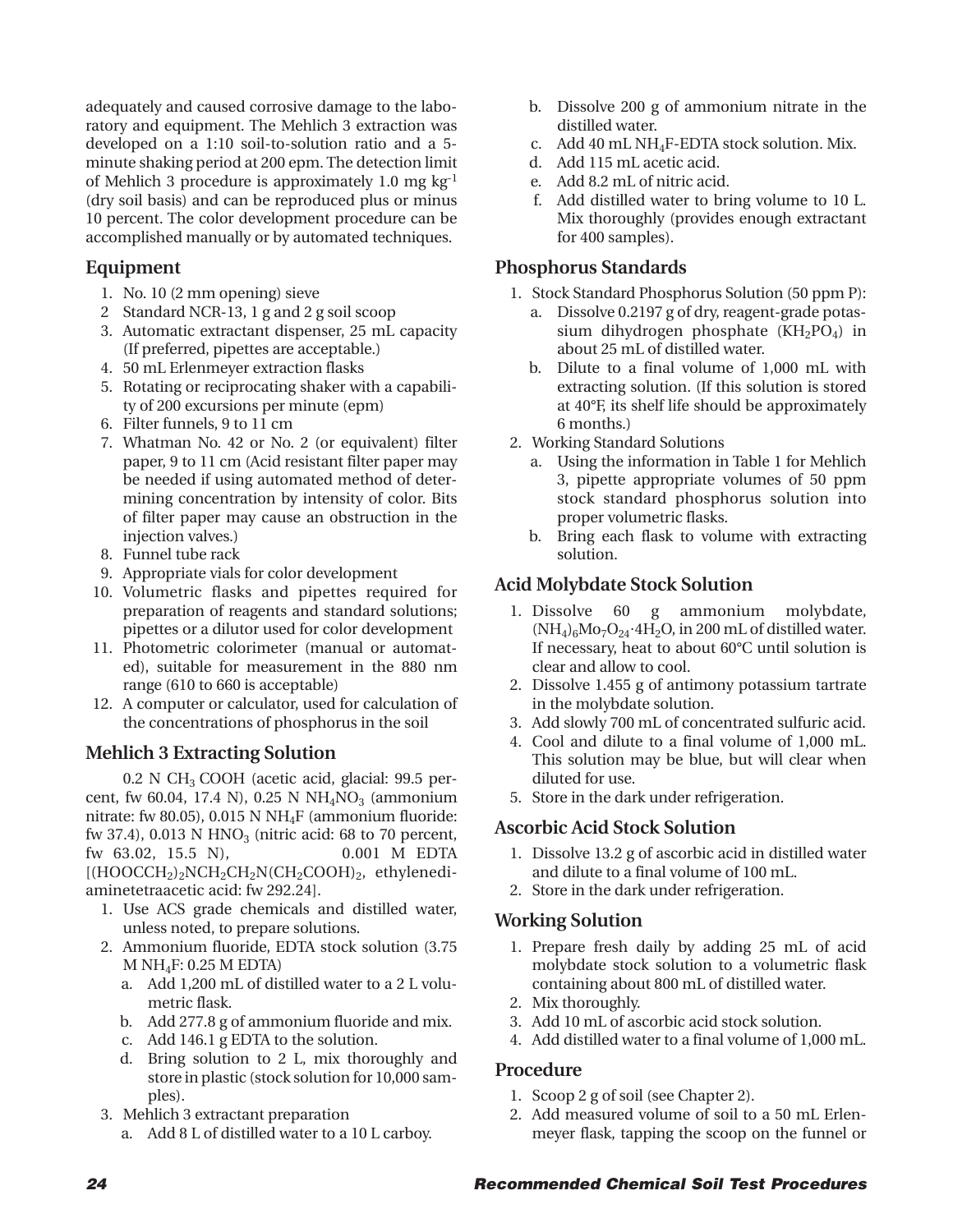flask to remove all of the soil from the scoop.

- 3. Add 20 mL of extracting solution to each flask and shake at 200 or more epm for 5 minutes with the room temperature at 24 to 27°C (8).
- 4. Filter extracts through Whatman No. 42 filter paper or through a similar grade of paper. Refilter if extracts are not clear.
- 5. Transfer a 2 mL aliquot to a test tube (or remove quantitatively all but 2 mL from the filter tube if color is to be developed in the filter tube).
- 6. Add 8 mL of working solution so that thorough agitation and mixing occurs.
- 7. Allow 10 minutes for color development. Read percentage transmittance or optical density on a colorimeter or spectrophotometer set at 882 nm. Color is stable for about 2 hours.
- 8. Prepare a standard curve by aliquoting 2 mL of each working standard, developing color and reading intensity in the same manner as the soil extracts. Plot color intensity against P concentration of the standards.
- 9. Determine ppm P in the extracts (Step 7) using the standard curve and convert ppm concentration in filtrate to concentration in the soil as follows:

ppm P in soil  $=$  ppm P in filtrate  $\times$  10 lb/acre P in soil =  $ppm$  P in filtrate  $\times$  20

## **Olsen (NaHCO<sub>3</sub>) Phosphorus Test**

## **Background**

The Sodium Bicarbonate Method of extracting soil P was first published as USDA Circular 939 in 1954 by Dr. Sterling R. Olsen et al. (10). It was the result of a search for an extractant that would correlate crop response to fertilizer on calcareous soils. This procedure is recommended for calcareous soils, particularly those containing more than 2 percent calcium carbonate. The amount of P extracted will vary with temperature and shaking speed (8). The detection limits of the Sodium Carbonate (Olson) Method is approximately 2.0 mg  $kg<sup>-1</sup>$  (air dried soil basis) and varies plus or minus 12 percent.

#### **Equipment**

- 1. No. 10 (2 mm opening) sieve
- 2. Standard NCR-13, 1 g and 2 g soil scoop (1:20 soil-to-solution)
- 3. Automatic extractant dispenser, 25 mL capacity (If preferred, pipettes are acceptable.)
- 4. 50 mL Erlenmeyer extraction flasks (125 mL flask if 2:40 soil-to-solution)
- 5. Rotating or reciprocating shaker with a capability of 200 excursions per minute (epm)
- 6. Filter funnels, 9 to 11 cm
- 7. Whatman No. 42 or No. 2 (or equivalent) filter paper, 9-11 cm (Acid-resistant filter paper may be needed if using automated method of determining concentration by intensity of color. Bits of filter paper may cause an obstruction in the injection valves.)
- 8. Funnel rack
- 9. Appropriate vials for color development
- 10. Volumetric flasks and pipettes required for preparation of reagents and standard solutions; pipettes or a dilutor used for color development
- 11. Photometric colorimeter (manual or automated), suitable for measurement in the 880 nm range (610 to 660 is acceptable)
- 12. A computer or calculator, used for calculation of the concentrations of phosphorus in the soil

## **Extracting Solution:**

### (0.5 M NaHCO<sub>3</sub>, pH 8.5)

- 1. Dissolve 420 g commercial-grade sodium bicarbonate in distilled water.
- 2. Make to a volume of 10 L.
- 3. A magnetic stirrer or electric mixer is needed to dissolve the NaHCO<sub>3</sub>.
- 4. Adjust to pH 8.5 with 50 percent sodium hydroxide.

#### **Acid Molybdate Stock Solution**

#### **Reagent A**

- 1. Dissolve 60 g of ammonium molybdate, (NH4)6Mo7O24**•**4H2O, in 1,250 mL of distilled water.
- 2. Dissolve 1.455 g of antimony potassium tartrate in 500 mL of distilled water.
- 3. Add both of these solutions to 5,000 mL of 2.5 M H2S04 (**ADD THE ACID TO THE WATER**–148 mL of concentrated  $H_2SO_4$  per liter of water).
- 4. Mix and dilute to 10,000 mL with distilled water.
- 5. Store in a glass, pyrex bottle in a dark, cool place.

#### **Reagent B**

1. Dissolve 2.639 g of ascorbic acid in 500 mL of reagent A. This reagent must be prepared each day as needed since it will not keep for more than 24 hours.

#### **Stock Standard Solution: 50 ppm**

- 1. Dissolve 0.2197 g of reagent-grade, dry potassium dihydrogen phosphate ( $KH<sub>2</sub>PO<sub>4</sub>$ ) in about 25 mL of distilled water.
- 2. Dilute to a final volume of 1,000 mL with extracting solution.
- 3. Store in the dark under refrigeration.
- 4. This standard should be stable for 6 months.

#### **for the North Central Region 25**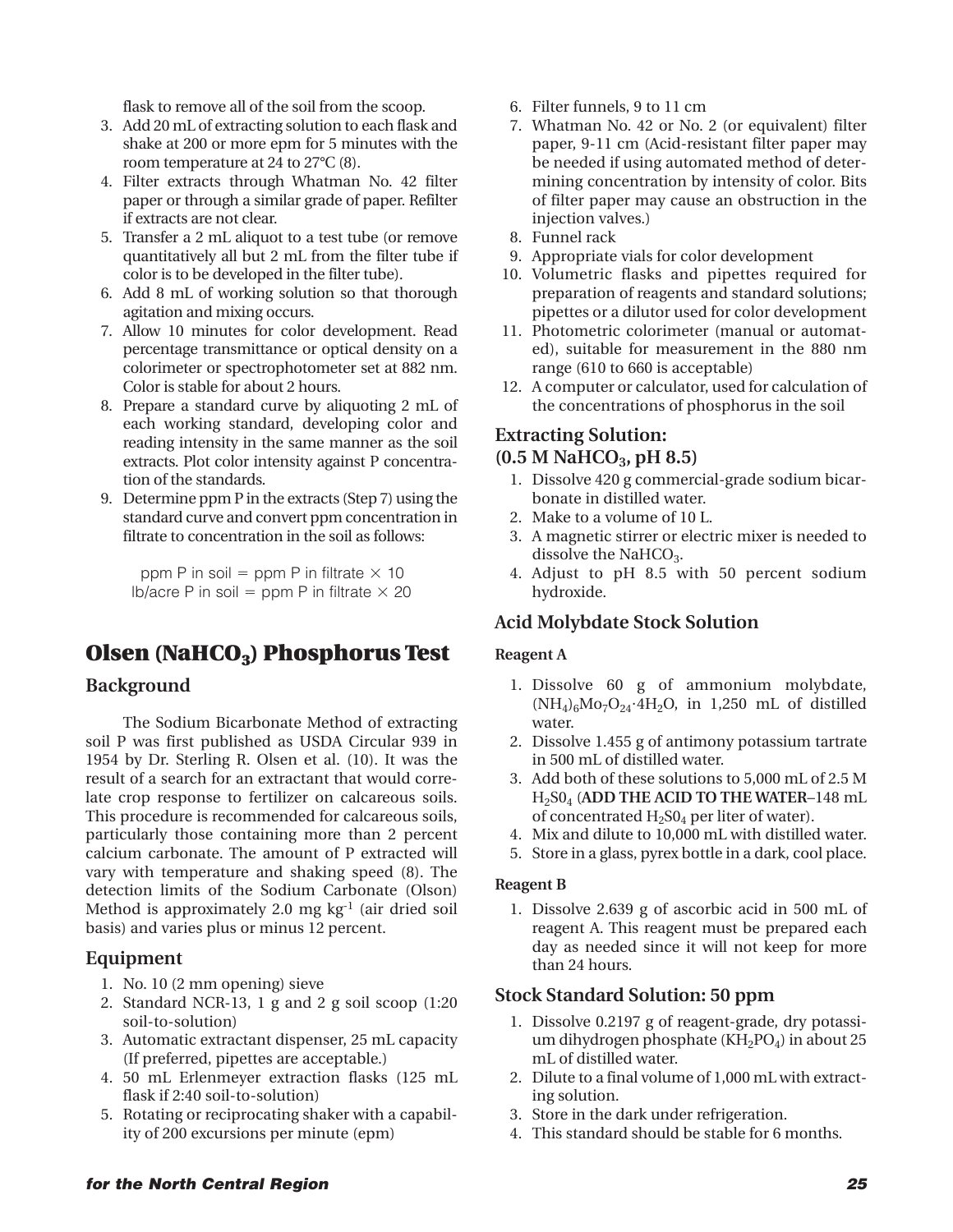## **Working Standards**

- 1. Referring to Table 2, pipette appropriate amounts of 50 ppm stock standard phosphorus solution into volumetric flasks.
- 2. Bring flasks to volume with extracting solution.

#### **Procedure**

- 1. Scoop 2 g of soil into a 125 Erlenmeyer flask (or 1 g soil into a 50 mL flask).
- 2. Add 40 mL of extracting solution to each flask (20 mL of solution if 1 g soil is used).
- 3 Shake at 200 or more epm for 30 minutes with the room temperature between 24 and 27°C.
- 4. Filter extracts through Whatman No. 2 filter paper or a similar grade of paper. Refilter if extracts are not clear.
- 5. Transfer a 5 mL aliquot to a beaker or Erlenmeyer flask (50 mL or larger).
- 6. Add 15 mL of distilled water.
- 7. Add 5 mL of Reagent B and agitate flask so that thorough mixing occurs.
- 8. Allow 10 minutes for color development. Read percentage transmittance or optical density on a colorimeter set at 882 nm. Color is stable for at least 2 hours.
- 9. Prepare a standard curve by pipetting a 5 mL aliquot of each of the working standards, developing color and reading intensity in the same manner as with the soil extracts. Plot intensity against concentration of the working standards. Determine concentration in soil extract from intensity and standard curve.

## **Calculations**

1. Convert ppm concentration in filtrate to concentration in the soil:

| ppm P in soil = ppm P in filtrate $\times$ 20   |  |  |  |  |  |
|-------------------------------------------------|--|--|--|--|--|
| Ib\acre in soil = ppm P in filtrate $\times$ 40 |  |  |  |  |  |

|  |  | Table 2. Working standard solutions for the Olsen Test. |  |  |
|--|--|---------------------------------------------------------|--|--|
|  |  |                                                         |  |  |

| Volume of<br>50 ppm Stock<br>Solution | Final<br>Volume <sup>1</sup> | Concentration<br>of Working<br>Standard | Equivalent<br>Concentration<br>in Soil |
|---------------------------------------|------------------------------|-----------------------------------------|----------------------------------------|
| mL                                    | mL                           | ppm P                                   | ppmP                                   |
| 1                                     | 250                          | 0.2                                     | 4.0                                    |
| 1                                     | 100                          | 0.5                                     | 10.0                                   |
| 2                                     | 100                          | 1.0                                     | 20.0                                   |
| 4                                     | 100                          | 2.0                                     | 40.0                                   |
| 6                                     | 100                          | 3.0                                     | 60.0                                   |
| 8                                     | 100                          | 4.0                                     | 80.0                                   |
| 10                                    | 100                          | 5.0                                     | 100.0                                  |

1Standards appropriate for the range of each method of color development are listed under the respective columns.

## **References**

- 1. Bauer, A., E. B. Norum, J. C. Zubriski, and R. A. Young. 1966. Fertilizer for small grain production on summer-fallow in North Dakota. N. Dakota. Ag. Exp. Stn. Bull. No. 461.
- 2. Blanchar, R. W., and A. C. Caldwell. 1964. Phosphorus uptake by plants and readily extractable phosphorus in soils. Agron. J. 56:218-221.
- 3. Bray R. H., and L. T. Kurtz. 1945. Determination of total, organic and available form of phosphorus in soil. Soil Soc. 59:39-45.
- 4. Lachat Instruments, 1988. QuikChem Method No. 12-115-01-1-A, Phosphorus as orthophosphate. QuikChem Automated Ion Analyzer Methods Manual. Milwaukee, Wis.
- 5. Laverty, J. C. 1963. A modified procedure for determination of phosphorus in soil extracts. Soil Sci. Soc. Amer. Proc. 27:360-361.
- 6. Matejovic, I., and A. Durackova. 1994. Comparison of Mehlich 1-, 2-, and 3-, calcium chloride-, Bray-, Olsen-, Enger-, and Schachtschabel-extractants for determinations of nutrient in two soil types. Comm. Soil Sci. Plant Anal. 25: 1289-1302.
- 7. Mehlich, A. 1984. Mehlich 3 soil test extractant: A modification of the Mehlich 2 extractant. Comm. Soil Sci. Plant Anal. 15:1409-1416.
- 8. Munter, R. C. 1988. Laboratory factors affecting the extractability of nutrients. p. 8-10. *In* W.C. Dahnke (ed.). Recommended chemical soil test procedures for the North Central Region. North Central Region Publication 221 (revised). ND Agric. Exp. Stn., Fargo, N.D.
- 9. Olson, R. A., M. B. Rhodes, and A. F. Dreier. 1954. Available phosphorus status in Nebraska soils in relation to series classification, time of sampling and method of measurement. Agron J. 46:175-180.
- 10. Olsen, S. R., C. V. Cole, F. S. Watanabe, and L. A. Dean. 1954. Estimation of available phosphorus in soils by extraction w ith sodium bicarbonate. USDA Circular 939. U.S. Government Printing Office, Washington D.C.
- 11. Peck, T. R. 1988. Standard soil scoop. p. 4-5. *In* W.C. Dahnke (ed.). Recommended chemical soil test procedures for the North Central Region. North Central Region Publication 221 (revised). ND Agric. Exp. Stn., Fargo, N.D.
- 12. Smith, F. W., B. G. Ellis, and J. Grava. 1957. Use of acid fluoride solutions for the extraction of available phosphorus in calcareous soils and in soils to which rock phosphate has been added. Soil Sci. Soc. Amer. Proc. 21:400-404.
- 13. Watanabe, F. S., and S. R. Olsen. 1965. Test of an ascorbic acid method for determining phosphorus in water and  $NaHCO<sub>3</sub>$  extracts from the soil. Soil Sci. Soc. Amer. Proc. 29, 677-78.

#### **26 Recommended Chemical Soil Test Procedures**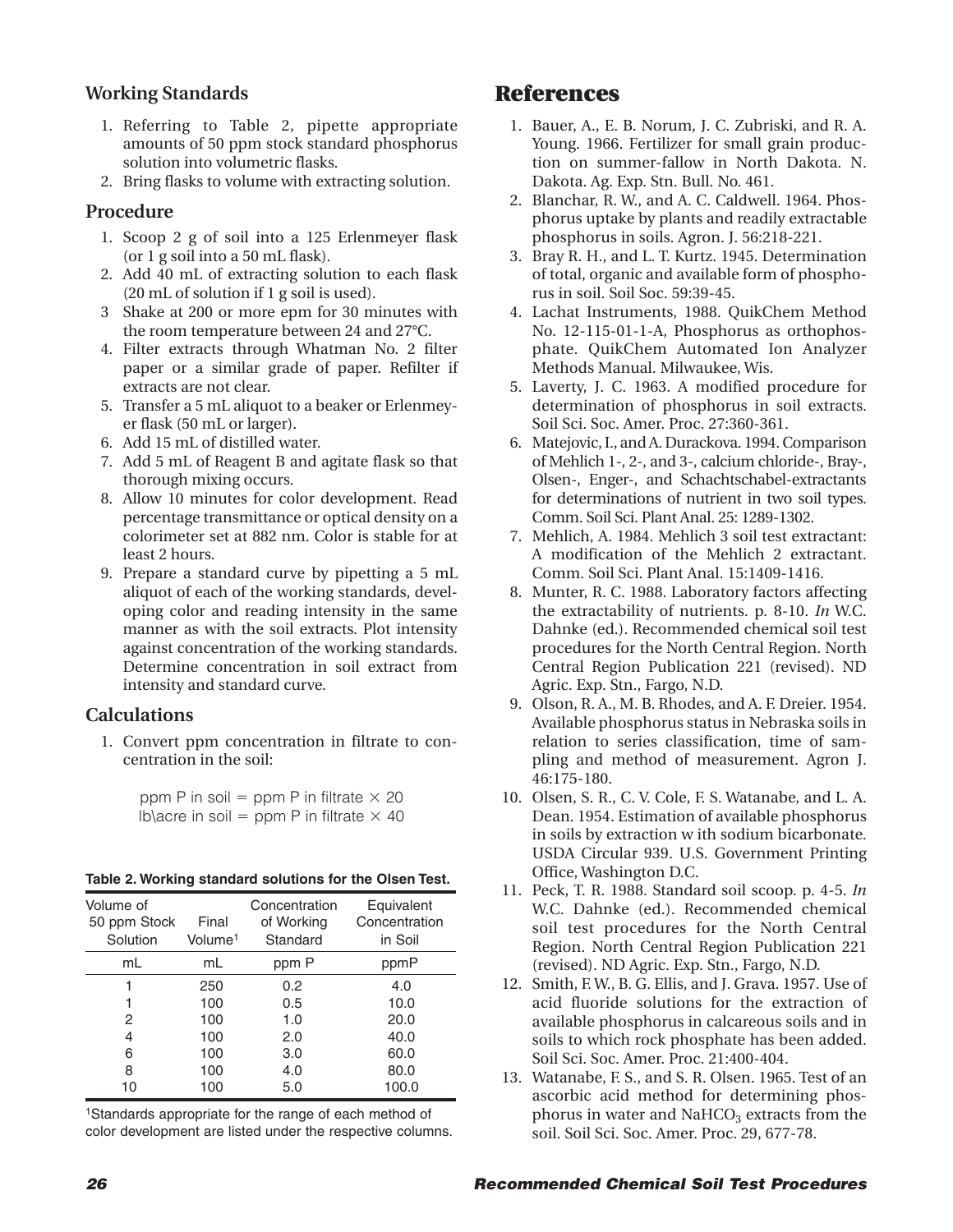# **Appendix**

## **QuikChem Method No. 12-115-01-1-A**

**Parameter:** Phosphorus as orthophosphate **Matrix:** Bray or Mehlich No. 1 extracts of soils **Range:** 0.4 to 20 mg P/L in the extract **Sample Throughput:** 90 samples/hour; 40 s/sample

#### **Principle**

Soil samples are extracted with either a Bray No. 1 or Bray No. 2 solution. Approximately 0.02 mL of this extract sample is injected on the method's manifold where it is diluted. The orthophosphate ion  $(PO<sub>4</sub><sup>3</sup>)$  reacts with ammonium molybdate and antimony potassium tartrate under acidic conditions to form a complex. This complex is reduced with ascorbic acid to form a blue complex which absorbs light at 660 nm. The absorbance is proportional to the concentration of orthophosphate in the sample.

#### **Interferences**

- 1. Silica forms a pale blue complex which also absorbs at 660 nm. This interference is generally insignificant as a silica concentration of approximately 4,000 ppm would be required to produce a 1 ppm positive error in orthophosphate.
- 2. Concentrations of ferric iron greater than 50 mg/L will cause a negative error due to competition with the complex for the reducing agent ascorbic acid. Samples high in iron can be pretreated with sodium bisulfite to eliminate this interference. Treatment with bisulfite will also remove the interference due to arsenates.
- 3. The determination of phosphorus is sensitive to variations in acid concentrations in the sample since there is no buffer. The higher the acidity, the smaller the sensitivity of the method is. Samples, standards and blanks should be prepared in a similar matrix.

## **Sample Preparation: Example Extraction Procedure**

- 1. Scoop 2 mL of soil into an extraction flask. Add 20 mL of the Bray No. 1, Bray No. 2 or Mehlich No. 1 solution (Reagents 2, 3 and 4, below).
- 2. Shake rapidly for 5 minutes.
- 3. Filter sample through a Lachat QuikFilter (Part No. 1000-000) or Whatman #2 filter paper.

*Note:* Any changes from this example may cause

changes in the method. The standards described below are made up to match the extract matrix.

#### **Reagent Preparation**

Use deionized water (10 megohm) for all solutions.

- 1. Degassing with helium(He): To prevent bubble formation, degas all solutions except the standards with helium. Use He at 20 lb/inch<sup>2</sup> through a fritted gas dispersion tube. Bubble He vigorously through the solution for 1 minute.
- 2. Bray No. 1 "Weak Bray" Extracting Solution for Midwest soils (0.025 M HCl, 0.03 M NH<sub>4</sub>F)
	- a. To a 1 L container, add 1.0 L or 1.0 Kg of water. Then add 2.1 mL or 2.5 g of concentrated hydrochloric acid and 1.1 g of ammonium fluoride ( $NH_4F$ ) and shake until dissolved.
- 3. Bray No. 2 Extracting Solution (0.1 M HCl, 0.03 M  $NH<sub>4</sub>F$ 
	- a. To a 1 L container, add 1.0 L or 1.0 Kg of water. Then add 8.4 mL or 10.0 g of concentrated hydrochloric acid and 1.1 g of ammonium fluoride ( $NH_4F$ ) and shake until dissolved.
- 4. Mehlich No. 1 Extraction Solution for Southeast soils (0.05 M HCl, 0.012 M H<sub>2</sub>SO<sub>4</sub>)
	- To a 1 L container, add 1.0 L or 1.0 Kg of water. Then add 4.2 mL or 5.0 g of concentrated hydrochloric acid and 0.7 mL or 1.2 g of concentrated sulfuric acid. Shake to mix.
- 5. Stock Ammonium Molybdate Solution
	- a. By volume: In a 1 L volumetric flask dissolve 40.0 g of ammonium molybdate tetrahydrate  $[(NH_4)_6Mo_7O_{24}·4H_2O]$  in approximately 800 mL of water. Dilute to the mark and invert three times. Store in plastic and refrigerate.
	- b. By weight: To a tared 1 L container, add 40.0 g ammoniumn molybdate tetrahydrate  $[(NH_4)_6Mo_7O_{24} \cdot {}_4H_2O]$  and 983 g water. Stir or shake until dissolved. Store in plastic and refrigerate.
- 6. Stock Antimony Potassium Tartrate Solution
	- a. By volume: In a 1 L volumetric flask, dissolve 3.0 g of antimony potassium tartrate (potassium antimony) tartrate hemihydrate K(SbO)C<sub>2</sub>H<sub>4</sub>0<sub>6</sub>·<sup>1</sup>/<sub>2</sub> H<sub>2</sub>O) in approximately 800 mL of water. Dilute to the mark and invert three times. Store in a dark bottle and refrigerate.
	- b. By weight: To a 1 L dark, tared container, add 3.0 g antimony potassium tartrate (potassi-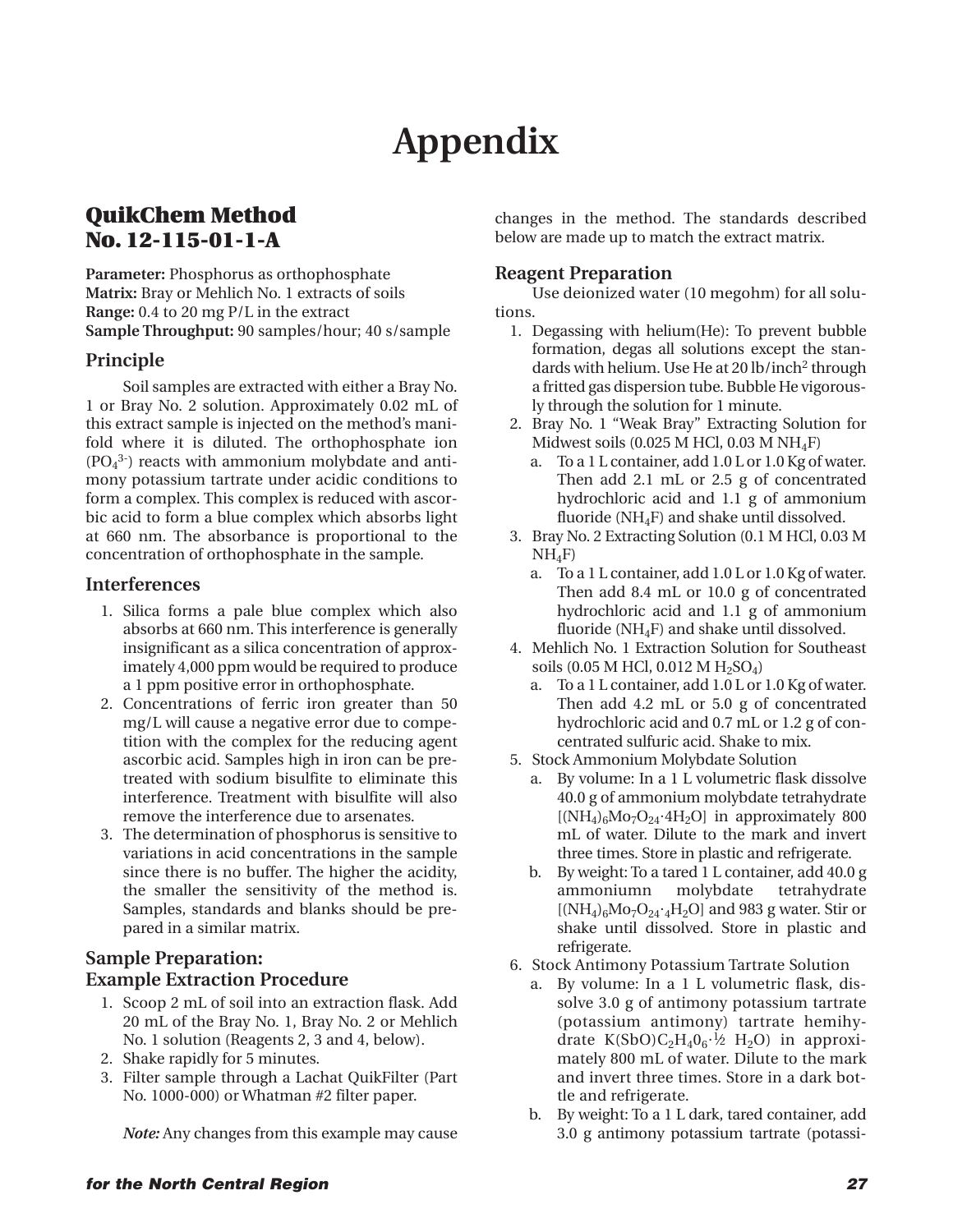um antimonyl tartrate hemihydrate  $K(SbO)C_2H_4O_6^{-1}/_2H_2O$  and 995 g water. Stir or shake until dissolved. Refrigerate.

- 7. Molybdate Color Reagent
	- a. By volume: To a 1 L volumetric flask, add 72.0 mL of the Stock Antimony Potassium Tartrate Solution (Reagent 6, above) and 213 mL of the Stock Ammonium Molybdate Solution (5, above). Dilute to the mark and invert three times. Degas with helium
	- b. By weight: To a tared 1 L container, add 772 g water, 72.0 g of the Stock Antimony Potassium Tartrate Solution (Reagent 6) and 213 g of the Stock Ammonium Molybdate Solution (Reagent 5). Shake and degas with helium.
- 8. Ascorbic Acid Reducing Solution
	- a. By volume: In a 1 L volumetric flask, dissolve 60 g ascorbic acid in about 700 mL of water. Dilute to the mark and invert three times. Prepare fresh weekly.
	- b. By weight: To a tared 1 L container, add 60 g ascorbic acid and 975 g water. Stir or shake until dissolved. Prepare fresh weekly.
- 9. 0.8 M Acid Carrier Solution
	- a. To a 1.1 L container, add 1.0 kg or 1.0 L of water, and 43.5 mL or 80.0 g concentrated sulfuric acid. **CAUTION:** Solution will get hot. Invert to mix.
- 10. Sodium Hydroxide EDTA Rinse
	- a. Dissolve 65 g of sodium hydroxide (NaOH) and 6 g of tetrasodium ethylendiamine tetraacetic acid (Na<sub>4</sub>EDTA) in  $1.0$  L or  $1.0$  kg of water.

## **Standards Preparation Recipes**

- 1. Stock Standard 1,000 mg P/L as  $PO<sub>4</sub><sup>3</sup>$ 
	- a. In a 1 L volumetric flask, dissolve 4.394 g of primary standard grade anhydrous potassium dihydrogen phosphate  $(KH_2PO_4)$  that has been dried for 2 hours at 110°C in about 800 mL of the extracting solution (Reagents 2-4). Dilute to the mark with the extracting solution and invert three times.
- 2. Working Standard Solution 80.0 mg P/L
	- a. By volume: In a 1 L volumetric flask, dilute 80.0 mL of the Stock Standard (Standard 1, above) to the mark with the extracting solution (Reagents 2-4). Invert three times.
	- b. By weight: To a tared 1 L container, add about 80 g of the Stock Standard (Standard 1). Divide the actual weight of the added solution by 0.08, and make up to this resulting total weight with the extracting solution (Reagents 2-4) using a wash bottle for the last 10 g or so. Shake.
- 3. Working Standards Set of Six Standards: 0.4-20

mg P/L in the extract A subset of these standards can be used depending on the application.

- a. By volume: To six 200 mL volumetric flasks, add respectively, 50.0, 30.0, 10.0, 5.00, 2.00, and 1.00 mL of the Working Stock Standard (Standard 2) This makes 20.0, 12.00, 4.00, 2.00, 0.800, and 0.400 mg P/L standards, respectively. Dilute each to the mark with the extracting solution described in 2-4 of Reagent Preparation, and invert three times.
- b. By weight: To six tared 200 mL containers, add respectively, about 50, 30, 10, 5, 2, and 1 g of the Working Stock Standard (Standard 2). For each in turn, measure the exact weight of solution added and divide this weight by 0.25, 0.15, 0.05, 0.025, 0.010, and 0.005, respectively. This will, in turn, give you the total weight of the diluted solution to be made. Make up each solution to this total weight using a wash bottle filled with the extracting solution described in Reagent Preparation 2-4. Shake before using. This makes 20.0, 12.00, 4.00, 2.00, 0.800, and 0.400 mg P/L standards, respectively.

If samples often fall within a narrower range, more standards within this narrower range can be added and standards outside this narower range can be dropped.

Apparatus: Lachat QuikChem Automatic Flow Injection Ion Analyzer, which includes:

- 1. Automatic sampler
- 2. Proportioning pump
- 3. Injection module with a microloop
- 4. Colorimeter
	- a. Flow cell: 10 mm, 80 uL
	- b. Interference filter, 660 nm
- 5. Heating bath with temperature controller and a circulating cell: 4 in. coil, 0.81 mm i.d., double wrapped
- 6. Reaction module 12-115-01-1-A
- 7. QuikCalc II software or chart recorder

## **Injection Timing**

- Pump speed: 35
- Cycle period: 40 s
- Load period: 10 s
- Inject period: 30 s
- Inject to start of peak period: 18 s
- Inject to end of peak period: 46 s

## **Gain**

$$
Gain = 900 \times 1
$$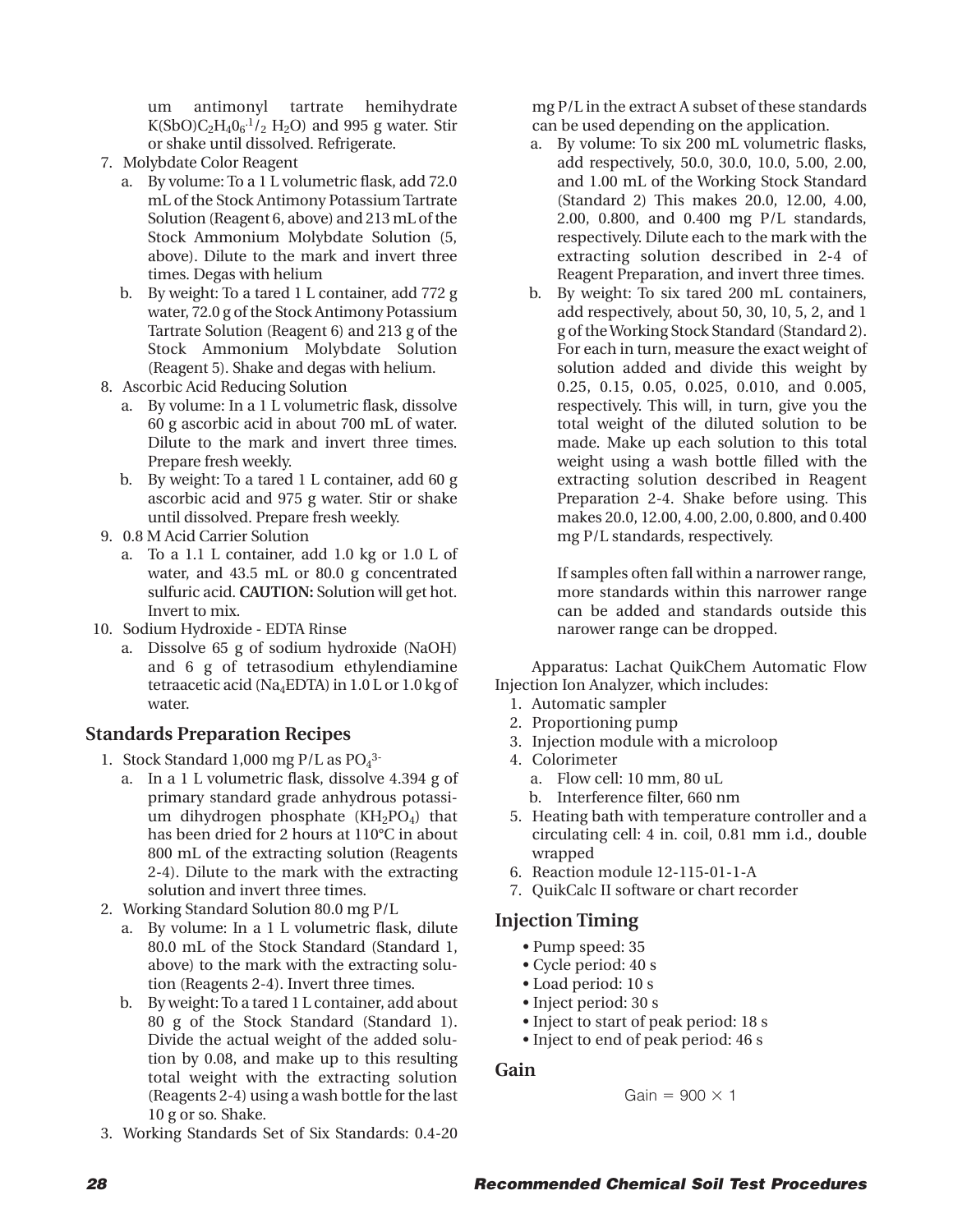## **System Operation**

- 1. Inspect all modules for proper connections.
- 2. Turn on power and all modules, except sampler. Allow heating bath to warm up to 60°C.
- 3. Place reagent feedlines into proper containers.
- 4. Pump system until a stable baseline is attained.
- 5. Set zero on colorimeter. If necessary, manually inject a high standard to set gain on colorimeter.
- 6. Program data system to initial parameters or those empirically determined.
- 7. Place calibration standards and blank in sample tray in descending order of concentration followed by unknowns and check standards.
- 8. At end of run, place the color reagent and ascorbic acid feedlines into the NaOH-EDTA solution (Reagent 8.). Pump this solution for approximately 5 minutes to remove precipitated reac-

tion products. Then place these lines in water and pump for an additional 5 minutes. Then pump dry all lines.

9. Turn off pump, all modules, and release levers on pump tube cassettes.

## **References**

- 1. Van Staden, J.F.J. 1983. AOAC 66:718-726.
- 2. Towns, T.G.1986. Anal. Chem. 58:223-229.

#### **Revision: S. Stieg, Feb. 11, 1988**

Lachat Instruments - 1988. Unauthorized copying of this document is prohibited by law. Additional copies may be obtained from Lachat at no charge.

Permission for inclusion in this publication was granted via letter (editor).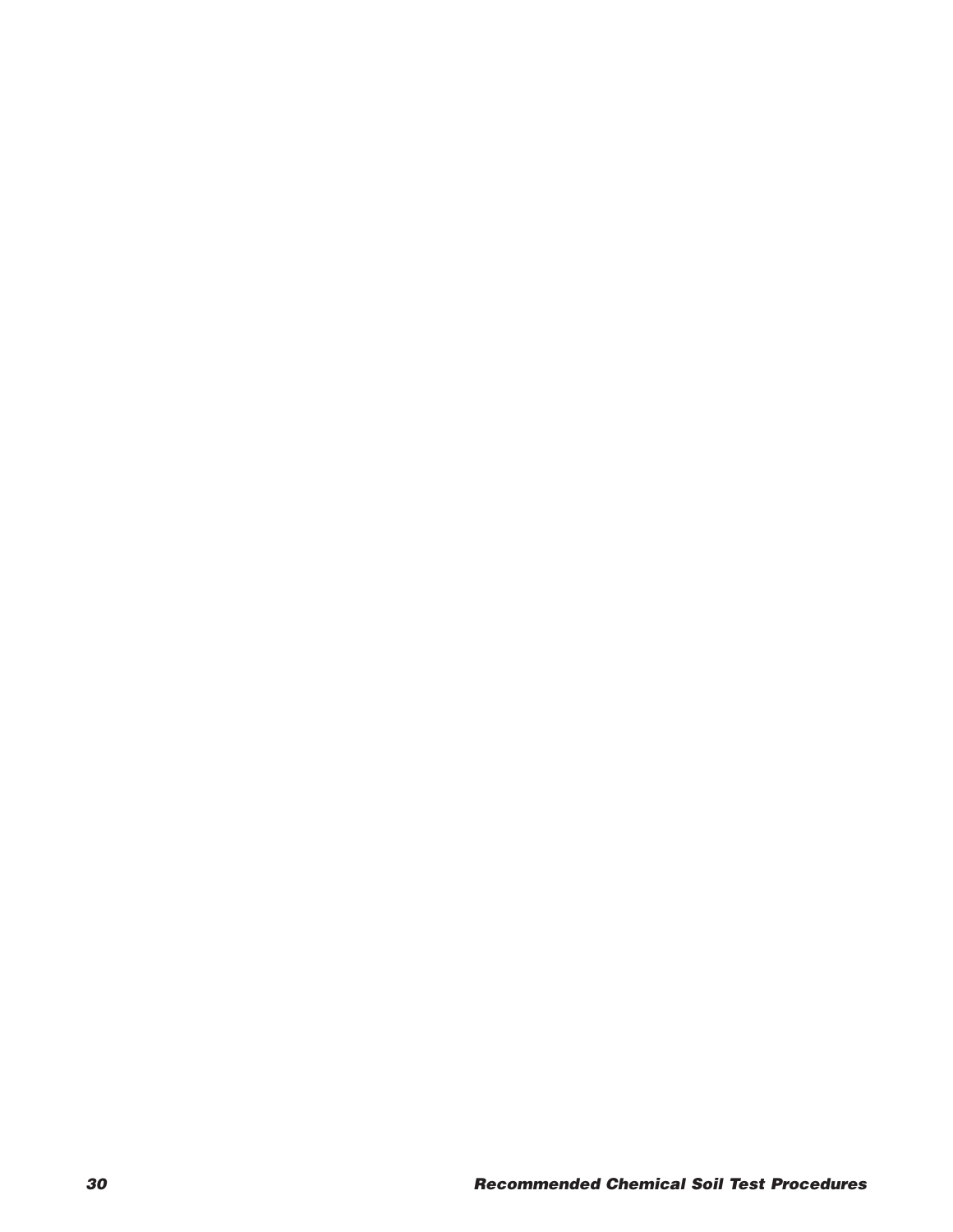# **Potassium and Other Basic Cations**

*D. Warncke and J. R. Brown*

Potassium (K), calcium (Ca), and magnesium (Mg) availabilities in soil are generally estimated by measurement of the water soluble and exchangeable forms. The amounts of K, Ca, and Mg in the soil solution are quite small relative to the amounts in the exchangeable form. Hence, the quantities of these three cations extracted in most soil test procedures are simply referred to as exchangeable K, Ca, and Mg. Available K levels in soils of the region are important for determining the appropriate rates of supplemental K to apply. Calcium in most North Central Region soils is rarely limiting as a plant nutrient. The measurement of exchangeable Ca may be used with the measurements of the other exchangeable cations to calculate an estimate of the cation exchange capacity of soils and/or to calculate the percentage of base saturation as an index for the need to neutralize excess soil acidity. Magnesium deficiencies have occurred with sufficient frequency in the region to justify testing for Mg. A determination of available Mg will be helpful in deciding when to use dolomitic limestone.

The literature abounds with methodology used to measure exchangeable cations and cation exchange capacity. These methods were recently condensed (4, 6). The reader is referred to these references for details of the most accurate and precise procedures for determining plant available and exchangeable cations.

Soil testing or quick testing compromises some degree of accuracy for speed of determination. Therefore, standard or reference methods of soil testing have been developed to estimate nutrient availability. These estimates are then calibrated for recommendations based upon field trials with crop species of interest. A reference method, such as the one described herein for potassium, must be calibrated for the soil/crop/environment continuum for which it is to be used. These calibrations carried out in the various states and/or soil association areas provide the data for interpretation of the soil tests in terms of fertilizer needs. Thus, if different crop/environment combinations give different yield responses in different soil association areas, different recommendations may result for the same soil test level. K extractable with neutral  $1 M NH<sub>4</sub>OAC$  has been calibrated with crop responses and supplemental K needs for the varied soils of the North Central Region.

The cation exchange capacity (CEC) of soils is important in determining the supplemental K needs and the appropriate quantities of soil-applied herbicides to use. The precise determination of CEC is time consuming. Soil testing labs in the region have determined that estimation of CEC by summation of exchangeable K, Ca and Mg and neutralizable acidity is acceptable for most soils. In Michigan, Warncke et al. (7) found that CEC by summation is a good estimate of the actual CEC in acid, neutral and calcareous soils. Gelderman (2) reports that CEC measures by summation may be inflated in calcareous soils by dissolution of  $CaCO<sub>3</sub>$  in the neutral 1 M NH<sub>4</sub>OAc. Sodium acetate is a better replacing solution to use in the determination of CEC in calcareous soils.

The Mehlich 3 extractant has been adapted by many laboratories as a near-universal extractant (Mehlich 1984). Workers in the North Central Region have been evaluating the Mehlich 3 as indicated in Chapter 6 for P. The results suggest that Mehlich 3 is a satisfactory extractant for K and for Ca and Mg on non-calcareous soils. These results show that either 1 M ammonium acetate or Mehlich 3 may be used to extract K. However, Mehlich 3 is **not** recommended as a substitute for 1 M ammonium acetate as an extractant for Ca and Mg from calcareous soils.

## **Estimate of Available Potassium**

The following procedure is slightly modified from the "NCR-13 Exchangeable Potassium Procedure" as written by Carson in earlier editions of this publication (1).

#### **Equipment**

- 1. Standard NCR-13, 1 or 2 g scoop
- 2. Automatic or semi-automatic extracting solution dispenser (10 or 20 mL)
- 3. Extracting flasks (50 mL Erlenmeyer or conical flasks)
- 4. Funnels (or filter holding devices) and filter paper.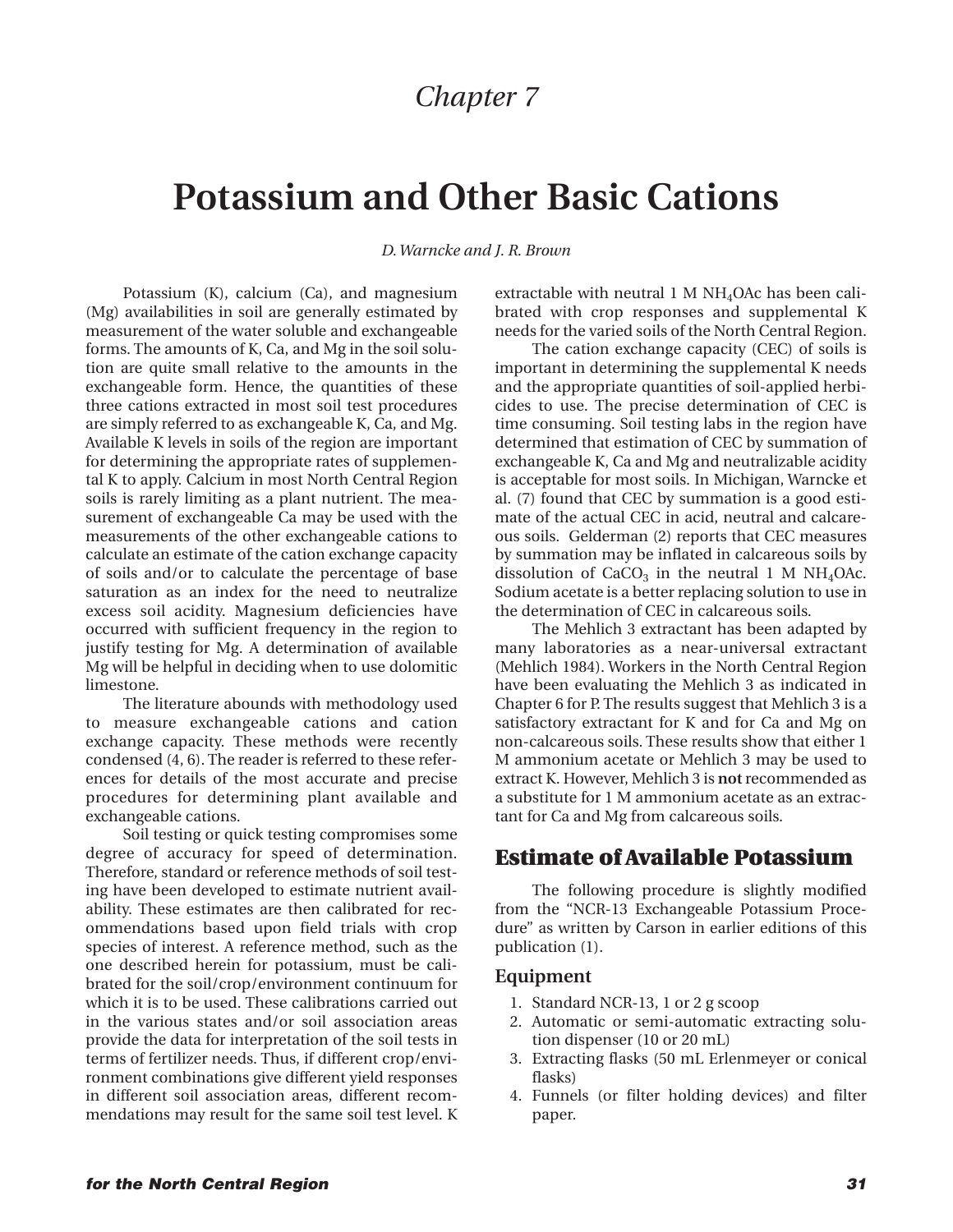- 5. Receiving receptacle (20 to 30 mL beakers or test tubes)
- 6. Rotating or reciprocating shaker capable of 200 excursions per minute (epm)
- 7. Atomic absorption/emission spectrometer (set in the emission mode for K)

*Note:* Most high volume soil testing labs have racks of extracting flasks, funnels and receiving receptacles designed to handle multiple soil samples at one time.

## **Reagents**

- 1. Extracting Solution (1 M NH4OAc at pH 7.0)
	- a. Place approximately 500 mL of distilled water into the mixing vessel. Add 57 mL of glacial acetic acid (99.5 percent) then add 69 mL of concentrated ammonium hydroxide (**MIX IN THE FUME HOOD**). Bring the volume to about 900 mL with distilled water. Adjust to pH 7.0 with 3 M NH4OH or 3M acetic acid. After cooling to room temperature, bring the solution to a volume of 1 L and recheck the pH.
	- b. Alternative: Reagent grade ammonium acetate may be used. Add 77.1 g of NH4OAc to 900 mL of distilled water. After dissolution of the salt, adjust the pH to 7.0 as above. Dilute to a final volume of 1 L. (Check this solution for potassium contamination from the salt.)
- 2. Extracting Solution (Mehlich-3)
	- 0.2 N CH3COOH (acetic acid, glacial: 99.5 percent, fw 60.04, 17.4 N), 0.25 N  $NH_4NO_3$  (ammonium nitrate: fw 80.05), 0.015 N NH<sub>4</sub>F (ammonium fluoride: fw 37.4),  $0.013$  N HNO<sub>3</sub> (nitric acid:68 to 70 percent, fw 63.02, 15.5 N), 0.001 M EDTA  $[(HOOCH<sub>2</sub>)<sub>2</sub>NCH<sub>2</sub>NCCH<sub>2</sub>COOH)<sub>2</sub>$ , ethylenediaminetretraacetic acid: fw 292.24].
	- a. Add 8 L of distilled water to a 10 L carboy.
	- b. Dissolve 200 g of ammonium nitrate in the distilled water.
	- c. Add 40 mL NH4F-EDTA stock solution and mix.
	- d. Add 115 mL acetic acid.
	- e. Add 8.2 mL of nitric acid.
	- f. Add distilled water to bring volume to 10 L. Mix throroughly (provides enough extractant for 400 samples).
- 3. Standards
	- a. Stock solution (1,000 ppm K) Dissolve 1.9073 g oven dry, reagent grade KCl in 1 M NH<sub>4</sub>OAc at pH 7.0. Bring to a volume of 1,000 mL with the extracting solution and mix well.
	- b. Prepare a 100 ppm standard by diluting 100

mL of the 1,000 ppm K stock solution to 1 L with extracting solution. Pipette 10, 20, 30, 40 and 50 mL of the 100 ppm K solution into 100 mL volumetric flasks and bring each to volume with extracting solution. These solutions will contain 10, 20, 30, 40 and 50 ppm K, respectively. The extracting solution serves as the 0 ppm standard.

4. Reference Soil

One or more reference soil samples of medium to low levels of exchangeable K should be available to carry through each run of unknowns. These reference samples should be prepared in bulk by regular sample preparation methods and stored in sealed containers at cool temperatures (4 to 20°C).

## **Procedure**

- 1. Scoop 2 g of prepared soil into an extraction flask. (See Chapter 2 for scooping techniques. Use the appropriate number of blanks and reference samples per laboratory quality assurance/quality control procedures.)
- 2. Add 20 mL of extracting solution to the extraction flask. (*Note:* The quantity of soil and extracting solution may be varied as long as the 1:10 ratio is maintained.)
- 3. Shake for 5 minutes on the shaker at 200 epm. Recheck speed weekly.
- 4. Filter the suspensions through Whatman No. 2 or equivalent filter paper. Refilter or repeat if the extract is cloudy.
- 5. Set up the atomic adsorption/emission spectrometer for K by emission. After warmup, determine the standard curve using the standards and obtain the concentrations of K in the soil extracts.
- 6. To convert K concentration (ppm) in the soil extract solution to ppm in a soil (mg K/kg), multiply by 10. To convert to pounds of K per acre, multiply by 20.

## **Estimates of Exchangeable Ca, Mg and Na**

Some soil testing laboratories test soils for other exchangeable bases or use such determinations for estimation of the cation exchange capacity.

## **Equipment**

The same as for potassium.

## **Reagents**

1. Extracting Solution: 1 M NH4OAc at pH 7.0. Mehlich 3 may be substituted for non-calcareous soils.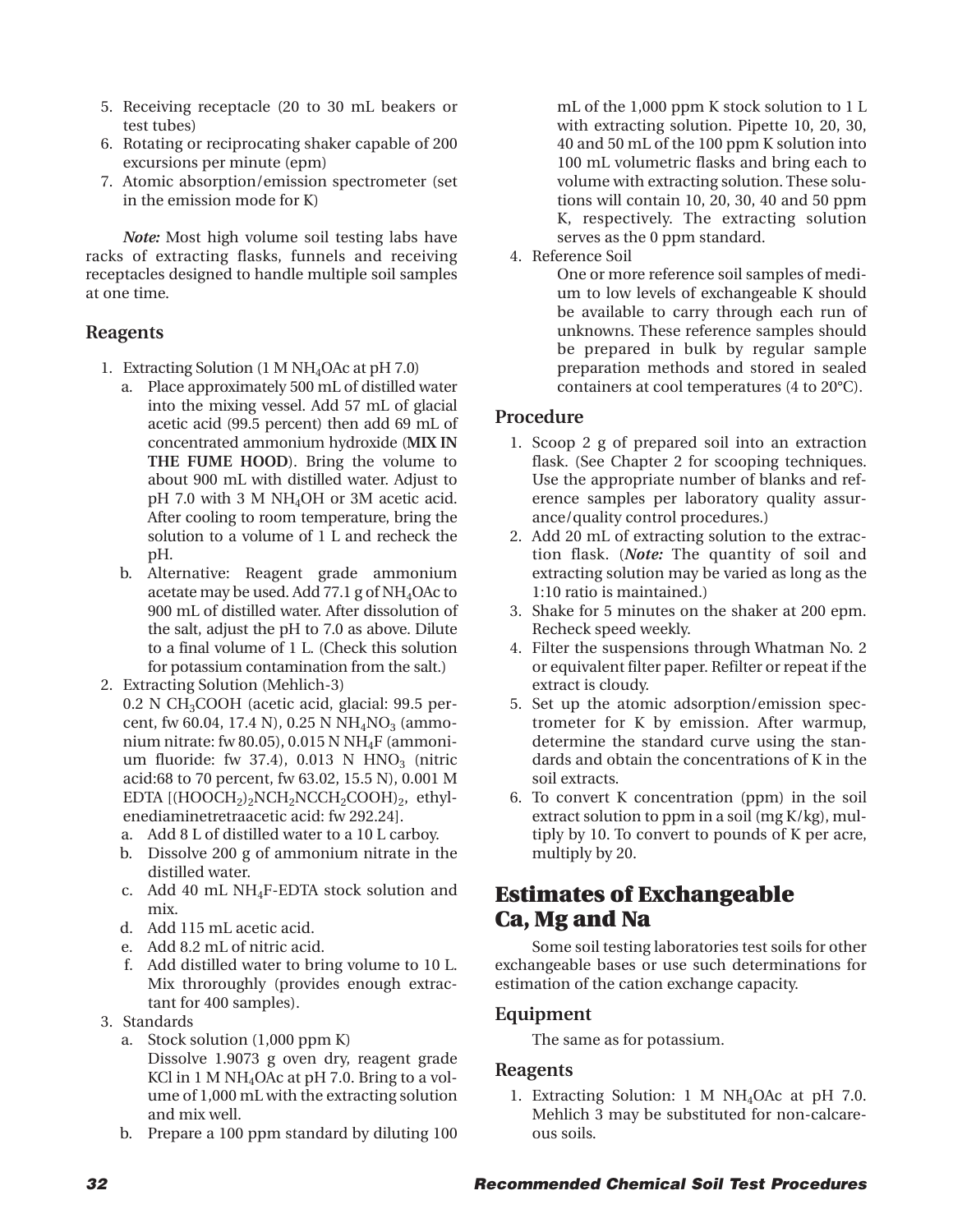#### 2. Standards

Using a protocol similar to that for K, make up a 1,000 ppm stock solution of Ca  $(CaCO<sub>3</sub>$  dissolved in a minimum of HCl), Mg (Mg metal dissolved in HCl), and Na (NaCl). Commercially available stock solutions may be used.

Make working standards for Ca of 0, 10, 20, 30, 40 and 50 ppm and Mg of 0, 1, 2, 3, 4 and 5 ppm using the extracting solution and sufficient lanthanum to give a final concentration of 1percent (wt./vol.). Concentrations of the Na working standards should be the same as for K; 0, 10, 20, 30, 40 and 50 ppm.

#### **Procedure**

Follow the procedure as outlined for K. The same extracts used for K may be used for Ca, Mg and Na. Dilution will be necessary. Make dilutions for Ca and Mg analysis with the extracting solution contaiing 1 percent lanthanum (wt./vol.). The final dilution for Ca and Mg analysis should contain the same lanthanum concentration as the working standards. Ca and Mg are determined by atomic adsorption and Na by emission. The results will be expressed in the same units as for K.

## **Cation Exchange Capacity**

An estimate of the Cation Exchange Capacity (CEC) may be obtained by summing the meq exchangeable bases per 100 g (cmol  $kg^{-1}$ ) and the meq exchangeable acidity per 100 g (cmol kg-1).

Estimates of meq per 100 g (or cmol  $kg^{-1}$ ) may be obtained as follows:

> (extract ppm  $K \times 10$ )  $\div 390 =$ K meq per 100 g (cmol kg-1)

(extract ppm  $Ca \times 10$ )  $\div 200 =$ Ca meg per 100 g (cmol  $kg^{-1}$ )

(extract ppm  $Mg \times 10$ )  $\div 120 =$ Mg meq per 100 g (cmol kg-1)

(extract ppm  $Na \times 10$ )  $\div$  230  $=$ Na meq per 100 g (cmol kg-1)

Exchangeable acidity may be estimated from the SMP buffer pH measurement:

meg acidity per  $100 g = 12 (7.0 - SMP)$  buffer pH)

This calculation is based upon the Ph.D. thesis by Shoemaker (5) which led to development of the SMP buffer (see Chapter 4).

## **References**

- 1. Carson, P. L. 1980. Recommended potassium test. p. 12-13. *In* W. C. Dahnke, (ed.). Recommended chemical soil test procedures for the North Central Region. North Central Region Publication 221 (revised). N.D. Agric. Exp. Stn., Fargo, N.D.
- 2. Gelderman, Ron. 1988. Personal communication, South Dakota Agric. Exp. Stn., Brooking, S.D.
- 3. Mehlich, A. 1984. Mehlich-3 soil test extractant: A modification of Mehlich-2 extractant. Comm. Soil Sci. Plant Anal. 15:1409-1416.
- 4. Rhoades, J. D. 1982. Cation exchange capacity. p. 149-157. *In* A. L. Page et al. (ed.). Methods of soil analysis. Part 2. 2nd ed. Agronomy Monogr. 9. ASA and SSSA, Madison, Wis.
- 5. Shoemaker, H. E. 1959. Determination of acidity in Ohio soils using lime addition, base titration, and buffer equilibration methods. Ph.D. Thesis, Library, The Ohio State University, Columbus, Ohio.
- 6. Thomas, G. W. 1982. Exchangeable cations. p. 159-165. *In* A. L. Page et al. (ed.). Methods of soil analysis. Part 2. 2nd ed. Agron. Monogr. 9. ASA and SSSA, Madison, Wis.
- 7. Warncke, D. D., L. S. Robertson, and D. L. Mokma. 1980. Cation exchange capacity determination for acid and calcareous Michigan soils. P. 147. *In* Agronomy Abstracts. ASA, Madison, Wis.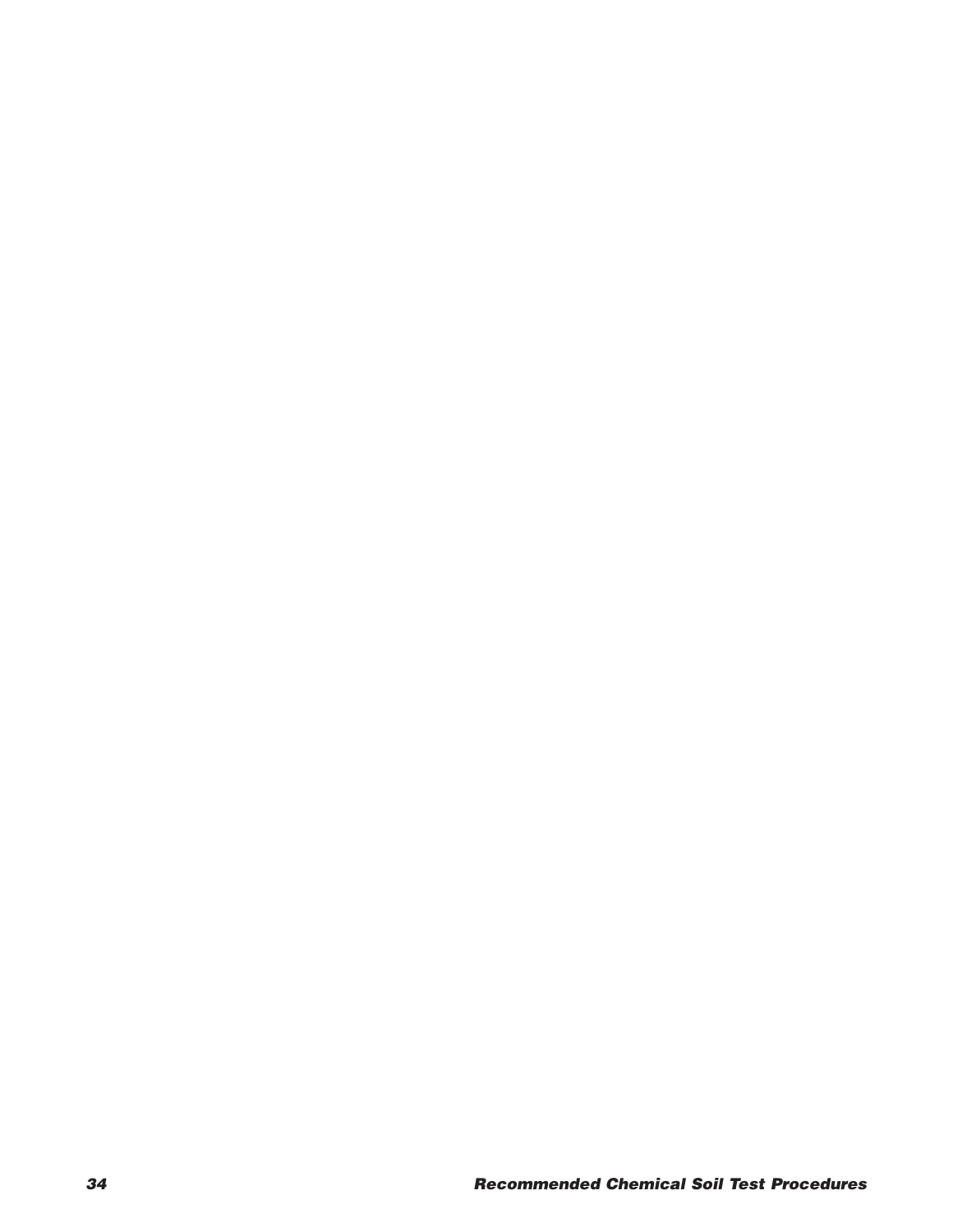# **Sulfate-Sulfur**

*S. M. Combs, J. L. Denning and K. D. Frank*

Testing the soil for plant available sulfur (S) and response to fertilization occurs mainly in the northwestern and western areas of the North Central Region. These areas have few industrial centers that produce gaseous or solid waste byproducts of S. Minnesota, Nebraska and Wisconsin report areas that show consistent plant response to S mainly on sandy soils low in organic matter (5, 11, 21). Soil test summaries often identify numerous soil tests of surface samples in the "low" category (Eik, K. 1980. Unpublished summary of soil test results from Iowa State University Soil Testing Lab, 1974-1979; and Schulte, E. 1986. Unpublished soil test summaries, Wisconsin, 1982-1985). However, field experiments show small or no crop response from S fertilization on the fields many of these samples represent (34).

Several states in the North Central Region and two Canadian provinces offer the plant available S soil test to the public. This interest in S tests reflects an increase in client demand. However, there is a need to compile information, develop techniques for analysis, and correlate the test results with response data. Three additional states are using the test only for research. Recommending applications of S on the basis that the amount applied is equivalent to crop removal or as "insurance" neglects contributions of S from the atmosphere, applied manure, the subsoil, and, for irrigated fields, any S in irrigation water.

## **The Nature of Available Sulfur (S)**

Most of the S in the surface soils (95 to 99 percent in Iowa soils) occurs in organic combinations (29, 35). Mineralization of organic S is an important source of plant available S. Plants can also absorb  $SO<sub>2</sub>$ directly from the atmosphere (10, 19, 24, 32). The sulfate ion is the usual S form utilized by plants.

Inorganic S occurs as the sulfate ion  $(SO<sub>4</sub><sup>-2</sup>)$  in combination with cations in soil solution (well drained, arable soil) or precipitated as a salt in conjunction with the existing cations (arid soil) and adsorbed by 1:1 clays and oxides of iron and aluminum. The adsorption increases as soil pH decreases below a value of 6.5 (15). The concentration of inorganic S determines the nutritional status of the crop (22) since both the soluble and the adsorbed

fractions are available. Soil test analysis usually measures the inorganic S or the inorganic and some organic S. The quantity of inorganic S present at any given time is small. It is continually undergoing changes due to: (1) mineralization and immobilization by microorganisms (2) leaching (3) additions from the atmosphere in gaseous form or with precipitation (1, 12, 14, 20, 30) and (4) additions from the application of manure. Lower horizons of the soil profile and irrigation water may contain available S. Measurements of inorganic S in surface soil at a given time do not always reflect all of the sources of readily or potentially available S. Other methods of predicting readily or potentially available S have serious shortcomings. Mineralization is slow and difficult to measure for prediction purposes. The atmospheric contribution fluctuates with the the season and may be impractical to monitor except on a regional basis. Since the movement, retention and absorption of available S by plants occur predominately in the sulfate form, it is the fraction usually measured.

## **North Central Region S Tests**

Sporadic responses to S, mainly by alfalfa, are recorded in parts of North and South Dakota, Nebraska, Minnesota and Wisconsin. Elsewhere in the North Central Region, S response has been minimal. Atmospheric precipitation, manure and subsoil are contributing S sources which may not be measured in the soil test. A 2-year average of 20 pounds S per acre per year was measured in precipitation in nonresponsive areas of Wisconsin and only half that amount in responsive areas (1). A study of profile subsoil sulfate-S in six Wisconsin soils at eight sites gave amounts ranging from 11 kg/ha to 90 cm in a loamy sand to 179 kg/ha to 150 cm in a silt loam soil (33). The average profile S to 90 cm was 72 kg/ha. Sulfate-S through the profile correlated with organic matter in the 0 to 30 cm depth and was negatively correlated with pH. The sulfate-S concentration in medium and fine textured soils averaged from 3.3 to 7.4 kg/ha in the first foot, 5.9 to 13.1 kg/ha in the second foot and 8.9 to 18.5 kg/ha in the third foot increment based on data from 2,226 profiles submitted to the University of Wisconsin Soil and Plant Analysis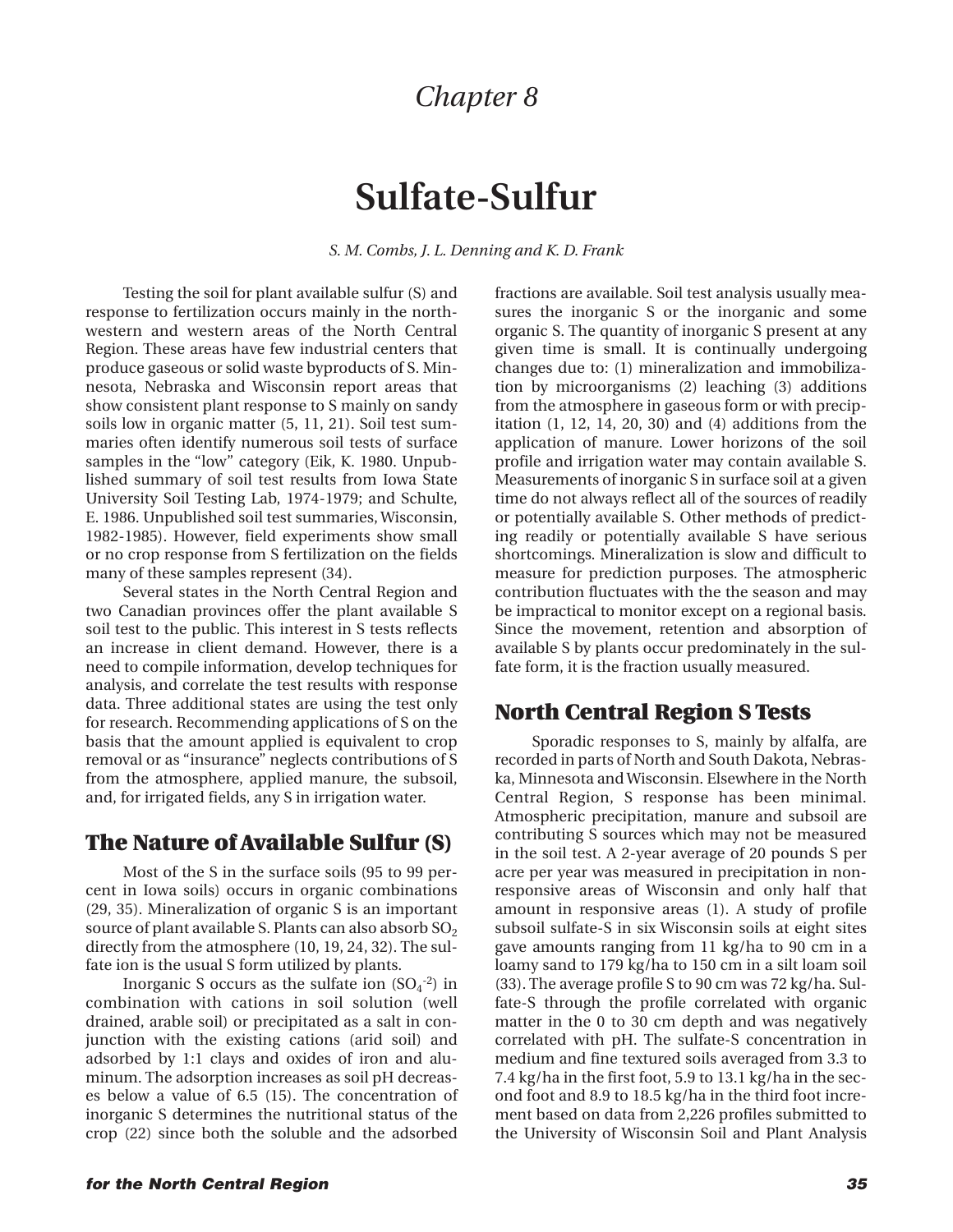Lab-Madison for residual  $NO<sub>3</sub>$ -N analysis in 1989-1991 (4). A previous manure application tended to slightly increase the average  $SO_4$ -S concentration in each foot increment whereas having grown a legume crop tended to result in less average  $SO_4$ -S in each foot increment. These results help explain why response to S fertilizer is sometimes not obtained when analysis of surface samples would predict a response.

Considering S sources, a sample testing program similar to that for Nitrate-N (testing subsoil samples) and/or plant analysis may be the best predictors of the status of plant available S. Wisconsin is currently using a model to determine the need for additional S that includes S in precipitation, S released from soil organic matter, S from applied manure and S in subsoil, in addition to the sulfate-S soil test (16). The plant available S is the sum of these inputs and is expressed as the S availability index (SAI).

# **Monocalcium Phosphate Extraction Procedure**

Extensive reviews of S reactions in soils as they relate to availability and measurement are available (3, 7, 8, 11, 13, 22, 23, 34). Water soluble inorganic S is usually extracted with salt solutions such as calcium chloride  $(CaCl<sub>2</sub>)$ , lithium chloride (LiCl) or sodium chloride (NaCl) (34). Pure water tends to deflocculate soil and may dissolve some nonavailable organic S (27). Calcium phosphate  $\text{[Ca(H<sub>2</sub>PO<sub>4</sub>)<sub>2</sub>]}$  or potassium phosphate  $(KH_2PO_4)$  are the extractants of choice when an appreciable amount of sorbed sulfate is present. The phosphate ion has a greater strength of adsorption than does sulfate, nitrate or chloride ions (23). The extraction process causes the sulfate, nitrate and chloride ions to go into solution. The Ca in calcium phosphate depresses the solubility of organic matter and produces a clearer filtrate than results from a potassium phosphate extraction (9). If the soil contains gypsum, test results may be low (27).

### **Equipment for Extraction**

- 1. Balance with sensitivity of plus or minus 0.0l g or NCR-13, 10 g scoop
- 2. Erlenmeyer flasks, 50 mL or larger
- 3. Automatic pipette or dispenser capable of dispensing 25 mL
- 4. Funnels
- 5. Reciprocating shaker capable of approximately 200 excursions per minute (epm)
- 6. Whatman no. 42 filter paper or its equivalent

### **Reagents**

1. Extracting solution to contain 500 ppm phosphorus: Dissolve 36.6 g of analytical grade  $Ca(H_2PO_4)$ <sup>2H<sub>2</sub>O in deionized water and bring</sup> to 18 L.

2. Standard sulfate stock solution, 500 ppm S: Weigh out 2.717 g of analytical grade  $K_2SO_4$ (oven dry at 100°C) and transfer to 1 L volumetric flask. Fill to volume with extracting solution.

### **Procedure**

- 1. Pass air-dried soil through a 10-mesh sieve.
- 2. a. Mineral soils: Scoop 10 g of dried, crushed (10-mesh) soil into 50 mL Erlenmeyer flasks.
	- b. Peats and mucks: Due to the high water holding capacity of organic soils, 50 mL of extracting solution must be used. (see Procedure, paragraph 3, below). Therefore, record the weight of organic soil delivered by the 10 g scoop. The extra dilution from the 50 mL of extracting solution will require doubling the S reading obtained from the standard curve. To allow for the low bulk density of organic soils, record the weight of soil delivered in the 10 g scoop. Then multiply the calculated "ppm in soil" (see Step 6 in the determination procedure) by 10 g per actual weight.
- 3. Add 25 mL of calcium phosphate solution (maintain 2.5:1 extractant to mineral soil ratio) to each flask and shake at 200 or more epm for 30 minutes.
- 4. Filter the extracts into sample tubes suitable for analysis. If necessary for the analysis, use charcoal to obtain a clear filtrate.

# **Instrumentation Methods Used to Determine Extracted S**

Sulfate-S in a monocalcium phosphate extract is measured either with a nephelometer or by ion chromotography. The nephelometer anaysis is a measure of turbidity developed by adding  $BaCl<sub>2</sub>$  to the soil extract (24). The sulfate-S extracted from the soil is measured using an ion exchange resin in the ion chromotography (IC) procedure (31, 36). Extracted sulfur may be measured using inductively coupled plasma (ICP). The ICP method measures all S in the extract (both organic and inorganic forms) (31). The chief advantage of ICP is the low standard error of the method (25).

### **Turbidimetric Procedure**

Most soil testing laboratories use turbidimetric methods for the determination of sulfate-S in the extract. This method involves development of a suspension of BaSO<sub>4</sub> precipitate in a slightly acid medium when excess BaCl<sub>2</sub>·2H<sub>2</sub>O is added to a solution containing sulfate-S. Gum acacia, gelatin or glycerol is usually included to stabilize the suspension. The density of the suspension is read in a colorimeter or neph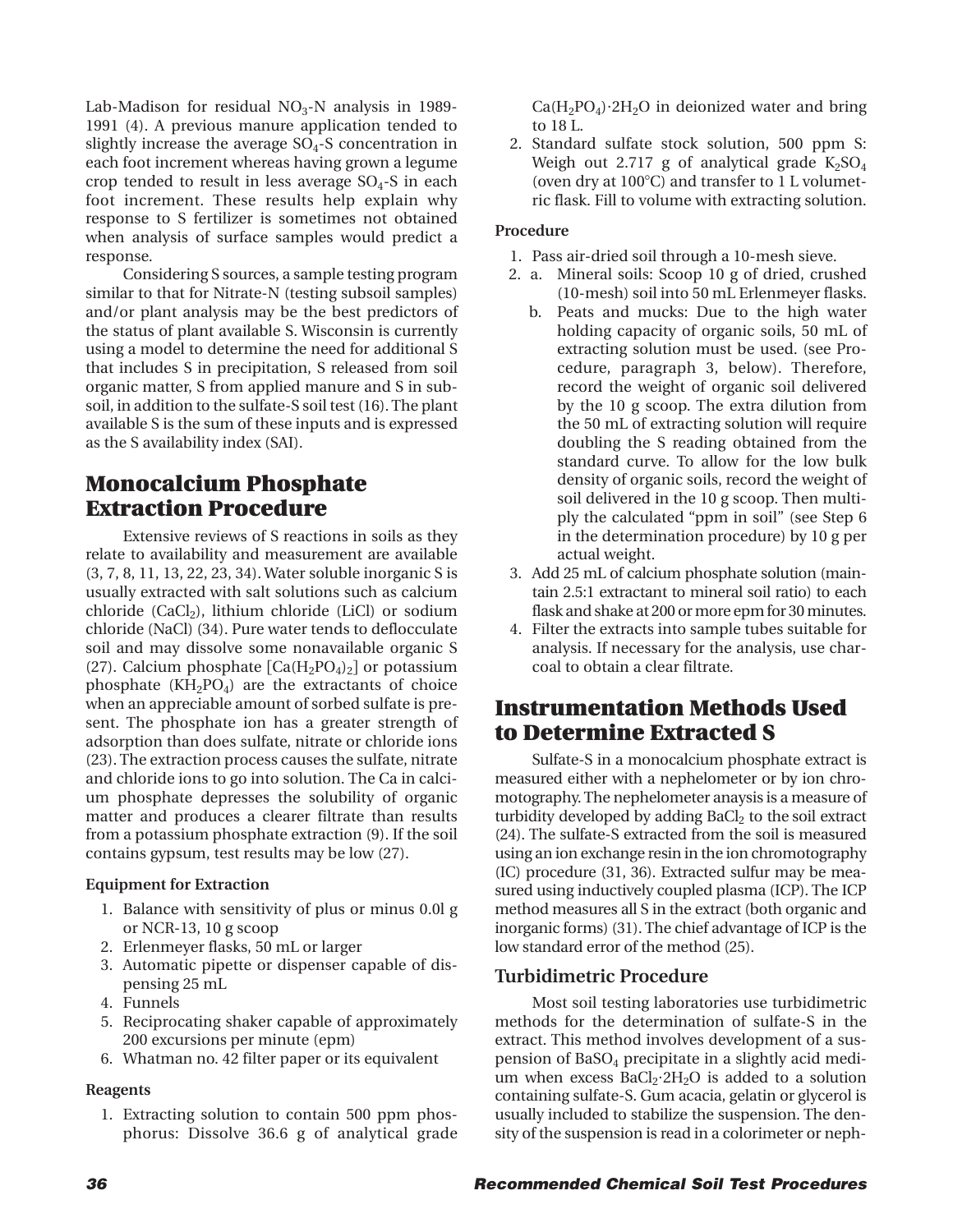elometer. The turbidimetric methods require exact duplication of the conditions under which the suspension is formed. The speed and extent of formation, stability and optical qualities of the suspension are affected by the temperature of the solution, acidity, size of BaCl<sub>2</sub>**·2H<sub>2</sub>O** granules, quantity of BaCl<sub>2</sub>·2H<sub>2</sub>O added, time and rate of stirring, time standing of the suspension before measurement, and the presence of foreign salts or organic matter (12, 17, 23).

The presence of acid is required to prevent precipitation of the barium salts of such anions as carbonate and phosphate. Co-precipitation of barium hydroxide is also prevented in slightly acid medium. In the presence of mineral acids the solubility of barium sulfate increases with increased acidity. It has been found that the most suitable hydrochloric acid concentration for precipitation is 0.05 M (17). Most procedures used in soil testing laboratories prescribe approximately 0.5 M HCl in final solution, presumably because it will give coarser precipitates. However, one laboratory is using the method of Tabatabai (28), which involves the addition of barium chloridegelatin reagent to a sample approximately 0.045 M in HCl. In most turbidimetric procedures a known quantity of sulfate-S is added to serve as the nucleus ("seed solution") for formation of barium sulfate crystals (18).

In solutions containing small amounts of sulfate, dissolved organic matter acts as a protective colloid and causes low results, whereas at high concentrations of sulfate, organic matter co-precipitates with barium sulfate and causes high results (12). The interference of organic matter can be eliminated by adding activated charcoal to the soil extract (2) or by digestion with hydrogen peroxide or with nitric and perchloric acids. The digestion methods may lead to slightly higher results (23).

## **Equipment**

- 1. Scoops
	- a. One to hold 0.15 g charcoal
- b. One to hold 0.3 g BaCl<sub>2</sub>·2H<sub>2</sub>O crystals
- 2. Magnetic stirrer and  $\frac{1}{2}$  inch stirring bars ⁄
- 3. Timer with a second hand
- 4. A nephelometer with a 420 nm filter

### **Reagents**

- 1. "Seed solution": 20 ppm S in 5.8 M HCl. Dissolve 0.1087 g analytical grade  $K_2SO_4$  in 500 mL of deionized H<sub>2</sub>O and add 500 mL of concentrated hydrochloric acid. Drop in a teflon-coated magnet and place on a magnetic stirrer. Add 2 g of powdered gum acacia slowly while stirring to avoid formation of lumps. Keep refrigerated.
- 2. Barium chloride crystals for turbidimetry (BaCl2**•**2H2O, 20 to 30 mesh).

3. Darco G-6-activated carbon. Add  $Ca(H_2PO_4)_2$ extracting solution to thoroughly wet the carbon. Cap the container, shake and filter slowly with suction using a Buchner funnel. Wash three times with deionized water. Sample the last increment and test for sulfate-S by adding  $BaCl<sub>2</sub>$ and HCl. If leachate contains S, pour carbon into beaker and add deionized water. Repeat above procedure. When no S is detected, dry in oven and keep dry charcoal in a closed bottle.

4.Working standards:

#### **Fig. 1. Working standards.**

| Volume of 500  | Final               | $SO4$ <sup>-2</sup> S | $SO4$ <sup>-2</sup> S |
|----------------|---------------------|-----------------------|-----------------------|
| ppm S Solution | Volume <sup>1</sup> | in Solution           | in Soil               |
| mL             | mL                  | ppm                   | ppm                   |
| 1.0            | 500                 | 1.0                   | 2.5                   |
| 2.0            | 500                 | 2.0                   | 5.0                   |
| 4.0            | 500                 | 4.0                   | 10.0                  |
| 6.0            | 500                 | 6.0                   | 15.0                  |
| 8.0            | 500                 | 8.0                   | 20.0                  |
| 12.0           | 500                 | 12.0                  | 30.0                  |

1Bring working standards to volume with the extracting solution.

## **Procedure (Filtrate Obtained by the Extraction Procedure)**

- 1. Add 0.15 g charcoal to each sample and shake for an additional 3 minutes.
- 2. Filter through Whatman no. 42 filter paper or a similar grade of paper.
- 3. Shake 25 mL portions of a series of working standards with 0.15 g of carbon for 3 minutes and filter.
- 4. To 10 mL aliquot of soil extracts (Step 1) and standards (Step 3), add 1 mL of "seed solution." Swirl.
- 5. Place flask on a magnetic stirrer. Add 0.3 g BaCl<sub>2</sub>·2H<sub>2</sub>O crystals. Stir for 1 minute. At the end of 1 minute, read percentage transmittance or optical density on a spectrophotometer or colorimeter at 420 nm. Set 100 percent transmittance or zero optical density with distilled water or extracting solution to which no reagents have been added.
- 6. Plot the percentage transmittance reading against concentrations on semi-log graph paper; or if an instrument is used which provides readings directly proportional to concentrations (optical density), such as Klett-Summerson, plot readings against concentrations on linear graph paper. Read the ppm sulfate-S in the soil extracts from the standard curve and multiply by 2.5 to get ppm in the dry soil sample.

### **for the North Central Region 37**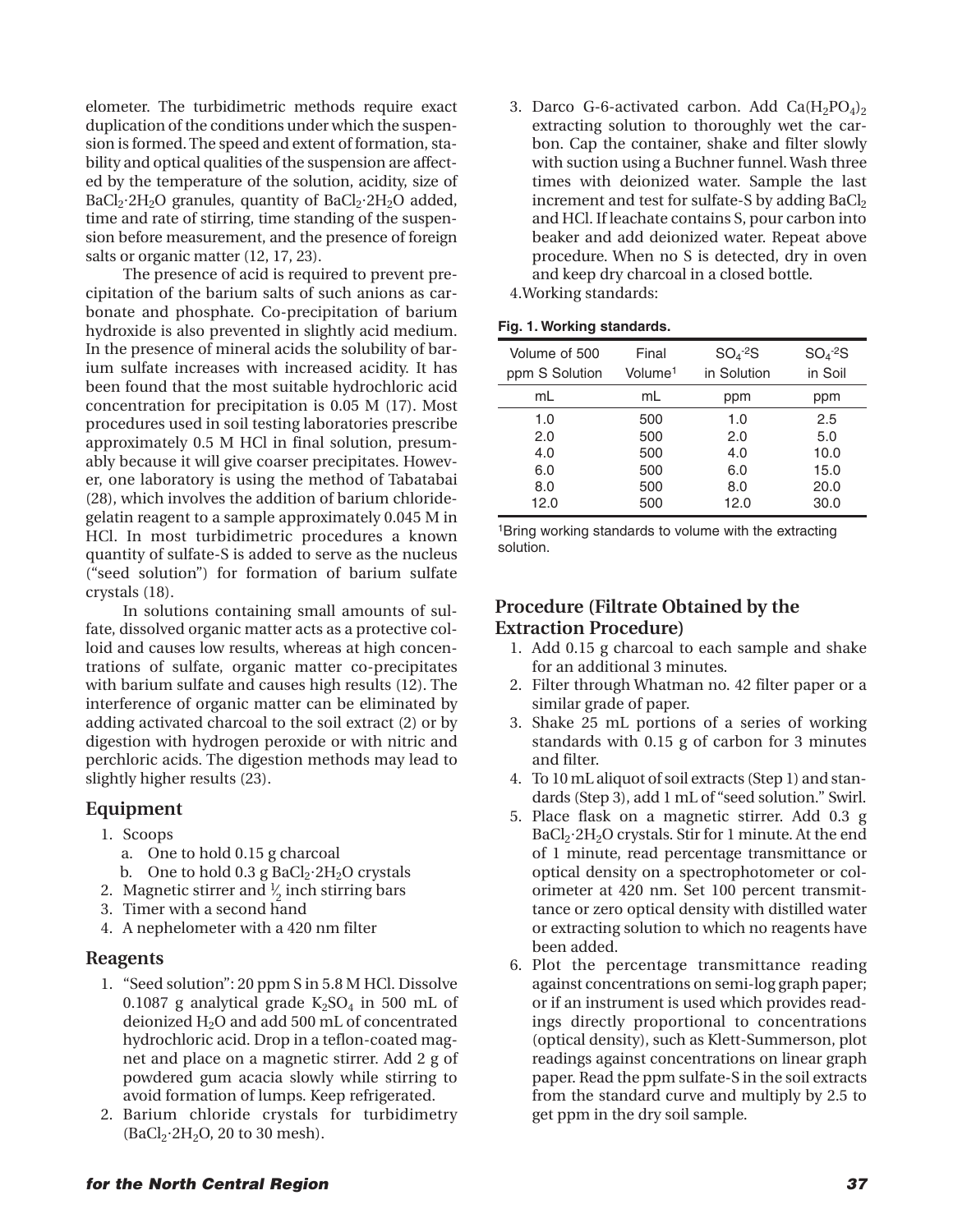## **Liquid Ion Chromatography Procedure1**

The Ion Chromatographic (IC) technique was first reported by Small, Stevens and Baumann in 1975 (26). The process was patented by Dow Chemicals and the technology was licensed to Dionex Corp. Dick and Tabatabai (6) found the analysis of soil extracts for sulfate-S were reproducible and results agreed with the Methylene Blue Method. They also concluded the detection limit for the sulfate-S method was approximately 0.2 ppm in the soil extract or 0.5 ppm sulfate-S in the soil.

### **Soil Sulfate-S Standards, Extraction Procedure and Analysis**

### **Equipment**

- 1. Dionex DX-100 Ion Chromatograph
- 2. Dionex Anion Micro Membrane Suppressor, model AMMS-1
- 3. AS3 Separator Column and AG3 Guard Column. An equivalent column may be used. The conditions and concentration of eluent and regenerant will differ with use of equivalent columns.

### **Reagents**

1. Stock Standard: 500 mL of 250 ppm  $SO_4^{-2}-S$ Weigh 0.5539 g of sodium sulfate into a 500 mL volumetric flask. Add deionized, distilled (d/d) water until the volume of 500 mL is attained.

> 500 mL of 250 ppm  $SO_4$ -S = 0.5539 g Na<sub>2</sub>SO<sub>4</sub>/500 mL

- 2. Weigh 2.02 g of calcium phosphate monobasic into a 1 L volumetric flask. Bring the solution to 1 L volume with d/d water. Stir until calcium phosphate dissolves.
- 8.0 mM Ca(H<sub>2</sub>PO<sub>4</sub>)<sub>2</sub>H<sub>2</sub>O = 2.02 g Ca(H<sub>2</sub>PO<sub>4</sub>)<sub>2</sub>·H<sub>2</sub>O/L, which yields 1 L of 500 ppm P
	- 3. Regenerant:  $25 \text{ mM H}_2\text{SO}_4 = 28 \text{ mL}$ concentrated H<sub>2</sub>SO<sub>4</sub>/20 L double d/d water
	- 4. Eluent:
		- a. 2.3 mM  $Na_2CO_3 = 24.38$  g  $Na_2CO_3/L$ (for 100 x concentration)
		- b. 2.9 mM NaHCO<sub>3</sub> = 24.36 g NaHCO<sub>3</sub>/L (for 100 x concentration)
		- c. Weigh the  $Na<sub>2</sub>CO<sub>3</sub>$  and the NaHCO<sub>3</sub> into a 1 L volumetric flask. Add d/d water to bring to volume. This is the concentrate stored for

future use.

d. Dilution of 10 mL of concentrate (4 c.) to 1 L yields the working eluent.

| Microliters of<br>250 ppm<br>$SO_4^{-2}$ -S | Microliters of<br>500 ppm<br>$PO4 -2 - P$ | $SO_4$ -2-S ppm<br>in Solution | $SO4$ -2-S pm<br>in Soil |
|---------------------------------------------|-------------------------------------------|--------------------------------|--------------------------|
| 10                                          | 4,990                                     | 0.50                           | 1.25                     |
| 20                                          | 4,980                                     | 1.00                           | 2.50                     |
| 50                                          | 4,950                                     | 2.50                           | 6.25                     |
| 100                                         | 4,900                                     | 5.00                           | 12.50                    |
| 150                                         | 4,850                                     | 7.50                           | 18.75                    |
| 200                                         | 4,800                                     | 10.00                          | 25.00                    |
| <b>Quality Control Standards.</b>           |                                           |                                |                          |
| 50                                          | 4.950                                     | 2.50                           |                          |

### **Procedure**

The following procedural steps are currently in used in the University of Nebraska Agronomy Lab for determining S by IC.

- 1. Weigh 10.0 g crushed soil into plastic 50 mL Erlenmeyer flask.
- 2. Add 25 mL Ca(H<sub>2</sub>PO<sub>4</sub>)<sub>2</sub>·H<sub>2</sub>O solution using an automatic dispenser. (Note: dilution factor = 2.5)
- 3. Shake for 30 minutes on the reciprocating shaker at 200 epm
- 4. Wash 11 cm no. 2 Whatman filter papers. Fold the filters first, set in plastic funnels and rinse with 0.1 M HCl. Allow to run through. Rinse with d/d water. Allow to run through. (Note: acid washing the filter paper prevents contamination of the sample with S that may be in the filter paper.)
- 5. Filter samples through prewashed no. 2 filter papers into 30 mL tubes. Place tubes in test tube racks. Allow adequate space between tubes or risk cross contamination of samples when filter funnels touch. Allow approximately 45 minutes.
- 6. Wash the Erlenmeyer flask out with hot water and a brush. Rinse three times with d/d water.
- 7. Remove the funnels. Discard the filters and soil.
- 8. Wash the funnels and tubes with hot water and a brush. Soak in 0.1 M HCl acid bath for a minimum of 15 minutes. Rinse three times with d/d water.
- 9. Analyze samples using the Dionex DX-100 Ion Chromatograph or equivalent with an AS3 or equivalent column with adequate separation of phosphorus ( $PO<sub>4</sub>$ <sup>-3</sup>-P)and S( $SO<sub>4</sub>$ <sup>-2</sup>-S).
- 10. Calculate results using computer software to integrate the area under the  $SO_4$ <sup>-2</sup> peaks of the working standards. Calculate the relationship of the areas at given concentrations and solve for

*<sup>1</sup> Authors wish to acknowledge Diane McCallister's support in organizing the Ion Chromatographic Sulfur Procedure.*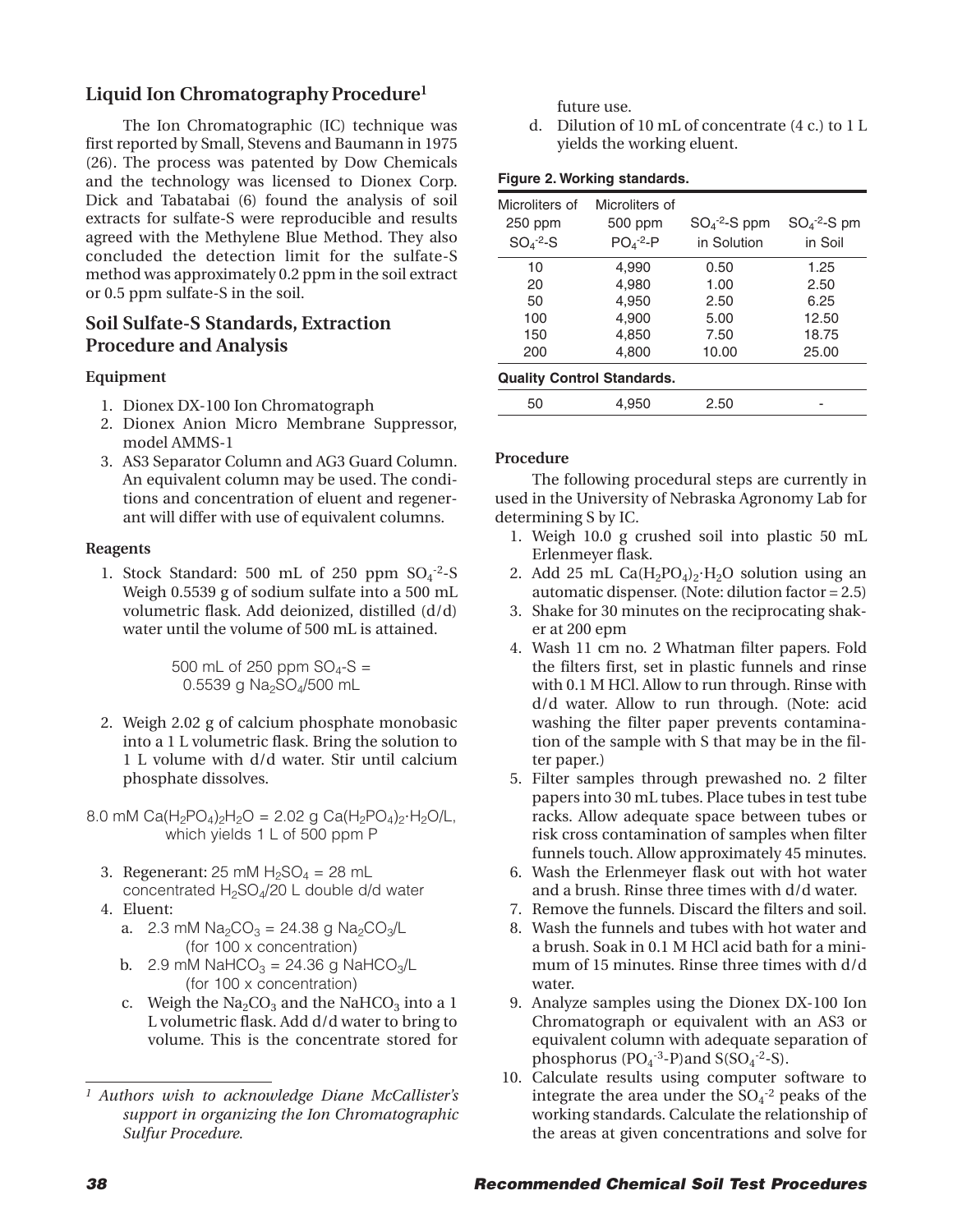the areas of the unknowns.

- a. The average area of the blanks, if detectable, should be subtracted from the areas of the standard peaks before calculation.
- b. Quality control results should be evaluated and a judgement of the precision and accuracy of the results determined. The results are either accepted or rejected based on statistics gathered from previous runs.
- c. The concentration is multiplied by 2.5 dilution factor to obtain the result for the soil sample.

## **References**

- 1. Andraski, T. W. and L. G. Bundy. 1990. Sulfur, nitrogen and pH levels in Wisconsin precipitation. J. Environ. Qual. 19:60-64.
- 2. Bardsley, C. E., and J. D. Lancaster. 1960. Determination of reserve sulfur and soluble sulfates in soils. Soil Sci. Soc. Am. Proc. 24:265-268.
- 3. Barrow, N. J. 1967. Studies on extraction and on availability to plants of absorbed plus soluble sulfate. Soil Sci. 104:242-249.
- 4. Combs, S. M. 1995. Effect of soil name and management on profile SO<sub>4</sub>-S levels. Unpublished data presented at Wisconsin Fertilizer, Aglime and Pest Management Conference.
- 5. Daigger, L. A., G. W. Rehm, and A. D. Flowerday. 1975. Sulfur for alfalfa production in Nebraska. Extension Serv., Univ. of Nebraska, Lincoln. College of Agriculture EC 72-191.
- 6. Dick, W.A. and M.A. Tabatabai. 1979. Ion Chromatographic determination of sulfate and nitrate in soils. Soil Sci. Soc. Amer. J. 43:899-904.
- 7. Ensminger, L. E. 1954. Some factors affecting the absorption of sulfate by Alabama soils. Soil Sci. Soc. Am. Proc. 18:259-264.
- 8. Ensminger, L. E. and J. R. Freney. 1966. Diagnostic techniques for determining sulfur deficiencies in crops and soils. Soil Sci. 101:283-290.
- 9. Fox, R. L., R. A. Olson, and H. F. Rhoades. 1964. Evaluating the sulfur status of soils by plant and soil tests. Soil Sci. Soc. Am. Proc. 28:243-246.
- 10. Fried, M. 1948. The absorption of sulfur dioxide by plants as shown by the use of radioactive sulfur. Soil Sci. Soc. Am. Proc. 13:135-138.
- 11. Harward, M. E., and H. M. Reisenauer. 1966. Reactions and movement of inorganic soil sulfur. Soil Sci. 101:326-335.
- 12. Hesse, P. R. 1957. The effect of colloidal organic matter on the precipitation of barium sulfate and a modified method for determining soluble sulfate in soils. Analyst 82:710-712.
- 13. Hoeft, R. G., L. M. Walsh, and D. R. Keeney. 1973. Evaluation of various extractants for available

soil sulfur. Soil Sci. Soc. Am. Proc. 37:401-404.

- 14. Hoeft, R. G., D. R. Keeney, and L. M. Walsh. 1972. Nitrogen and sulfur in precipitation and sulfur dioxide in the atmosphere in Wisconsin. J. Environ. Qual. 1:203-208.
- 15. Kamprath, E. L., W. L. Nelson, and J. W. Fitts. 1956. The effect of pH, sulfate and phosphate concentrations on the adsorption of sulfate by soils. Soil Sci. Soc. Am. Proc. 20:463-466.
- 16. Kelling, K. A., E. E. Schulte, L. G. Bundy, S. M. Combs and J. B. Peters. 1991. Soil test recommendations for field, vegetable and fruit crops. University of Wisconsin, Madison, Wis. UWEX Publ. A2809.
- 17. Kolthoff, I. M., and E. B. Sandell. 1952. Textbook of Quantitative Inorganic Analysis (3rd ed.). The MacMillian Co., New York.
- 18. Massoumi, A., and A. H. Cornfield. 1963. A rapid method of determining sulfate in water extracts of soils. Analyst (Lond.) 88:321-322.
- 19. Olson, R. A. 1957. Absorption of sulfur dioxide from the atmosphere by cotton plants. Soil Sci. 84:107-112.
- 20. Overdahl, C. J., A. C. Caldwell, J. Grava, and W. E. Fenster. 1976. Sulfur for Minnesota soils. Soils Fact Sheet No. 5 (Revised). Univ. of Minnesota Agric. Ext. Serv., St. Paul, Minn.
- 21. Rehm, G. W., and A. C. Caldwell. 1968. Sulfur supplying capacity of soils and the relationships to the soil type. Soil Sci. 105:355-361.
- 22. Reisenauer, H. M. 1967. Availability assays for secondary and micro-nutrient anions. p. 71-102. *In* Soil Testing and Plant Analysis (Part 1) Soil Testing. SSSA Spec. Publ. No. 2. Madison, Wis.
- 23. Reisenauer, H. M., L. M. Walsh, and R. G. Hoeft. 1973. Testing soils for sulfur, boron, molybdenum and chloride. Chap. 12. *In* L. M. Walsh and J. D. Beaton (ed.) Soil Testing and Plant Analysis. Soil Science Society of America, Madison, Wis.
- 24. Roberts, S., and F. E. Koehler. 1965. Sulfur dioxide as a source of sulfur for wheat. Soil Sci. Soc. Am. Proc. 29:696-698.
- 25. Schulte, EE and K. Eik. 1988. Recommended sulfate sulfur test, Chap. 8. *In* W. C. Dahnke (ed.) Recommended Procedures for the North Central Region. North Central Regional Publication No. 221 (Revised). North Dakota State University, Fargo, North Dakota 58105.
- 26. Small, H., T.S. Stevens, and W.C. Baumann. 1975. Anal. Chem., 47. p 1801.
- 27. Spencer, K., and J. R. Freney. 1960. A comparison of several procedures for estimating the sulfur status of soils. Australian J. Agric. Res. 11:948-959.
- 28. Tabatabai, M. A. 1974. Determination of sulfate in water samples. Sulfur Inst. J. 10:11 -13.
- 29. Tabatabai, M. A., and J. M. Bremner. 1972. Distri-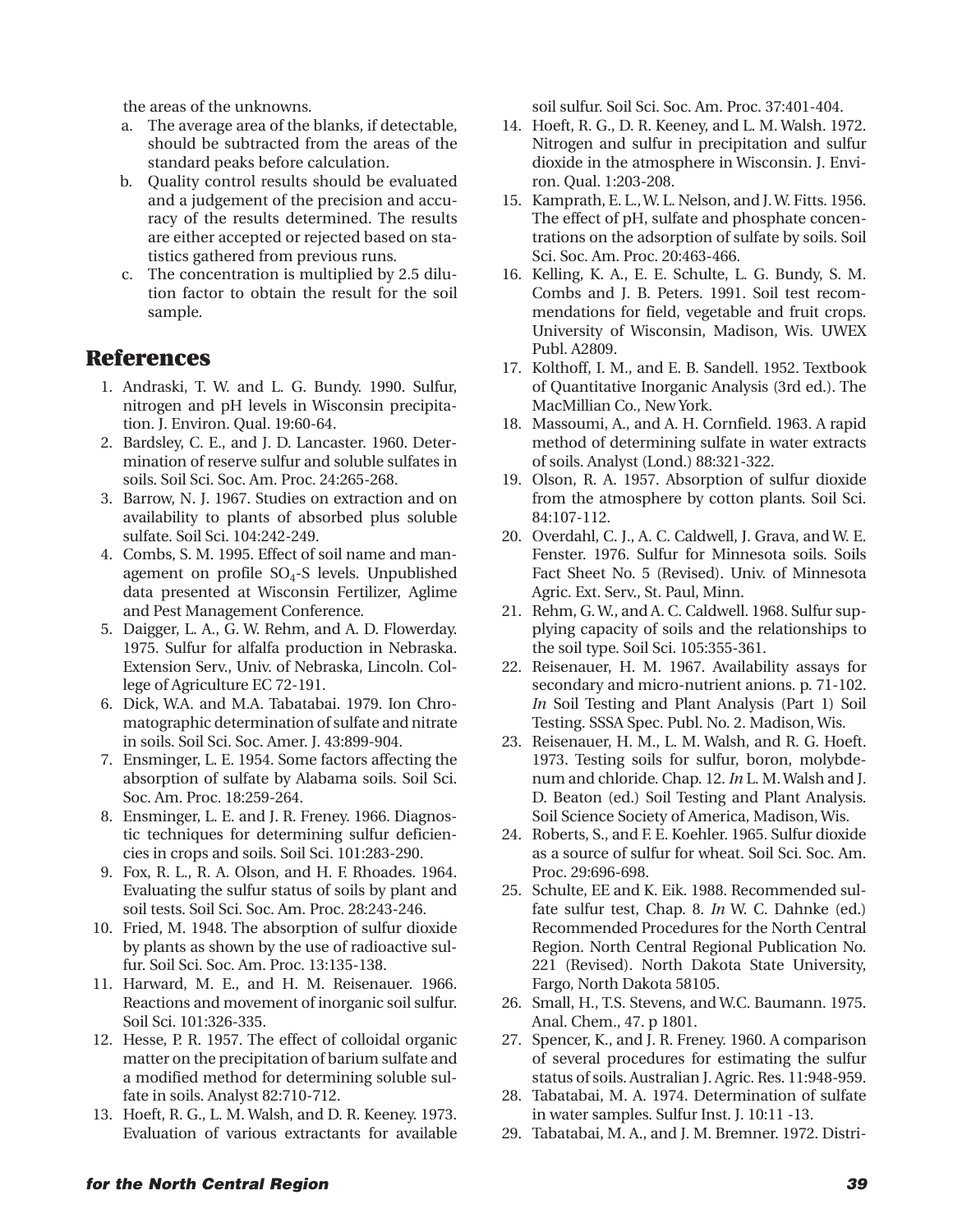bution of total and available sulfur in selected soils and soil profiles. Agron. J. 64:40-44.

- 30. Tabatabai, M. A., and J. M. Laflen. 1976. Nitrogen and sulfur content and pH of precipitation in Iowa. J. Environ. Qual. 5:108-112.
- 31. Tabatabai, M. A. 1982. Sulfur. p. 501-538. *In* A.L. Page et al. (ed.). Methods of Soil Analysis. Part 2. 2nd ed. Agron. Monogr. 9. ASA and SSSA, Madison, Wis.
- 32. Ulrich, A., M. A. Tabatabai, K Ohki, and C. M. Johnson. 1967. Sulfur content of alfalfa in relation to growth in filtered and unfiltered air. Plant Soil 26:235-252.
- 33. Warner, D. J. 1986. Assessment of subsoil sulfate

and manure as a source of plant available sulfur. M. S. thesis, Univ. of Wisconsin-Stevens Point.

- 34. Widdowson, J. P. 1970. Available sulfur in Iowa soils. Ph.D. diss., Iowa State Univ., Ames, Iowa (Diss. Abstr. 71 -1 4273).
- 35. Williams, C. H., E. G. Williams and N. M. Scott. 1960. Carbon, nitrogen, sulfur, and phosphorus in some Scottish soils. Soil Sci. 11:334-346.
- 36. Vendrell, P. F., K. Frank and J. Denning. 1990. Determination of soil sulfur by inductively coupled plasma spectroscopy. Comm. Soil Sci. Plant Anal. 21(13-16):1695-1703.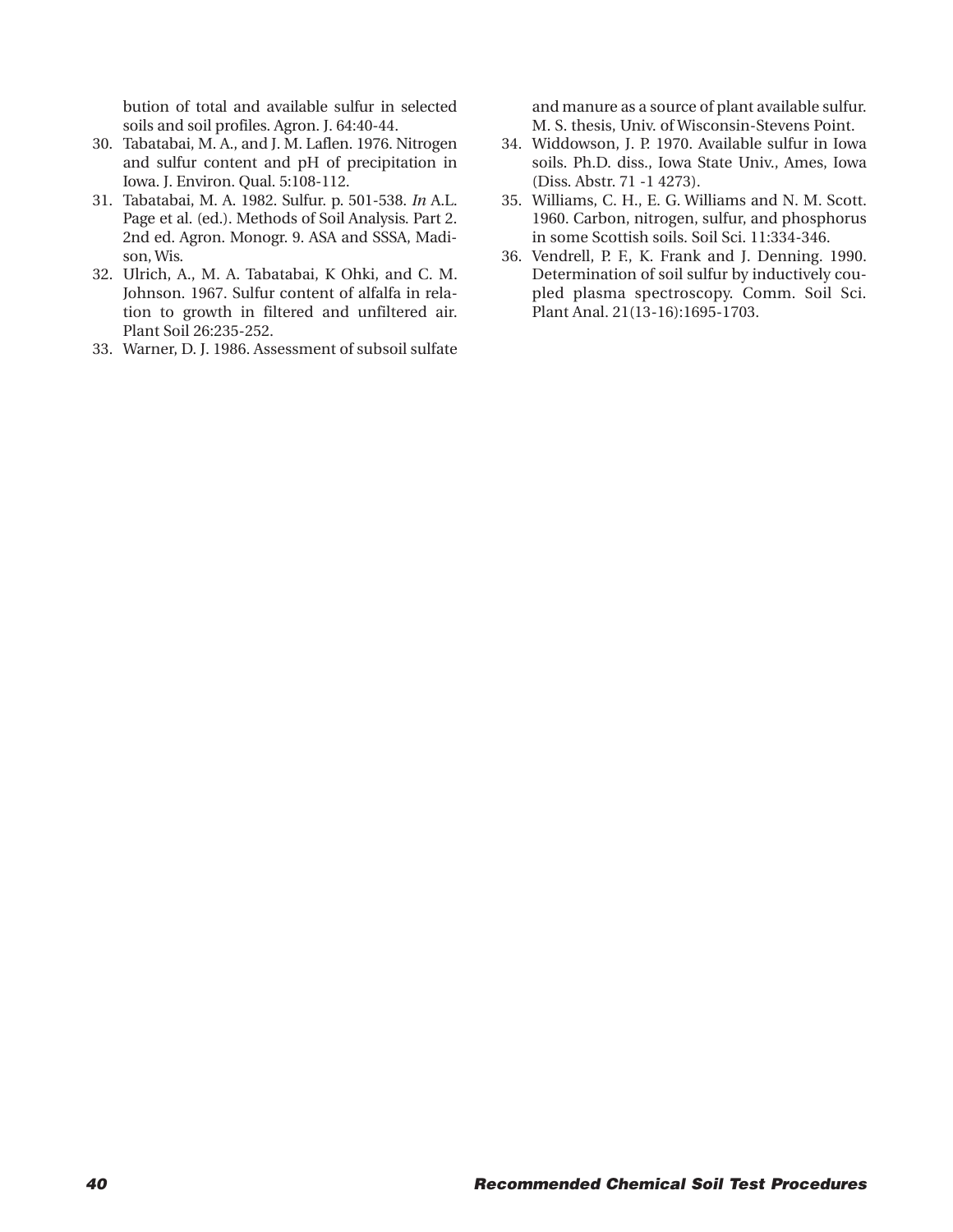# **Micronutrients: Zinc, Iron, Manganese and Copper**

#### *D. A. Whitney*

Deficiencies of zinc (Zn), iron (Fe), manganese (Mn) and copper (Cu) are known to occur in the North Central Region. Of the total crop acreage in the region, however, only a small percentage is affected by micronutrient deficiencies. Zn deficiency has been recognized throughout the region; Fe, Mn, and Cu deficiencies are limited primarily to specific areas.

Over the past three decades, micronutrient soil tests have improved markedly, in part because of improved instrumentation. However, many tests have been developed within a particular problem area and have not been extensively tested for their usefulness across wide areas. More work is needed on relating micronutrient soil tests across geographic and climatic conditions. Most of the state soil testing laboratories in the North Central Region offer tests for one or more of the micronutrients.

Cox and Kamprath (2) found in their extensive review of many extraction procedures, which have been tried for the various micronutrients, that test results need to be supplemented with other information, such as pH, texture and presence of free lime for reliable interpretation.

Micronutrient contamination of samples can occur quite easily if care is not taken in collection and preparation of samples. Soil probes, sample containers and soil grinding equipment should all be checked for potential contamination before being used (see Chapter 1). The effects of sampling and sample storage time on test results have not been fully researched, so before incorporating the tests described in this section into a soil test program, one should study such effects for the specific soil/climatic conditions of a given region.

Sample preparation should follow the guidelines in Chapter 1 of this publication. Additional care in laboratory techniques over those used for the macronutrient tests must be taken within the laboratory in preparing all reagents, cleaning glassware and selecting reagents to avoid contamination.

### **DTPA Extraction**

The DTPA (diethylenetriaminepentaacetic acid) test, a nonequilibrium extraction developed by Lindsay and Norvell (6), has gained wide acceptance because of good correlation for Zn on calcareous soils and the potential for using the same extract for Fe, Mn and Cu. The DTPA test also shows considerable promise for use in monitoring cadmium, nickel and lead in soils that have received sludge applications. The DTPA test is presently being used as the soil test for Zn in Iowa, Kansas, Minnesota, Missouri, Nebraska, North Dakota and South Dakota. In addition, Kansas uses the DTPA test for Fe and Missouri uses the test for Cu, Fe, and Mn when requested.

Lindsay and Norvell (6) showed that the amount of nutrient extracted by the DTPA method is affected by extractant pH, soil-to-solution ratio, chelating agent concentration, shaking time and extraction temperature. Subsequent work by others has shown that extraction intensity and sample preparation also affect the results (4, 5, 10).

Control of extraction conditions is very important for comparable results among laboratories. Most laboratories are following the procedure as developed by Lindsay and Norvell (6), and deviations from this procedure must be carefully monitored to adjust the interpretation levels.

### **Equipment**

- 1. Atomic absorption, inductively coupled atomic emission (ICP) or direct current plasma atomic emission spectrometers
- 2. Reciprocating or rotating shaker, capable of at least 180 excursions per minute (epm)
- 3. Burets or automatic pipettes, 50 mL Erlenmeyer flasks and filter funnels for extraction
- 4. Standard NCR-13, 10 g soil scoop, (0.85 cc/g)
- 5. Soil pulverizer with 10-mesh, stainless steel sieve checked for micronutrient contamination

### **Reagents**

1. Extracting Solution: 0.005 M DTPA, 0.01 M  $CaCl<sub>2</sub>$  and 0.1 M triethanolamine (TEA) adjusted to pH 7.3. For 18 L of solution, dissolve 35.4 g of DTPA in 268.6 g of TEA and about 200 mL of demineralized water and stir until dissolved. DTPA is slowly soluble in water but dissolves rapidly in the TEA– $H<sub>2</sub>O$ . Add 26.5 g of CaCl<sub>2</sub>·2H<sub>2</sub>O to about 10 L of micronutrient-free, demineralized water; then add the DTPA/TEA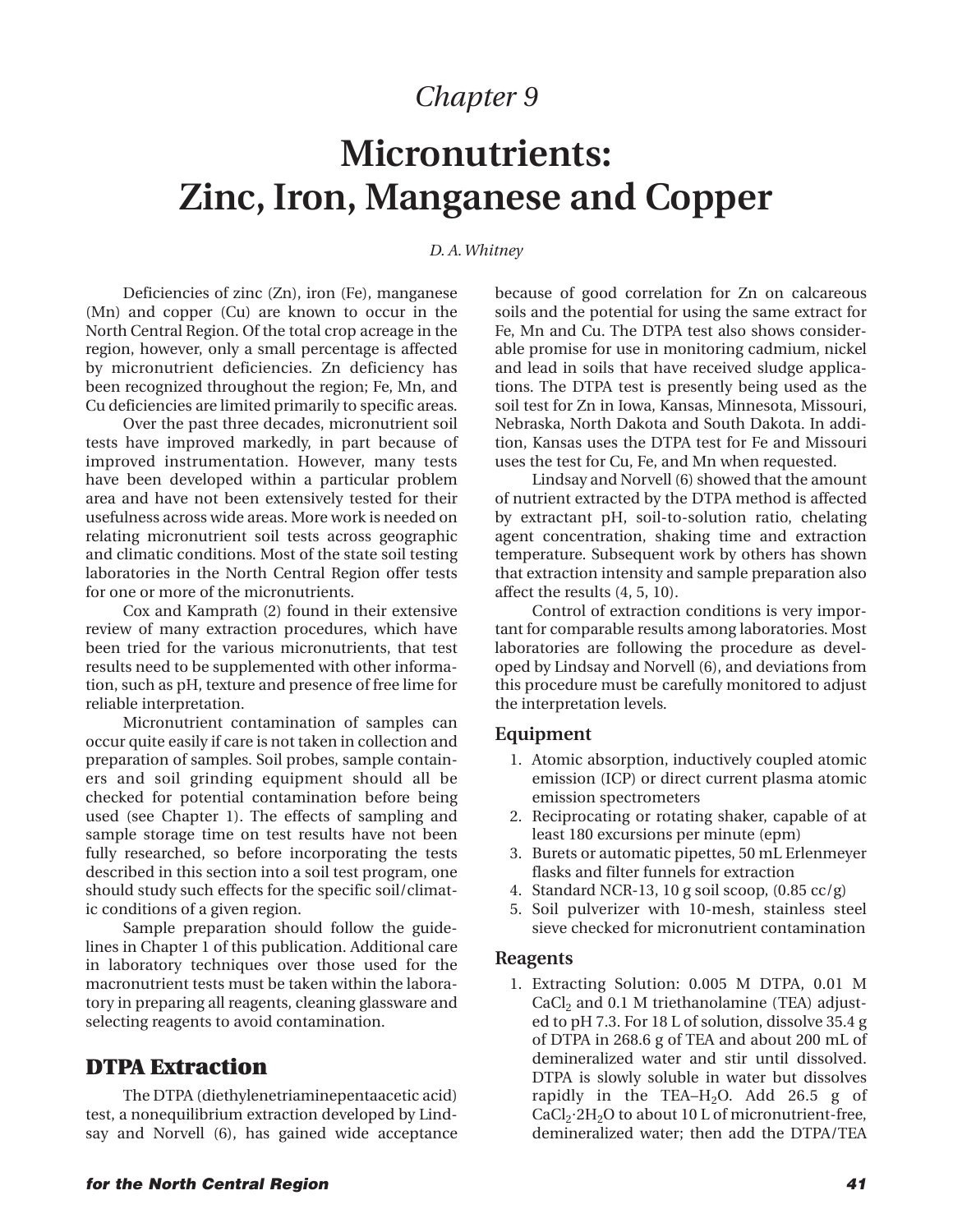mixture and bring to about 17 L with demineralized water. Adjust the pH to 7.3 using concentrated HCl and bring to the 18 L mark. Approximately 70 to 75 mL of HCl will be necessary.

- 2. Stock Standards: 1,000 ppm Zn, 1,000 ppm Fe, 1,000 ppm Mn, 1,000 ppm Cu.
- 3. Working Standards: Standards should be made up in the DTPA extracting solution. Concentration range for standards should cover Zn, 0 to 5 ppm; Fe, 0 to 10 ppm; Mn, 0 to 10 ppm; and Cu, 0 to 2 ppm.

## **Procedure**

- 1. Air dry soil samples and crush to pass a 10 mesh stainless steel sieve. (See Chapter 1 on sample preparation.)
- 2. Scoop 10 g of soil without pressing the soil against the side of the container. Firmly tap the handle of the scoop three times with an 8 inch spatula and level off the soil by passing the spatula over the scoop, holding the spatula at a 90° angle. (See Chapter 2 on the standard soil scoop.)
- 3. Add the measured volume of soil to a 50 mL Erlenmeyer flask, tapping the scoop on the funnel or flask to remove all of the soil from the scoop.
- 4. Add 20 mL of extracting solution (1:2 soil-tosolution ratio) to each flask and shake at 180 or more epm for 2 hours.
- 5. Filter through Whatman No. 42 filter paper or similar grade paper. Refilter if extract is cloudy. Those samples high in extractable Fe will have a yellow color.
- 6. Carry a blank through the entire procedure with each run.
- 7. Read samples on the AA, ICP or DCP spectrometer unit using appropriate standards and instrument settings.
- 8. Report as ppm Zn, Fe, Mn or Cu in the soil:

ppm in soil  $=$  ppm in extract  $\times$  2.

# **0.1 M HCl Extraction for Zinc**

This procedure is based on the assumption that all or a portion of the soil Zn that will become available for plant uptake during a growing season is acid soluble. The quantity of acid-soluble Zn extracted serves as an index of Zn availability (12). The method is primarily for determining acid-extractable Zn in neutral and acid soils. It is not suitable for alkaline soils with excess calcium carbonate because of the neutralization of the acid in the extracting solution, unless some adjustment in the interpretation of

results is made for the excess lime. Nelson, Boawn, and Viets (8) used "titratable alkalinity" as a correction. They also recommended repeated extractions on highly calcareous soils until the pH of the suspension is below 2.0. On calcareous soils, the DTPA test is recommended over the 0.1 M HCl procedure.

The 0.1 M HCl test has been used quite successfully throughout the North Central Region and is presently used in Michigan, Ohio and Wisconsin. The 0.1 M HCl test was developed with little coordination of procedures among states. Thus, procedural differences exist among laboratories. Sorensen et al. (11) showed that soil properties, soil-to-solution ratio and length of extraction all affected the amount of Zn extracted. Variations in the method used must be taken into account when comparing Zn extracted and the interpretation of the results. The method presented here is the procedure developed at the University of Missouri (1).

## **Equipment**

- 1. Atomic absorption spectrophotometer
- 2. Reciprocating or rotary shaker capable of at least 180 epm
- 3. Standard NCR-13, 5 g scoop (85 cc/g)
- 4. Burets or automatic pipettes, 50 mL Erlenmeyer flasks and filter funnels for extraction
- 5. Soil pulverizer and 10-mesh stainless steel sieve checked for Zn contamination

## **Reagents**

- 1. Zn-free, demineralized water
- 2. Redistilled 6 M HCl (reagent-grade concentrated HCl could be used if Zn-free)
- 3. Zn stock standard 1,000 ppm Zn
- 4. Working Zn Standards: Prepare working standards by diluting aliquot of the stock (1,000 ppm Zn) with the extracting solution to cover the normal range in the soil. Standards of 0, 0.1, 0.5, 1.0 and 2.0 ppm will cover the critical range.
- 5. Extracting Solution: Add 300 mL of the redistilled 6 M HCl to about 10 L of the Zn-free, demineralized water and mix. Bring to a final volume of 18 L with demineralized water and mix well.

## **Procedure**

- 1. Air dry soil samples and crush to pass a 10 mesh sieve (see Chapter 1 on sample preparation).
- 2. Scoop 5 g of soil without pressing the soil against the side of the container. Firmly tap the handle of the scoop three times with an 8 inch spatula and level off the soil by passing the spatula over the scoop, holding the spatula at a 90° angle (see Chapter 2 on the standard soil scoop).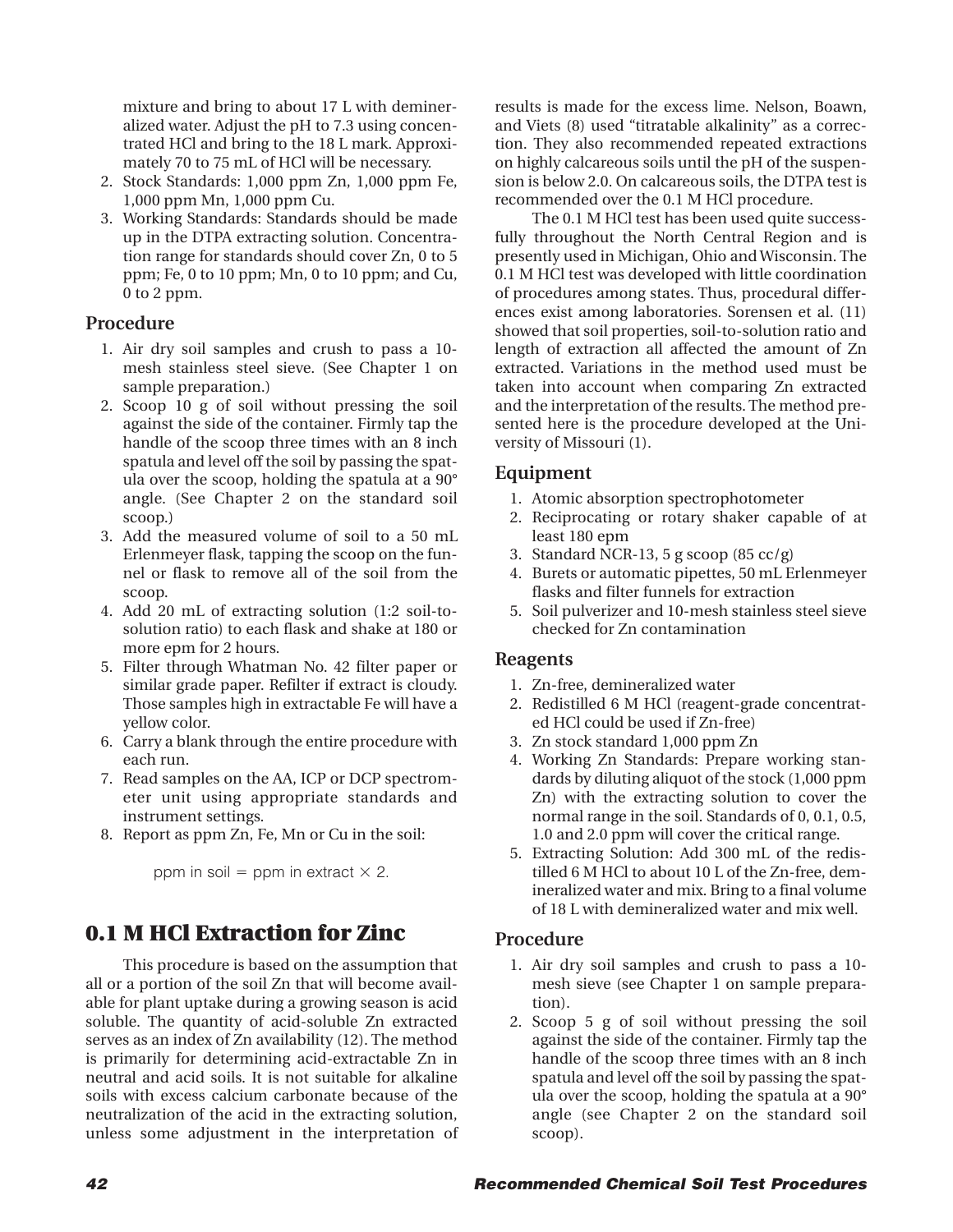- 3. Add the measured volume of soil to a 50 mL Erlenmeyer flask, tapping the scoop on the transfer funnel or flask to remove all of the soil from the scoop.
- 4. Add 20 mL of the extracting solution to each flask, place on the shaker and shake at 180 epm or more for 30 minutes.
- 5. Filter through washed Whatman No. 2 filter paper (or equivalent) into 30 mL polypropylene beakers.
- 6. Carry a blank through the entire procedure with each run.
- 7. Determine Zn in the extracts with the AA unit using appropriate instrument settings and Zn standards.
- 8. Report results as ppm Zn in the soil:

ppm in soil  $=$  ppm in extract  $\times$  4.

# **0.033 M H<sub>3</sub>PO<sub>4</sub> Extraction for Manganese**

Three states in the North Central Region: Michigan, Ohio, and Wisconsin, are testing for Mn. Wisconsin is using 0.033 M  $H_3PO_4$  (3) as their extracting solution. Ohio and Michigan are using 0.1 M HCl. The method presented here is the procedure developed in the Ohio Agricultural Research and Development Center Research-Extension Analytical Laboratory, Ohio State University, Wooster.

## **Equipment**

- 1. Atomic absorption spectrophotometer
- 2. Reciprocating or rotary shaker, capable of at least 180 epm
- 3. Standard NCR-13, 1 g stainless steel scoop (.85  $cc/g$ )
- 4. Burets or automatic pipettes, 50 mL Erlenmeyer flasks and filter funnels for extraction
- 5. Soil pulverizer and 10-mesh stainless steel sieve checked for Mn contamination

### **Reagents**

- 1. Manganese-free, demineralized water
- 2. Concentrated  $H_3PO_4$  (85.5 percent)
- 3. Mn stock standard of 1,000 ppm Mn
- 4. Extraction Solution: Dilute 2.25 mL of concentrated  $H_3PO_4$  to a volume of 1.0 L with the manganese-free, demineralized water.
- 5. Mn Working Standards: From the 1,000 ppm Mn standard, prepare working standards of 0, 0.5, 1.0, 2.0 and 4.0 ppm Mn in the extracting solution. Additional standards may be necessary for samples low in extractable Mn.

### **Procedure**

- 1. Air dry soil samples and crush to pass a 10-mesh sieve. (See Chapter 1 on sample preparation.)
- 2. Scoop 1 g of soil without pressing the soil against the side of the container. Firmly tap the scoop handle three times with an 8 inch spatula and level off the soil by passing the spatula over the scoop, holding the spatula at a 90° angle. (See Chapter 2.)
- 3. Add the measured volume of soil to a 50 mL Erlenmeyer flask, tapping the scoop on the transfer funnel or flask to remove all of the soil from the scoop.
- 4. Add 10 mL of the extracting solution to each flask, place on the shaker and shake for 10 minutes at 180 epm.
- 5. Filter through Whatman No. 1 filter paper or similar grade filter paper.
- 6. Carry a blank through the entire procedure with each run.
- 7. Determine Mn in the extracts with the AA unit using appropriate instrument settings and Mn standards. For precise Mn readings on samples testing less than 1 ppm Mn, the AA should be recalibrated on lower standards than shown for the working standards. Randall (9) has reported calcium (Ca) interference in determination of Mn by atomic absorption using an  $H_2$  and air flame. The addition of a final concentration of 150 ppm Ca and 0.24 M HCl to the soil extracts and standards effectively masked the interference. Watson (Ohio State, personal communication) has reported no Ca interference from up to 300 ppm Ca in determination of Mn by atomic absorption using an acetylene and air flame or by inductive coupled plasma (ICP) emission spectroscopy. Each laboratory should check for interferences within their laboratory technique before using the procedure.
- 8. Report results as ppm Mn in the soil:

ppm Mn in soil  $=$  ppm in extract  $\times$  10.

# **1 M HCl Extraction for Copper in Organic Soils**

The 1 M HCI extraction for Cu currently being used in Michigan is for organic soils (7) and is not recommended for use on mineral soils. The procedure presented here is the procedure used at the Michigan State University, Soil and Plant Nutrient Laboratory.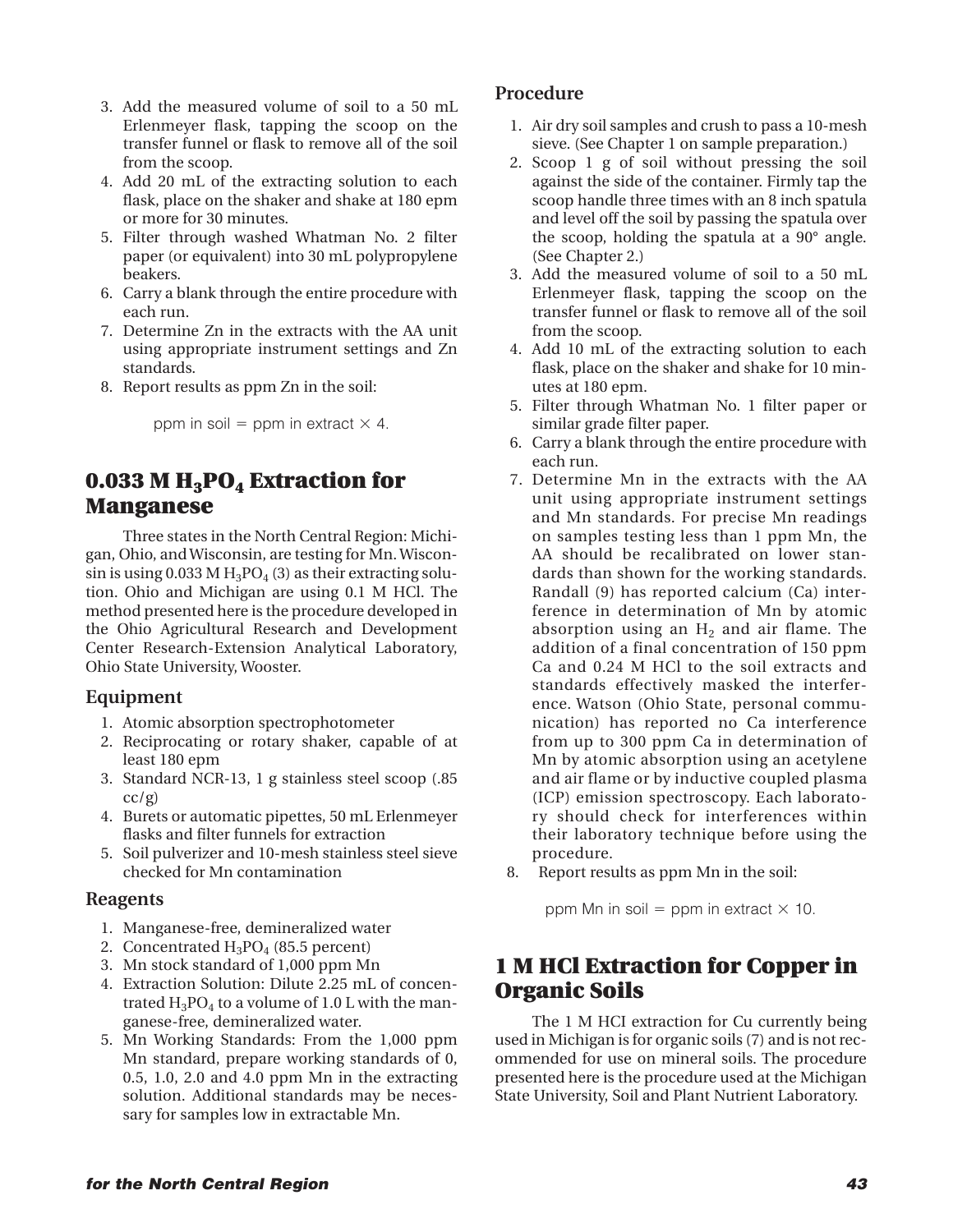## **Equipment**

- 1. Atomic absorption spectrophotometer
- 2. Balance with 0.01 g readability
- 3. 50 mL Erlenmeyer flasks
- 4. Reciprocating or rotating shaker capable of at least 180 excursions per minute (epm)
- 5. Burets and beakers

### **Reagents**

- 1. Extracting Solution: For 1 M HCl, dilute 86.2 mL of concentrated HCl to a volume of 1.0 L with distilled, deionized water.
- 2. Working Copper Standards: From a 1,000 ppm standard solution, prepare working standards of 0, 1.0, 2.0, 3.0, 4.0, and 5.0 ppm. Make to volume with the extracting solution.

## **Procedure**

- 1. Air dry soil samples and crush to pass a 10 mesh sieve. (See Chapter 1 on sample preparation.)
- 2. Weigh out 2.0 g of soil and transfer soil to a 50 mL Erlenmeyer flask.
- 3. Add 20 mL of extracting solution and shake for 1 hour on a rotating or reciprocating shaker at 180 epm.
- 4. Filter extracts through Whatman No.2 or similar grade filter paper.
- 5. Carry a blank through the entire procedure with each run.
- 6. Determine Cu in the extracts with the AA unit using appropriate instrument settings and Cu standards.
- 7. Report results as ppm Cu in the soil:

ppm in soil  $=$  ppm in extract  $\times$  10.

## **References**

1. Brown, J. R., J. Garrett, and T. R. Fisher. 1977. Soil Testing in Missouri. University of Missouri-Columbia, Extension Division. Extension Circular 923.

- 2. Cox, F. P., and E. J. Kamprath. 1972. Micronutrient soil tests. p. 289-317. *In* J. J. Mortvedt et al. (ed.). Micronutrients in Agriculture, Soil Sci. Soc. Amer. Inc., Madison, Wis.
- 3. Hoff, D. J., and J. J. Mederski. 1958. Chemical methods of estimating available soil manganese. Soil Sci. Soc. Amer. Proc. 22:129-132.
- 4. Kahn, A. 1979. Distribution of DTPA-extractable Fe, Zn and Cu in soil particle-size fractions. Comm. Soil Sci. Plant Anal. 10:1211-1218.
- 5. Kahn, A., and P. N. Soltanpour. 1978. Effect of wetting and drying on DTPA-extractable Fe, Zn, Mn and Cu in soils. Comm. Soil Sci. Plant Anal. 9:193-202.
- 6. Lindsay, W. L., and W. A. Norvell. 1978. Development of a DTPA soil test for zinc, iron, manganese, and copper. Soil Sci. Soc. Amer. J. 42:421-428.
- 7. Lucas, R. E. 1948. Chemical and physical behavior of copper in organic soils. Soil Sci. 66:119- 129.
- 8. Nelson, J. L., L. C. Boawn, and F. G. Viets, Jr. 1959. A method for assessing zinc status of soils using acid extractable zinc and "titratable alkalinity" values. Soil Sci. 88:275-283.
- 9. Randall, G. W. 1972. Estimation and correction of Mn deficiency in Wisconsin soils. Ph.D. Thesis, University of Wisconsin, Madison.
- 10. Soltanpour, P. N., A. Kahn, and W. L. Lindsay. 1976. Factors affecting DTPA-extractable Zn, Fe, Mn and Cu from soils. Comm. Soil Sci. Plant Anal. 7:797-820.
- 11. Sorensen, R. C., D. D. Oelsligle, and Delno Knudsen. 1971. Extraction of Zn, Fe, and Mn from soils with 0.1 M hydrochloric acid as affected by soil properties, solution:soil ratio and length of extraction period. Soil Sci. 111:352-359.
- 12. Tucker, T. C. and L. T. Kurtz. 1955. A comparison of several chemical methods with the bio-assay procedure for extracting zinc from soils. Soil Sci. Soc. Amer. Proc. 19:477-481.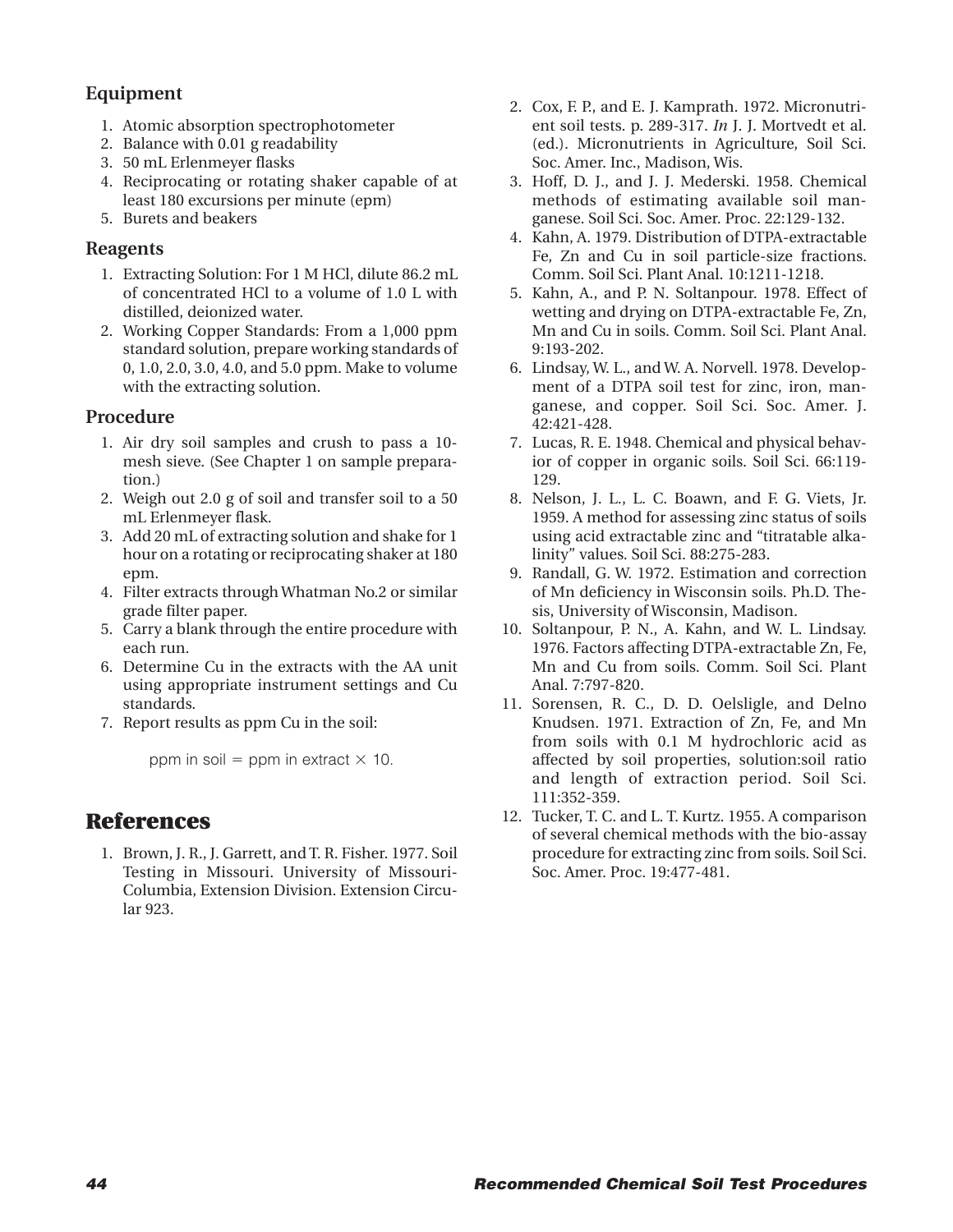# **Boron**

*M. E. Watson*

Boron (B) is an essential nutrient to living plants (16). It has been characterized as a micronutrient because of the small quantity required to support optimum plant growth. B concentrations usually range from 5 to 80 µg per gram of dry plant tissue across plant species. The interval between deficiency and toxicity is narrow for most plant species. Some of the plants most sensitive to B deficiency are celery, cauliflower, cabbage, brussels sprouts, alfalfa, red clover, white clover, apple trees and pear trees.

Plants obtain B from soluble B forms present in the soil. According to Lindsay  $(8)$ ,  $H_3BO_3$  is the predominant B species in soil solution. Only at pH above 9.2 is the  $H_2BO_3$  species expected to become predominant in soils.

Ideally, the test for soil B should measure the form of B that is most important to plants. A successful soil B test must, however, be able to measure the amount of B that is immediately available, as well as that potentially available to plant roots. The better the correlation between plant absorption of B and the measure of B in the soil, the more useful the test. The B test must be sensitive enough to allow accurate measurements of concentrations (either high or low) which are important to the plant. In addition, the test must be free from major interferences caused by other chemical constituents in the soil extract.

Berger and Truog (2) divided soil B into three categories: total B, acid-soluble B  $(H<sub>2</sub>SO<sub>4</sub>)$ , and watersoluble B. They concluded that water-soluble B correlated best with the incidence of black spot in garden beets. Work by Berger and Truog (3), as well as Starck, Truog and Attoe (17), showed that all the B added to a mineral soil could be recovered with a boiling hot water extraction. In 1966, Miljkovic, Matthews and Miller (10) related the uptake of B by sunflowers from eight different soils to the concentration of soil B as determined by a hot water extraction. Next to watersoluble B, clay content had the most influence on B uptake. These two variables in a curvilinear regression accounted for 79 percent of the variability in uptake from cultivated surface soil samples.

Hot-water soluble B can be affected by many soil factors. Clays and oxides of iron and aluminum

can fix B (5, 15). Also, the soil organic matter content has been shown to be important, particularly for soils that are not highly cultivated (13, 9). The absorption of hot-water soluble B by lucerne (alfalfa) was shown to be greater from coarse texture soils than from fine texture soils (20). A survey by Ouellette and Lachance (12) revealed that when lucerne was the dominant plant species, B deficiency occurred more frequently on coarse texture soils than on fine texture soils. They concluded that about 0.8 lb of B per acre was necessary for normal growth of lucerne on fine texture soils compared to 0.5 lb of B per acre on coarse texture soils. Variations in soil moisture and cultivation may also affect the amount of hot-water soluble B present. Work by Winsor (21) showed that the concentration of hot-water soluble B increased as the soil moisture level increased. The increase occurred both in virgin and cultivated soils, but was much more in virgin soils. The soil texture in this research was fine sand.

Methods that have commonly been used in the past to measure B have been those using quinalizarin and curcumin dyes (2,11). Azomethine-H has been used to complex the B in plant tissue and soil extracts (1, 6, 14, 22, 23). Kowalenko and Luvkulich (7) used a modified curcumin procedure and an acetate buffer extraction (pH 4.8) to measure available soil B.

It must be emphasized that it is extremely important to use the instrument of detection that is recommended by the method. For example, if the method indicates that an inductively coupled plasma spectrograph (ICP) be used, then a colorimeter should not be substituted. Arbitrarily using another type of instrument can lead to serious errors in the analysis.

The Curcumin Method has generally replaced the Quinalizarin Method because concentrated sulfuric acid is not required for curcumin. Disadvantages of the Curcumin Method are that water must be evaporated from the sample, and a great deal of handling is thus required. An advantage of the Curcumin Method over the Azomethine-H Method is that of greater sensitivity. Methods that use ICP have greatly simplified the measurement of B.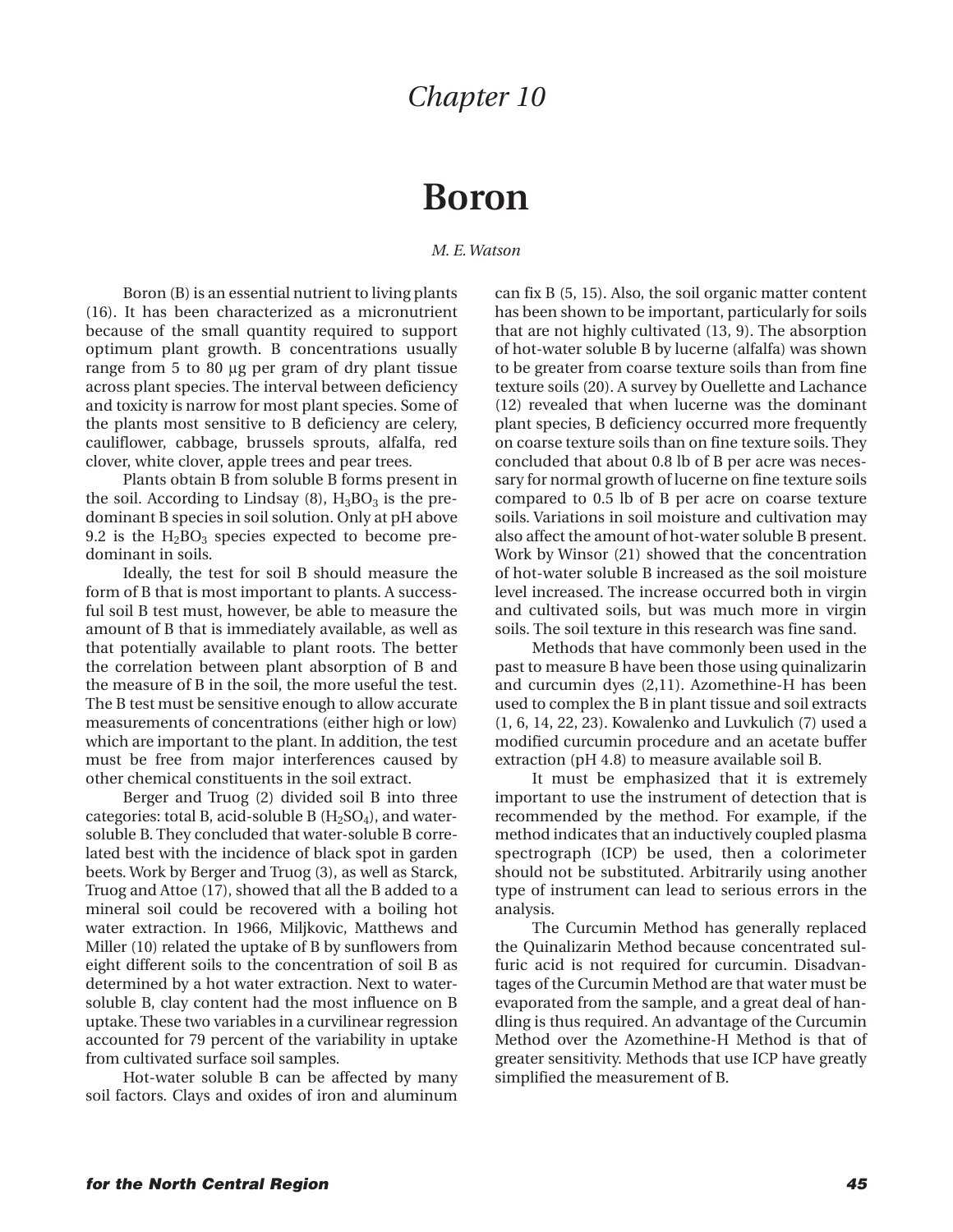# **Hot-Water Extractable Boron**

## **Equipment**

- 1. Standard NCR-13, 10 g soil scoop
- 2. Fiber digestion beakers (600 mL)
- 3. Fiber digestion apparatus
- 4. Centrifuge
- 5. Plastic centrifuge tubes
- 6. Plasticware and/or low boron glassware

## **Reagents**

1. Extracting Solution: Dissolve 1 g of  $CaCl<sub>2</sub> \cdot 2H<sub>2</sub>O$ in deionized water. Make to 1 L volume with high quality, deionized water. Calcium chloride is added to promote soil flocculation.

## **Procedure**

- 1. Scoop 10 g of soil into a 600 mL fiber digestion beaker. Add 20 mL of extracting solution, attach beaker to the condenser of a fiber digestion apparatus, and boil for 5 minutes. Allow solution to cool slightly before removal, but keep warm.
- 2. Remove from apparatus and immediately transfer the suspension to a plastic centrifuge tube. Centrifuge for 15 minutes at 2,700 g. Decant an aliquot from the supernatant extract for analysis.

# **Measurement of Boron Concentration in Extract**

## **Curcumin Method**

### **Equipment**

- 1. Spectrophotometer or colorimeter capable of measuring absorbance at 545 nm wavelength
- 2. Plastic beakers
- 3. Waterbath

### **Reagents**

- 1. Stock Standard (1,000 ppm B): Dissolve 5.716 g of  $H_3BO_3$  in about 900 mL of deionized water and dilute to 1 L. Store in polyethylene bottle.
- 2. Working Standard (5 ppm B): Dilute 5.0 mL of 1,000 ppm B solution to 1,000 mL of deionized water.
- 3. Ethyl Alcohol: Use absolute ethyl alcohol to avoid moisture problems, which hinder proper color development.
- 4. Curcumin-oxalic Acid Solution: Dissolve 0.04 g of curcumin and 5.0 g of oxalic acid in 100 mL of absolute alcohol. Keep in a cool, dark place. Use reagent within 2 days; 250 mL of reagent will color 55 samples plus 5 standards.

## **Procedure**

- 1. Pipet a 2 mL aliquot of extract into a plastic beaker. Add 4 mL of curcumin-oxalic acid solution and mix thoroughly by rotating the beaker.
- 2. Evaporate on a waterbath at 55 plus or minus 3°C until the last sample is dry and then continue to heat the residue for at least 15 minutes to ensure dryness.
- 3. Cool and add 25 mL of absolute alcohol. Filter into a clean vial or centrifuge. Read samples in colorimeter at 545 nm.
- 4. Prepare a standard curve by measuring exactly 20 mL of the deionized water into each of five plastic beakers. Add to each beaker exactly the volume of 5.0 ppm B standard as indicated in Table 1. Take a 2 mL aliquot of each solution and follow steps 1, 2 and 3 in the same manner as for the samples.

#### **Table 1. Boron working standards for Curcumin Method.**

| Beaker | Deionized<br>Water | Volume of<br>5 ppm B<br>Standard | <b>Boron</b><br>in<br>Solution | Boron<br>in<br>Soil |
|--------|--------------------|----------------------------------|--------------------------------|---------------------|
|        | mL                 | mL                               | ppm                            | mg/kg               |
|        | 20                 |                                  | O                              |                     |
| 2      | 20                 | 0.5                              | 0.12                           | 0.24                |
| 3      | 20                 | 1.0                              | 0.24                           | 0.475               |
| 4      | 20                 | 2.0                              | 0.455                          | 0.91                |
| 5      | 20                 | 3.0                              | 0.65                           | 1.30                |

## **Comments**

To avoid B contamination, it is best to use plasticware where possible. Nitrate at quantities in excess of 20 µg per aliquot can interfere. Evaporation and gentle ignition in the presence of  $Ca(OH)_{2}$  will eliminate nitrate. Heating acid solutions containing B to temperatures above 55°C may result in loss of B if  $Ca(OH)<sub>2</sub>$  has not been added. To prevent loss of B from acid solutions, add sufficient  $Ca(OH)_2$  to make the solution alkaline.

Iron, molybdenum, titanium and zirconium interfere only in unusually high amounts ( more than 300 ppm in B solution to be analyzed) (19).

# **Azomethine-H Method**

### **Equipment**

- 1. Spectrophotometer or colorimeter capable of measuring absorbance at 420 nm wavelength
- 2. Plasticware
- 3. Whatman No. 42 filter paper or a similar grade of paper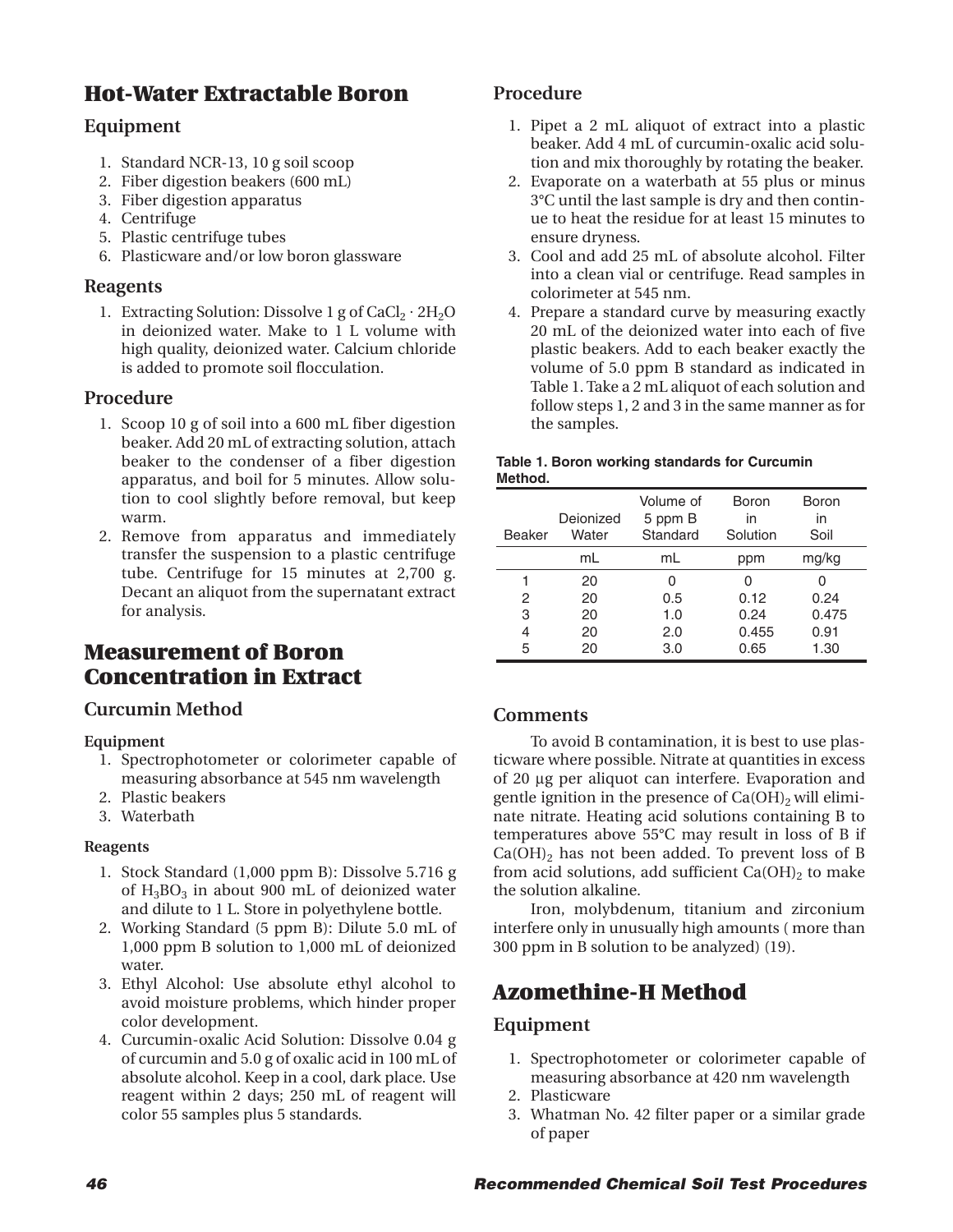## **Reagents**

- 1. Buffer-masking Solution: Dissolve 250 g of ammonium acetate and 15 g of ethylenedinitrilo-tetraacetic acid disodium salt (i.e., disodium ethylenediamine tetraacetate, EDTA disodium salt) in 400 mL of high-quality, deionized water and slowly add 125 mL of glacial acetic acid.
- 2. Azomethine-H Solution: Dissolve 0.45 g of Azomethine-H in 100 mL of 1 percent L-ascorbic acid solution. Prepare fresh reagent each week and store in the refrigerator.
- 3. Boron Stock Solution (1,000 ppm B): Weigh 5.716 g boric acid  $(H_3BO_3)$  into a 1 L volumetric flask and dilute to volume with deionized water.
- 4. Boron Stock Solution (20 ppm B): Pipet 20 mL of 1,000 ppm B solution into 1,000 mL volumetric flask and dilute to volume with deionized water.
- 5. Working Standards: Pipet the appropriate volumes of 20 ppm B into 100 mL volumetric flasks and dilute to volume with deionized water. (See Table 2.)

**Table 2. Boron working standards for Azomethine-H Method.**

| Beaker | Volume of<br>20 ppm<br>Boron<br>Standard | Boron<br>Final<br>Volume | Boron<br>in<br>Solution | Boron<br>in<br>Soil |
|--------|------------------------------------------|--------------------------|-------------------------|---------------------|
|        | mL                                       | mL                       | ppm                     | mg/kg               |
|        |                                          | 100                      |                         |                     |
| 2      |                                          | 100                      | 0.2                     | 0.4                 |
| 3      | 2                                        | 100                      | 0.4                     | 0.8                 |
| 4      | 4                                        | 100                      | 0.8                     | 1.6                 |
| 5      | 5                                        | 100                      | 1.6                     | 3.2                 |

### **Procedure**

- 1. If necessary, filter supernatant solution through Whatman No. 42 filter paper (or similar grade paper) fitted in plastic funnels. Inspect filtrate for clarity and refilter if necessary. If filtrate is strongly yellow, refilter with one-half teaspoon of activated charcoal in the filter paper cone.
- 2. Pipet a 1 mL aliquot of soil extract into a plastic tube or small beaker, followed by 2 mL of the buffer-masking solution. Thoroughly mix by swirling.
- 3. Add 2 mL of Azomethine-H reagent and mix the contents thoroughly.
- 4. Allow mixture to stand 30 minutes, then measure light transmission at 420 nm wavelength.
- 5. Prepare a standard curve by adding 1 mL of each of the B working standards (Table 2) to a plastic tube or beaker and follow steps 2 through 4 as applied to soil extracts. Plot per-

centage transmittancy versus B concentration in lb/acre.

### **Comments**

If it is necessary to use charcoal, it should be washed several times with dilute HCl to remove possible B contamination. It is important that the solutions be mixed thoroughly.

# **Inductively Coupled Plasma Optical Emission Spectrophotometric Method**

The Spectrophotometric Method (ICP) is highly correlated with the Curcumin Method  $(r = 0.985)$  and the Azomethine-H Method  $(r = 0.990)$  for the measurement of B extracted from many soils (4, 18). However, if the hot-water extracting solution were to remove organic compounds that contain bound B, then it is likely that the ICP method would result in a higher B concentration value than would other methods which measure only the free B in solution. The high temperature plasma of the ICP would cause the release of the B from the organic compound. Based on the correlation with other methods, this does not appear to be a problem.

## **Equipment**

- 1. Inductively Coupled Plasma Optical Emission Spectrograph
- 2. Whatman No. 2 filter paper or similar grade paper
- 3. 10 mL plastic tubes

### **Reagents**

- 1. Stock Standard (1,000 ppm B): Dissolve 5.716 g of  $H_3BO_3$  in about 900 mL of deionized water and dilute to 1 L. Store in a polyethylene bottle.
- 2. Working Standard (5 ppm B): Dilute 5 mL of 1,000 ppm B stock solution to 1,000 mL with deionized water.

### **Procedure**

- 1. If necessary, filter the centrifuged extracts through Whatman No. 2 filter paper or similar grade paper into small plastic tubes. Aspirate the supernatant into the standardized ICP.
- 2. Prepare B standards by accurately measuring exactly 20 mL of deionized water into each of five plastic beakers. Add to each beaker exactly the volume of 5 ppm B standard as indicated in Table 3.
- 3. Use the prepared standards to standardize the ICP across the full range of B standards.
- 4. Carry a blank (a beaker containing only deionized water) through the entire procedure to esti-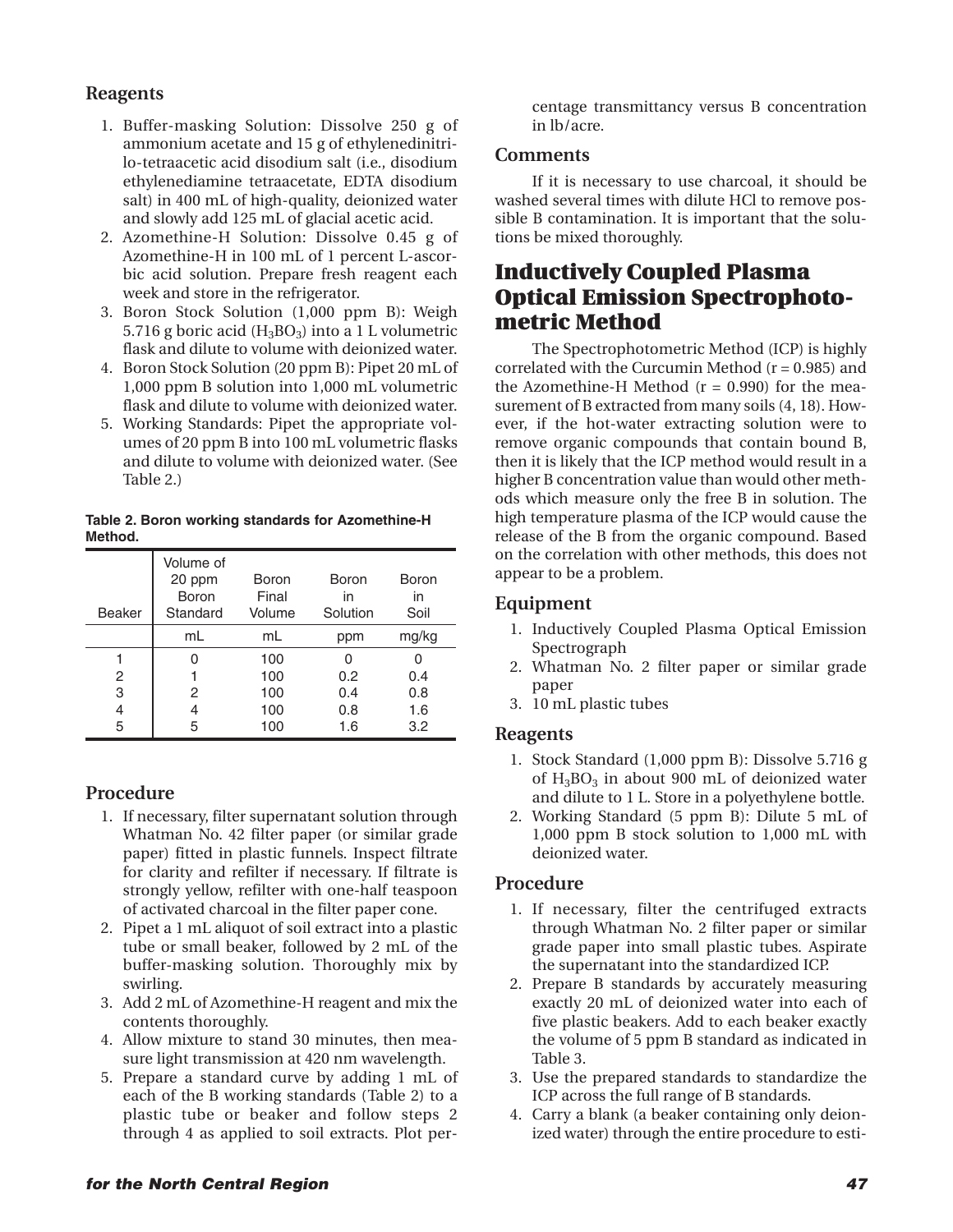mate any B contamination that may be present.

5. Use a 40 second preburn setting and a 10 second integration time. Three, 10 second integrations should be done.

|        |           | Volume of      |             |             |
|--------|-----------|----------------|-------------|-------------|
|        | Deionized | 5 ppm<br>Boron | Boron<br>in | Boron<br>in |
| Beaker | Water     | Standard       | Solution    | Soil        |
|        |           |                |             |             |
|        | mL        | mL             | ppm         | mg/kg       |
| 1      | 20        | O              |             |             |
| 2      | 20        | 0.5            | 0.12        | 0.24        |
| 3      | 20        | 1.0            | 0.24        | 0.475       |
| 4      | 20        | 2.0            | 0.455       | 0.91        |
| 5      | 20        | 3.0            | 0.65        | 1.30        |

**Table 3. Boron working standards for ICP Method.**

## **References**

- 1. Basson, W. D., R. G. Bohmer, and D. A. Stanton. 1969. An automated procedure for the determination of boron in plant tissue. Analyst 94:1135- 1141.
- 2. Berger, K. C., and E. Truog. 1940. Boron deficiencies as revealed by plant and soil tests. J. Amer. Soc. Agron. 32:297.
- 3. Berger, K. C., and E. Truog. 1944. Boron tests and determinations for soils and plants. Soil Sci. 57:25-36.
- 4. Gestring, W. D., and P. N. Soltanpour. 1981. Boron analysis in soil extracts and plant tissue by plasma emission spectroscopy. Comm. Soil Sci. Plant Anal. 12(8)733-742.
- 5. Hingston, F. J. 1964. Reactions between boron and clays. Aust. J. Soil Res. 2:83-95.
- 6. John, M. K., H. H. Chuah, and J. H. Neufield. 1975. Application of improved azomethine-H method to the determination of boron in soils and plants. Analytic Letters 8(8):559-568.
- 7. Kowalenko, C. G., and L. M. Lavkulich. 1976. A modified curcumin method for boron analysis of soil extracts. Can. J. Soil Sci. 56:537-539.
- 8. Lindsay, W. L. 1972. Inorganic phase equilibria of micronutrients of soils. p. 41-57. *In* J.J. Mortvedt, et al. (ed.). Micronutrients in agriculture. Amer. Soc. Agron., Madison, Wis.
- 9. Miljkovic, N. S., B. C. Matthews, and M. H. Miller. 1966. The available boron content of the

genetic horizons of some Ontario soils I. The relationship between water-soluble boron and other soil properties. Can. J. Soil Sci. 46:133-138.

- 10. Miljkovic, N. S., B. C. Matthews and M. H. Miller. 1966. The available boron content of the genetic horizons of some Ontario soils: II. The relationship between boron absorption by sunflowers and other soil properties. Can. J. Soil Sci. 46:139-145.
- 11. Naftel, J. A. 1939. Colorimeter micro-determination of boron by the curcumin-acetate solution method. Anal. Chem. 25:1264-1267.
- 12. Ouellette, G. J., and R. O. Lachance. 1954. Soil and plant analysis as a means of diagnosing boron deficiency in alfalfa in Quebec. Can. J. Agri. Sci. 34:494-503.
- 13. Page, N. R., and W. R. Paden. 1954. Boron supplying power of several South Carolina soils. Soil Sci. 77:427-434.
- 14. Sippola, J., and R. Ervio. 1977. Determination of boron in soils and plants by the azomethine-H method. Finn. Chem. Lett. pp. 138-140.
- 15. Sirus, J. R., and F. T. Bingham. 1968. Retention of boron by layer silicates, sesquioxides and soil materials: II. Sesquioxides. Soil Sci. Soc. Amer. Proc. 32:364-369.
- 16. Somer, L. 1927. The search for elements essential in only small amounts for plant growth. Science 66:482-484.
- 17. Starck, J. R., E. Truog, and O. J. Attoe. 1963. Availability of boron in soils and that absorbed on anion exchange resin and lignin. ROCZN. glebozn 13:431-438.
- 18. Watson, M. E. 1980. Unpublished NCR-13 report.
- 19. Wear, J. I. 1965. Boron. p. 1059-1063. *In* C.A. Black (ed.). Methods of soil analysis, Part 2. Agron. Monogr. 9. ASA and SSSA, Madison, Wis.
- 20. Wear, J. I., and R. M. Patterson. 1962. Effect of soil pH and texture on the availability of watersoluble boron in the soil. Soil Sci. Soc. Amer. Proc. 26:344-346.
- 21. Winsor, H. W. 1952. Variations in soil boron with cultivation and season. Soil Sci. 74:359-364.
- 22. Wolf, B. 1971. The determination of boron in soil extracts, plant materials, compost, manure, water and nutrient solutions. Comm. Soil Sci. Plant Anal. 2:363-374.
- 23. Wolf, B. 1974. Improvements in the azomethine-H method for the determination of boron. Comm. Soil Sci. Plant Anal. 5(1):39-44.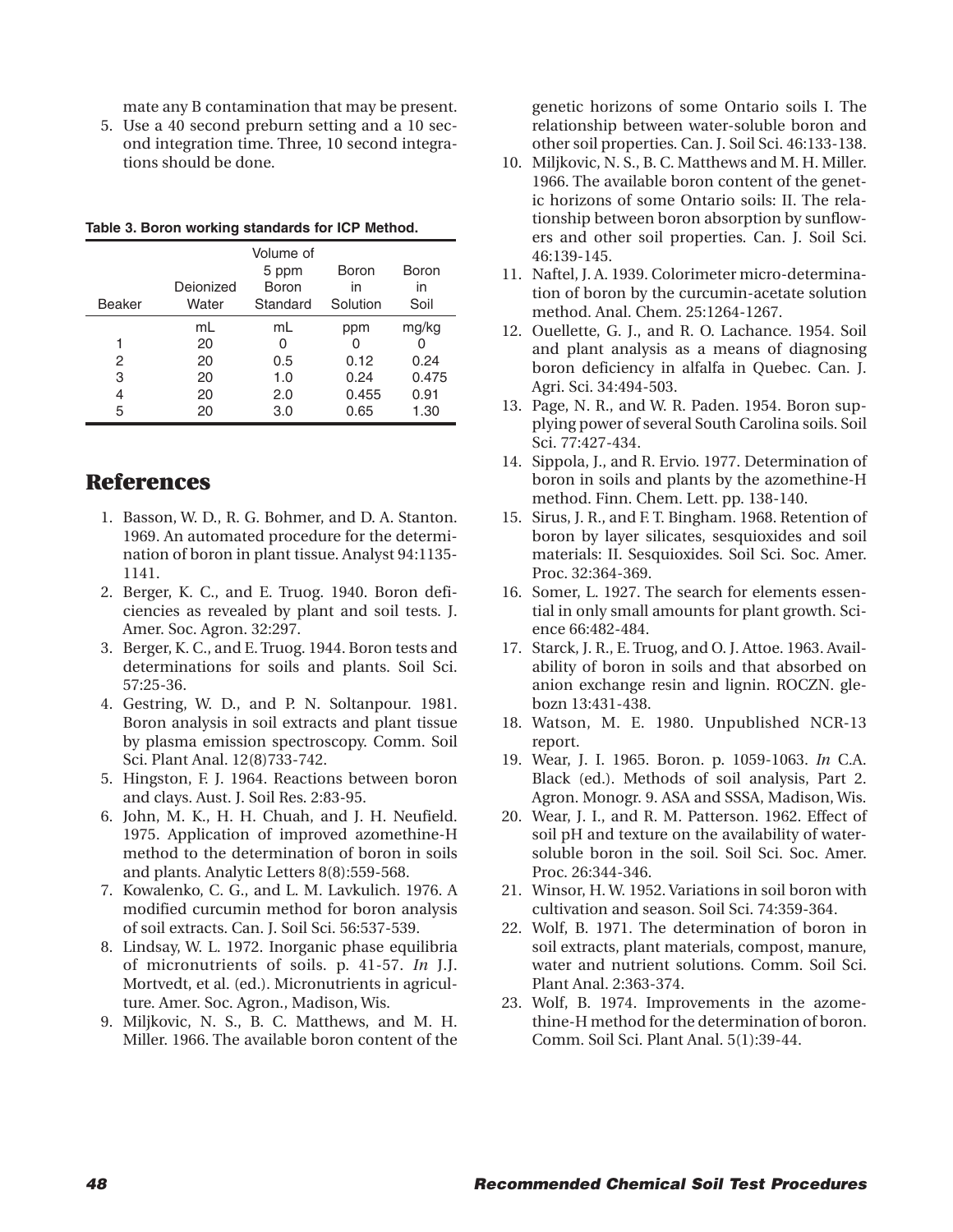# **Chlorides**

*R. H. Gelderman, J. L. Denning and R. J. Goos*

Historically, soil chloride (Cl-) analysis has been conducted primarily for the purpose of salinity characterization and irrigation management. However, recent research in the northwestern United States and in the northern Great Plains has indicated positive cereal responses to Cl- additions (1, 2, 3, 4). Studies in South Dakota have indicated that soil Cl- level is a factor influencing the probability of obtaining a yield response to Cl- (5). The procedures that will be discussed here are intended for determining Cl- fertilizer needs rather than for salinity evaluation. Therefore, detection of relatively low Cl- concentrations is emphasized.

Chloride is similar to nitrate in solubility and mobility in the soil. A 2 foot sampling depth was found to be superior to shallower or deeper depths for predicting wheat plant Cl- concentrations in eastern South Dakota (5).

Chloride is a ubiquitous ion, and precautions must be taken to avoid contamination during sampling and in the laboratory. Many common laboratory reagents and cleansers contain Cl- . Other possible sources of contamination include dust, perspiration, filter paper, glassware, water and paper bags (6). Plastic gloves should be worn when handling filter paper for Cl- determination.

Standard soil sample preparation procedures, as discussed in Chapter 1, appear to be adequate for Cl- determination. Considerable flexibility exists in extraction techniques. Extractants that have been used include H<sub>2</sub>O (5), 0.1 M NaNO<sub>3</sub> (7), 0.5 M K<sub>2</sub>SO<sub>4</sub> (8) and  $0.01$  M  $Ca(NO<sub>3</sub>)<sub>2</sub>$  (9). Theoretically, these should give similar results; however, the method of determination used may make some extractants more convenient than others. Time required for extraction appears to be similar to nitrate extraction. Gaines et al. (7) showed that a 5 minute extraction on Georgia soils was adequate. Other investigators have adopted longer extraction periods of 15 (5), 30 (8), or 60 (9) minutes. Minimum extraction times should be determined through recovery studies on the soils to be analyzed. Comparison of soil-to-solution g to mL ratios of 1:2 or 1:2.5 showed much better precision levels than ratios of 1:4 or 1:5 using the Mercury Thiocyanate Method of Cl- determination (15).

Several methods have been developed to deter-

mine Cl- in soil extracts. Many of these are not suited for routine soil testing and will not be discussed here. The procedures presented are those that have been successfully used in soil testing laboratories in the North Central Region.

A comparison of the Mercury Thiocyanate and Potentiometric Known Addition Methods on a silt loam soil with a mean Cl- concentration of 12 ppm found coeffecients of variance (CV's) of 9 and 24 percent, respectively (15). Precision values for most soil chloride methods are generally poor for samples with Cl- levels of less than 10 ppm. Typical CV's are 15 to 25 percent for such samples (16). Duplicate or triplicate analysis should be performed for these samples.

## **Mercury (II) Thiocyanate Method**

The Mercury (II) Thiocyanate Method is a modification of the procedure of Adriano and Doner (10) for Cl- determination and uses an extraction procedure similar to that suggested by Bolton (9). In this colorimetric method, Cl- displaces thiocyanate which, in the presence of ferric iron, forms a highly colored ferric thiocyanate complex:

$$
2Cl+ + Hg(SCN)2 + 2 Fe3+ \longrightarrow HgCl2 + 2 Fe(SCN)2+
$$

The resulting solution's color is stable and proportional to the original chloride ion concentration.

The procedure is very sensitive and has a detection limit of approximately 1 µgCl g<sup>-1</sup> soil. Nitrate, sulfide, cyanide, thiocyanate, bromide and iodide can cause interferences, but are usually not present in sufficient amounts to be a problem. Similar procedures have been modified for use with auto-analyzers.

### **Equipment**

- 1. Standard NCR-13, 10 g scoop
- 2. Spectrophotometer
- 3. Shaker
- 4. 50 mL Erlenmeyer flasks, filter funnels or tubes

#### **Reagents**

1. Extracting Solution (0.01M Ca(NO<sub>3</sub>)<sub>2</sub>·4H<sub>2</sub>O): Weigh 4.72 g into a 2 L volumetric flask. Bring to volume with distilled water.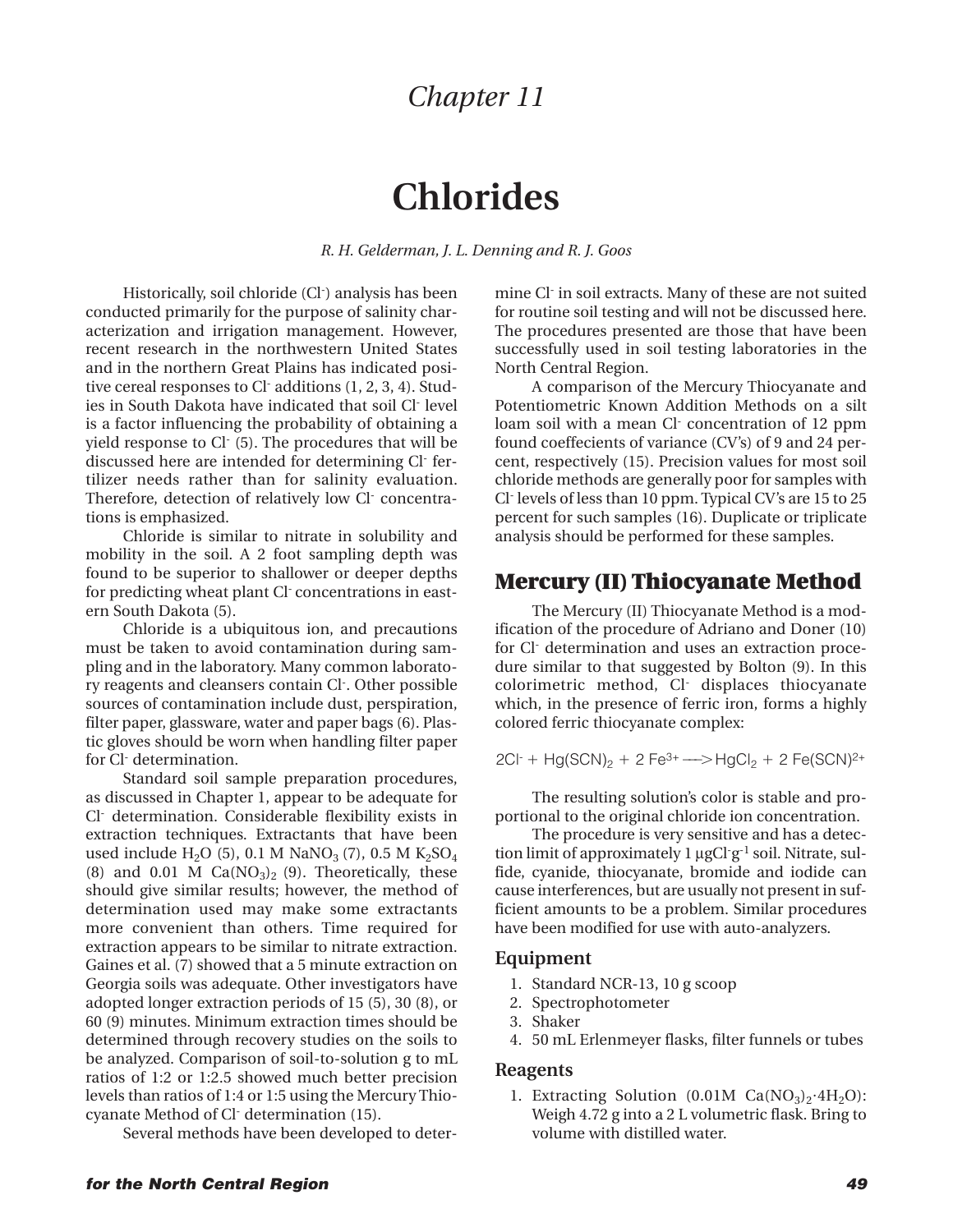- 2. Saturated Mercury (II) Thiocyanate  $[Hg(SCN)_2]$ Solution, 0.075 percent: Add approximately 0.75 g Hg(SCN) $_2$  to 1 L of distilled water and stir overnight. Filter through Whatman No. 42 paper. It is important that this solution be saturated because it may then be stored for long periods of time.
- 3. Ferric Nitrate Solution: Dissolve 20.2 g Fe(NO3)3**•**9H2O (Ferric (III) nitrate nonahydrate) in approximately 500 mL of distilled water and add concentrated nitric acid  $(HNO<sub>3</sub>)$  until the solution is almost colorless (20 to 30 mL). Make up to 1 L with distilled water. Excess  $HNO<sub>3</sub>$  is unimportant as long as there is enough to prevent darkening of stored solution.
- 4. Charcoal washed in  $0.01M$  Ca(NO<sub>3</sub>)<sub>2</sub> and dried.
- 5. Chloride Standard Stock Solution (1,000 ppm Cl- ): Dissolve 0.2103 g reagent-grade KCl in approximately 50 mL of extracting solution. Bring up to 100 mL.
- 6. Chloride Standard Intermediate Solution (100 ppm): Dilute 10 mL of stock solution to 100 mL with extracting solution.
- 7. Chloride Standard Working Solutions: Dilute 0.5, 1.0, 2.0, 3.0, 4.0, 5.0, and 10.0 mL of 100 ppm standard solution to 100 mL with extracting solution. This is equivalent to 0.5, 1.0, 2.0, 4.0, 5.0, and 10.0 ppm Cl- .

### **Procedure**

- 1. Scoop 10 g of crushed soil into a 50 mL Erlenmeyer flask. Do duplicate or triplicate analyses. Include a blank.
- 2. Add approximately 25 mg washed charcoal (dried).
- 3. Add 25 mL extracting solution.
- 4. Shake for 15 minutes at 180 or more excursions per minute (epm) and filter immediately following shaking using Whatman No. 42 filter paper or equivalent.
- 5. Transfer a 10 mL aliquot to a 50 mL beaker.
- 6. Add 4 mL each of the thiocyanate and the ferric nitrate solutions. Swirl to mix.
- 7. Allow 10 minutes for color development and read at 460 nm. Set 100 percent transmittancy with extracting solution.
- 8. Prepare a standard curve by pipetting a 10 mL aliquot of each of the working standards and proceeding as with the soil extracts. Plot transmittance or absorbance against concentration of the working standards.
- 9. Determine chloride concentration in the extract from the meter reading and standard curve. Subtract the chloride in the blank and convert to ppm in soil by multiplying by a dilution factor of 2.5.

# **Potentiometric Known Addition Method**

Direct reading of soil extracts with the solid state Cl- electrode has not been reliable across diverse soils and may give high readings (11). The electrode has worked well when used as an endpoint indicator in titrations. A more convenient alternative to potentiometric titrations is the Potentiometric Known Addition Method outlined here. It is particularly well-suited for situations where occasional analysis for Cl- concentration is needed since no calibration is necessary.

The basic approach of the method was reported by Bruton (12) for Cl- and fluoride determination in phosphates, and involves measuring the electrode potential before and after addition of a known quantity of Cl- to a sample. The change in potential is then related to sample concentration by assuming a Nernst-type relationship and a theoretical electrode response of 59.1 mV per 10-fold change in concentration. This electrode response should be verified by measuring the potential after successive additions of the standard.

## **Equipment**

- 1. Standard NCR-13, 10 g scoop
- 2. Shaker
- 3. Solid state Cl- electrode and double junction reference electrode
- 4. pH/ion meter or pH millivolt meter
- 5. Magnetic stirrer

### **Reagents**

- 1. Extracting Solution  $(0.5 M K<sub>2</sub>SO<sub>4</sub>)$ : Weigh 87.0 g of  $K_2SO_4$  into a 1 L volumetric flask. Bring to volume with distilled water.
- 2. Chloride Standard Stock Solution (1,000 ppm Cl- ): Dissolve 0.2103 g reagent-grade KCl in approximately 50 mL of extracting solution. Bring up to 100 mL volume with extracting solution.
- 3. Chloride Standard Working Solution, 50 ppm Cl- : Dilute 5 mL of stock solution to 100 mL with extracting solution.

## **Procedure**

- 1. Scoop 10 g of crushed soil into a 50 mL Erlenmeyer flask. Do duplicate or triplicate analyses. Include a blank sample.
- 2. Add 30 mL of extracting solution.
- 3. Shake for 15 minutes at 180 or more epm. Samples can be either filtered (No. 42 Whatman or equivalent), centrifuged, or left to settle to produce clear solutions.
- 4. Pipette 20 mL of the solution into a 50 mL beaker.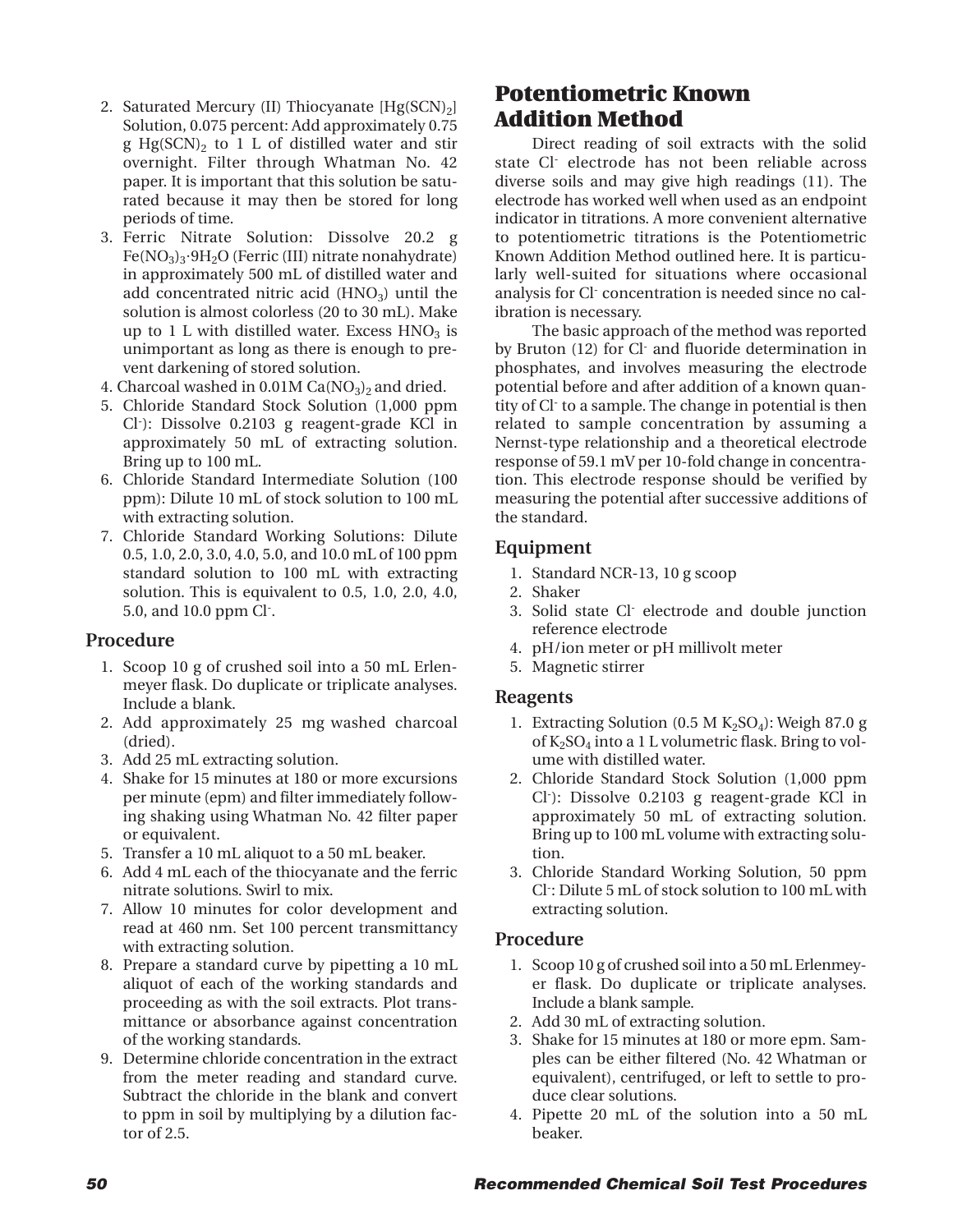- 5. Place beaker on a stirrer, add magnet and mix.
- 6. Immerse Cl- electrode into the beaker and record mv reading once the meter has stabilized.
- 7. Add 2 mL of 50 ppm Cl- solution and record mv reading when meter has stabilized.
- 8. The difference between the first and second readings is  $\Delta E$ .
- 9. Sample concentration can be determined by either of the following approaches:
	- a. Obtain a Q value which corresponds to the **D**E value from a known addition table that is usually supplied with the electrode. Multiply the Q value by the concentration of the standard (50 ppm) and subtract the blank concentration to determine the sample concentration.
	- b. Calculate the concentration directly as follows:

$$
C = \frac{(C_S) (V_S)}{V + V_S} \times [10^{-\Delta E/59.1} - V/(V + V_S)]^{-1}
$$

 $C =$  concentration of sample  $C<sub>S</sub>$  = concentration of standard  $V = mL$  of sample  $V_S$  = mL of standard

In this procedure the equation simplifies to:

$$
C = \frac{4.545}{10^{-\Delta E/59.1} - 0.909}
$$

- 10. Subtract the blank concentration from C.
- 11. Convert extract concentration to ppm in soil by multiplying by a dilution factor of 3.0.

# **Ion Exchange Chromatographic Method**

Chemically suppressed ion chromatography was introduced by Small, Stevens, and Bauman (14) in 1975. The main advantages of this method are high sensitivity, the ability to separate and quantify similar types of ions (i.e. F<sup>-</sup>, Cl<sup>-</sup> and Br<sup>-</sup>), multiple element analyses and increased freedom from sample matric effect. Mosko (13) demonstrated some problems encountered in the analyses of a range of aqueous samples.

### **Equipment**

- 1. Balance (0.01 g)
- 2. Reciprocating shaker, capable of approximately 200 epm
- 3. Dispenser or buret, capable of dispensing 25 mL
- 4. 50 mL Erlenmeyer flasks and filter-funnel tubes
- 5. Mechanical vacuum extractor (Centurion) and syringes
- 6. Ion chromatography system, including appropriate inline filters, column(s) and detector
- 7. Strip chart recorder and/or micro computer aided data acquisition

### **Reagents**

- 1. Extracting Solution: Calcium hydroxide (saturated solution). Add calcium oxide to water (3 g/L of distilled water); shake thoroughly. Filtration of the solution is desirable, but not necessary.
- 2. Eluant for Ion Chromatograph: Weigh 0.2544 g of sodium carbonate and 0.2520 g sodium bicarbonate into a liter volumetric flask and make to volume with double-distilled or distilled, deionized (DDI) water.
- 3. Regenerant for Chemically Suppressed Ion Chromatography System Utilizing a Micromembrane Suppressor: Add 1.5 mL concentrated sulfuric acid to a 1 L volumetric flask and make to volume with DDI water.
- 4. Chloride Stock Standard Solution (1,000 ppm Cl- ): Dissolve 0.1648 g reagent-grade sodium chloride in approximately 50 mL extracting solution. Make to 100 mL volume with extracting solution.
- 5. Chloride Standard Intermediate Solution (100 ppm Cl- ): Pipette 10 mL of stock solution into a 100 mL volumetric flask and bring to volume with extracting solution.
- 6. Ion Exchange Resin: Dowex 50W-X8 or equivalent (Bjorad 50W-X8) 50 to 100-mesh (prevents divalent and trivalent cations from poisoning separator and suppressor columns).

| Table 1. Chloride working standards: Ion Chromato- |  |  |
|----------------------------------------------------|--|--|
| graphic Method.                                    |  |  |

| <b>Beaker</b> | Volume<br>of 100 ppm<br>CI- | Final<br>Volume | Chloride<br>Solution | Equivalent<br>Concentrate Concentrate<br>in Soil |
|---------------|-----------------------------|-----------------|----------------------|--------------------------------------------------|
|               | mL                          | mL              | ppm                  | ppm                                              |
|               |                             | 100             |                      |                                                  |
| 2             | 0.5                         | 100             | 0.5                  | 1.25                                             |
| 3             |                             | 100             |                      | 2.5                                              |
| 4             | 5                           | 100             | 5                    | 12.5                                             |
| 5             | 10                          | 100             | 10                   | 25.0                                             |
| 6             | 20                          | 100             | 20                   | 50.0                                             |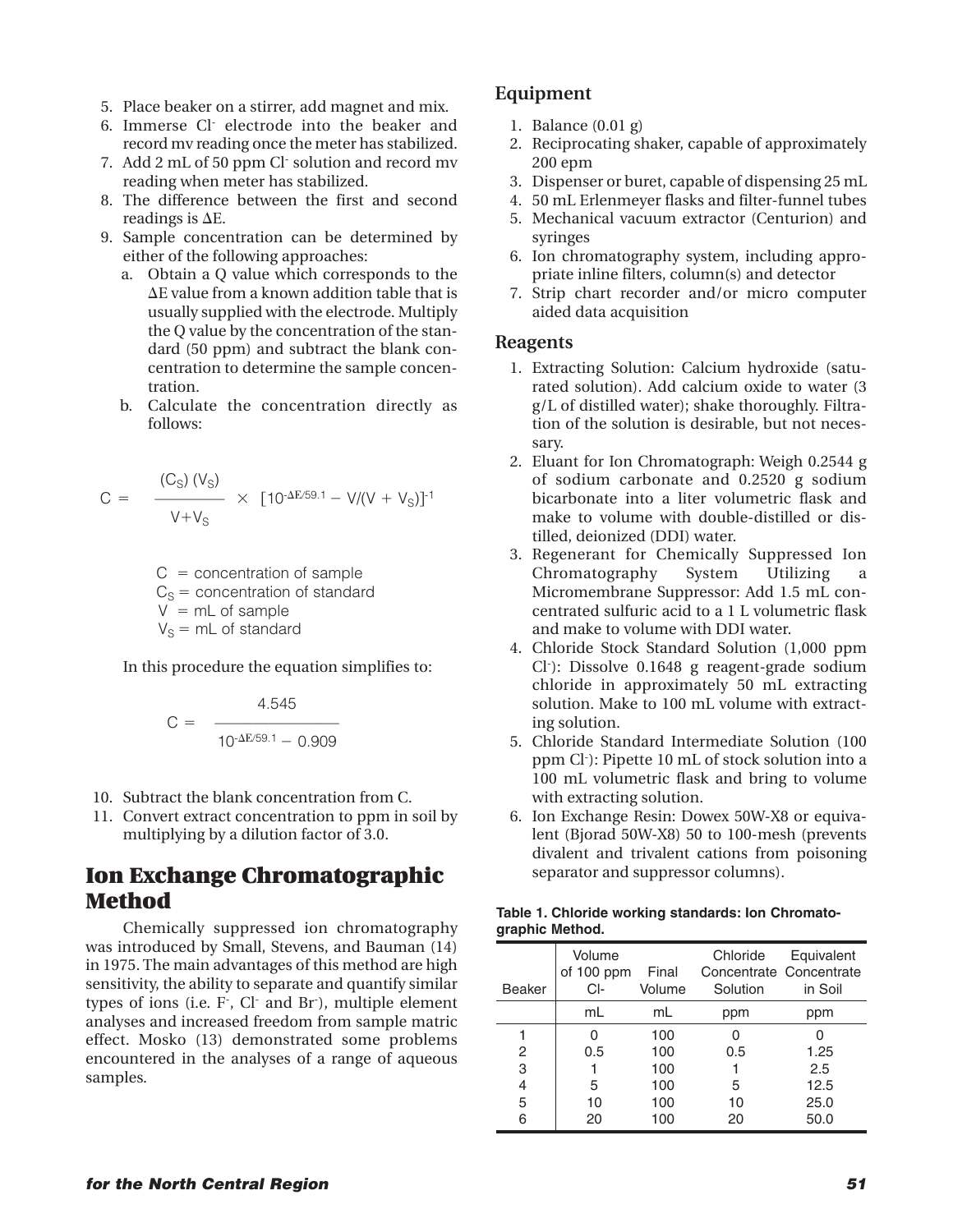## **Procedure**

- 1. Weigh 10.0 g of crushed soil into a 50 mL Erlenmeyer flask.
- 2. Dispense 25 mL of extracting solution into each flask. (Alternatively add approximately 0.1 to 0.2 g of calcium oxide to each flask, then despense 25 mL DDI water into each flask.)
- 3. Shake for 5 minutes at 180 or more epm.
- 4. Filter sample into filter tubes through Whatman No. 2 filter papers that have been washed with DDI water.
- 5. Set up mechanized vacuum extractor utilizing 0.2 micron filters. (As an alternative to this procedure (# 5-7), samples can be clarified by centrifuging for 30 minutes at 35,000 to 40,000 rpm. Decant samples into test tubes for analysis.)
- 6. Pour the filtered sample extract or standard into each syringe and allow it to equilibrate with the exchange resin about 5 minutes.
- 7. Extract samples and/or standards through 0.2 micron filters.
- 8. Set ion chromatographic analysis parameters.
	- a. Eluent flow rate
	- b. Regenerant flow rate
	- c. Retention time for Cl- (determined experimentally)
- 9. Inject samples using strip-chart recorder and/or micro computer to acquire the chromatographic data.
- 11. Results are calculated by measuring peak height or peak area from strip-chart recording or by computer software when sample run is complete.
	- a. Fit of standards to the standard calibration curve must be checked.
	- b. Dilution factors are checked and data is checked for error.
	- c. Quality control standards (soil extracts and solution standards) are checked.
- 12. Cleanup of labware.
	- a. Rinse with distilled water.
	- b. Soak in a dilute acid bath at least 30 minutes.
	- c. Rinse three times with DDI water.

# **References**

- 1. Christensen, N.W., R.G. Taylor, T.L. Jackson and B.L. Mitchell. 1981. Chloride effects on water potentials and yield of wheat infected with takeall root rot. Agron. J. 73:1053-1058.
- 2. Timm, C.A., R.J. Goos, B.E. Johnson, F.J. Sobolik and R.W. Stack. 1986. Effect of potassium fertilizers on malting barley infected with common

root rot. Agron. J. 78:197-200.

- 3. Fixen, P.E., G.W. Buchenau, R.H. Gelderman, T.E. Schumacher, J.R. Gerwing, F.A. Cholick and B.G. Farber. 1986. Influence of soil and applied chloride on several wheat parameters. Agron. J. 78:736-740.
- 4. Fixen, P.E., R.J. Gelderman, J.R. Gerwing and F.A. Cholick. 1986. Response of spring wheat, barley, and oats to chloride in potassium chloride fertilizers. Agron. J. 78:664-668.
- 5. Fixen, P.E., R.H. Gelderman, J.R. Gerwing, and B.G. Farber. 1987. Calibration and implementation of a soil Cl test. J. Fertilizer Issues 4:91-97.
- 6. Parker, M.B., G.J. Gascho and T.P. Gaines. 1983. Chloride toxicity of soybeans grown in Atlantic Coast Flatwoods soils. Agron. J. 75:439-443.
- 7. Gaines, T.P., M.B. Parker and G.J. Gascho. 1984. Automated determination of chloride in soil and plant tissue by sodium nitrate. Agron. J. 76:371- 374.
- 8. Dahnke, W.C., Personal communication. North Dakota Agric. Exp. Stn.
- 9. Bolton, J. 1971. The chloride balance in a fertilizer experiment on sandy soil. J. Sci. Fd. Agric. 22:292-294.
- 10. Adriano, D.C., and H.E. Doner. 1982. Bromine, chlorine, and fluorine, p. 461-462 *in* A.L. Page et al. (ed.). Methods of soil analysis, Part 2. 2nd ed. Agron. Monogr. 9, ASA and SSSA, Madison, Wis.
- 11. Hipp, B.W. and G.W. Langdale. 1971. Use of solid-state chloride electrode for chloride determinations in soil extractions. Comm. Soil Sci. Plant Anal. 2:237-240.
- 12. Bruton, Lowell G. 1971. Known addition ion selective electrode technique for simultaneously determining fluoride and chloride in calcium halophosphate. Anal. Chem. 43:479-581.
- 13. Mosko, J.A. 1984. Automated determination of inorganic anions in water by ion chromotography. Anal. Chem. 56:629-633.
- 14. Small, H., T.S. Stevens and W.B. Bauman, 1975. Novel ion exchange chromatography method using conductance detection. Anal. Chem. 47:1801-1809.
- 15. Drymalski, S.M. and R.H. Gelderman. 1990. A routine colorimetric method to determine soil chloride. p. 267. Agron. Abstracts, ASA, Madison, Wis.
- 16. Gelderman, R., P. Hodgson, K. Frank, and T. Peck. 1992. Soil Bank Subcommittee Report for NCR-13 Committee.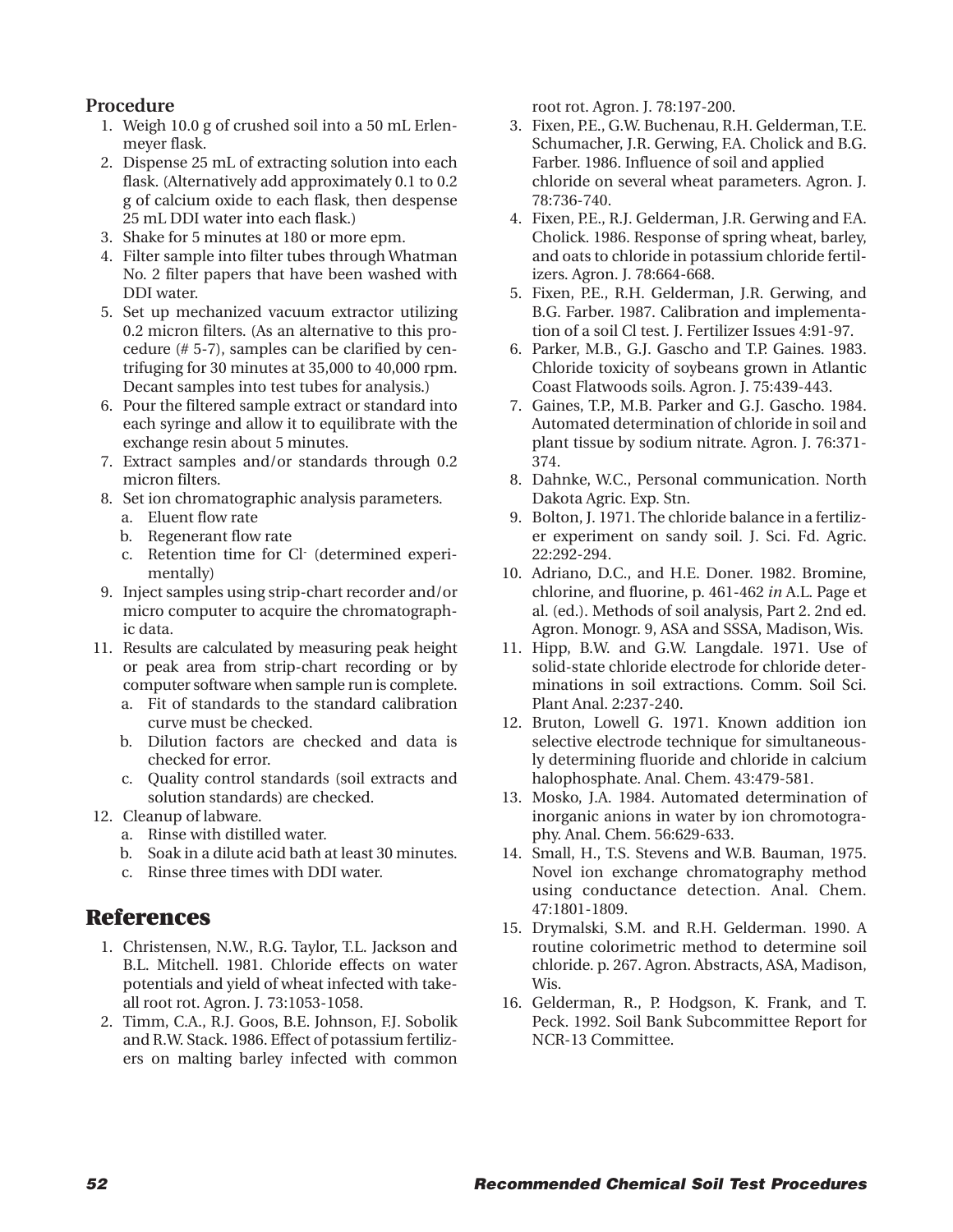# **Soil Organic Matter**

*S. M. Combs and M. V. Nathan*

The importance of soil organic matter (OM) in supplying nutrients, contributing to cation exchange capacity, improving soil structure, etc., is well recognized. In many states, OM content of the soil is used to adjust nitrogen (N), sulfur, herbicide, and/or lime recommendations. OM is also important in adjusting herbicide application rates and in calculating loading rates for sewage sludge and other wastes.

OM determinations are usually based on either 1) determination of some constituent which comprises a relatively constant percentage of the OM, such as N or carbon (C) or 2) weight loss on removal of the OM from the mineral fraction by oxidation with  $H_2O_2$ , ignition or ignition after decomposition of silicates with HF.

Mehlich (13) extracted "humic matter" with 0.2 M NaOH – 0.0032 M DTPA – 2 percent ethanol from North Carolina soils. Use of this procedure on Wisconsin soils resulted in poor reproducibility in replicate samples. It is believed that mobilization of clay may be partly responsible.

## **Carbon Determination**

Estimation of OM by determination of C is used extensively. Determining total N is not widely used because of the relatively wide variation of N content in organic materials from different sources. C can be determined by:

- 1. Dry combustion after removal of carbonates and measurement of  $CO<sub>2</sub>$  evolved.
- 2. Chromic acid oxidation after removal of carbonates and measurement of  $CO<sub>2</sub>$  evolved.
- 3. Chromic acid oxidation for determination of easily oxidized material (external heat applied).
- 4. Chromic acid oxidation for determination of easily oxidized material (spontaneous heating).

The dry combustion method measures total C whereas the chromic acid methods determine only that C which is easily oxidizable, i.e. C in graphite and coal is not oxidized by chromic acid. The methods involving measurement of evolved  $CO<sub>2</sub>$  requires special apparatus and are not well adapted to rapid analysis of a large number of samples common to routine testing. Consequently, the methods which involve chromic acid oxidation for the determination of easily oxidizable C are most widely used. These methods (3 and 4) differ primarily in the source and amount of heat used to drive the reaction. Method 3 utilizes an external source of heat which permits heating to a higher temperature than can be achieved with Method 4, which derives its heat from the heat of dilution of concentrated  $H<sub>2</sub>SO<sub>4</sub>$ . Consequently, the reaction in Method 3 is much faster and oxidation of the OM more complete. However, conditions must be carefully controlled to achieve reproducible results.

A temperature of approximately 120°C is obtained in the heat-of-dilution reaction of concentrated  $H_2SO_4$  (2). This is sufficient to oxidize the active forms of organic C but not the more inert forms. Walkley and Black (20) recovered 60 to 86 percent of the organic C in the soils they studied. As a result of this and other work, a recovery factor of 77 percent is commonly used to convert "easily oxidizable" organic C to total organic C. Later work (1), however, showed that the recovery factor varied from 59 to 94 percent. The use of external heat, such as employed in the Schollenberger Method (14, 15), gives a higher recovery of organic C and less variation in percentage recovery among different groups of samples.

When external heat is applied, temperature control is extremely important. The actual temperature selected is not too critical so long as the procedure is standardized for that temperature. As temperature increases, reaction time required should decrease and precision increase.

Three main sources of error arise with chromic acid digestion (19): 1) interfering inorganic constituents, 2) differences in digestion conditions and reagent composition, and 3) variable composition of the OM itself.

Chlorides, if present, reduce  $Cr_2O_7^{2-}$  and lead to high results. They can be rendered ineffective by precipitation with  $Ag_2SO_4$  added to the digestion acid or by water leaching prior to digestion. The presence of Fe2+ also leads to high results, but drying soils containing  $Fe<sup>2+</sup>$  during sample preparation oxidizes  $Fe<sup>2+</sup>$ to  $Fe^{3+}$  and minimizes the amount of  $Fe^{2+}$  present. Higher oxides of manganese compete with  $\rm Cr_2O_7$ <sup>2-</sup> for oxidation of OM, leading to low results. Usually this is not a serious error. Carbonates and elemental C do not introduce any significant error.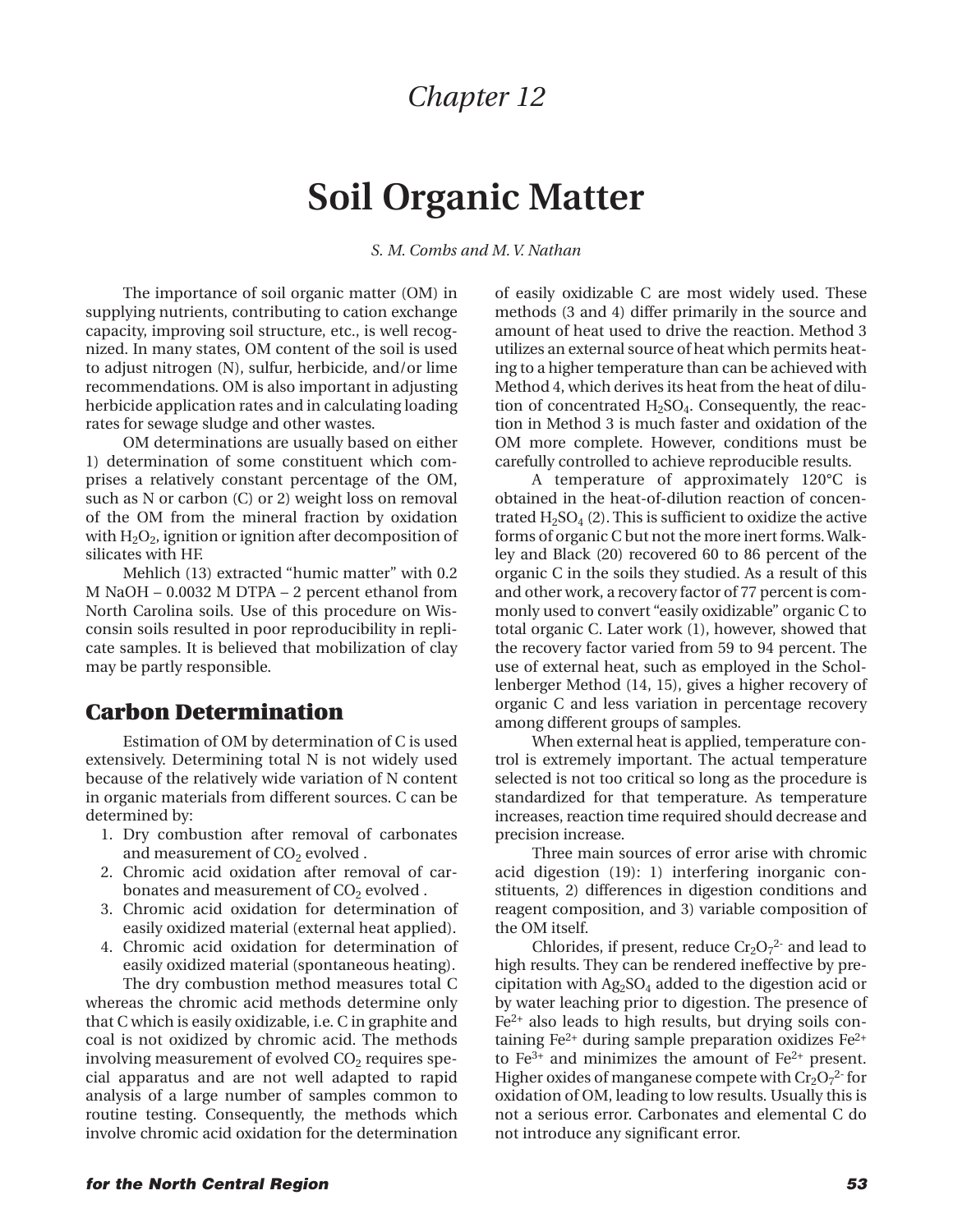### **Equations**

- 1. Reaction of  $Cr_2O_7^2$  with organic matter.
- a. The  $Cr^2O_7^2$  will react with C as follows:

$$
2Cr_2O_7^{2-} + 3C^0 + 16 H^+ \longrightarrow
$$
  

$$
4Cr^{3+} + 3CO_2 + 8H_2O
$$

b. Similarly,  $Cr_2O_7^2$  will react with organic hydrogen as follows:

$$
Cr_2O_7^{2-} + 6H^0 + 8 H^+ \longrightarrow 2Cr^{3+} + 7H_2O
$$

c. The presence of organic oxygen will decrease the amount of total C oxidized by the  $Cr_2O_7^{2-}$ because of the following reaction:

$$
RCOOH \xrightarrow[\Delta]{ } RH + CO_2
$$

Reaction b tends to compensate for the loss of C due to Reaction c so that the assumption that each C atom is oxidized from  $C^0$  to  $C^{4+}$  reflects the overall electron change in the reaction. Excess  $Cr_2O_7^{2-}$  is back titrated with standard Fe<sup>2+</sup> solution to determine the amount that has reacted.

2. Reaction of ferrous iron (Fe<sup>2+</sup>) with  $Cr_2O_7^2$ :

$$
6Fe^{2+} + Cr_2O_7^{2-} + 14H + \frac{\longrightarrow}{\Delta}
$$
  
2Cr<sup>3+</sup> + 6Fe<sup>3+</sup> + 7H<sub>2</sub>O

### **Weight Loss Determination**

Recent interest in weight loss methods has arisen out of a desire to eliminate the use of chromic acid because of concern for disposal of the chromium and hazards associated with its use. Even though weight loss determinations can be subject to errors caused by volatilization of substances other than organic materials and incomplete oxidation of carbonaceous materials, they are a promising alternative. Ball (3) compared the weight loss of 117 upland, 22 lowland, and 11 organic soils of North Wales at 850 and 375°C with OM determined by a modification of the Walkley and Black (20) procedure. Results at both temperatures were highly correlated with OM by the Walkley and Black procedure, but the lower temperature was deemed preferable. Goldin (9) compared loss of weight on ignition of 60 noncalcareous soils of northwestern Washington and British Columbia with organic carbon determined with a Leco carbon analyzer and found the two methods to be highly correlated ( $R^2$  = 0.98). Storer (18) automated the procedure with a computerized weighing system.

High temperature heating (more than 500°C)

can result in loss of  $CO<sub>2</sub>$  from carbonates, structural water from clay minerals, oxidation of  $Fe<sup>2+</sup>$  and decomposition of hydrated salts (3, 5, 12). However, heating below 500°C should eliminate these potential errors. Davies (7) for example compared the weight loss-on-ignition (LOI) at 430°C for 17 British soils containing 9 to 36.5 percent  $CaCO<sub>3</sub>$  with OM determined by the Walkley-Black Method. The relationship indicated no interference from the carbonates (r = 0.974). Addition of  $CaCO<sub>3</sub>$  to a pH 6.8 soil to give soil to  $CaCO<sub>3</sub>$  ratios of 10:0 to 10:5 had no effect on LOI.

Water loss by minerals between 105 and 360°C may occur. Results of thermo-gravimetric analysis of several Israeli arid zone soils and two synthetic mixes showed that heating samples for 24 hours at 105°C was necessary to remove hygroscopic water which would otherwise be interpreted as OM (5). Selecting a temperature above 105°C as the base temperature but below which the OM decomposes should help minimize water loss from minerals.

OM may be overestimated when preheated at 105° C in low OM soils (Nathan, M. V., unpublished data). Preheating at 150° C gave LOI results better correlated to Walkley-Black results. Gypsum (CaSO4**•**2HO) in soils of subhumid and arid regions could present a problem with LOI (16, Jensen, T., personal communication). Gypsum contains 20.9 percent water and loses  $1^{1}/_{2}$  H<sub>2</sub>O at 128°C and the remaining  $H_2O$  at 163°C (10). Therefore, preheating at 150°C or higher should eliminate much of the problem with gypsum. Schulte and Hopkins (16) found that drying soils for 24 hours at 105°C removed all the water from gypsum and that 50 percent was lost in 2 hours. Gypsum was found completely dehydrated in 2 hours at 150°C. To ensure complete dehydration of gypsiferous soils, a minimum of 2 hours at 150°C or overnight at 105°C is necessary (16). Other hydrated salts such as Epsom salts (MgSO<sub>4</sub>·7H<sub>2</sub>O) and calcium chloride (CaCl<sub>2</sub>·6H<sub>2</sub>O), lose some water at temperatures greater than 150°C (10). Sodium salts  $(Na_2CO_3 \cdot 10H_2O$  and  $Na_2SO_4 \cdot 10H_2O$  have the potential to decompose to NaOH and  $CO<sub>2</sub>$  at 270°C, but the effect of heating at 105 or 150°C on water loss from these salts is not known (10).

The use of LOI to estimate OM has given higher values than other methods (Table 1). Hence, a regression equation is needed to estimate OM from LOI. The differences in slopes shown in Table 1 result from differences in heating times and temperature and, possibly, from differences in the nature of the clay and OM fractions. Goldin (9) and David (6), for example, obtained different regression equations for mineral soils than for forest floor litter. Peters (personal communication) and Storer (18) obtained different slopes and intercepts when high OM samples were excluded from the regression analysis.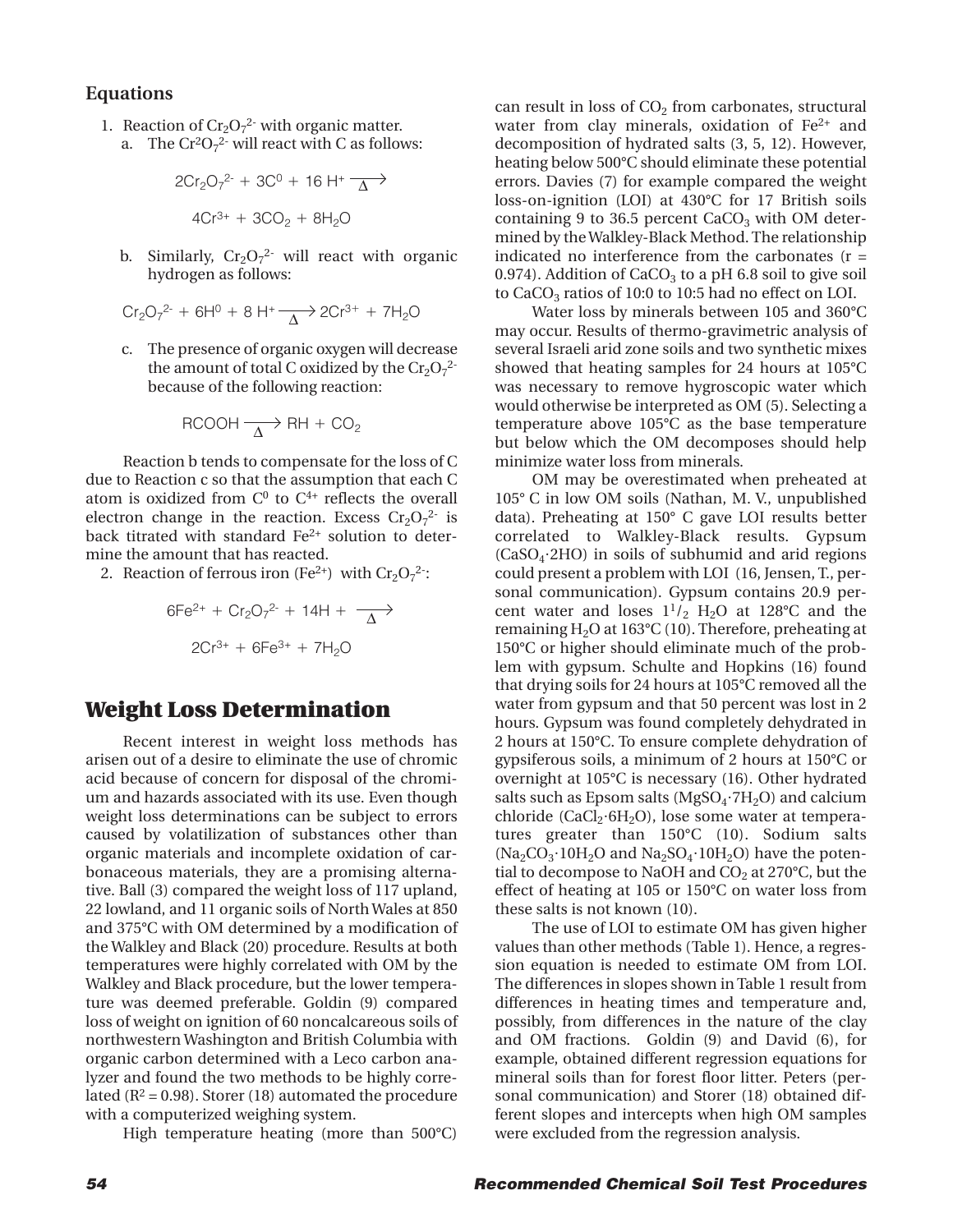| Reference                                    | $^{\circ}$ C | Hours | b    | a       | $R^2$ | n   |
|----------------------------------------------|--------------|-------|------|---------|-------|-----|
| Peters (1991)<br>Personal Comm.              | 360          | 2     | 0.73 | 0.08    | 0.93  | 63  |
| Peters (1991)<br>Personal Comm. <sup>2</sup> | 360          | 2     | 0.66 | 0.04    | 0.84  | 60  |
| Schulte et al.<br>(1991)                     | 360          | 2     | 1.04 | $-0.36$ | 0.97  | 356 |
| Schulte et al.<br>$(1991)^3$                 | 360          | 2     | 0.97 | $-0.33$ | 0.90  | 316 |
| Ball (1964)                                  | 375          | 16    | 0.79 | $-0.7$  |       | 65  |
| Ben-Dor & Banin<br>(1989)                    | 400          | 8     | 0.84 | $-0.32$ | 0.97  | 91  |
| Donkin (1991)                                | 400          | 0.57  | L,   |         | 0.98  | 55  |
| Davies (1974)                                | 430          | 24    | 0.85 | 0.56    | 0.99  | 174 |
| David (1988)                                 | 450          | 12    | 0.90 | $-0.02$ | 0.92  | 174 |
| David (1988) <sup>4</sup>                    | 450          | 12    | 5    | 5       | 0.89  | 164 |
| Lowther et al.<br>(1990)                     | 450          | 16    | 0.78 | $-0.20$ | 0.99  | 38  |
| Storer (1984)                                | 500          | 4     | 0.81 | $-1.47$ | 0.98  | 215 |
| Storer (1984) <sup>3</sup>                   | 500          | 4     | 0.60 | $-0.33$ | 0.87  | 210 |
| Goldin (1987) <sup>6</sup>                   | 600          | 6     | 0.70 | $-1.24$ | 0.86  | 60  |
| Goldin (1987) <sup>4</sup>                   | 600          | 6     | 0.72 | $-4.29$ | 0.89  | 12  |

**Table 1. Heating times and temperature reported in the literature for loss-on-ignition (LOI).**

 $1y = OM$ ; if organic C was reported, OM was calculated assuming 58 percent  $C$ ;  $x =$  LOI.

2OM less than 5 percent (the Gambia).

3OM less than 9.9 percent.

4Forest floor liter.

 $5OM = -4.72 + 1.40$  LOI - 0.0443 (LOI)<sup>2</sup>.

6Mineral soils (Canada).

Schulte et al. (17) studied the effects of heating time, sample size and number of samples ignited at one time on LOI at 360°C. The number of samples ignited at one time in a muffle furnace did not affect LOI. For an organic soil containing 34 percent OM, beaker size (20 or 50 mL) was unimportant, but LOI increased as sample size decreased. Sample size was not significant for a mineral soil (3.6 percent OM). Time of heating, however, was significant for both soils. When the LOI at 360°C for 2 hours of 356 Wisconsin soils was compared with OM determined by Walkley-Black titration, the regression equation was:

 $OM = -0.36 + 1.04$  LOI(R<sup>2</sup> = 0.97).

OM in these samples ranged from 0.1 to 54 percent. When only samples containing less than 10 percent OM were included, the regression equation was:

$$
OM = -0.33 + 0.973
$$
  $LOI(R2 = 0.90)$ 

This confirms the recommendations (6, 9, 17) that **separate regression equations be developed for soils differing widely in mineralogy or use.**

## **Soil Organic Matter Methods**

Three methods of estimating OM are given in this chapter. The first is the Walkley-Black method (19, 20). This method uses the heat of dilution of concentrated acid to drive the oxidation of C in organic matter to CO<sub>2.</sub> The unreduced Cr<sub>2</sub>O<sub>7</sub><sup>2-</sup> is measured by titration. Calcualtion of a percentage OM assumes 77 percent oxidization of organic C and that OM is 58 percent C.

The second method, a modification of the Schollenberger method (14, 15), relies upon outside heat to drive the organic C oxidation by chromic acid. Two digestion alternatives are presented and the amount of Cr reduction is estimated colorimetrically.

The third method of estimating soil OM, loss of weight on ignition, is included because of hazards associated with the use of  $\rm Cr_2O_7^2$ . This ion in a strong acid medium is a powerful oxidant. It is corrosive to skin, mucous membranes, the respiratory tract and the gastrointestinal tract. It may create a cancer risk. Some municipalities restrict the amount of Cr that can be discharged into the sewage system. For these reasons, alternative procedures not involving  $\rm Cr_2O_7$ <sup>2-</sup> have been sought.

All three methods should be standardized against two check samples differing in OM content based upon total C determined by dry combustion after removal of carbonates. As with the Walkley-Black method, it is assumed that soil OM is 58 percent C. These procedures were developed for surface soils. The assumptions, concerning the percentage of C in OM and that 77 percent of the C is oxidized by chromic acid, may not be valid for subsoils (1).

## **Walkley-Black Method**

### **Equipment**

- 1. 500 mL Erlenmeyer flasks
- 2. 10 mL pipette
- 3. 10 and 20 mL dispensers
- 4. 50 mL burette
- 5. Analytical balance
- 6. Magnetic stirrer
- 7. Incandescent lamp

### **Reagents**

- 1.  $H_3PO_4$ , 85 percent
- 2.  $H<sub>2</sub>SO<sub>4</sub>$ , concentrated (96 percent)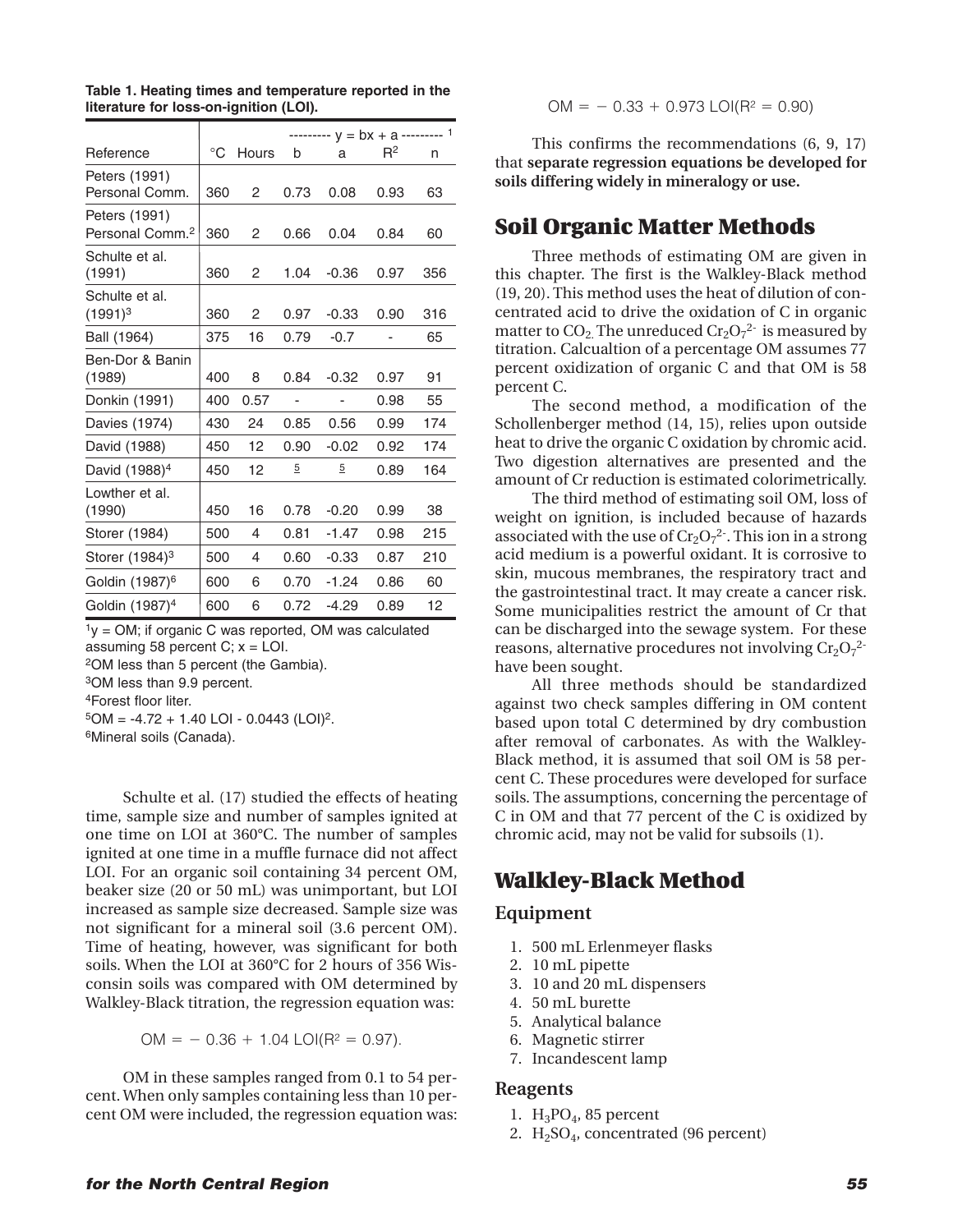- 3. NaF, solid
- 4. Standard 0.167 M  $K_2Cr_2O_7$ : Dissolve 49.04 g of dried (105°C)  $K_2Cr_2O_7$  in water and dilute to 1 L.
- 5. 0.5 M Fe2+ Solution: Dissolve 196.1 g of  $Fe(NH_4)_2(SO_4) \cdot 6H_2O$  in 800 mL of water containing 20 mL of concentrated  $H_2SO_4$  and dilute to 1 L. The  $Fe<sup>2+</sup>$  in this solution oxidizes slowly on exposure to air so it must be standardized against the dichromate daily.
- 6. Ferroin Indicator: Dissolve 3.71 g of o-phenanthroline and  $1.74$  g of  $FeSO<sub>4</sub>·7H<sub>2</sub>O$  in 250 mL of water.

### **Procedure**

- 1. Weigh out 0.10 to 2.00 g dried soil (less than 60 mesh) and transfer to a 500 mL Erlenmeyer flask. The sample should contain 10 to 25 mg of organic C (17 to 43 mg OM). For a 1 g sample, this would be 1.2 to 4.3 percent OM. Use up to 2.0 g of sample for light colored soils and 0.1 g for organic soils.
- 2. Add 10 mL of 0.167 M  $K_2Cr_2O_7$  by means of a pipette.
- 3. Add 20 mL of concentrated  $H_2SO_4$  by means of dispenser and swirl gently to mix. Avoid excessive swirling that would result in organic particles adhering to the sides of the flask out of the solution.
- 4. Place the flasks on an insulation pad and letstand 30 minutes.
- 5. Dilute the suspension with about 200 mL of water to provide a clearer suspension for viewing the endpoint.
- 6. Add 10 mL of 85 percent  $H_3PO_4$ , using a suitable dispenser, and 0.2 g of NaF, using the "calibrated spatula" technique. The  $H_3PO_4$  and NaF are added to complex Fe3+ which would interfere with the titration endpoint.
- 7. Add 10 drops of ferroin indicator. The indicator should be added just prior to titration to avoid deactivation by adsorption onto clay surfaces.
- 8. Titrate with  $0.5 M Fe<sup>2+</sup>$  to a burgundy endpoint. The color of the solution at the beginning is yellow-orange to dark green, depending on the amount of unreacted  $Cr_2O_7^2$  remaining, which shifts to a turbid gray before the endpoint and then changes sharply to a wine red at the endpoint. Use of a magnetic stirrer with an incandescent light makes the endpoint easier to see in the turbid system (fluorescent lighting gives a different endpoint color). Alternatively use a Pt electrode to determine the endpoint after Step 5 above. This will eliminate uncertainty in determining the endpoint by color change. If less than 5 mL of Fe<sup>2+</sup> solution was required to backtitrate the excess  $Cr_2O_7^2$  there was insufficient

 $Cr_2O_7^2$  present, and the analysis should be repeated either by using a smaller sample size or doubling the amount of  $K_2Cr_2O_7$  and  $H_2SO_4$ .

- 9. Run a reagent blank following the above procedure without soil. The reagent blank is used to standardize the Fe<sup>2+</sup> solution daily.
- 10. Calculate C and organic matter percentages: a. Percentage easily oxidizable organic C:

% C=  
\n
$$
{}^{(B-S) \times M \text{ of } Fe^{2+} \times 12 \times 100}
$$
\n
$$
grams of soil \times 4,000
$$

 $B = mL$  of Fe<sup>2+</sup> solution used to titrate blank.  $S = mL$  of Fe<sup>2+</sup> solution used to titrate sample.  $12/4,000 =$  milliequivalent weight of C in grams.

To convert easily oxidizable organic C to total C, divide by 0.77 (or multiply by 1.30) or other experimentally determined correction factor.

b. Percentage organic matter (OM):

% OM = 
$$
\frac{\% C}{0.58}
$$
 =  $\% C \times 1.72$ 

## **Routine Colorimetric Determination of Organic Matter**

### **Equipment**

- 1. NCR-13, 1 g scoop
- 2. Glass marbles<sup>2</sup> having a diameter slightly larger than the mouth of a 50 mL Erlenmeyer flask
- 3. 50 mL Erlenmeyer flasks
- 4. Digestion oven, 90°C, with air circulation fan and fume exhaust
- 5. 10 mL and 25 mL pipettes or dispensers
- 6. Standard OM samples

### **Reagents**

1. Digestion solution (0.5 M  $\text{Na}_2\text{Cr}_2\text{O}_7$  in 5 M H<sub>2</sub>SO<sub>4</sub>): Dissolve 140 g Na<sub>2</sub>Cr<sub>2</sub>O<sub>7</sub>·2H<sub>2</sub>O in 600 mL of distilled water. Slowly add 278 mL of concentrated  $H_2SO_4$ . Allow to cool and dilute to 1 L.

### **Procedure**

- 1. Scoop 1 g of soil into a 50 mL Erlenmeyer flask, using standard scooping techniques.
- 2. Add, by means of a pipette or dispenser, 10 mL of

*<sup>1</sup>Marbles (1 inch in diameter) are available from The Peltier Glass Co., Ottawa, IL 61350.*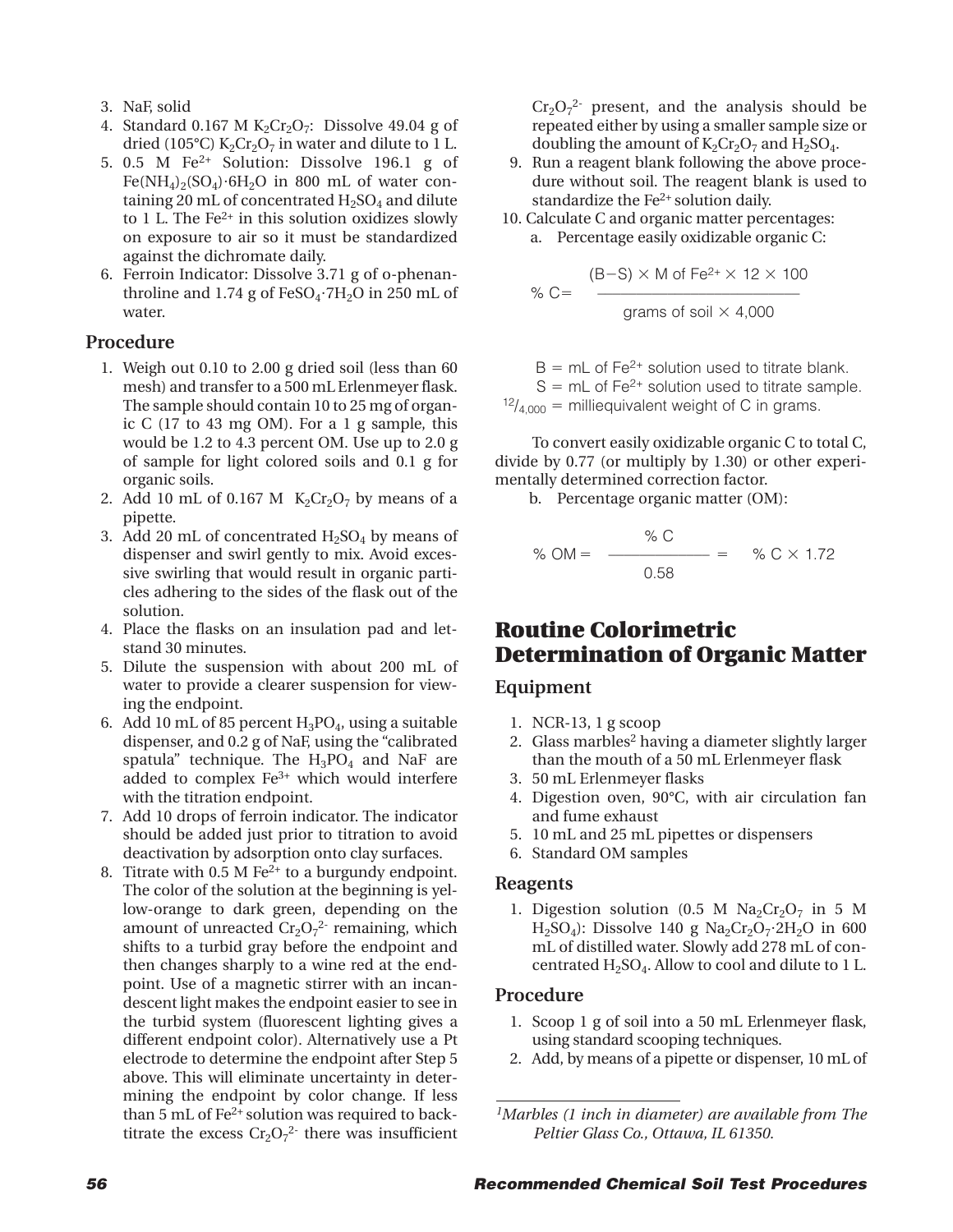dichromate-sulfuric acid digestion solution. Include a reagent blank without soil.

- 3. Cover the Erlenmeyer flasks with glass marbles, which act as reflux condensers, to minimize loss of chromic acid.
- 4. Place in the digestion oven and heat to 90°C for 90 minutes.
- 5. Remove samples from the oven, let cool 5 to 10 minutes, remove the glass marble caps, and add 25 mL of water.
- 6. Mix the suspension thoroughly by blowing air through the suspension via the 25 mL pipettes used to add water or by mechanical shaking.
- 7. Allow to stand three hours or overnight.
- 8. Transfer 10 mL (or other suitable volume) of clear supernatant into a colorimeter tube. This can be accomplished conveniently by use of a pipette bank set to dip a suitable distance into the supernatant solution. Care must be taken not to disturb the sediment on the bottom of the flasks.
- 9. The blue color intensity of the supernatant is read on a colorimeter at 645 nm, with the reagent blank set to give 100 percent transmittance (or 0 absorbance). The instrument is calibrated to read percentage OM (or tons/acre) from a standard curve prepared from soils of known OM content.

# **Alternate Procedure Involving Heat of Dilution**

### **Reagents**

- 1.  $0.5 M Na<sub>2</sub>Cr<sub>2</sub>O<sub>7</sub>$ : Dissolve 149 g of  $Na<sub>2</sub>Cr<sub>2</sub>O<sub>7</sub>$ <sup>2</sup> H<sub>2</sub>O in water and dilute to 1 L.
- 2.  $H<sub>2</sub>SO<sub>4</sub>$ , concentrated, 96 percent

### **Procedure**

- 1. Scoop 1 g of soil into a 50 mL Erlenmeyer flask using standard scooping techniques.
- 2. Add 10 mL of  $Na<sub>2</sub>Cr<sub>2</sub>O<sub>7</sub>$  solution by means of dispenser.
- 3. Add 10 mL of concentrated sulfuric acid using a suitable dispenser. A supply of 2 percent  $NAHCO<sub>3</sub>$  should be readily available to neutralize spilled acid on skin, clothing or lab bench.
- 4. Allow to react for 30 minutes.
- 5. Dilute with 15 mL of water and mix.
- 6. Proceed with Step 7 immediately above.

A sample exchange involving 25 soil samples among 13 labs in the North Central Region showed that results using the routine colorimetric procedure agreed closely with those of the Walkley-Black Method. However, the standard deviation was somewhat greater with the routine colorimetric procedure, as might be expected (see Table 2). Other modifications of the Walkley-Black Method gave greater amounts of variation among labs. This variation would likely have been lower had the comparisons all been made by the same lab. Nevertheless, the results underscore the need to standardize carefully whatever procedure is followed.

# **Organic Matter Standard Curve**

Analyze standard soils of known OM content (determined by the Walkley-Black Method, above, or by means of a carbon analyzer) in duplicate by the Heat of Dilution Procedure, above, or by means of a carbon analyzer, except read absorbance on the colorimeter. Then plot the known percentage OM (or tons OM/acre) against absorption readings. Calibrate an instrument scale in percentage OM (or tons OM/acre) using values obtained from the graph.

### **Table 2. Comparison of organic matter determined by different modifications of the Walkley-Black Method.**

|                                            | Mean              |      |
|--------------------------------------------|-------------------|------|
| Comparison                                 | Organic Matter SD |      |
|                                            | —— Percent -      |      |
| <b>External Heat Applied:</b>              |                   |      |
| Titration (4) vs. Colorimetric (10)        |                   |      |
| Titration                                  | 2.93              | 0.16 |
| Colorimetric                               | 2.82              | 0.65 |
| <b>Heat of Dilution:</b>                   |                   |      |
| Titration (4) vs. Colorimetric (10)        |                   |      |
| Titration                                  | 2.93              | 0.16 |
| Colorimetric                               | 2.58              | 0.59 |
| <b>Colorimetric Procedures:</b>            |                   |      |
| Weight (4) vs. Scoop (6)                   |                   |      |
| Weight                                     | 2.60              | 0.53 |
| Scoop                                      | 2.97              | 0.70 |
| Filter $(3)$ vs. Settle $(6)$              |                   |      |
| Filter                                     | 2.15              | 0.26 |
| Settle                                     | 3.21              | 0.54 |
| Heat of Dilution (4) vs. External Heat (6) |                   |      |
| Heat of Dilution.                          | 2.58              | 0.59 |
| External Heat                              | 2.99              | 0.68 |

Results are means of 25 samples ranging from 0.3 to 8.1 percent organic matter analyzed by 13 North Central Region soil testing labs in 1979.

Numbers in parentheses indicate number of labs involved in each comparison.

# **Alternate Procedure: Loss of Weight on Ignition (Adapted from Storer, 1984)**

### **Equipment**

- 1. Oven, capable of heating to 650°C
- 2. Crucibles 20 mL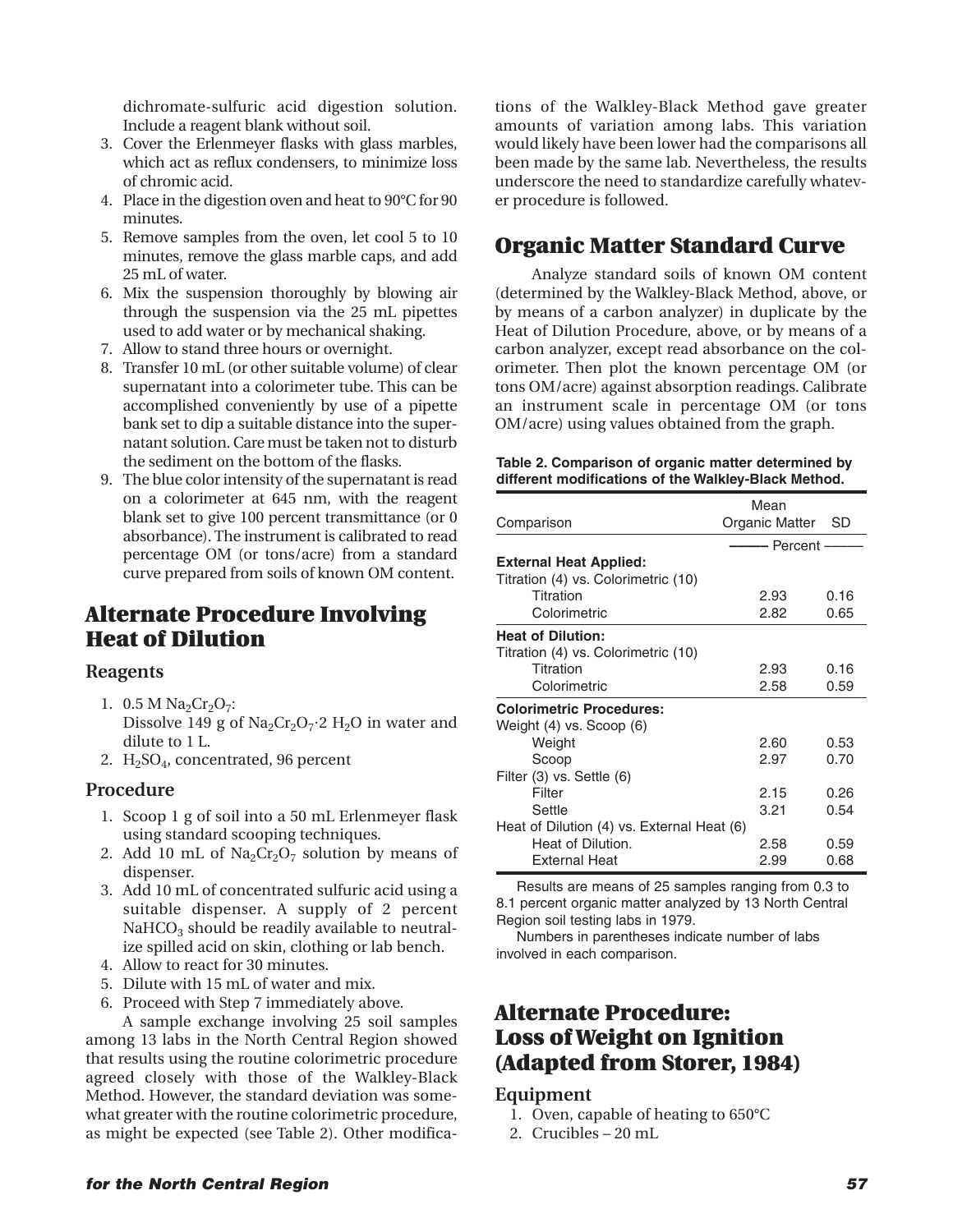- 3. Stainless steel crucible rack from local manufacturer
- 4. Balance sensitive to plus or minus 1 mg in draftfree environment (see Storer (18) for computerized weighing system)

### **Procedure**

- 1. Scoop 5 to 10 g of dried, ground (10 mesh) soil into tarred crucibles.
- 2. Dry for 2 hours at 105°C (for gypsiferous and low organic matter soils, heat for 2 hours at 150°C).
- 3. Record weight to plus or minus 0.001 g.
- 4. Heat at 360°C for two hours (after temperature reaches 360°C).
- 5. Cool to 150°C.
- 6. Weigh in a draft-free environment to plus or minus 0.001 g.
- 7. Calculate percentage loss of weight on ignition:

% LOI = 
$$
\frac{\text{(wt. at 105°C)} - \text{(wt. at 360°C)} \times 100}{\text{wt. at 105°C}}
$$

8. Estimate OM.

Estimation of OM from LOI is done by regression analysis. Select soils covering the range in OM expected in your state or area of testing. Determine percent OM by the Walkley-Black Method described above. Regress OM on LOI. The resulting equation is used to convert LOI to percentage OM but should not be used outside the testing area.

# **References**

- 1. Allison, L. E. 1960. Wet combustion apparatus and procedure for organic and inorganic carbon in soil. Soil Sci. Soc. Am. Proc. 24:36-40.
- 2. Allison, L. E. 1965. Organic carbon. p. 1367- 1389. *In* C. A. Black. Methods of soil analysis. Part 2. Agron. Monogr. 9. ASA and SSSA., Madison, Wis.
- 3. Ball, D. F. 1964. Loss-on-ignition as an estimate of organic matter and organic carbon in noncalcareous soils. J. Soil Sci. 15:84-92.
- 4. Barshad. I. 1965. Thermal analysis techniques for mineral identification and mineralogical comparison. p. 699-742. *In* C. A. Black (ed.). Methods of soil analysis. Part 1. Agron. Monogr. 9, ASA and SSSA, Madison, Wis.
- 5. Ben-Dor, E. and A. Banin. 1989. Determination of organic matter content in arid-zone soils using a simple "loss-on-ignition" method. Comm. Soil Sci. Plant Anal. 20: 1675-1695.
- 6. David, M. B. 1988. Use of loss-on-ignition as an estimate of soil organic carbon in forest soils. Comm. Soil Sci. Plant Anal. 19:1593-1599.
- 7. Davies, B. E. 1974. Loss-on-ignition as an estimate of soil organic matter. Soil Sci. Soc. Am. Proc. 38:150-151.
- 8. Donkin, M. J. 1991. Loss-on-inition as an estimate of soil organic matter in A-horizon forestry soils. Comm. Soil Sci. Plant Anal. 22:233-241.
- 9. Goldin, A. 1987. Reassessing the use of loss-onignition for estimating organic matter content in non calcareous soils. Comm. Soil Sci. Plant Anal. 18:1111-1116.
- 10. Lide, D. R. (ed). 1993. Handbook of Chemistry and Physics. CRC Press, Ann Arbor, Mich.
- 11. Lowther, J. R., P. J. Smethurst, J. C. Carllyle, and E. K. S. Nambiar. 1990. Methods for determining organic carbon on podzolic sands. Comm. in Soil Sci. Plant Anal. 21:457-470.
- 12. Jackson, M. L. 1958. Soil Chemical Analysis. Prentice-Hall, Inc. Englewood Cliffs, N.J.
- 13. Mehlich, A. 1984. Photometric determination of humic matter in soils: A proposed method. Comm. Soil Sci. Plant Anal. 15:1417-1422.
- 14. Schollenberger, C. J. 1927. A rapid approximate method for determining soil organic matter. Soil Sci. 24:65-68.
- 15. Schollenberger, C. J. 1945. Determination of soil organic matter. Soil Sci. 59:53-56.
- 16. Schulte, E. E. and B. G. Hopkins. 1996. Estimation of soil organic matter by weight-loss-on ignition. Chap. 3. *In* F. R. Magdoff et al. (ed.). Soil Organic Matter: Analysis and Interpretation. SSSA Spec. Publ. 46, SSSA, Madison, Wis.
- 17. Schulte, E. E., C. Kaufman, and J. B. Peters. 1991. The influence of sample size and heating time on soil weight loss-on-ignition: Comm. in Soil Sci. Plant Anal. 22:159-168.
- 18. Storer, D. A. 1984. A simple high sample volume ashing procedure for determining soil organic matter. Comm. Soil Sci. Plant Anal. 15:759-772.
- 19. Walkley, A. 1947. A critical examination of a rapid method for determining organic carbon in soils—effect of variations in digestion conditions and of inorganic soil constituents. Soil Sci. 63:251-264.
- 20. Walkley, A., and I. A. Black. 1934. An examination of Degtjareff method for determining soil organic matter and a proposed modification of the chromic acid titration method. Soil Sci. 37:29-37.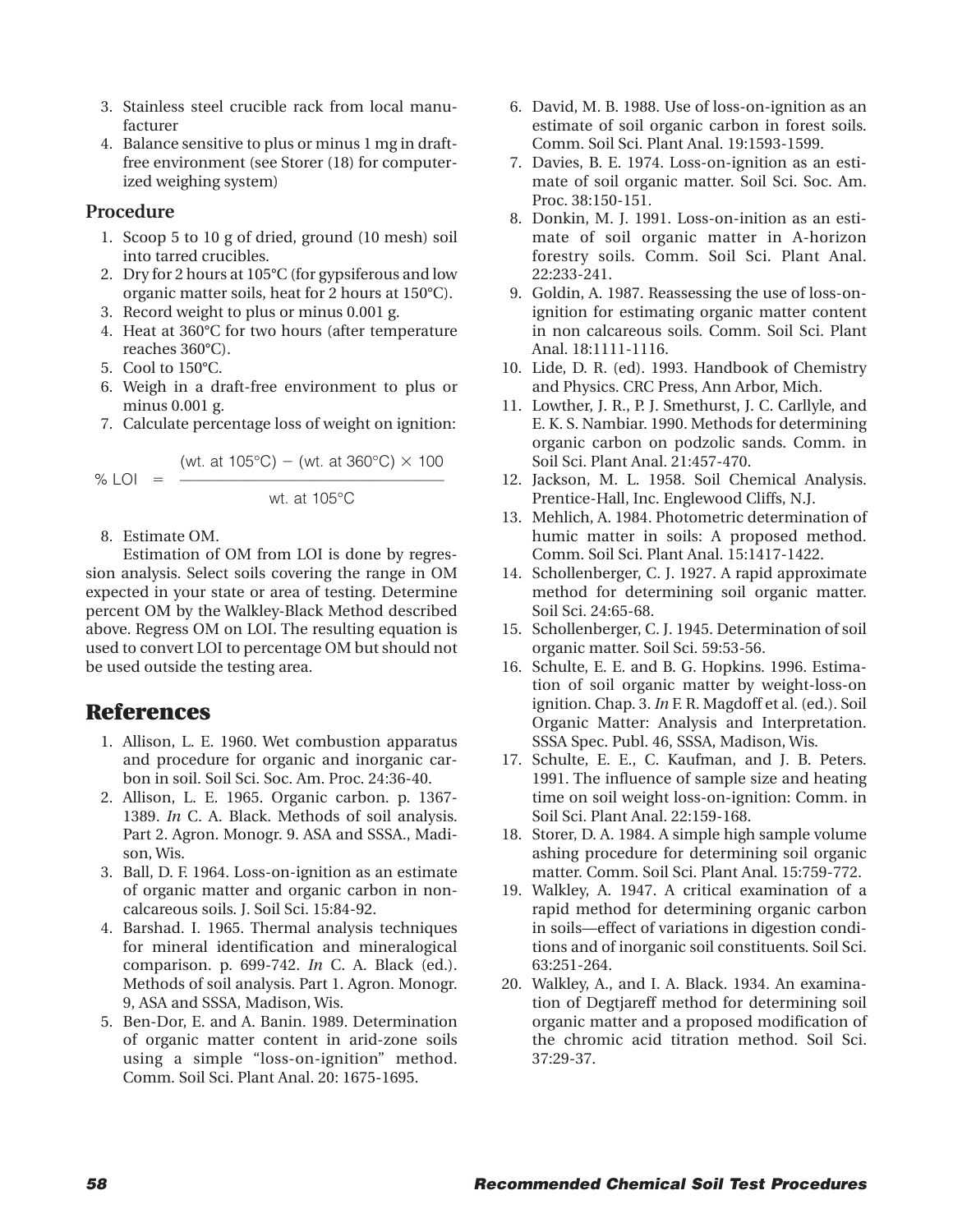# **Soil Salinity**

#### *D. A. Whitney*

All soils contain some water soluble salts which include essential nutrients for plant growth. When the level of water soluble salts exceeds a certain level, harmful effects on plant growth occur. A soil with excess total soluble salts is referred to as a saline soil. Saline soil is the most common type of salt-affected soil and usually the easiest type to reclaim (2, 5).

Another type of salt-affected soil is termed a sodic or alkali soil. They have a low total soluble salt content, a high pH (usually 8.5 or higher) and exchangeable sodium in excess of 15 percent of the cation exchange capacity. These soils usually are dispersed due to the excessive sodium (2, 5). Salt-affected soils often result from the lateral or artesian flow of salty water onto an area. In other cases it is caused by an impermeable layer in the soil resulting in a high water table or side-hill seeps. In well-drained, irrigated soils the application of poor quality water in amounts insufficient to leach the soluble salts from the surface horizons will result in a salt accumulation. They may also result from saltwater spills associated with oil field activity and from high rates of manure or sludge.

The influence that a certain level of soluble salt will have on crop growth depends upon several factors, such as climatic conditions, soil texture, distribution of salt in the profile, salt composition and plant species (5). The areal extent and depth of a salt problem is usually irregular. Soil sampling on a grid system may be necessary to map the extent of the problem.

Soluble salts are most commonly detected by measuring the soil solution's ability to conduct an electrical current, referred to as electrical conductivity (EC). The common unit of measurement for EC has been mmhos/cm. The official international unit of measurement is seimen/m (S/m). One mmhos/cm is equal to 0.1 S/m or 1.0 dS/m.

There are several detection methods for assessing soluble salt content of a soil. The type of information needed in a particular situation will determine which method is used.

If a rapid in situ measurement of the apparent electrical conductivity is desired showing the extent of a saline area, the noncontacting terrain conductivity meters, such as the EM31 and EM38 made by Geonics Limited (3), can be used. If a more accurate

reading is needed, measurement of electrical conductivity on a 1:1 soil-to-water suspension in the laboratory is best. Once a salt problem is identified by one of these methods, the more detailed information needed to correct the situation should be obtained from an electrical conductivity measurement made on a saturated paste extract. Some laboratories use chloride content as an indication of salt content. This is not an acceptable method because many saltaffected soils are low in chlorides but high in sulfates.

## **Soil Salinity Methods**

### **Noncontacting Terrain Conductivity Meters**

Soil electrical conductivity can be obtained from above-ground electromagnetic measurements by relating electromagnetic conductivity to electrical conductivity (1). This method is very fast and accurate once the meter is calibrated for a particular set of conditions. Several soil factors in addition to salinity, such as soil porosity, moisture and amount and type of clay, influence the readings (3); therefore, a single calibration can only be used on similar soils. Refer to the instrument instruction manual for details.

### **1:1 Soil-to-Water Method**

The electrical conductivity value obtained by the 1:1 Soil-to-Water Method is not as easily interpreted as that for the Saturated Paste Method. With the 1:1 method, the relationship between conductivity and crop growth varies with soil texture. (Table 1).

#### **Equipment**

- 1. Standard NCR-13, 10 g scoop
- 2. Dip-type conductivity cell
- 3. Conductivity meter

### **Reagents**

- 1. Distilled water
- 2. Calibration solution (0.01 M KCl solution): Dissolve 0.7456g KCl in 1 L of water. This solution has a conductivity of 1.41 mmhos/cm or dS/m at 25°C.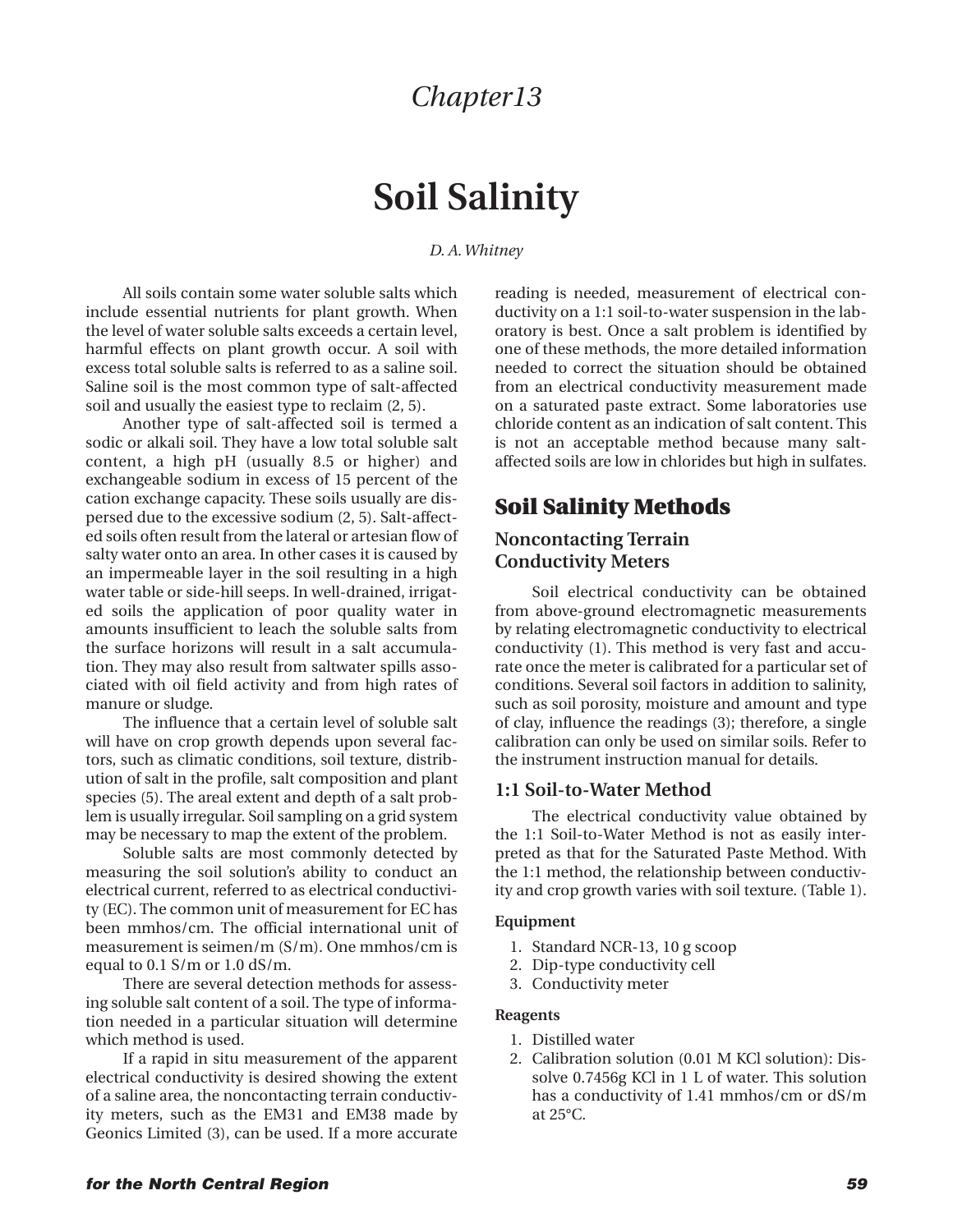### **Procedure**

- 1. Scoop 20 g of soil into a large test tube or paper portion cup.
- 2. Add 20 mL of distilled water. Periodically stir the suspension and allow it to equilibrate for 15 to 20 minutes. This sample could also be used for a pH measurement after (not before) taking the conductivity measurement.
- 3. Insert the conductivity cell calibrated with the 0.01 M KCl into the suspension and read the conductivity in mmhos/cm.

### **Saturated Paste Method**

The Saturated Paste Method has long been the recommended method for assessing soil salinity in relation to plant growth. The advantage of this method is that the saturation moisture percentage is directly related to the field moisture range. Conductivity by this method relates directly to plant response for all soils without adjustment for texture (6) as with the 1:1 method. The disadvantage of this method is more expense and time.

### **Equipment**

- 1. Conductivity meter
- 2. Conductivity cell
- 3. 250 mL containers (such as plastic cups)
- 4. Buchner funnels

### **Reagents**

- 1. Distilled water
- 2. 0.01 M KCl solution: Dissolve 0.7456g KCl in 1 L of water. This solution has a conductivity of 1.41 mmhos/cm at 25°C.

### **Procedure**

- 1. The amount of soil used will depend on the number of measurements that will be made on the extract. A 250 g sample provides sufficient extract for most purposes.
- 2. Add distilled water to the soil while stirring it with a spatula. At saturation, the soil paste will glisten as it reflects light, flow slightly when the container is tipped, and the paste slides freely and cleanly off the spatula for all soils except clays.
- 3. After mixing, allow the sample to stand for at least 1 hour and then recheck for saturation. Free water should not collect on the soil surface. If the paste stiffens or loses its glisten, add more water and remix. If free water exists on the surface after standing, add more soil and remix.
- 4. Transfer the saturated paste to the filter funnel and apply vacuum.
- 5. Determine conductivity and/or other measurements on extract.

## **Calibration**

The 1:1 method is meant to be used as a screening method to determine if there is a possible salinity problem. Unlike the Saturated Paste Method, the degree of salinity for the 1:1 method is related to soil texture (Table 1). Once it is determined that a salt problem exists, the Saturated Paste Method is used to determine the kind and amount of salt in order to plan a corrective program (6).

| Pasie Melliou.                          |        |                          |  |                                         |        |  |  |  |
|-----------------------------------------|--------|--------------------------|--|-----------------------------------------|--------|--|--|--|
|                                         |        | Degree of Salinity-      |  |                                         |        |  |  |  |
|                                         |        |                          |  |                                         | Very   |  |  |  |
|                                         | Non-   |                          |  | Slightly Mod. Strongly Strongly         |        |  |  |  |
| <b>Texture</b>                          | Saline | Saline                   |  | Saline Saline                           | Saline |  |  |  |
| 1:1 Method                              |        |                          |  | --------mmhos/cm or dS/m--------        |        |  |  |  |
| Coarse to<br>Loamy Sand<br>Loamy Fine   |        | $0-1.1$ 1.2--2.4 2.5-4.4 |  | $4.5 - 8.9$                             | $9.0+$ |  |  |  |
| Sand to Loam                            |        | 0-1.2 1.3-2.4 2.5-4.7    |  | 4.8-9.4                                 | $9.5+$ |  |  |  |
| Silt Loam to<br>Clay Loam               |        |                          |  | 0-1.31 1.4-2.5 2.6-5.0 5.1-10.0         | 10.1   |  |  |  |
| Silty Clay<br>Loam to Clay              | 0-1.4  | 1.5-2.8                  |  | $2.9 - 5.7$ 5.8-11.4 11.5+              |        |  |  |  |
| <b>Saturated</b><br><b>Paste Method</b> |        | -mmhos/cm or dS/m-       |  |                                         |        |  |  |  |
| All Textures                            | 0-2.0  |                          |  | $2.1 - 4.0$ 4.1 - 8.0 8.1 - 16.0 16.1 + |        |  |  |  |

### **Table 1. The relationship between conductivity and degree of salinity for the 1:1 Method and the Saturated Paste Method.**

## **References**

- 1. Corwin, D .L., and J. D. Rhoades. 1982. An improved technique for determining soil electrical conductivity-depth relations from aboveground electromagnetic measurements. Soil Sci. Soc. Amer. J. 46:517-520.
- 2. Johnsgard, Gordon A. 1974. Salt-affected problem soils in North Dakota Ext. Bull. No. 2, North Dakota State Univ., Fargo, N.D.
- 3. McNeill, J. D. 1980. Electrical conductivities of soils and rocks. Technical Note TN-S. Geonics Ltd., 1745 Meyer-side Drive, Mississauga, Ontario, Canada L5Y 1C5.
- 4. Maas, E. V., and G. J. Hoffman. 1977. Crop salt tolerance-current assessment. Jour. of the Irrig. and Drainage Division, ASCE, Vol.103:115-134.
- 5. Milne, R. A., and E. Rapp. 1968. Soil salinity and drainage problems. Publication 1314, Canada Dept. of Agric., Ottawa, ON.
- 6. Richards, L. A. (ed.). 1969. Diagnosis and Improvement of Saline and alkali soils. USDA Agric. Handbook No.60, U.S. Government Printing Office, Washington, D.C.

### **60 Recommended Chemical Soil Test Procedures**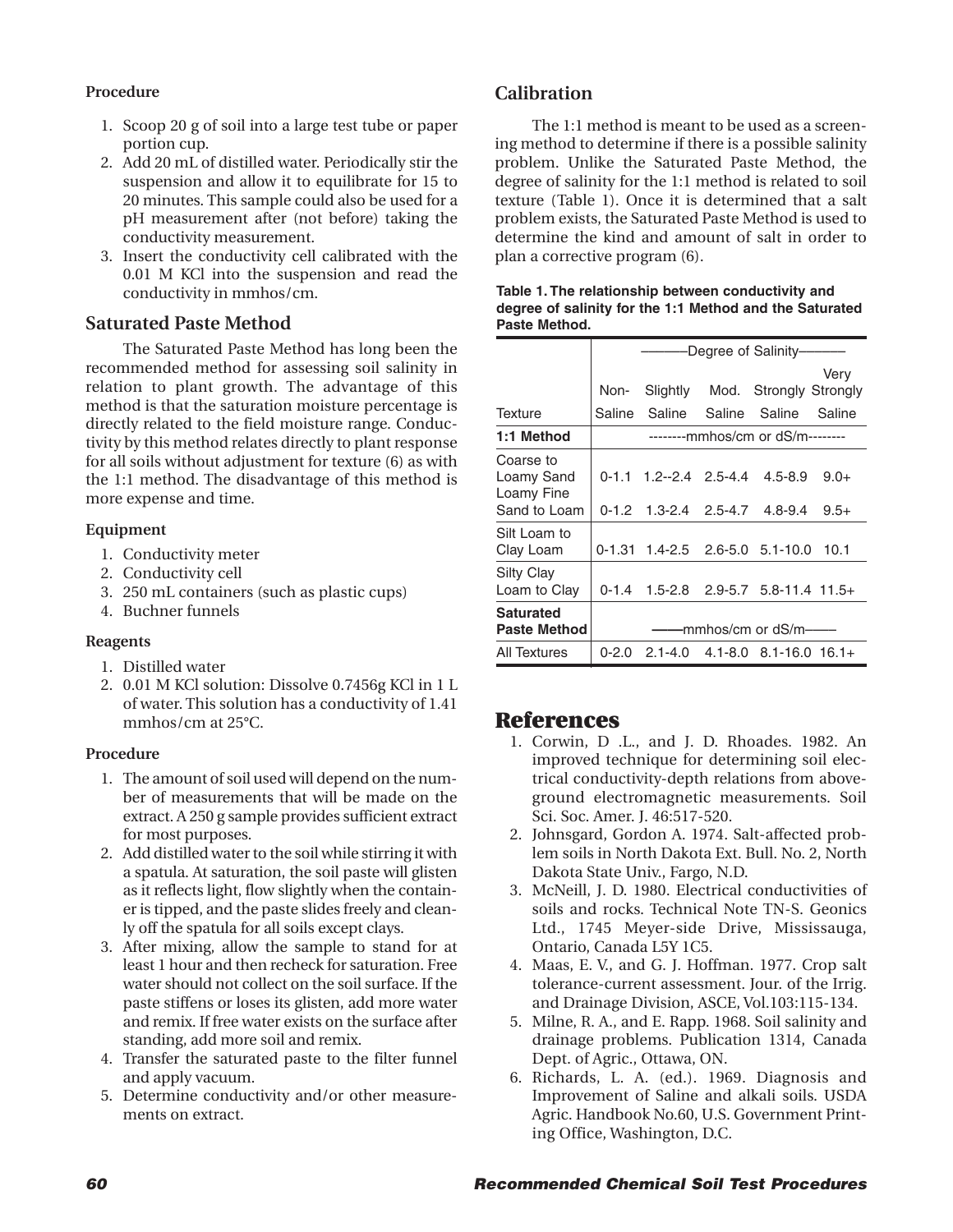# **Greenhouse Root Media**

#### *D. Warncke*

Root media used for production of plants in greenhouses and nurseries are composed of lightweight, natural and processed material such as peat, perlite, vermiculite, sand, bark, coconut fiber (coir), compost and similar materials. These are mixed together in various combinations to provide the actual root media. These lightweight mixes are easy to handle and provide good aeration and moistureholding properties, but provide little nutrient-holding capability. Soil systems provide plant available nutrients in the soil solution (intensity factor) and have a reserve nutrient supplying capacity with exchangeable cations, "fixed" nutrients and insoluble complexes (capacity factor). Most prepared root media contain only small amounts of soil, if any, and therefore have a limited nutrient reserve (capacity factor). Hence, the availability of nutrients in most prepared root media is dependent on the intensity factor.

Geraldson (2) developed an "intensity and balance" testing system for poorly buffered sandy soil systems using the saturation/extraction approach adopted by the U.S. Salinity Laboratory (9). Lucas et al. (4, 5) found that saturation extracts of greenhouse root media gave a reliable measure of plant available nutrients. Researchers in the Netherlands (6, 7) have also reported saturation extract results to be a dependable measure of the available nutrient status of peat-based mixes. In summarizing test results over a 2-year period, Whipker et al. (16) demonstrated that root media analysis by saturation extraction is a valuable tool for evaluating greenhouse nutrition problems.

Saturation extraction methodology provides several advantages over previous procedures (11, 12, 14). For many years, soil testing laboratories have handled prepared soilless root media samples in a manner similar to that for field soil samples. Analytical procedures used have been modifications of the Spurway (8) test procedures. These worked well for testing greenhouse soil mixes when soil was the base material. However, as the composition of greenhouse root media has changed to include peat and processed materials, the field soil testing procedures have become inadequate. The major shortcomings in treating greenhouse root media in the same way as field soils are related to handling and diagnostic sample size. Drying, grinding and sieving of greenhouse samples result in significant alteration of the sample properties. Trying to measure out a uniform, small sample (2.0 or 1.7 cc) from a heterogenous mix of materials is difficult. Interpretation of the results must take into account the bulk density which may range from 0.2 to 1.2 g/cc. The Saturated Media Extract (SME) approach has been shown to successfully eliminate these handling, sampling and interpretation problems (11, 12, 14). This procedure can also be used to evaluate the suitability of composts for use in growing plants.

With the saturation procedure a large sample of the root media (400 cc), just as the grower uses it, is extracted and analyzed, reducing sampling error. With no preliminary handling necessary, samples can be processed and analyzed quickly. The water holding characteristics of the various root media tend to be related to the bulk density. This acts as an automatic compensator for differences in bulk densities which affect interpretation of results from saturation extracts. As demonstrated by Geraldson (3), nutrient balance is very important in weakly buffered systems such as exist with many greenhouse root media. With the SME approach, nutrient balance information is readily calculated. Root media which contain slowrelease fertilizer can be extracted by the saturation extract method with very little inflation of the tests results (13). With other handling and extraction procedures, test values are greatly inflated due to excessive solubilization of the slow-release fertilizer.

Available micronutrient levels in plant growth media are important for the growth of container grown plants. In peat and bark based root media, the basic micronutrients are complexed by organic compounds (10). Hence, the concentrations of these micronutrients in a water saturation extract are quite low. Zinc and manganese concentrations rarely exceed 0.8 mg/L and iron rarely exceeds 4.0 mg/L. Therefore, it is difficult to distinguish between deficient and adequate levels.

In evaluating 15 extractants, Berghage et al. (1) found that extractable levels of iron, manganese and zinc could be increased greatly by using weak solutions of various salts, acids or chelates in the saturating solution with the saturation extract procedure.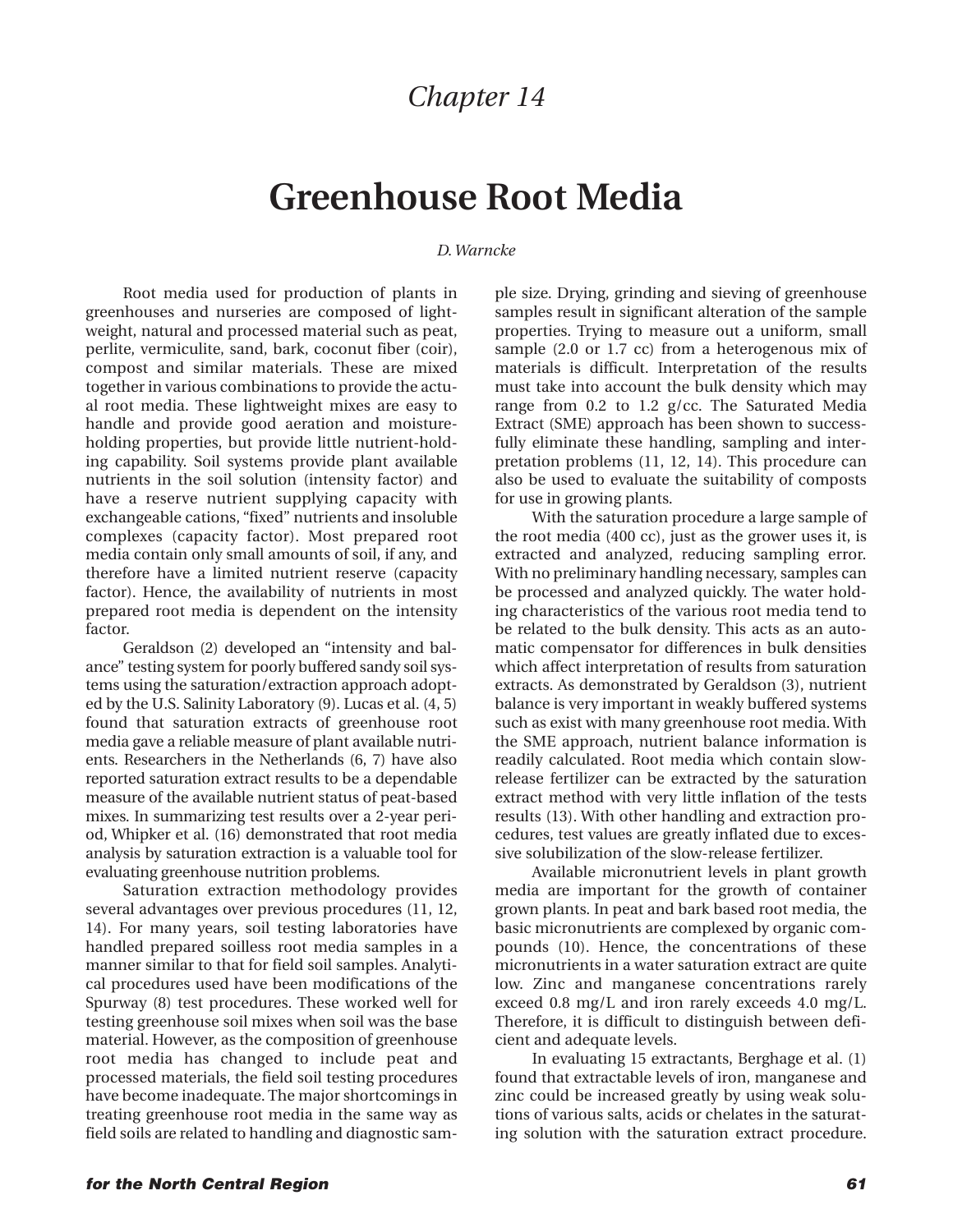Saturation with a 0.005 M DTPA solution was found to most consistently increase extractable micronutrient levels while having only a minor effect on the other key test parameters: total soluble salts and extractable levels of nitrate, phosphorus, potassium, calcium, magnesium, sodium and chloride.

# **Saturated Media Extract Method**

The Saturated Media Extract Method (SME) was developed at Michigan State University and has been routinely used in their soil testing lab. It allows extraction of moist samples just as they come from greenhouses. Drying of samples is unnecessary and undesirable. Storage of prepared root media in either the dry or moist state will influence the soluble nitrate-nitrogen (N) and soluble salt levels. If samples will not be extracted within two hours of receipt, store them in a refrigerated area.

## **Equipment**

- 1. 600 mL plastic beaker
- 2. Spatula
- 3. Buchner funnel, 11 cm
- 4. Filter paper (Whatman No. 1) 11 cm
- 5. Vacuum flask, 500 mL
- 6. Vacuum pump
- 7. Vial, snap-cap 100 mL
- 8. Conductivity meter, (Solu-bridge 31 or equivalent)
- 9. Dipping type conductivity cell with cell constant equaling 1.0
- 10. Thermometer
- 11. pH meter with expanded scale or specific ion meter
- 12. pH glass electrode with a paired calomel reference electrode
- 13. Nitrate electrode with paired reference electrode
- 14. Colorimeter
- 15. Flame emission, atomic absorption and/or plasma emission spectrophotometer
- 16. Volumetric flasks and pipettes as required for preparation of reagents and standard solutions

### **Reagents**

- 1. Distilled or deionized water
- 2. 0.01 M potassium chloride (for standardizing solu-bridge)
- 3. Reagents for determining pH, nitrate-N, phosphorus, potassium, calcium, magnesium and micronutrients of interest

### **Procedure**

1. Fill a 600 mL beaker about two-thirds full with the root medium. Gradually add distilled water while mixing until the sample is just saturated. At

saturation the sample will flow slightly when the container is tipped and is easy to work with a spatula. After mixing, allow the sample to equilibrate for 1 hour and then recheck the criteria for saturation. The saturated sample should have no appreciable free water on the surface, nor should it have stiffened. Adjust as necessary by addition of root medium or distilled water. Then allow to equilibrate for an additional 30 minutes.

- 2. Determine the pH of the saturated sample by carefully inserting the electrodes. Wiggle the electrodes gently to attain good solution contact.
- 3. Attach a Buchner funnel lined with filter paper to a vacuum flask. Apply a vacuum and transfer the saturated sample into the Buchner funnel. Spread the sample out with a spatula and tap the funnel to eliminate entrapped air and to insure good contact between the saturated sample and the filter. Continue vacuum, collecting the extract in the flask. No more than 15 minutes of vacuum should be required. Transfer the extract to a snap-cap vial. All subsequent analyses are done on the extracted solution.
- 4. Soluble Salts: (See Chapter 13.) Use 0.01 M KCl to calibrate the solu-bridge. Prepare a 0.01 M KCl solution by dissolving 0.7456 g KCl in about 800 mL of distilled or deionized water. Then bring it to 1 L volume with distilled or deionized water. With the temperature adjustment properly made, a 0.01 M KCl solution should have an electrical conductivity of 1.418 dS per m (mS per cm). *Note:* For those with older solu-bridges:

$$
1.0 \text{ dS m}^{-1} = 1.0 \text{ mmho cm}^{-1}
$$
.

To determine the electrical conductivity of the extract solution, check its temperature and adjust the temperature dial on the solu-bridge. Rinse the electrode and dip the conductivity cell into the extract solution and record the reading in  $dS \, m^{-1}$  (mS cm<sup>-1</sup>).

5. Nitrate-N and Ammonium-N: (See Chapter 5.) Nitrate and ammonium can be determined with the appropriate specific ion electrode or by cadmium reduction (nitrate) and Nesslerization (ammonium) through an autoanalyzer unit. With the high concentrations of nitrate usually present, use of a nitrate electrode is preferred. After establishing the standard curve, determine the nitrate-N content with a nitrate electrode. Record the millivolt reading on an expanded scale pH meter or specific ion meter, and obtain the concentration of nitrate from a standard curve of Emf vs. nitrate concentration plotted on semi-logarithmic graph paper.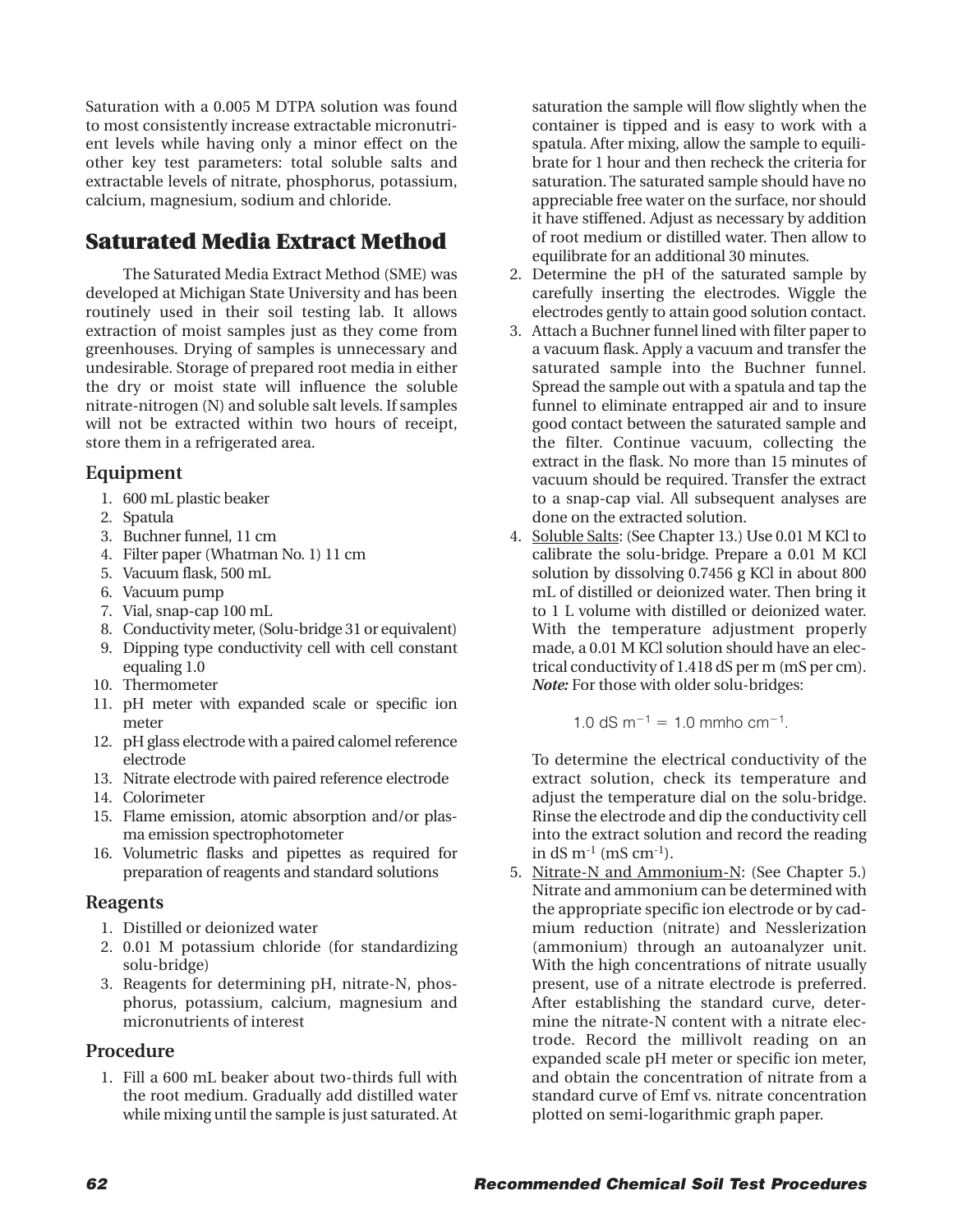- 6. Phosphorus, potassium, calcium, magnesium: Determine phosphorus on a aliquot of the extract by one of the accepted colorimetric procedures (See Chapter 6). Determine potassium, calcium and magnesium on an aliquot of the extract by flame emission or atomic adsorption spectroscopy (See Chapter 7). All of these elements may also be determined with an Inductively Coupled Plasma Emission Spectrograph (ICP).
- 7. Micronutrients: Most micronutrients of interest can be determined with an ICP. For methods of analysis, refer to Chapter 9.

# **Modified (DTPA) Saturated Media Extract Method**

By using 0.005 M DTPA as the primary saturating solution, extraction of the basic micronutrients (zinc, manganese and iron) can be greatly enhanced. For each liter of DTPA solution to be prepared, transfer exactly 1.97 g dry DTPA (diethylenetriaminepenta-acetic acid) into a 1 L volumetric flask and add about 800 mL of distilled or deionized water. Heating the water to 50°C and stirring facilitates dissolution of the DTPA. After the solution has cooled, make to volume with distilled or deionized water. The modified SME method involves a change in the procedure used to saturate the growth media and in the measurement of pH.

### **DTPA Saturation Extract Preparation**

- 1. Place 400 cc of growth media into a 600 mL beaker.
- 2. Add 100 mL of 0.005 M DTPA.
- 3. While mixing gradually, add pure water to bring the media just to the point of saturation.

From this point on, proceed as indicated under the original SME Method, except for pH determination. Since the DTPA solution affects the media pH, use one part of the media by volume and two parts of deionized water by volume for a separate determination of the media pH.

### **Calculations**

Soluble salt levels are reported as dS m<sup>-1</sup> or mS  $cm^{-1}$ . The electrical conductivity (dS m<sup>-1</sup> or mS  $cm^{-1}$ ) can theoretically be converted to ppm (mg/L) by multiplying by 640. However, empirically, 700 seems to provide more practical information. Results for nitrate-N, phosphorus, potassium, calcium and magnesium are reported as mg/L of extract. Nutrient balance is determined by calculating the percent of total soluble salts for each nutrient as follows:

%nutrient = 
$$
\frac{\text{(nutrient conc.) (100)}}{\text{Total soluble salt conc.}}
$$

\n
$$
= \frac{\text{(mg/L) (100)}}{\text{(mg/L)}}
$$

Total soluble salt conc. **5** electrical conductivity  $\times$  700

### **Interpretation**

Desirable pH, soluble salt and nutrient levels vary with the greenhouse or nursery crop being grown and management practices. The general guidelines given in Table 1 can be used in making a preliminary judgment of the results obtained with either the water or DTPA saturation extracts. When using the DTPA Extraction Method, the generally adequate ranges for key micronutrients are: boron, 0.7 to 2.5 mg/L; iron, 15 to 40 mg/L; manganese, 5 to 30 mg/L; and zinc, 5 to 30 mg/L. The specific desirable levels vary with the crop being grown.

**Table 1. General interpretation guidelines\* for greenhouse growth media analyzed by the Saturated Media Extract Method.**

| Analysis              |          | Low Acceptable Optimum |             | High                 | Verv<br>High |
|-----------------------|----------|------------------------|-------------|----------------------|--------------|
| Soluble<br>salt, dS/m | $0 - 75$ | $.75 - 2.0$            | $2.0 - 3.5$ | $3.5 - 5$            | $5.0+$       |
| Nitrate-N<br>mg/L     | $0 - 39$ | 40-99                  |             | 100-199 200-299 300+ |              |
| Phosphorus<br>mg/L    | $0 - 2$  | $3 - 5$                | $6 - 10$    | $11 - 18$            | $19+$        |
| Potassium<br>mg/L     | $0 - 59$ | 60-149                 |             | 150-249 250-349 350+ |              |
| Calcium<br>mg/L       | $0 - 79$ | 80-199                 | $200+$      |                      |              |
| Magnesium<br>mg/L     | $0 - 29$ | 30-69                  | 70+         |                      |              |

\*These guidelines are suitable for use with results obtained by either water or DTPA extraction.

Desired nutrient balance is to have 8 to 10 percent of the total soluble salt be nitrate-N, less than 3 percent ammonium-N, 11 to 13 percent potassium, 14 to 16 percent calcium and 4 to 6 percent magnesium. If chloride and sodium are determined, their percentage should each be less than 10 percent.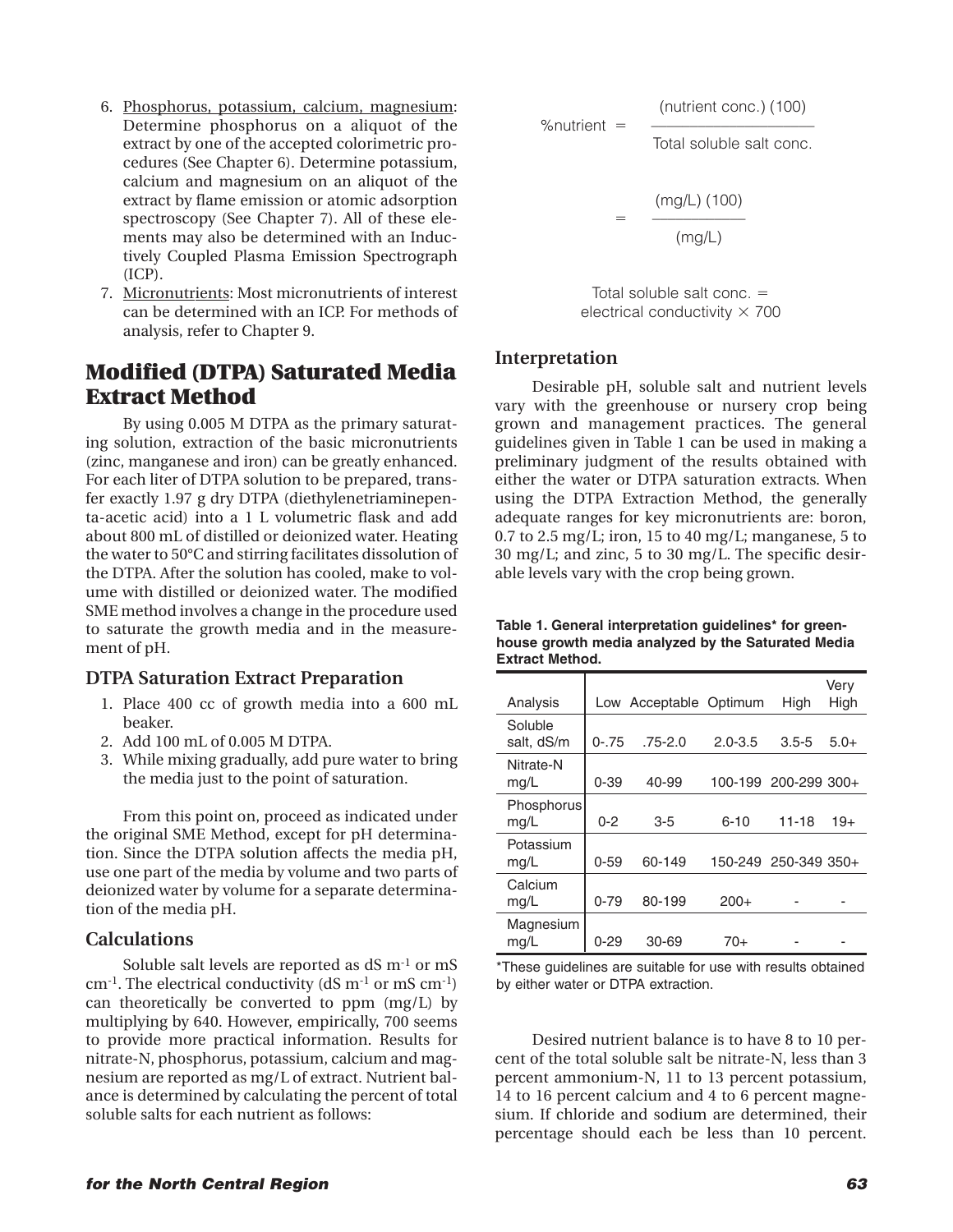Adjustments in available nutrient levels can be made by the following additions (12, 13, 15); 75 g calcium nitrate  $(15-0-0)$  per cubic meter  $(2 \text{ oz.}/\text{yard}^3)$  to increase the test level 10 ppm N; 600 g (0-46-0) per cubic meter  $(1 \text{ lb.}/\text{yard}^3)$  to increase the test level 5 ppm phosphorous; and 55 grams potassium nitrate per cubic meter  $(1.5/\text{yard}^3)$  to increase the test level 10 ppm K.

# **Modified Spurway Procedure**

Modified Spurway Procedures can be used to analyze greenhouse root media if care is taken in the handling process. Care must be taken not to alter the growth medium composition through grinding and/or sieving. Diagnostic sample size should be adequate to minimize error due to sample variability. A minimum size sample is 5 cc. A larger size sample is desirable, but becomes more difficult to extract. Before analysis, the root media is allowed to air dry.

## **A Typical Spurway Procedure**

Extract 5 cc (1 tsp) sample with 25 mL of 0.018 M acetic acid (Spurway active extraction solution). Shake the sample for 1 minute and filter. Analyze this extract using suitable methods and standards. Some labs have modified this approach by using extractants similar to those used for field soils. Sample-tosolution ratio and shaking time have also been adjusted by some labs. Each modification necessitates a change in interpretation guidelines.

Determine pH using one part growth medium to one part distilled water on a volume-to-volume basis. Determine soluble salt content on a volumeto-volume basis using a 1:2 or 1:5 root medium-towater ratio.

Bulk density must be determined to aid in interpretation of the results. When expressed in mg/kg, the acceptable test levels are higher for growth media of low bulk density. Determine bulk density by filling a 100 mL graduate cylinder with the growth media and tapping the cylinder firmly on the bench top five times. The volume is recorded and the sample weighed. Bulk density equals weight divided by volume and is expressed in  $g/cm<sup>3</sup>$ .

## **References**

1. Berhage, R. D., D. M. Krauskopf, D. D. Warncke, and I. Widders. 1987. Micronutrient testing of plant growth media: Extractant identification and evaluation. Comm. Soil Sci. Plant Anal. 18:1089-1110.

- 2. Geraldson, C. M. 1957. Soil soluble salts determination of and association with plant growth. Proc. Florida State Hort. Soc. 71:121-127.
- 3. Geraldson, C. M. 1970. Intensity and balance concept as an approach to optimal vegetable production. Comm. Soil Sci. Plant Anal. 1:187- 196.
- 4. Lucas, R. E., and P. E. Rieke. 1968. Peats for soil mixes. 3rd Int'l. Peat Congress 3:261-263.
- 5. Lucas, R. E., P. E. Rieke, and E. C. Doll. 1972. Soil saturated extract method for determining plant nutrient levels in peats and other soil mixes. 4th Int'l. Peat Congress 3:221-230.
- 6. Sonneveld, C., and J. van den Ende. 1971. Soil analysis by means of a 1:2 volume extract. Plant and Soil 35:505-516.
- 7. Sonneveld, C., J. van den Ende, and P. A. van Dijk. 1974. Analysis of growing media by means of a 1:1<sup>1</sup>/<sub>2</sub> volume extract. Comm. Soil Sci. Plant ⁄ Anal. 5:183-202.
- 8. Spurway, D. H., and K. Lawton. 1949. Soil Testing. Mich. Agri. Exp. Sta. Bul. 132.
- 9. U.S. Salinity Laboratory Staff, 1954. Diagnosis and Improvement of Saline and Alkali Soils. USDA Agric. Hand. No. 60, U.S. Government Printing Office, Washington, D.C.
- 10. Verloo, M. G. 1980. Peat as a natural complexing agent for trace elements. Acta Hort. 99:51-56.
- 11. Warncke, D. D. 1975. Greenhouse soil testing. Proc. 5th Soil-Plant Analyst Workshop, NCR-13 Comm., Bridgeton, Mo.
- 12. Warncke, D. D. 1976. Saturation extractable nutrient levels of six greenhouse soil mixes equilibrated with four rates of fertilizer. Agron. Abst. Amer. Soc. Agron., Madison, Wis., p. 155.
- 13. Warncke, D. D. 1979. Testing greenhouse growing media: Update and research. Proc. 7th Soil-Plant Analyst Workshop, NCR-13 Comm., Bridgeton, Mo.
- 14. Warncke, D. D. 1986. Analyzing greenhouse growth media by the saturation extraction method. Hort. Sci. 21:223-225.
- 15. Warncke, D. D., and D. M. Krauskopf. 1983. Greenhouse growth media: Testing and nutritional guidelines. Mich. State Univ. Coop. Ext. Bul. E-1736.
- 16. Whipker, Brian E., Terri Kirk and P. Allen Hammer. 1994. Industry root media analysis results: Useful in determining greenhouse nutrition problems and educational opportunities. Comm. Soil Sci. Plant Anal. 25:1455-146.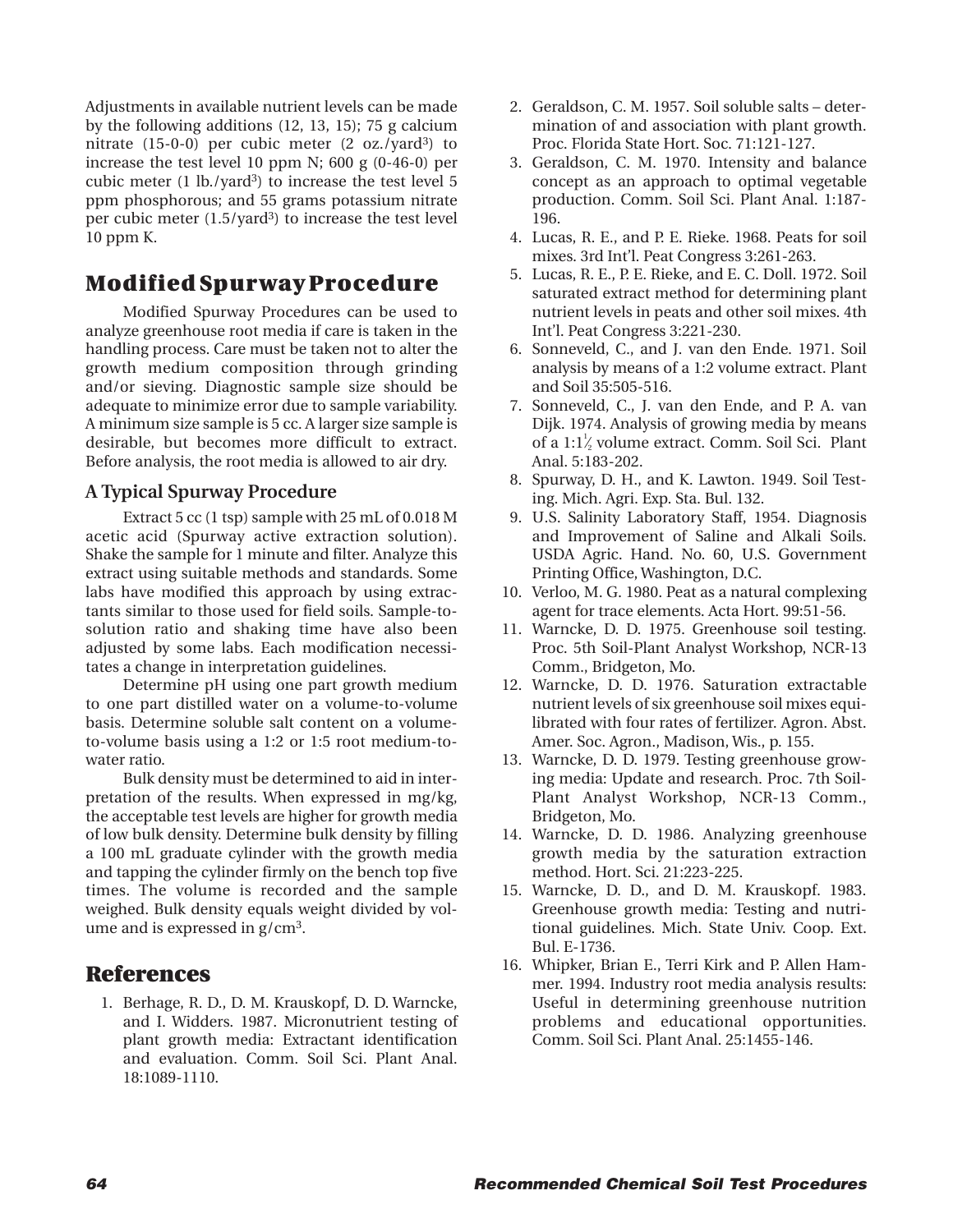# **Laboratory Quality Assurance Program**

*B. Hoskins and A. Wolf*

A quality assurance (QA) program is necessary at some level in all laboratories to document analytical uncertainty and to promote confidence in analytical results. QA can be divided into two parts: quality control and quality assessment. Quality control (QC) is comprised of those lab practices which are undertaken specifically to achieve accurate and reliable analytical results. Quality assessment is comprised of those processes undertaken to monitor and document the effectiveness of the QC program. A regular assessment of QC will document both accuracy (closeness to the known or expected value) and precision (agreement or repeatability of multiple results for the same sample) (2). Accuracy and precision, together, characterize analytical uncertainty.

A QA program will add additional time, effort and cost to any lab operation. This additional overhead should be more than offset by an improved ability to pinpoint problems early, resulting in a streamlining of operations. An effective QA program will also improve customer satisfaction with analytical results. The relative cost-to-benefit ratio of individual QC components or techniques should be considered when implementing or modifying a QA program (2).

The scale of a QA program should be in proportion to the scale of the lab operation and to the enduse of the analytical results. It is not the purpose of this chapter to delineate QA standards for all laboratories. Specific QA program components and guidelines should be determined internally within each lab operation, with input from and participation by all lab personnel.

The purpose of any soil testing laboratory is to provide a consistent index of soil fertility and to identify soil properties which may affect plant growth or potentially harm the environment. The end-use for this information may not be the same in all cases. The accuracy and precision needed to generate consistent lime and fertilizer recommendations may be different than that needed for the purpose of regulating trace element application from municipal sludge, for example. In any case, there should always be a concerted effort to provide the best quality analytical results possible from the lab resources available.

## **Components of a Quality Control Program**

A good QC program includes documentation, training, and implementation of good laboratory practices (GLP) and procedures. Many of the QC procedures suggested here may already be in use or require only slight alterations of existing processes used in most laboratories. This chapter does not include a complete listing of GLP or QC program components, but is intended to address common operational problems and practices affecting analytical accuracy and precision.

First of all, a complete listing of standard operating procedures (SOP) is always a good practice. As cited in Chapter 1 on soil sample preparation, slight alterations in soil testing procedures can cause surprisingly large differences in the final results. A detailed description of all steps in sample preparation, extraction, calibration, solution preparation, and instrument setup/operation/maintenance, down to minor details, can help minimize analytical uncertainty. Quality assessment methods and expectations can also be included within SOP, spelling out what types of reference samples are to be run, at what frequency, and with general guidelines for allowable ranges of results. Numbers and frequency of reagent blanks (see below) should be specified within applicable SOP. Documentation of SOP is also required by many contractors, as well as by most laboratory certification agencies.

Sample preparation and, where applicable, solution analysis procedures within SOP should be referenced wherever possible to published standard methods to demonstrate method conformity and to inform customers of the exact methodology in use. One of the purposes of this bulletin is to provide a methodology reference for all soil testing laboratories in the North Central Region.

A second useful QC technique, which can especially benefit new employees, is a written summary of known sources of error in the lab operation. These include, but are certainly not limited to, the examples listed in Table 1.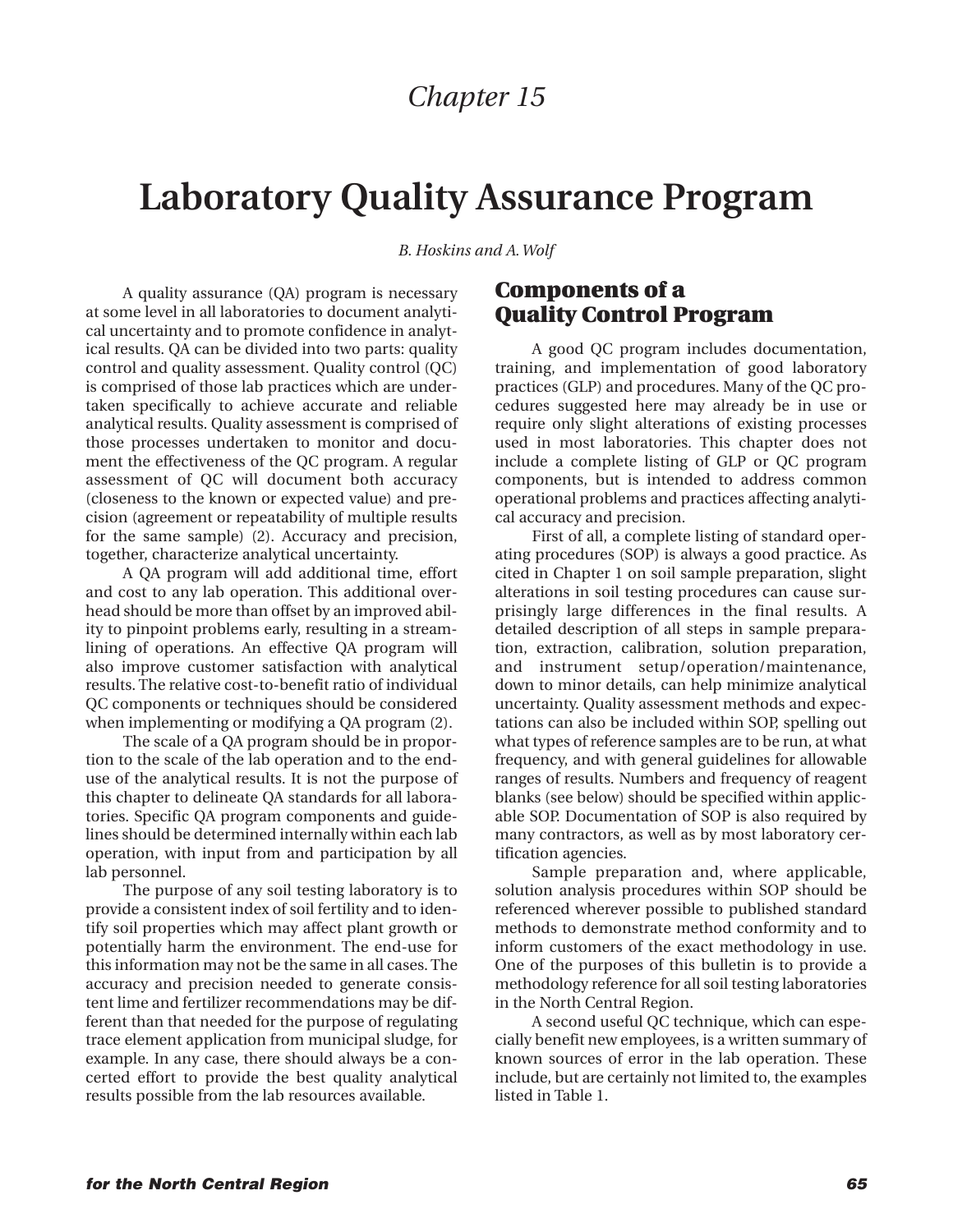| <b>Example Source of Error</b>                     | <b>Corrective Action</b>                                              |
|----------------------------------------------------|-----------------------------------------------------------------------|
| Segregation or stratification                      | Rehomogenize before                                                   |
| of soils in storage.                               | sub-sampling for analysis.                                            |
| Sample or equip. contamination                     | Store samples, reagents,                                              |
| by lab environment.                                | equipment separately.                                                 |
| Sample carryover on                                | Rinse with cleaning                                                   |
| extraction vessels or apparatus.                   | solution between samples.                                             |
| Samples weighed, processed                         | Run known reference                                                   |
| or analyzed out of order.                          | sample at regular interval.                                           |
| Inaccurate concentrations in                       | Check new standards                                                   |
| calibration solutions.                             | against old before use.                                               |
| Sample or calibration solution<br>matrix mismatch. | Make up standards in<br>extracting solution used<br>for soil samples. |
| Drift in instrument response                       | Use frequent<br>calibration/QC checks.                                |
| Poor instrument sensitivity                        | Optimize all operating                                                |
| or high detection limits.                          | parameters.                                                           |
| Faulty data handling or                            | Proofread input, automate                                             |
| human transcription errors.                        | data transfer.                                                        |

#### **Table 1. Known sources of error in soil testing labs.**

Keeping a log of known errors encountered over time, some of which may be peculiar to a specific apparatus or process, can be an invaluable tool when troubleshooting laboratory problems. An error log also promotes continuity within a group or succession of technicians/operators, as well as more consistent operation over time for any individual technician.

A third laboratory practice, often overlooked, is the inclusion of process or reagent blanks. One or more empty sample containers are carried through the entire preparation process, with all extractants or other reagents added. The final solution is analyzed in the same manner and for the same analytes as prepared solutions from actual samples. Blanks can be run at regular intervals or only on occasion, depending on whether the blank concentrations are significant (or even above detection limits). Blanks are more likely to be significant for those analytes present at relatively low concentrations, as in micronutrient or trace element analysis.

The blank(s) will quantify the contribution of containers, reagents and the laboratory environment to the elemental concentrations of the final solutions. Any significant and consistent blank values are subtracted from the solution concentration values for each of the analytes in samples run in association with the blank(s). Blank subtraction is meant to be used to correct for systematic sources of contamination, not random ones. Groups of process or reagent blanks can also be used to calculate effective detection limit, defined as three times the standard deviation of the blank values for each analyte (3). Blanks

should be run at regular intervals until valid mean and standard deviation statistics can be generated and a determination made as to whether blank values are significant and constant. Blank values should be rechecked after any major change in procedures or reagents.

### **Quality Assessment**

The second part of a QA program is quality assessment. Quality assessment checks the effectiveness of the QC practices used in the laboratory, and is used to determine if an analytical process is meeting QA guidelines. Quality assessment is achieved through systematic documentation of accuracy and precision.

### **Documenting Accuracy**

Accuracy of analytical results can be documented by analyzing reference samples of known content. A reference sample is a bulk, homogenized sample which is as similar as possible to the routine samples being tested. Several standard reference materials (SRM) can be purchased from commercial or government sources, such as the National Institute of Standards and Technology (Standard Reference Materials Catalog, NIST Special Publication 260, Gaithersburg, MD 20899-0001). SRMs typically have a certified analysis (with a range of uncertainty) of the elemental content for several analytes. Analysis of an SRM is considered the most unbiased way to document accuracy in a laboratory QA program (1). There are several drawbacks, however. SRMs are quite expensive and typically of limited volume. Many analytes of interest will not be reported or are reported, but not certified. SRMs usually do not list extractable or "available" content based on soil fertility testing methodology. Those reference soils which are available are typically guaranteed for total content only.

An alternative to purchasing a reference sample is to become enrolled in one or more proficiency testing or sample exchange programs. In these programs, subsamples of bulk, homogenized soils are sent to all cooperating laboratories, which analyze them by specified methods and protocols. Analytical results for soil fertility testing methods which are not typically reported for purchased SRMs can be obtained in this way. Mean (or median) values and standard deviations (or mean absolute deviations) are determined and reported for each analyte and for each method, based on the data returned by participating labs. While this does not constitute a certified or guaranteed analysis, the mean values obtained from several laboratory sources can be considered closer to the "true" values than results derived solely from one lab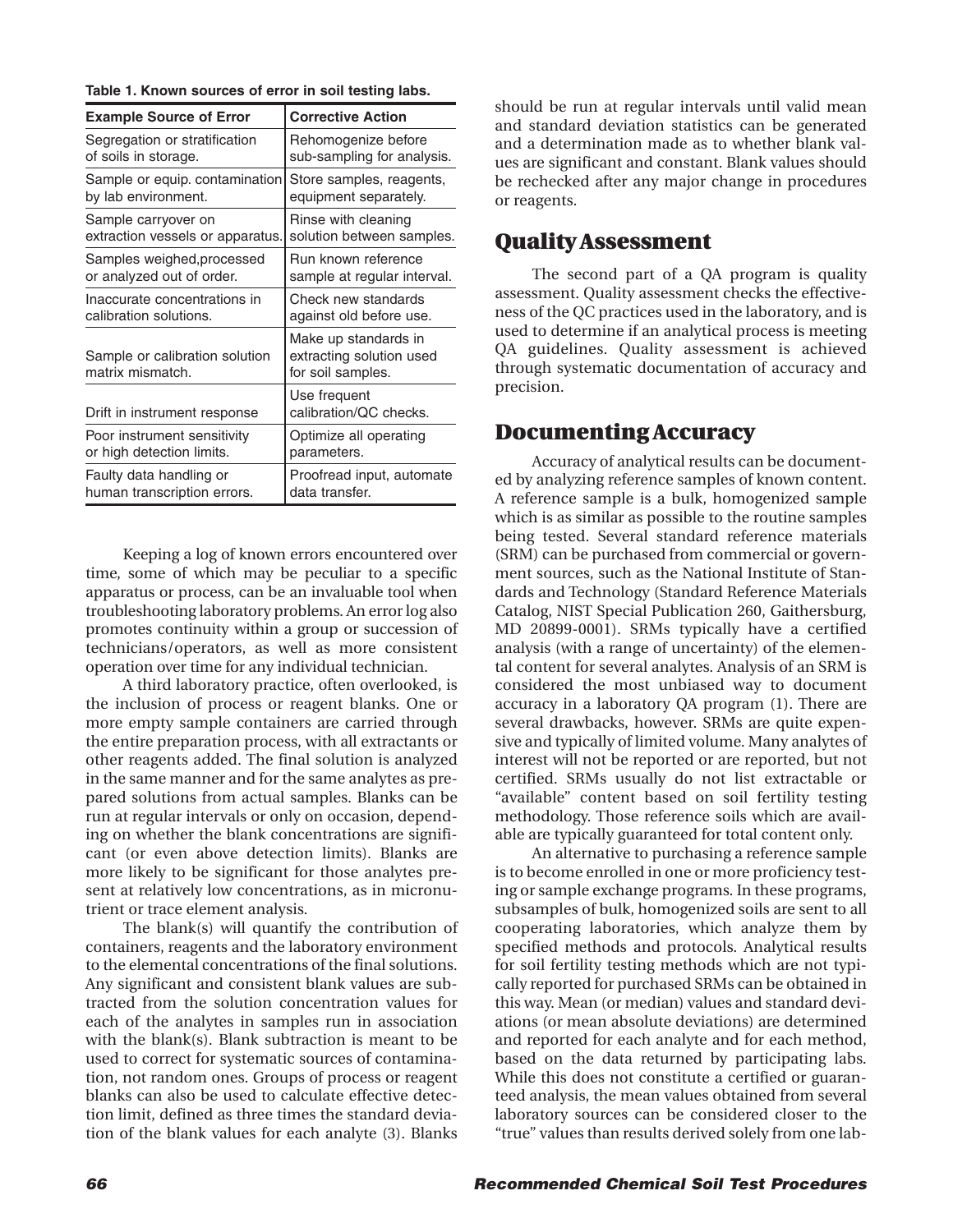oratory. Similarly, the relative accuracy of a laboratory's own internal reference sample can be evaluated by having subsamples analyzed by other laboratories using the same methodology. Proficiency testing programs are available through the Soil and Plant Analysis Council (Georgia University Station, P.O. Box 2007, Athens, GA 30612-0007) and through the International Soil Exchange Program (P.O. Box 8005, 6700 EC Wageningen, The Netherlands) at a reasonable cost.

Many smaller sample exchange programs occur within soil testing work groups, regions or states. However, small scale exchanges can suffer from poor statistical control due to the relatively small number of contributing laboratories.

## **Documenting Precision**

Precision of analytical results can be documented through replicate testing of routine samples or by routine analysis of internal reference samples. Replicate analysis typically involves two or more analyses of routine sample unknowns at some specified frequency, such as every fifth or every 10th sample. The frequency of replication should be determined by balancing the additional time/effort/expense incurred with an adequate ongoing documentation of precision. A relatively high frequency of replication should be used initially. Replication frequency can be reduced after the minimum number of replicates has been generated to produce valid statistics (see R-Chart section) and once QA precision standards for the method are being met. Replicate analysis is especially useful where appropriate reference samples are unavailable (2). Since actual sample unknowns are being used, the final solution matrix and the concentration ranges of each analyte will automatically match those of the samples being run. Matrix and concentration range mismatch can be a concern when running internal or external reference samples (1). Since all analytical results are generated internally, no determination of accuracy is provided by the use of sample replication.

An alternative or supplement to replicate analysis is to run internal reference sample(s). An internal reference is typically a bulk, homogenized sample, subsamples of which are run at regular or irregular intervals in the routine sample stream. Bulk samples can be prepared relatively easily and with minimal expense. It is important that the bulk sample be sieved and thoroughly homogenized before use and remixed at regular intervals (ie.,weekly) to prevent sample stratification. Internal reference samples are usually the first line, daily QC check in most laboratories. Since all analytical results are derived internally, an internal check sample can only legitimately be used as a precision check.

## **General Considerations**

Quality assessment samples can be run with the full knowledge of the technical staff or as single or double blind samples. Check samples of known composition run at known intervals can be used by technicians to monitor the quality of analytical results as they are being produced. A blind sample is known to the technical staff as a check sample, but the composition is unknown. A double blind sample is completely unknown to the technical staff and eliminates the possibility of bias in results from knowing the location or composition of the check sample. Blind and double blind samples are best reserved for formal QC appraisals (3).

By consistently running internal check samples and occasionally running an SRM and/or sets of exchange samples, statistical control of both precision and accuracy can be adequately documented at the least cost (1).

# **Statistical Control**

Descriptive statistics used to quantify a laboratory QA program can be presented in a variety of ways, not all of which will be described here. Accuracy is measured in terms of the deviation or relative deviation of a measured value from the known or certified value. Precision is presented in terms of standard deviation (SD) or relative standard deviation (RSD) from the mean of repeated measurements on the same sample. Together, accuracy and precision document the systematic and random errors which reflect the analytical uncertainty in laboratory results.

Besides documenting uncertainty, descriptive statistics from an established QA program can be used for other purposes. Accuracy and precision statistics are the performance criteria used to determine if a methodology is in "statistical control" (that is, whether quality assurance standards are being met over the long term). Check sample statistics can also be used by technicians and managers as daily decision-making tools during sample analysis to determine if expected results are being generated and if the analytical system is functioning properly at any given time. Determining that a problem exists at the time it is happening can save a great deal of lost time in running samples over again at a later date (1).

# **X-Charts**

Quality assessment statistics can be presented graphically through control charts for ease of interpretation. X-charts can be used to present both accuracy and precision data. Repeated measurements of external or internal reference samples are graphed on a time line. A minimum of seven measurements is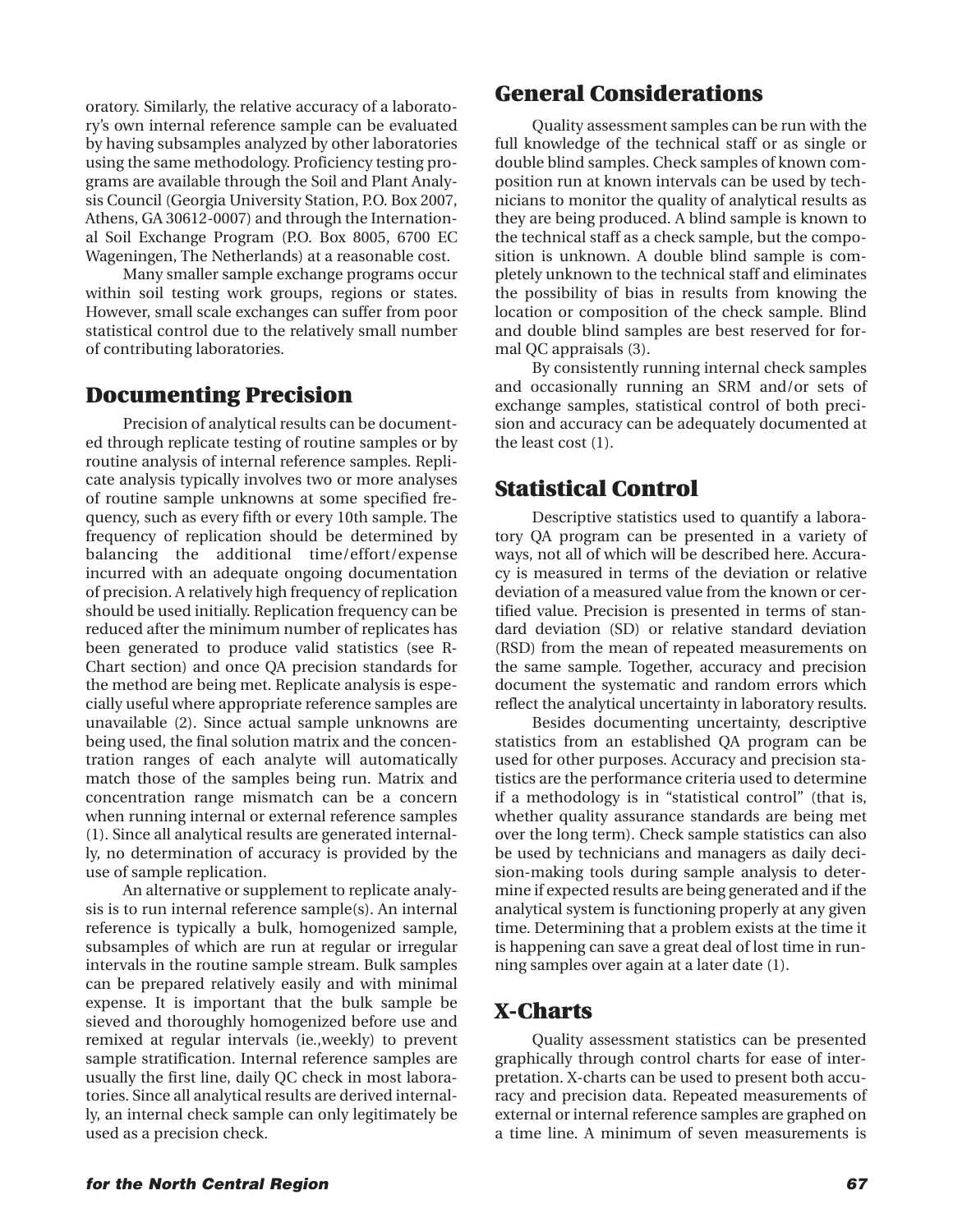needed, though 15 are recommended for valid statistical calculations (3). Superimposed on the individual results is the cumulative mean (in the case of an internal reference sample) or the known value (in the case of an external SRM or exchange sample). Control levels which typically represent plus or minus 2 SD (upper and lower warning limits, UWL & LWL) and plus or minus 3 SD (upper and lower control limits, UCL & LCL) from the mean are also superimposed (see Figure 1). In a normally distributed sample population, plus or minus 2 SD represents a 95 percent confidence interval (CI) and plus or minus 3 SD corresponds to a 99 percent CI.

An individual value between UWL and UCL or LWL and LCL is considered acceptable, though two or more in a row are unacceptable. A single value outside UCL or LCL is considered unacceptable. If statistical control is considered unacceptable based on either standard, all routine sample unknowns between the unacceptable check sample(s) and the last check sample which was in control should be rerun. Check sample results which fall within the warning limits, but which are exhibiting a trend toward the UWL or LWL, can signal a potential problem in the process which needs to be addressed (1). Xcharts are especially useful as a day-to-day tool to monitor for ongoing or emerging problems. It should be recognized that the above control limits are guidelines based only on statistical analysis of a normally distributed sample population. Depending on the required or desired accuracy for the specific analysis, the analyst may want to vary these accordingly.

## **R-Charts**

Another graphical display is the R-chart or range chart. When two or more replicate analyses are run on a routine sample or a reference sample, the difference between the lowest and highest values in a set of replicates (or just the difference between replicates when there are only two) is called the replicate range. The Rchart maps individual replicate ranges for a given analyte over time. The replicated samples should ideally be within an acceptable total range of concentration for the same analytical process or methodology (1). A cumulative mean range is calculated and superimposed on the individual range values. Warning and control limits are calculated as 2.512 times (95 percent CI) and 3.267 times (99 percent CI) the mean range (3). Since replicate ranges are all positive values, only one warning and control limit are displayed (see Figure 2). Since R-chart data consist solely of replicate ranges, they can only be used to document precision. A minimum of 15 replicated samples is recommended for producing an R-Chart (3)



**Figure 1. Typical X-chart used in a QA/QC program.**



**Figure 2. Typical R-chart used in a QA/QC progarm.**

## **QA Statistical Standards**

Since warning and control limits are calculated from cumulative statistical data, new quality assessment data are always viewed relative to past performance. Cumulative statistics effectively characterize the inherent capability of a laboratory operation to execute a given methodology. The purpose of quality assurance is not to enforce acceptable precision as much as to delineate attainable precision (3)

For instance, accuracy and precision are expected to be relatively poor in those cases where the level of an analyte is close to the detection limit for the instrumentation available. Realistic QA standards for accuracy and precision in any lab must take this inherent capability into account. Once attainable standards are determined, they should be used to maintain consistent analytical quality. QA standards should be re-evaluated when methodologies are changed or modified and as analytical capabilities are improved.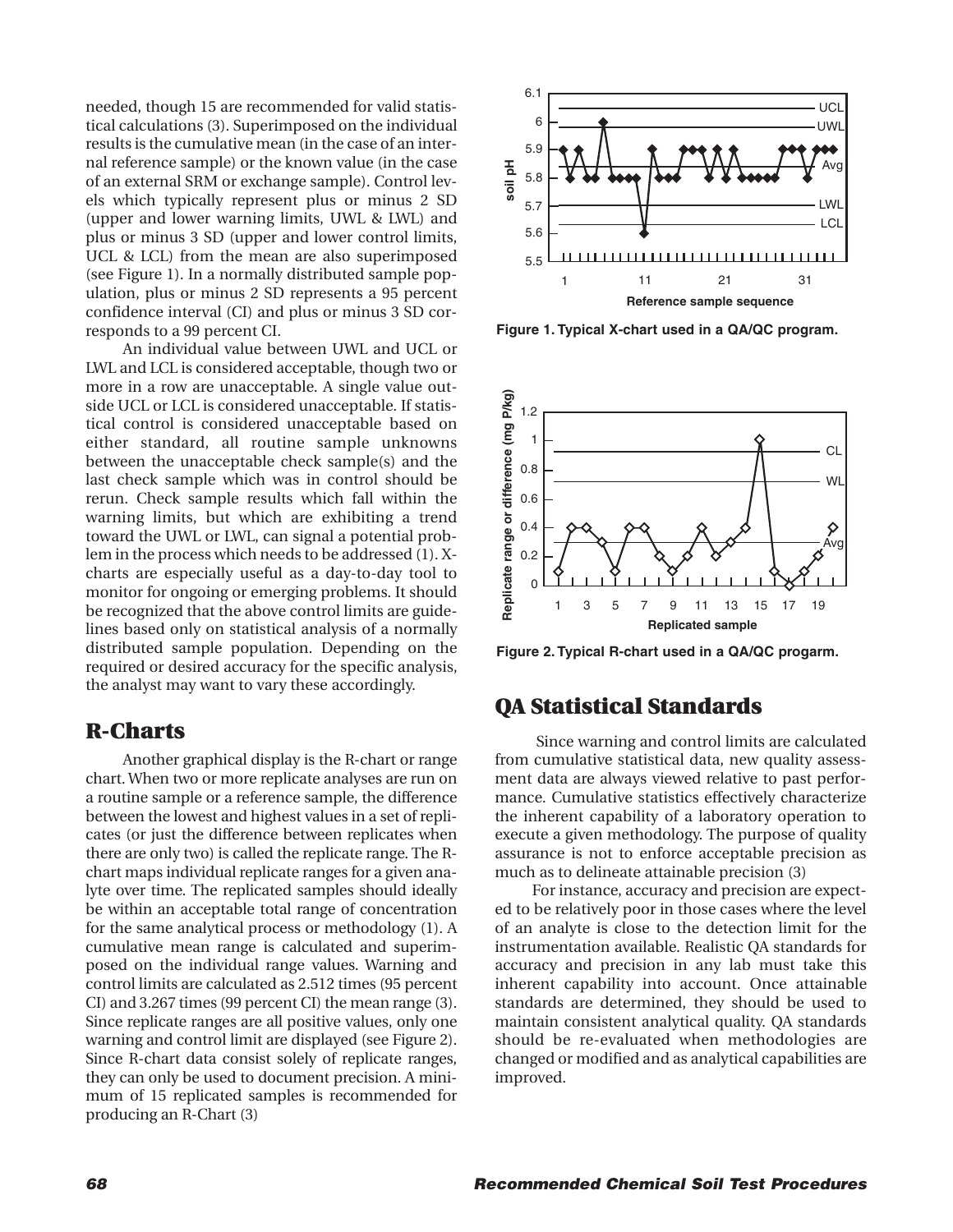# **Recommended Reading**

For a more thorough coverage of QA/QC, including statistical analysis, planning, documentation and control charting, the books by Garfield (1991) and Taylor(1992) are highly recommended.

# **References**

1. Delavalle, N. B. 1992. Handbook on reference

methods for soil analysis. Quality assurance plans for agricultural testing laboratories: p. 18 - 32. Soil and Plant Analysis Council, Inc. Athens, Ga.

- 2. Garfield, F. M. 1991. Quality Assurance Principles for Analytical Laboratories. Association of Official Analytical Chemists. Arlington, Va.
- 3. Taylor, J. K. 1987. Quality Assurance of Chemical Measurements. Lewis Publishers, Inc. Chelsea, Mich.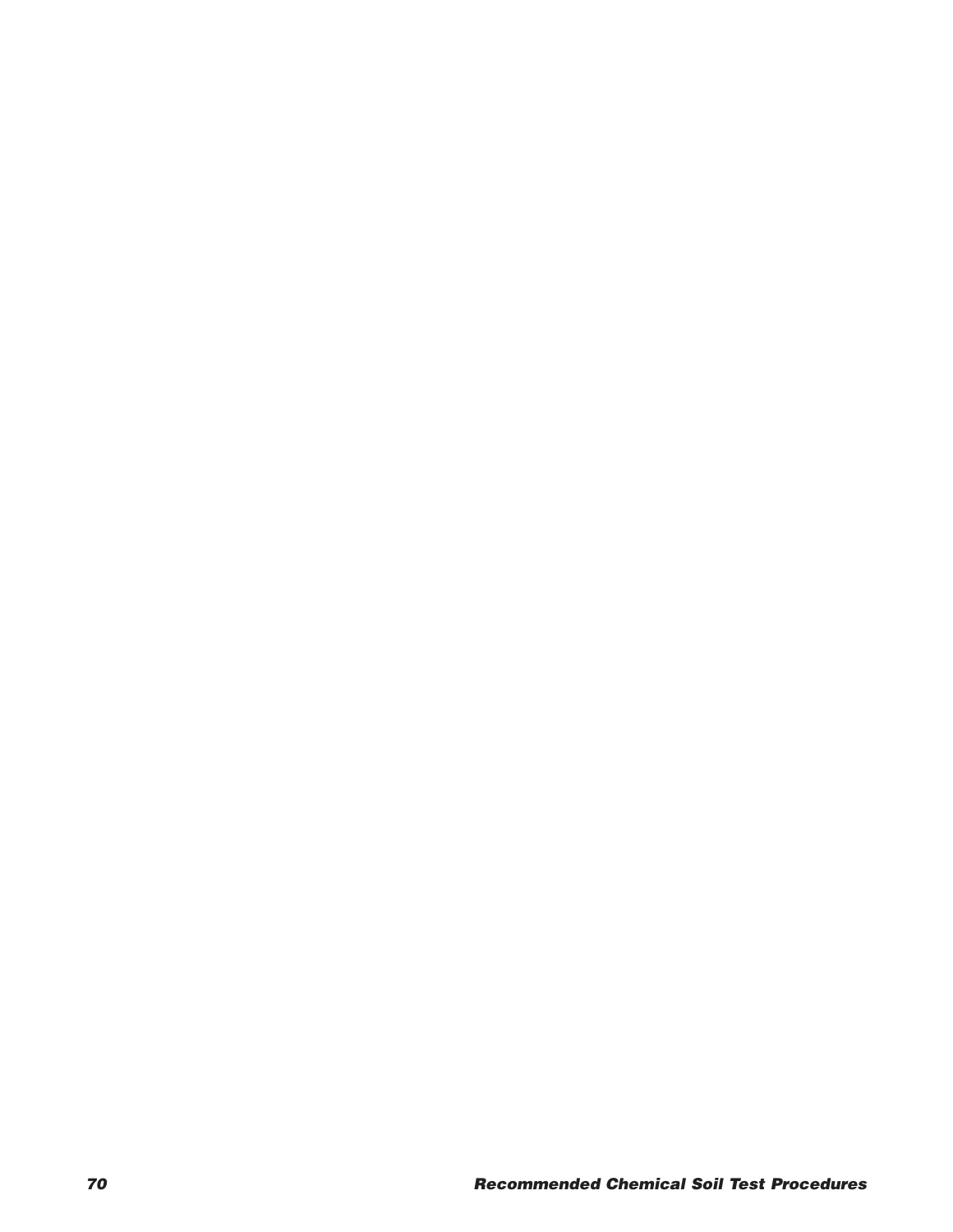# **Glossary of Terms**

#### **A**

**Acid Soil** – A soil with a pH below 7.0. The degree of acidity increases as the pH decreases.

**Alkaline Soil** – A soil having a basic reaction with a pH above 7.0

**Anion** – A negatively charged atom or combination of atoms; e.g., Cl<sup>-</sup>, CO<sub>3</sub><sup>2-</sup>, NO<sub>3</sub>-, SO<sub>4</sub><sup>2-</sup>

**Available Soil Nutrients** – Soil nutrients in chemical forms accessible to plant roots or compounds likely to be convertible to such forms during the growing season.

## **C**

**Calcareous Soil** – A soil having a pH above 7.0 that effervesces when a drop of 6 M HCl is placed on it.

**Cation** – A positively charged atom or combination of atoms; e.g., Ca<sup>2+</sup>, K<sup>+</sup>, Mg<sup>2+</sup>, Na<sup>+</sup>, NH<sub>4</sub><sup>+</sup>, H<sup>+</sup>, Mn<sup>2+</sup>, Zn<sup>2+</sup>.

**Cation Exchange Capacity** – The capacity of a soil to adsorb cations on the negatively charged colloids of the soil expressed in milliequivalents per 100 grams or cmol**1** charge per kilogram.

**Chemical Extractant** – An aqueous solution of one or more chemicals used to extract plant available nutrients from soil.

**Composite Soil Sample** – A soil sample consisting of several single core samples taken to a specified depth that, mixed together, represents a given area to that specified depth.

#### **E**

**Extractable Soil Nutrients** – Plant nutrients that can be removed from the soil by a specified chemical extractant.

#### **L**

**Lime Requirement** – The quantity of liming material required to increase the pH of a specified depth or volume of soil to a desired level to eliminate the adverse effects of soil acidity on plant growth.

## **N**

**Nutrient Soil Test** – A procedure used to extract one or more nutrients from soil to estimate the level of plant available nutrients in a soil sample using a chemical extractant.

## **P**

**Parts Per Million (ppm)** – Indicates the number of units of an element or compound contained in a million units of soil.

# **S**

**Saline Soil** – A soil containing enough soluble salts to impair plant growth, usually greater than 4 dS/m of electrical conductivity in a saturation extract.

**Saline/Sodic Soil** – A soil containing a sufficiently high combination of both salts and sodium to impair plant growth.

**Saturated Soil Paste** – Soil containing sufficient water to saturate the sample without the presence of any free water on the surface of the soil/water mixture. A saturated soil paste will glisten in light and flow slightly when tipped.

**Saturation Extract** – Solution drawn by vacuum from a saturated soil paste.

**Sodic Soil** – A soil containing enough exchangeable sodium to affect its properties and impair plant growth, usually greater than 15 percent of the exchangeable cations.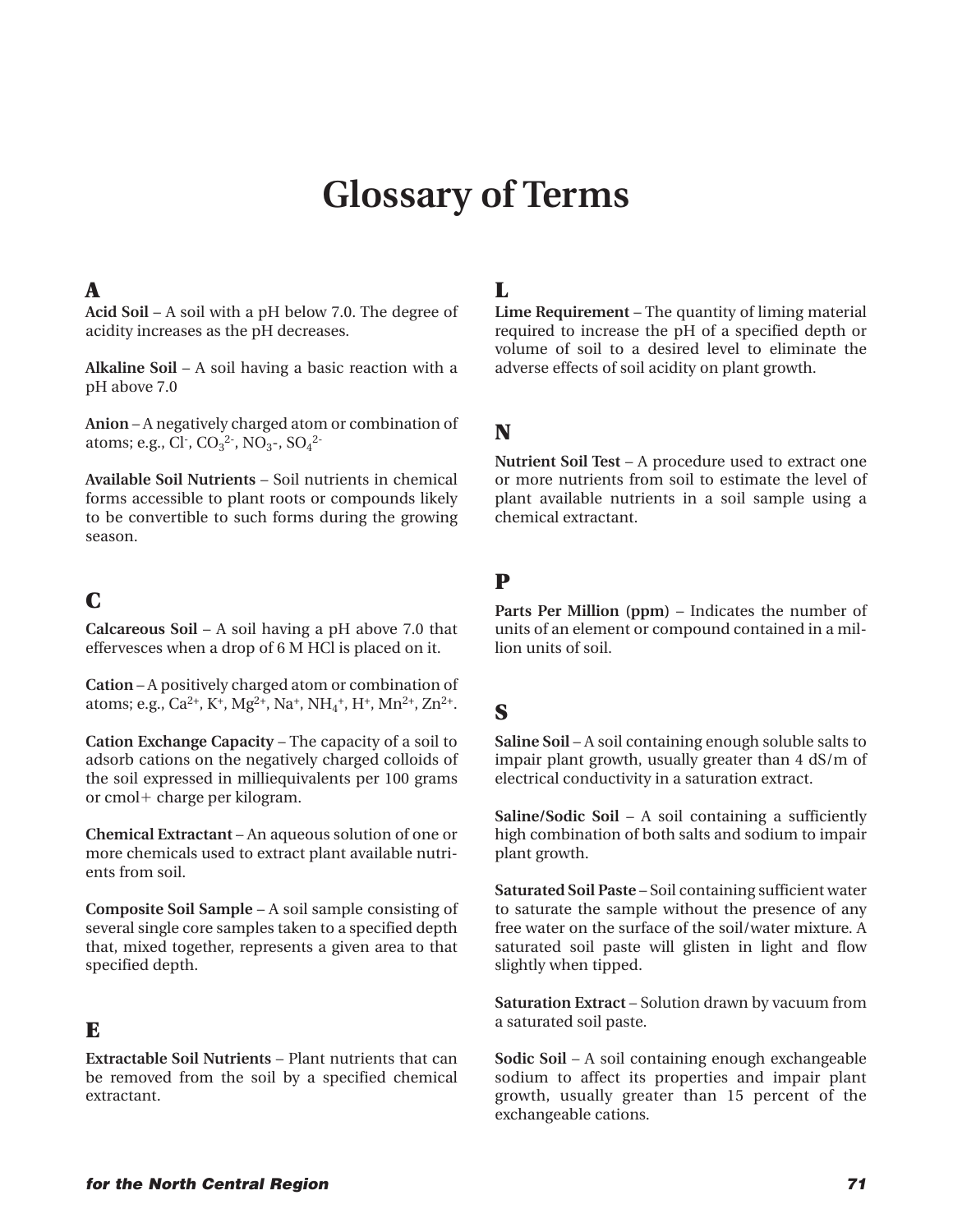**Soil Buffer Capacity** – Relative ability of a soil to resist change, usually in pH when acidic or basic materials are added.

**Soil pH** – A measure of the hydronium ion  $(H_3O^+)$  or, more commonly, the hydrogen ion  $(H^+)$  activity in the soil solution.

**Soil Sampling**– The procedure of collecting a portion of soil from a field that is representative of an area and to the same depth used in calibration of a soil test.

**Soil Test Calibration** – A two stage process to: 1) determine the agronomic meaning of a soil test index value in terms of a particular crop response, and 2) establish the amount of nutrient element required for specific crops within each test category to achieve optimum yield.

**Soil Test Correlation** – The process of determining the relationship between plant nutrient uptake or yield and the amount of nutrient extracted by a nutrient soil test. This procedure is used to select a suitable chemical extractant.

**Soil Test Interpretation Category** – An interval of soil test values associated with the corresponding probabilities of response by specific crops to nutrient applications.

**Soil Test Critical Level** – The concentration of an extractable nutrient above which a yield response to added fertilizer would be unlikely for a particular soil test method.

**Soil Test Interpretation** – The process of developing nutrient application recommendations from soil test levels and other soil, crop and climatic conditions.

**Soil Test Value** – The amount of a nutrient extracted with a given soil test procedure and expressed as a concentration or index. Its relative level is determined through the process of soil test calibration.

# **T**

**Total Soluble Salts** – Total soluble anions and cations in a soil, usually measured by conductivity in a soil/water suspension or extract.

#### **W**

**Working Standard Solutions** – A set of solutions of known elemental concentration used for calibrating an instrument to determine the element concentration in unknown soil extract solutions.